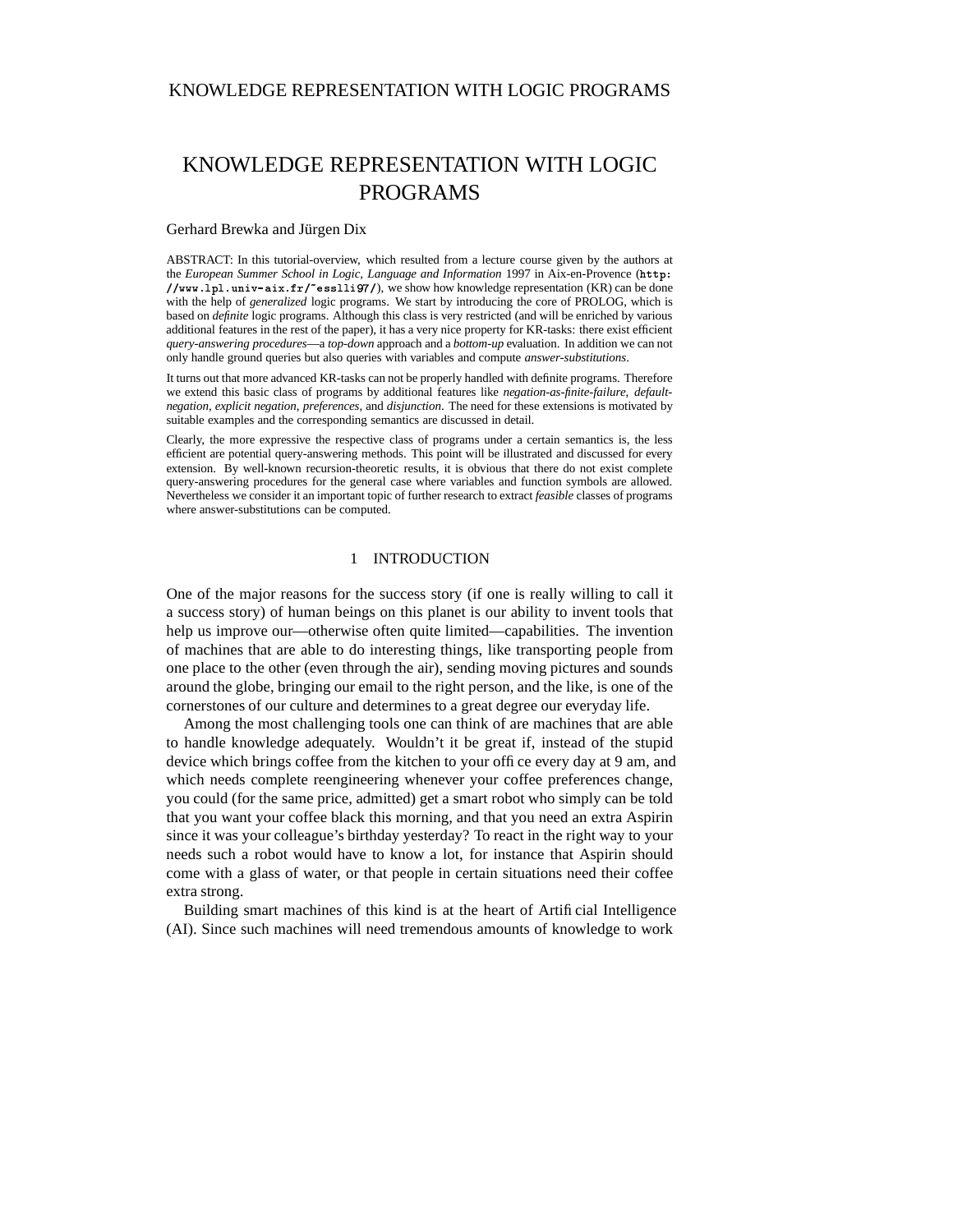properly, even in very limited environments, the investigation of techniques for representing knowledge and reasoning is highly important.

In the early days of AI it was still believed that modeling general purpose problem solving capabilites, as in Newell and Simon's famous GPS (General Problem Solver) program, would be sufficient to generate intelligent behaviour. This hypothesis, however, turned out to be overly optimistic. At the end of the sixties people realized that an approach using available knowledge about narrow domains was much more fruitful. This led to the expert systems boom which produced many useful application systems, expert system building tools, and expert system companies. Many of the systems are still in use and save companies millions of dollars per year<sup>1</sup>.

Nevertheless, the simple knowledge representation and reasoning methods underlying the early expert systems soon turned out to be insufficient. Most of the systems were built based on simple rule languages, often enhanced with ad hoc approaches to model uncertainty. It became apparent that more advanced methods to handle incompleteness, defeasible reasoning, uncertainty, causality and the like were needed.

This insight led to a tremendous increase of research on the foundations of knowledge representation and reasoning. Theoretical research in this area has blossomed in recent years. Many advances have been made and important results were obtained. The technical quality of this work is often impressive.

On the other hand, most of these advanced techniques have had surprisingly little influence on practical applications so far. To a certain degree this is understandable since theoretical foundations had to be laid first and pioneering work was needed. However, if we do not want research in knowledge representation to remain a theoreticians' game more emphasis on computability and applicability seems to be needed. We strongly believe that the kind of research presented in this tutorial, that is research aiming at interesting combinations of ideas from logic programming and nonmonotonic reasoning, provides an important step into this direction.

# *1.1 Some History*

Historically, logic programs have been considered in the logic programming community for more than 20 years. It began with [Colmerauer *et al.*, 1973; Kowalski, 1974; van Emden and Kowalski, 1976] and led to the definition and implementation of *PROLOG*, a by now theoretically well-understood programming language (at least the declarative part consisting of Horn-clauses: *pure PROLOG*). Extensions of PROLOG allowing negative literals have been also considered in this area: they rely on the idea of *negation-as-finite-failure*, we call them *logicprogramming-semantics* (or shortly *LP-semantics*).

<sup>&</sup>lt;sup>1</sup>We refer the interested reader to [Russel and Norvig, 1995] which gives a very detailed and nice exposition of what has been done in AI since its very beginning until today.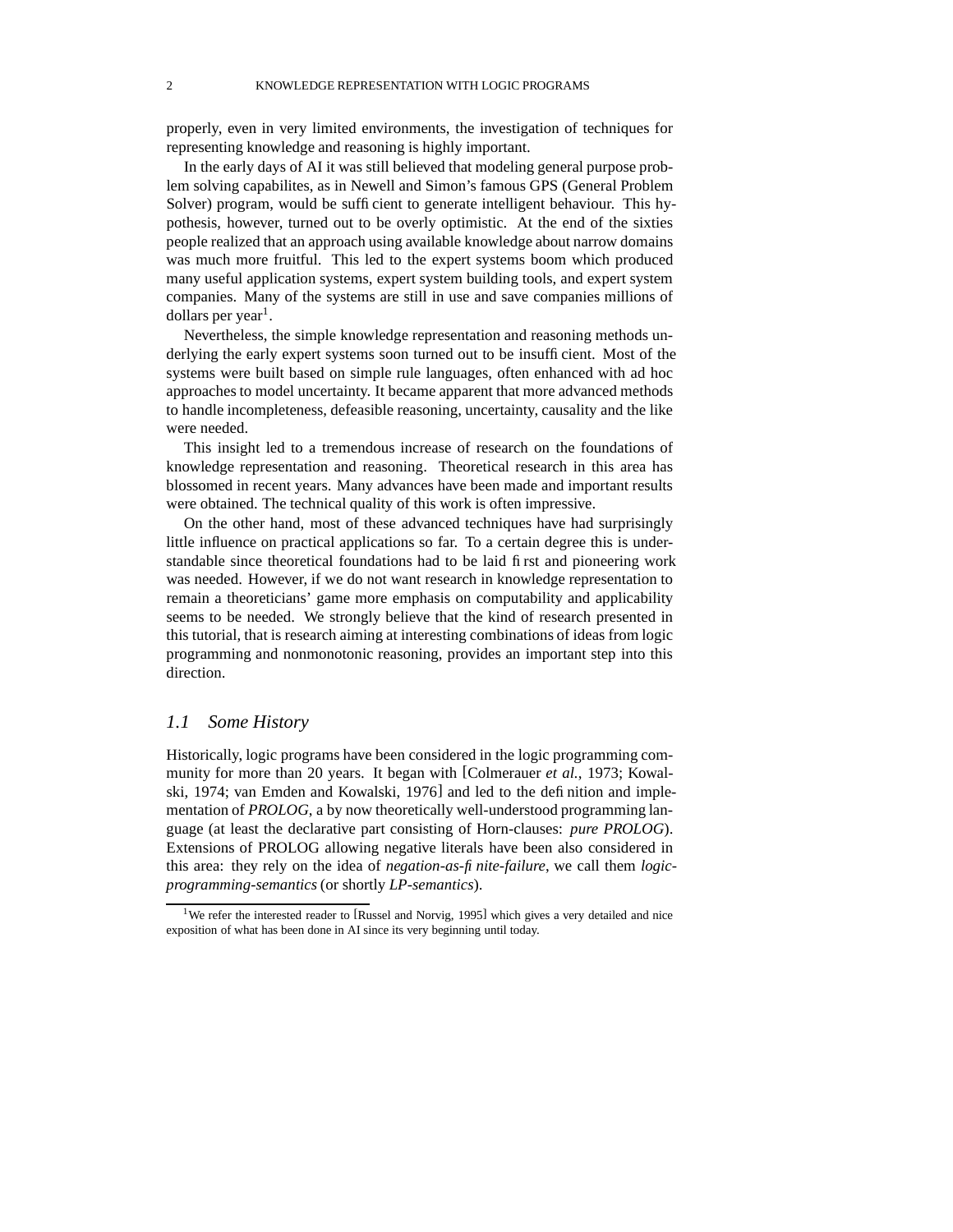In parallel, starting at about 1980, *Nonmonotonic Reasoning* entered into computer science and began to constitute a new field of active research. It was originally initiated because *Knowledge Representation* and *Common-Sense Reasoning* using classical logic came to its limits. Formalisms like classical logic are inherently monotonic and they seem to be too weak and therefore inadequate for such reasoning problems.

In recent years, independently of the research in logic programming, people interested in knowledge representation and nonmonotonic reasoning also tried to define declarative semantics for programs containing *default* or *explicit* negation and even *disjunctions*. They defined various semantics by appealing to (different) intuitions they had about programs.

This second line of research started in 1986 with the *Workshop on the Foundations of Deductive Databases and Logic Programming* organized by Jack Minker: the revised papers of the proceedings were published in [Minker, 1988]. The *stratified* (or the similar *perfect*) semantics presented there can be seen as a splittingpoint: it is still of interest for the logic programming community (see [Cavedon and Lloyd, 1989]) but its underlying intuitions were inspired by nonmonotonic reasoning and therefore much more suitable for knowledge representation tasks. Semantics of this kind leave the philosophy underlying classical logic programming in that their primary aim is not to model *negation-as-finite-failure*, but to construct new, more powerful semantics suitable for applications in knowledge representation. Let us call such semantics *NMR-semantics*.

Nowadays, due to the work of Apt, Blair and Walker, Fitting, Lifschitz, Przymusinski and others, very close relationships between these two independent research lines became evident. Methods from logic programming, e.g. least fix points of certain operators, can be used successfully to define NMR-semantics.

The NMR-semantics also shed new light on the understanding of the classical nonmonotonic logics such as *Default Logic*, *Autoepistemic Logic* and the various versions of *Circumscription*. In addition, the investigation of possible semantics for logic programs seems to be useful because

- 1. parts of nonmonotonic systems (which are usually defined for full predicate logic, or even contain additional (modal)-operators) may be "implemented" with the help of such programs,
- 2. nonmonotonicity in these logics may be described with an appropriate treatment of negation in logic programs.

# *1.2 Non-Monotonic Formalisms in KR*

As already mentioned above, research in nonmonotonic reasoning has begun at the end of the seventies. One of the major motivations came from reasoning about actions and events. John McCarthy and Patrick Hayes had proposed their situation calculus as a means of representing changing environmentsin logic. The basic idea is to use an extra situation argument for each fact which describes the situation in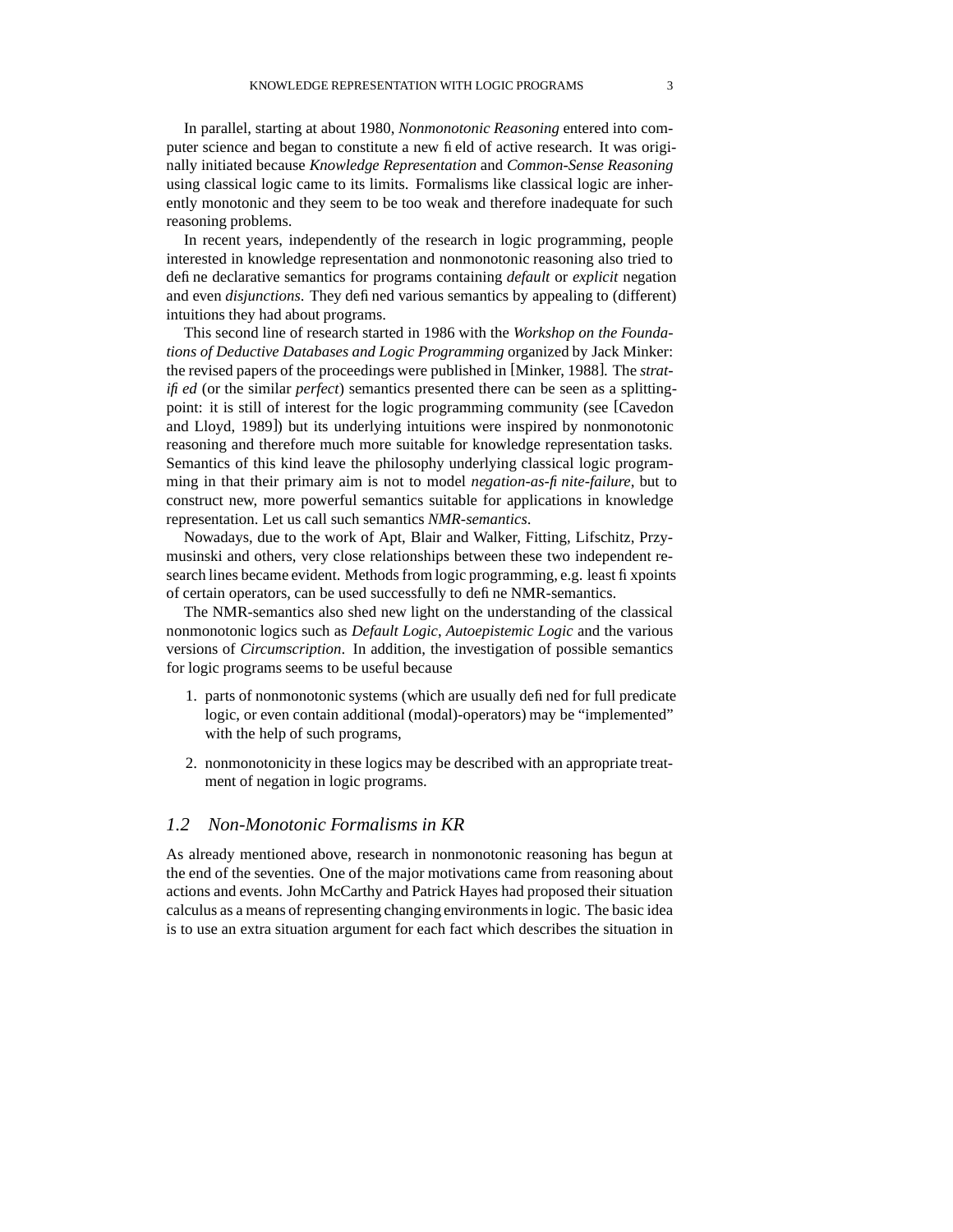which the fact holds. Situations, basically, are the results of performing sequences of actions. It soon turned out that the problem was not so much to represent what changes but *to represent what does not change* when an event occurs. This is the so-called *frame problem*. The idea was to handle the frame problem by using a default rule of the form

# *If a property holds in situation then typically also holds in the situation obtained by performing action A in S.*

Given such a rule it is only necessary to explicitly describe the changes induced by a particular action. All non-changes, for instance that the *real colour* of the kitchen wall does not change when the light is turned on, are handled implicitly. Although it turned out that a straightforward formulation of this rule in some of the most popular nonmonotonic formalisms may lead to unintended results the frame problem was certainly the challenge motivating many people to join the field.

In the meantime a large number of different nonmonotonic logics have been proposed. We can distinguish four major types of such logics:

- 1. Logics using nonstandard inference rules with an additional consistency check to represent default rules. Reiter's default logic (see Appendix A.3) and its variants are of this type.
- 2. Nonmonotonic modal logics using a modal operator to represent consistency or (dis-) belief. These logics are nonmonotonic since conclusions may depend on disbelief. The most prominent example is Moore's autoepistemic logic.
- 3. Circumscription (see Appendix A.4) and its variants. These approaches are based on a preference relation on models. A formula is a consequence iff it is true in all most preferred models of the premises. Syntactically, a second order formula is used to eliminate all non-preferred models.
- 4. Conditional approaches which use a non truth-functional connective  $\sim$  to represent defaults. A particularly interesting way of using such conditionals was proposed by Kraus, Lehmann and Magidor. They consider  $p$  as a default consequence of q iff the conditional  $q \sim p$  is in the closure of a given conditional knowledge base under a collection of rules. Each of the rules directly corresponds to a desirable property of a nonmonotonic inference relation.

The various logics are intended to handle different intuitions about nonmonotonic reasoning in a most general way. On the other hand, the generality leads to problems, at least from the point of view of implementations and applications. In the first order case the approaches are not even semi-decidable since an implicit consistency check is needed. In the propositional case we still have tremendous complexity problems. For instance, the complexity of determining whether a formula is contained in all extensions of a propositional default theory is on the second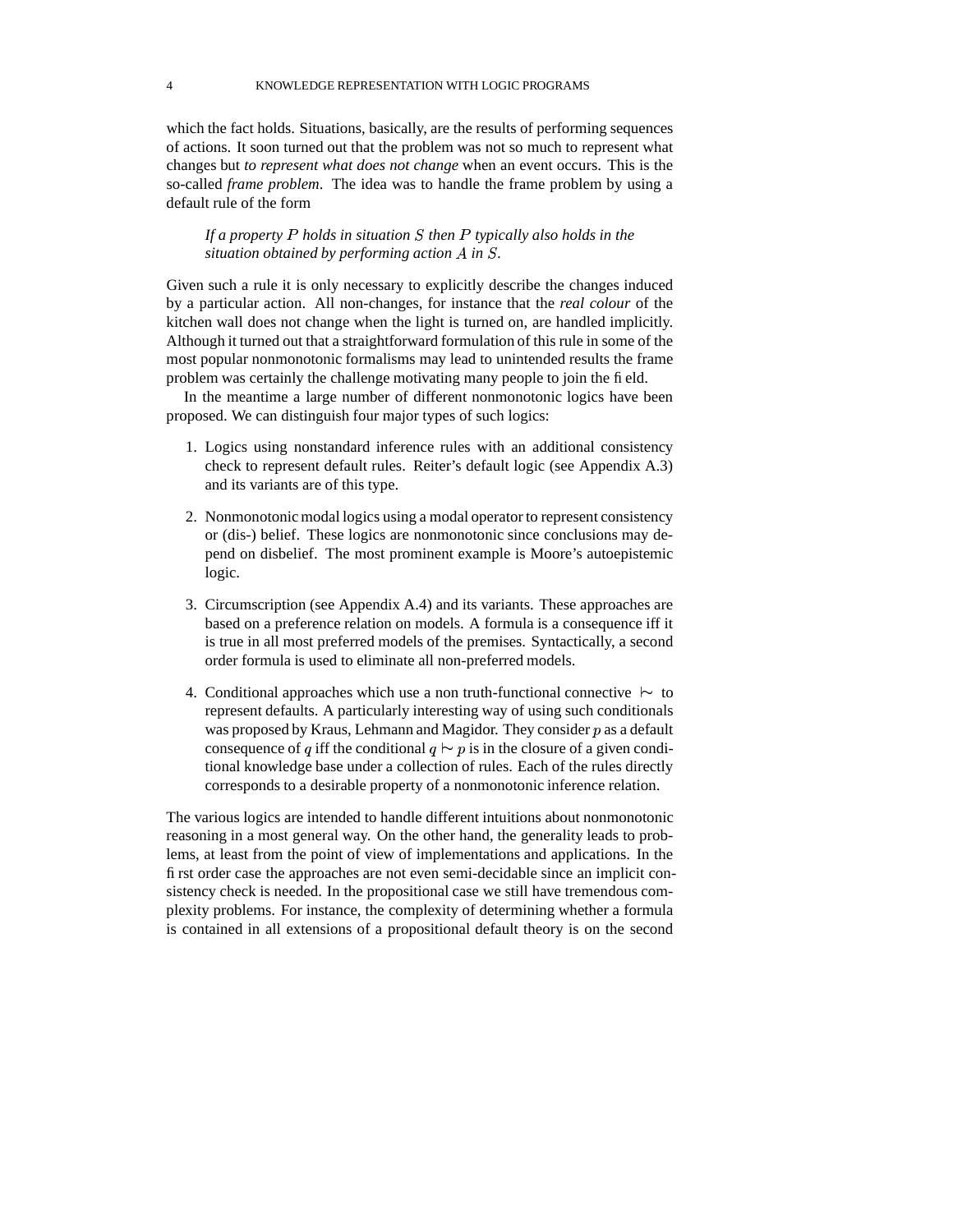level of the polynomial hierarchy. As mentioned earlier we believe that logic programming techniques can help to overcome these difficulties.

Originally, nonmonotonic reasoning was intended to provide us with a *fast* but *unsound* approximation of classical reasoning in the presence of incomplete knowledge. Therefore one might ask whether the higher complexity of NMRformalisms (compared to classical logic) is not a real drawback of this aim? The answer is that NMR-systems allow us to formulate a problem in a very *compact* way as a theory  $T$ . It turns out that for some problems any equivalent formulation in classical logic (if possible at all) as a theory  $T'$  is much larger: the size of  $T'$  is exponential in the size of  $T'$ ! We refer to [Gogic *et al.*, 1995] and [Cadoli *et al.*, 1996; Cadoli *et al.*, 1997; Cadoli *et al.*, 1995] where such problems are investigated.

# *1.3 How this Paper is organized*

In this overview paper we show how Knowledge Representation can be done with the help of *generalized* logic programs. We start by introducing the core of PRO-LOG, which is based on *definite* logic programs. Although this class is very restricted (and will be enriched by various additional features in the rest of the paper), it has a very nice property for KR-tasks: there exist efficient *query-answering procedures*— a *top-down* approach and a *bottom-up* evaluation. In addition we can not only handle ground queries but also queries with variables and compute *answer-substitutions*.

It turns out that more advanced KR-tasks can not be properly handled with definite programs. Therefore we extend this basic class of programs by additional features like *negation-as-finite-failure*, *default-negation*, *explicit negation*, *preferences*, and *disjunction*. The need for these extensions is motivated by suitable examples and the corresponding semantics are also discussed.

Clearly, the more expressive the respective class of programs under a certain semantics is, the less efficient are potential query-answering methods. This point will be illustrated and discussed for every extension. By well-known recursiontheoretic results, it is obvious that there do not exist complete query-answering procedures for the general case where variables and function symbols are allowed. Nevertheless we consider it an important topic of further research to extract *feasible* classes of programs where answer-substitutions can be computed.

# 2 DEFINITE LOGIC PROGRAMS

In this section we consider the most restricted class of programs: *definite* logic programs, programs without any negation at all. All the extensions of this basic class we will introduce later contain at least some kind of negation (and perhaps additional features). But here we also allow the ocurrence of free variables as well as function symbols.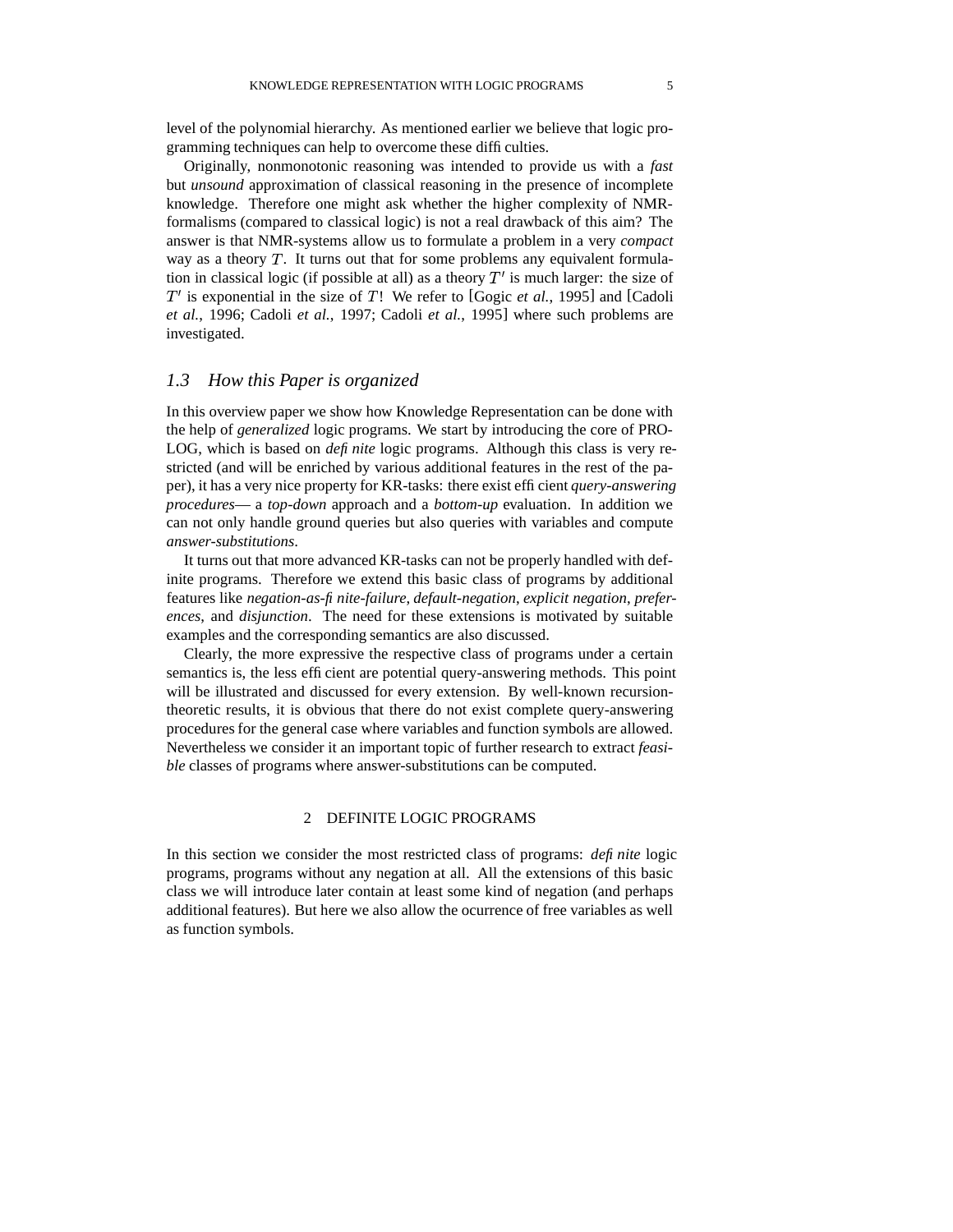In Section 2.1 we introduce as a representative for the *top-down* approach the SLD-resolution. Section 2.2 presentsthe main competing approach of SLD: *bottomup evaluation*. This approach is used in the database community and it is efficient when additional assumptions are made (*finiteness-assumptions*, *no function symbols*). In Section 2.3 we consider the influence and appropriateness of Herbrand models and their underlying intuition. Finally in Section 2.4 we present and discuss two important examples in KR: *reasoning in inheritance hierarchies* and *reasoning about actions*. Both examples clearly motivate the need of extending definite programs by a kind of *default-negation* "not".

First some notation used throughout this paper. A language  $\mathcal L$  consists of a set of relation symbols and a set of function symbols (each symbol has an associated arity). Nullary functions are called constants. Terms and atoms are built from  $\mathcal L$ in the usual way starting with variables, applying function symbols and relationsymbols.

Instead of considering arbitrary  $\mathcal L$ -formulae, our main object of interest is a program:

#### **Definition 2.1 (Definite Logic Program).**

A *definite* logic program consists of a finite number of *rules* of the form

$$
A \leftarrow B_1, \ldots, B_m,
$$

where  $A, B_1, \ldots, B_m$  are positive atoms (containing possibly free variables). We call A the *head* of the rule and  $B_1, \ldots, B_m$  its *body*. The comma represents conjunction  $\wedge$ .

We can think of a program as formalizing our knowledge about the world and how the world behaves. Of course, we also want to derive new information, i.e. we want to ask queries:

#### **Definition 2.2 (Query).**

Given a definite program we usually have a definite query in mind that we want to be solved. A definite query Q is a conjunction of positive atoms  $C_1 \wedge \ldots \wedge C_l$ which we denote by

$$
? \quad C_1, \ldots, C_l.
$$

These  $C_i$  may also contain variables. Asking a query  $Q$  to a program  $P$  means asking for all possible substitutions  $\Theta$  of the variables in  $Q$  such that  $Q\Theta$  follows from P. Often,  $\Theta$  is also called an answer to Q. Note that  $Q\Theta$  may still contain free variables.

Note that if a program  $P$  is given, we usually assume that it also determines the underlying language  $\mathcal{L}$ , denoted by  $\mathcal{L}_P$ , which is generated by exactly the symbols ocurring in P. The set of all these atoms is called the *Herbrand* base and denoted by  $B_{\mathcal{L}_P}$  or simply  $B_P$ . The corresponding set of all ground terms is the *Herbrand universe*. Another important notion that we are not explaining in detail here is that of *unification*. Given two atoms  $A$  and  $B$  with free variables we can ask if we can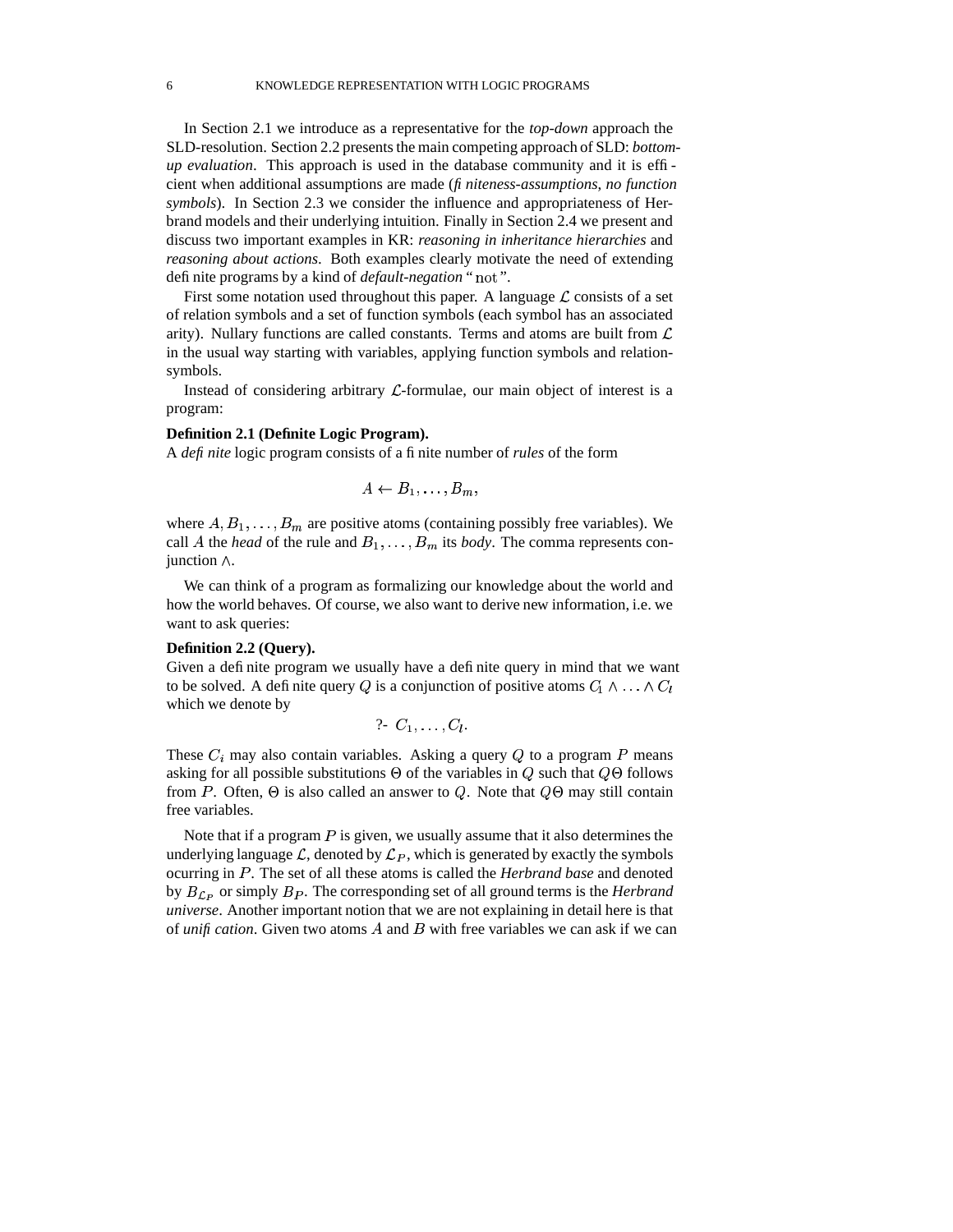compute two substitutions  $\Theta_1$ ,  $\Theta_2$  for the variables such that

$$
A\Theta_1
$$
 is identical to  $B\Theta_2$ ,

or if we can decide that this is not possible at all. In fact, if the two atoms are *unifi able* we can indeed compute a *most general unifier*, called mgU (sedLloyd, 1987]). The mgU  $\Theta$  is a substitution defined on the set of variables occurring in both A and B such that  $A\Theta$  is identical to  $B\Theta$ .

This will be important in our framework because if an atom appears as a subgoal in a query, we may want to determine if there are rules in the program whose heads unify with this atom.

How are our programs related to classical predicate logic? Of course, we can map a program-rule into classical logic by interpreting " $\leftarrow$ " as material implication " $\sup$ " and universally quantifying. This means we view such a rule as the following universally quantified formula

$$
B_1 \wedge \ldots \wedge B_m \supset A.
$$

However, as we will see later, there is a great difference: a logic program-rule takes some orientation with it. This makes it possible to formulate the following principle as an underlying intuition of all semantics of logic programs:

#### **Principle 1 (Orientation).**

If a ground atom  $A$  does not unify with some head of a program rule of  $P$ , then this atom is considered to be false. In this case we say that "not  $A$ " is derivable from P to distinguish it from classical  $\neg A$ .

The orientation principle is nothing but a weak form of *negation-by-failure*. Given an intermediate goal not  $A$ , we first try to prove  $A$ . But if  $A$  does not unify with any head,  $A$  fails and this is the reason to derive not  $A$ .

# *2.1 Top-Down*

 $SLD$ -Resolution<sup>2</sup> is a special form of Robinson's general resolution rule. While Robinson's rule is complete for full first order logic, SLD is complete for definite logic programs (see Theorem 2.1 on page 9). We do not give a complete definition of SLD-resolution (see [Lloyd, 1987]) but rather prefer to illustrate its behaviour on the following example.

# **Example 2.1 (SLD-Resolution).**

Let the program  $P_{SLD}$  consist of the following three clauses

 $(1)$   $p(x, z)$   $\leftarrow$   $q(x, y), p(y, z)$ 

 $(2)$   $p(x,x)$ 

(3)  $q(a, b)$ 

<sup>2</sup>**SL**-resolution for **D**efinite clauses. **SL**-resolution stands for **L**inear resolution with **S**election function.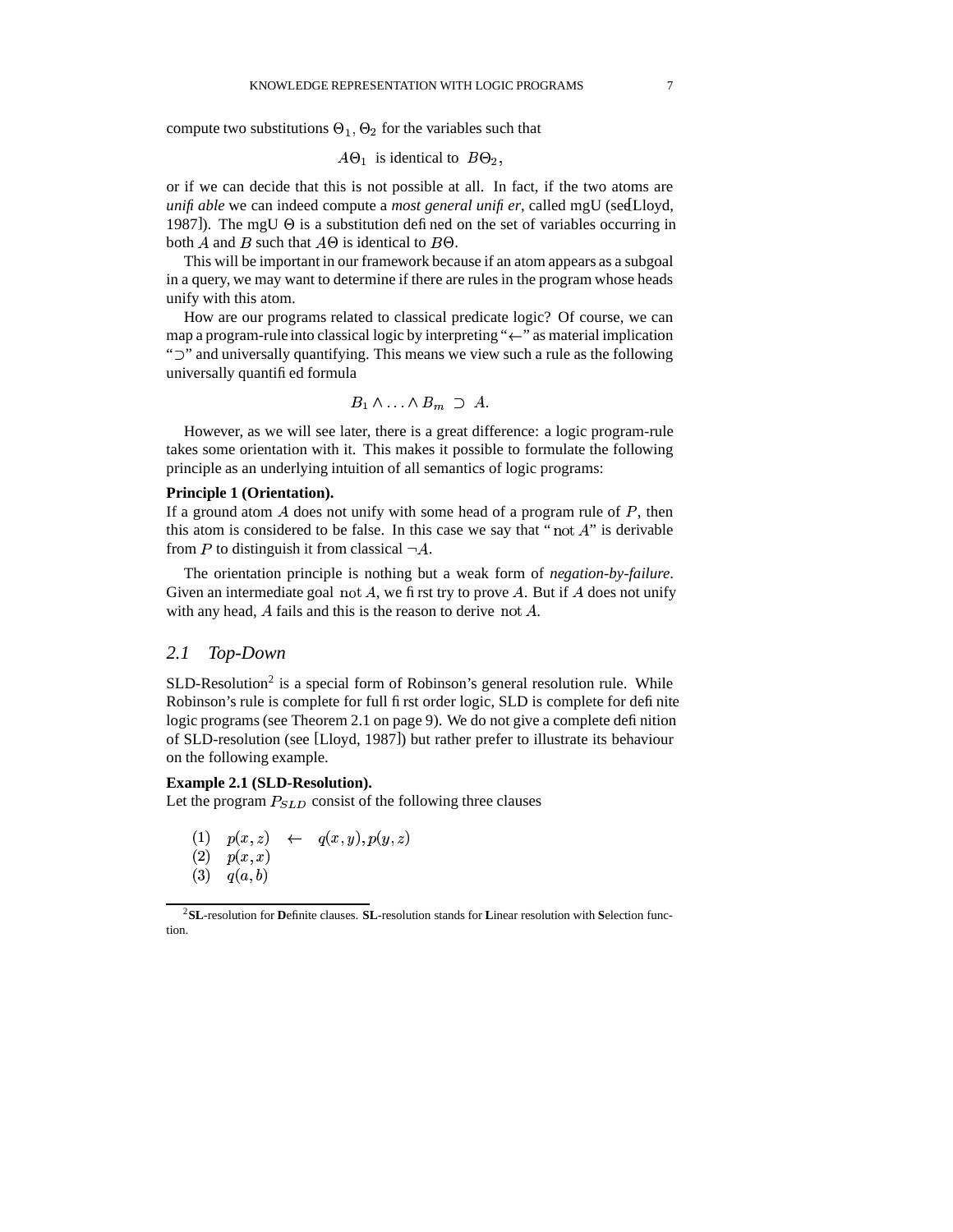

Figure 1. An infinite SLD-Tree

The query Q we are interested in is given by  $p(x, b)$ . I.e. we are looking for all substitutions  $\Theta$  for x such that  $p(x, b) \Theta$  follows from P.

Figure 1 illustrates the behaviour of SLD-resolution. We start with our query in the form  $\leftarrow Q$ . Sometimes the notation  $\Box \leftarrow Q$  is also used, where  $\Box$  denotes the falsum. In any round the selected atom is underlined: numbers 1, 2 or 3 indicate the number of the clause which the selected atom is resolved against. Obviously, there are three different sorts of branches, namely

- 1. *infinite* branches,
- 2. branches that *end up with the empty clause*, and
- 3. branches that *end in a deadlock ("Failure")*: no applicable rule is left.

In this example we always resolve with the *last* atom in the goal under consideration. If we choose always the *first* atom in the goal, we will obtain, at least in this example, a *fi nite* tree.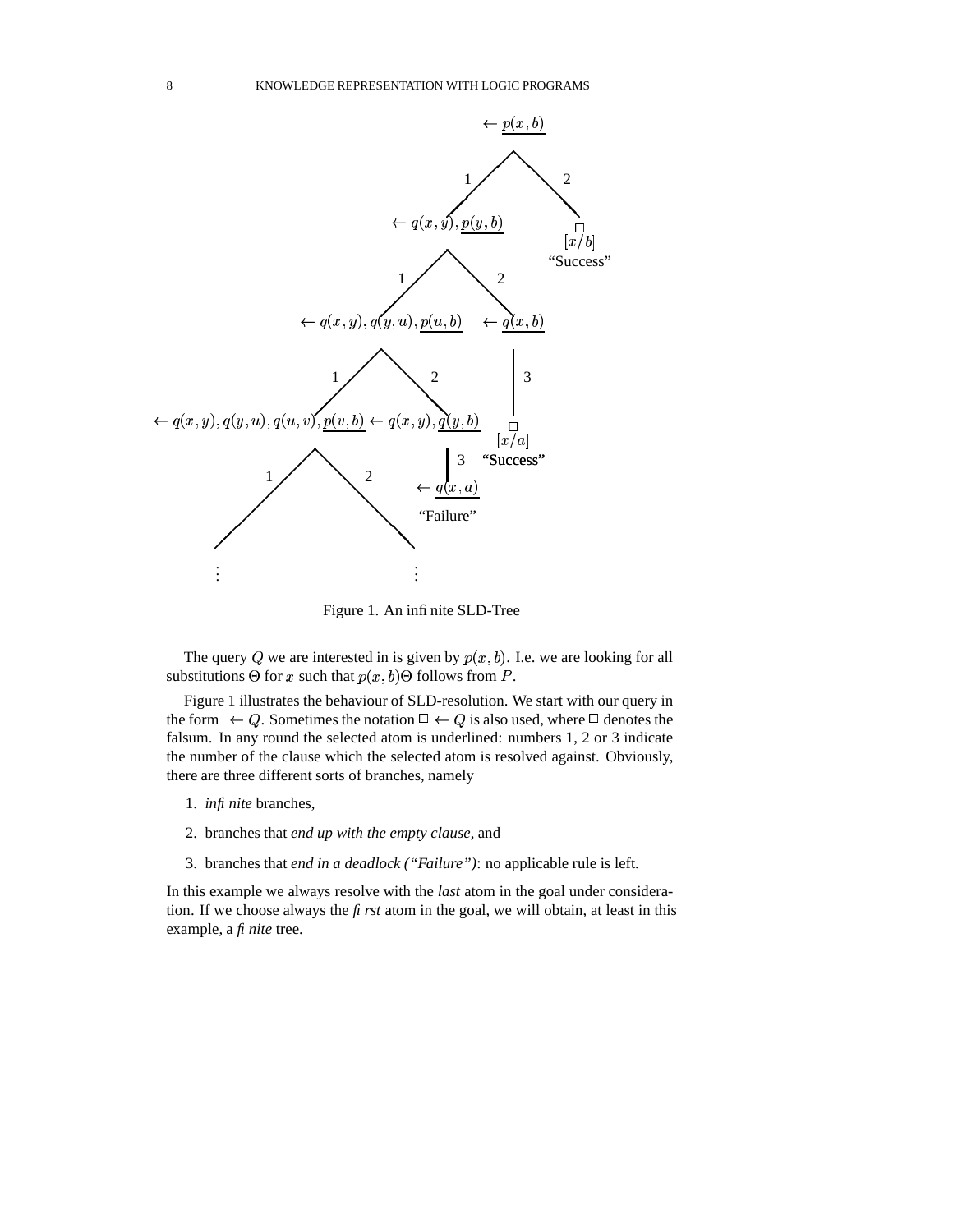Definite programs have the nice feature that the intersection of all Herbrandmodels exists and is again a Herbrand model of  $P$ . It is denoted by  $M_P$  and called the least Herbrand-model of  $P$ . Note that our original aim was to find substitutions  $\Theta$  such that  $Q\Theta$  is derivable from the program P. This task as well as  $M_P$  is closely related to SLD:

# **Theorem 2.1 (Soundness and Completeness of SLD).**

The following properties are equivalent:

- $P \models \forall Q\Theta$ , i.e.  $\forall Q\Theta$  is true in all models of P,
- $\bullet$   $M_P \models \; \forall \, Q\Theta,$
- SLD computes an answer  $\tau$  that subsumes<sup>3</sup>  $\Theta$  wrt  $Q$ .

Note that not any correct answer is computed, only the most general one is (which of course subsumes all the correct ones).

The main feature of SLD-resolution is its *goal-orientedness*. SLD automatically ensures (because it starts with the Query) that we consider only those rules that are relevant for the query to be answered. Rules that are not at all related are simply not considered in the course of the proof.

# *2.2 Bottom-Up*

We mentioned in the last section the least Herbrand model  $M_P$ . The bottom-up approach can be described as computing this least Herbrand model from below. We start first with rules with empty bodies (in our example these are all instantiations of rules (2) and (3)). We get as facts all atoms that are in the heads of rules with empty bodies (namely  $p(a, a), p(b, b), q(a, b)$  in Example 2.1 on page 7). In the next round we use the facts that we computed before and try to let the rules "fire", i.e. when their bodies are true, we add their heads to the atoms we already have (this gives us  $p(a, b)$ ).

To be more precise we introduce the immediate consequence operator  $T_P$  which associates to any Herbrand model another Herbrand model.

**Example** 2.2  $(T_P)$ . Given a defi nite program P let  $T_P: 2^{B_P} \longmapsto 2^{B_P}; \mathcal{I} \longmapsto T_P(\mathcal{I})$ 

> $T_P(\mathcal{I}) := \{ A \in B_P : \text{ there is an instantiation of a rule in } P \}$ s.t. A is the head of this rule and all body-atoms are contained in  $\mathcal{I}$  }

It turns out that  $T_P$  is monotone and continuous so that (by a general theorem of Knaster-Tarski) the least fixpoint is obtained after  $\omega$  steps. Moreover we have

<sup>3</sup>i.e.  $\exists \sigma : Q\tau\sigma = Q\Theta$ .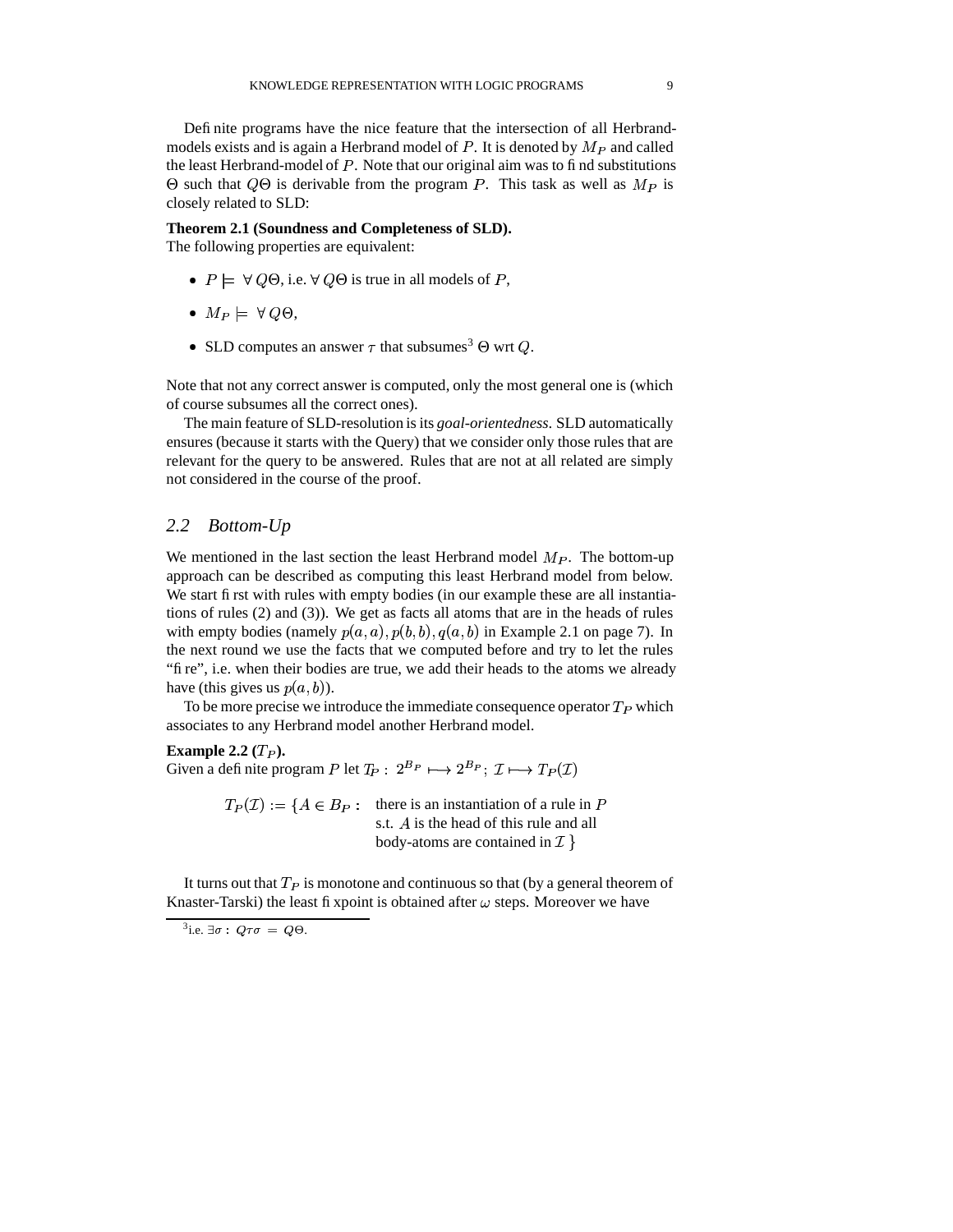**Theorem 2.2** ( $T_P$  and  $M_P$ ).

 $M_P = T_P \uparrow^{\omega} = lfp(T_P).$ 

This approach is especially important in database applications, where the underlying language does not contain function symbols (DATALOG) — this ensures the Herbrand universe to be finite. Under this condition the iteration stops after finitely many steps. In addition, rules of the form

 $p \leftarrow p$ 

do not make any problems. They simply can not be applied or do not produce anything new. Note that in the top-down approach, such rules give rise to infinite branches! Later, elimination of such rules will turn out to be an interesting property. We therefore formulate it as a principle:

#### **Principle 2 (Elimination of Tautologies).**

Suppose a program  $P$  has a rule which contains the same atom in its body as well as in its head (i.e. the head consists of exactly this atom). Then we can eliminate this rule without changing the semantics.

Unfortunately, such a bottom-up approach has two serious shortcomings. First, the goal-orientedness of SLD-resolution is lost: we are always computing the whole  $M_P$ , even those facts that have nothing to do with the query. The reason is that in computing  $T_P$  we do not take into account the query we are really interested in. Second, in any step facts that are already computed before are recomputed again. It would be more efficient if only new facts were computed. Both problems can be (partially) solved by appropriate refinements of the naive approach:

- *Semi-naive* bottom-up evaluation ([Bry, 1990; Ullman, 1989a]),
- *Magic Sets* techniques ([Beeri and Ramakrishnan, 1991; Ullman, 1989b]).

# *2.3 Herbrand-Models and the underlying language*

Usually when we represent some knowledge in first order logic or even in logic programs, it is understood that the underlying language is given exactly by the symbols that occur in the formal theory. Suppose we have represented some knowledge about the world as a theory  $T$  in a language  $\mathcal{L}$ . Classical predicate logic formalizes the notion of a formula  $\phi$  *entailed* by the theory T. This means that  $\phi$  is true in all models of T (we denote this set by  $MOD(T)$ ). Why are we considering all models? Doesn't it make sense to look only at Herbrand models, i.e. to models generated by the underlying language? After all we are not interested in models that contain elements which are not representable as terms in our language. These requirements are usually called *unique names assumption* and *domain closure assumption*:

#### **Definition 2.3 (UNA and DCA).**

Let a language  $\mathcal{L}$  be given. We understand by the *unique names assumption* the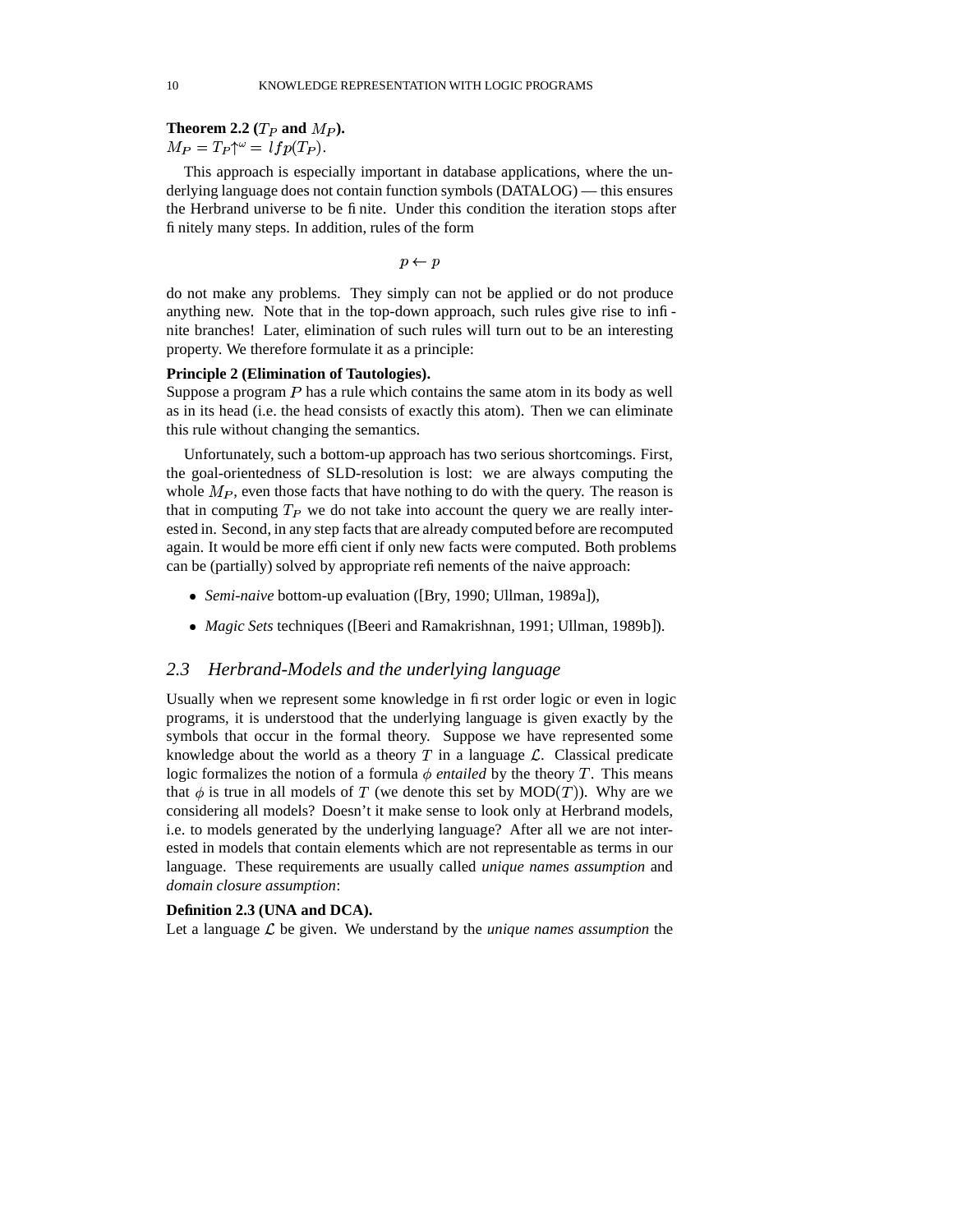By the *domain closure assumption* we mean the restriction to those models where for any element a in  $\mathcal I$  there is a  $\mathcal L$ -term  $t$  that represents this element:  $a=t^{\mathcal{I}}.$ 

As an example, in Theorem 2.1 on page 9 of Section 2.1 we referred to  $M<sub>P</sub>$ , the least Herbrand model of  $P$ . The reason that the first equivalence in this theorem holds is given by the fact that for universal theories T and existential formulae  $\phi$ the following holds

 $\text{MOD}(T) \models \phi \text{ iff } \text{Herb}_{\mathcal{L}}\text{-MOD}(T) \models \phi.$ 

In our particular case, where  $T$  is a definite program  $P$ , we can even replace Herb<sub>c</sub>-MOD(T) in the above equation by the single model  $M_P$ .

This last result does not hold in general. But what happens if we nevertheless are interested in only the Herbrand-models of a theory  $T$  (and therefore automatically<sup>4</sup> assume UNA and DCA)? At first sight one can argue that such an approach is much simpler: in contrast to *all* models we only need to take care about the very specific Herbrand models. But it turns out that determining the truth of a formula in all Herbrand models is a much more complex task (namely  $\prod_{i=1}^{1}$ -complete) than to determine if it is true in all models. This latter task is also undecidable in general, but it is recursively enumerable, i.e.  $\Pi_1^0$ -complete. The fact that this task is recursively enumerable is the content of the famous completeness theorem of Gödel, where "truth of a formula in all models" is shown to be equivalent to deriving this formula in a particular axiomatization of the predicate calculus of first order. We refer to the appendix (Section A.1 and Section A.2) where the necessary notions are introduced.

But we have still a problem with Theorem 2.1 on page 9 in our restricted setting:

#### **Example 2.3 (Universal Query Problem).**

Consider the program  $P := p(a)$ , the query  $Q := p(x)$  and the empty substitution  $\Theta := \epsilon$ . We have

- $M_P \models \forall x p(x),$
- $\bullet$  but SLD only computes the answer  $x/a$ .

Przymusinski called this *the universal query problem*.

There are essentially two solutions to avoid this behaviour: to use a language which is *rich enough* (i.e. contains sufficiently many terms, not only those ocurring in the program  $P$  itself) or to consider arbitrary models, not only Herbrand models. Both approaches have been followed in the literature but they are beyond the scope of this paper.

<sup>4</sup>The only difference between Herbrand models and models satisfying UNA and DCA is that the interpretation of terms is uniquely determined in Herbrand models. It is required that a term " $f(t_1,\ldots,t_n)$ " is interpreted in a Herbrand model  $\mathcal I$  as " $f^{\mathcal I}(t_1^{\mathcal I},\ldots,t_n^{\mathcal I})$ ".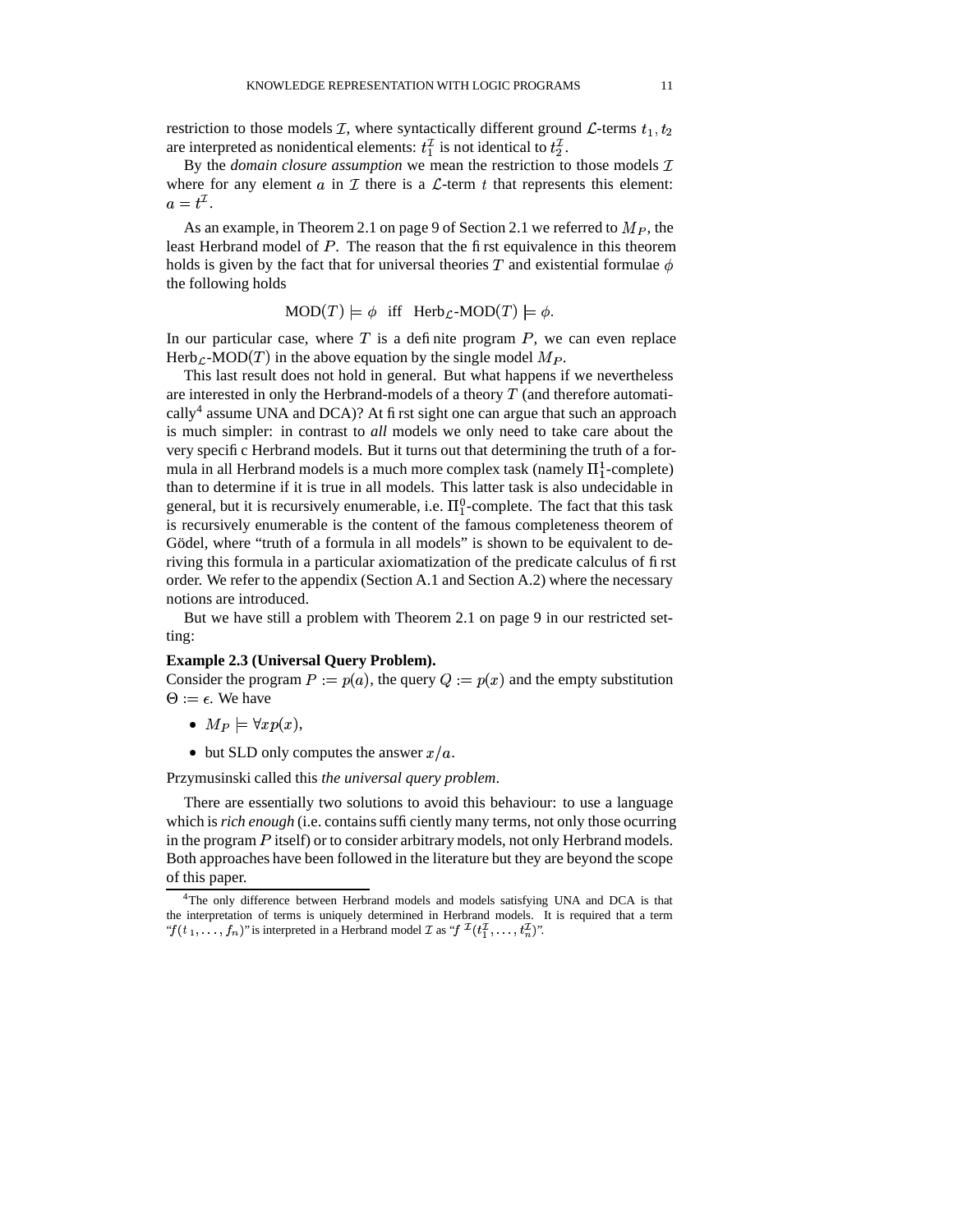# *2.4 Why going beyond Definite Programs?*

So far we have a nice query-answering procedure, SLD-Resolution, which is goaloriented as well as sound and complete with respect to general derivability. But note that up to now we are not able to derive any *negative* information. Not even our queries allow this. From a very pragmatic viewpoint, we can consider "not  $A$ " to be derivable if  $A$  is not. Of course, this is not sound with respect to classical logic but it is with respect to  $M_P$ .

In KR we do not only want to formulate negative queries, we also want to express *default-statements* of the form

#### *Normally, unless something abnormal holds, then*  $\psi$  implies  $\phi$ .

Such statements were the main motivation for nonmonotonic logics, like Default Logic or Circumscription (see Section A.3 and Section A.4 of the appendix). How can we formulate such a statement as a logic program? The most natural way is to use negation "not"

$$
\phi \leftarrow \psi, \text{ not } ab
$$

where ab stands for *abnormality*. Obviously, this forces us to extend definite programs by *negative* atoms, we call them default atoms.

A typical example for such statements occurs in Inheritance Reasoning. We take the following example from [Baral and Gelfond, 1994]:

## **Example 2.4 (Inheritance Hierachies).**

Suppose we know that birds typically fly and penguins are non-flying birds. We also know that Tweety is a bird. Now an agent is hired to build a cage for Tweety. Should the agent put a roof on the cage? After all it could be still the case that Tweety is a penguin and therefore can not fly, in which case we would not like to pay for the unneccessary roof. But under normal conditions, it should be obvious that one should conclude that Tweety is flying.

A natural axiomatization is given as follows:

$$
P_{Inheritance}: \begin{array}{lcl} \nline \nflineariance: & \n files(x) & \leftarrow & \n bird(x), & \n not \n ab(r_1, x) & \leftarrow & \n penguin(x) \\ \n ab(r_1, x) & \leftarrow & penguin(x) \\ \n make \n top(x) & \leftarrow & files(x) \n \end{array}
$$

together with some particular facts, like e.g.  $bird(Tweety)$  and  $penguin(Sam)$ . The first rule formalizes our default knowledge, while the third formalizes that the default rule should not be applied in abnormal or exceptional cases. In our example, it expresses the famous *specificity principle* which says that more specific knowledge should override more general one ([Touretzky, 1986; Touretzky *et al.*, 1988; Horty *et al.*, 1990]).

For the query " $make \textit{top}(T \textit{weety})$ " we expect the answer "yes" while for " $make\_top(Sam)$ " we expect the answer "no".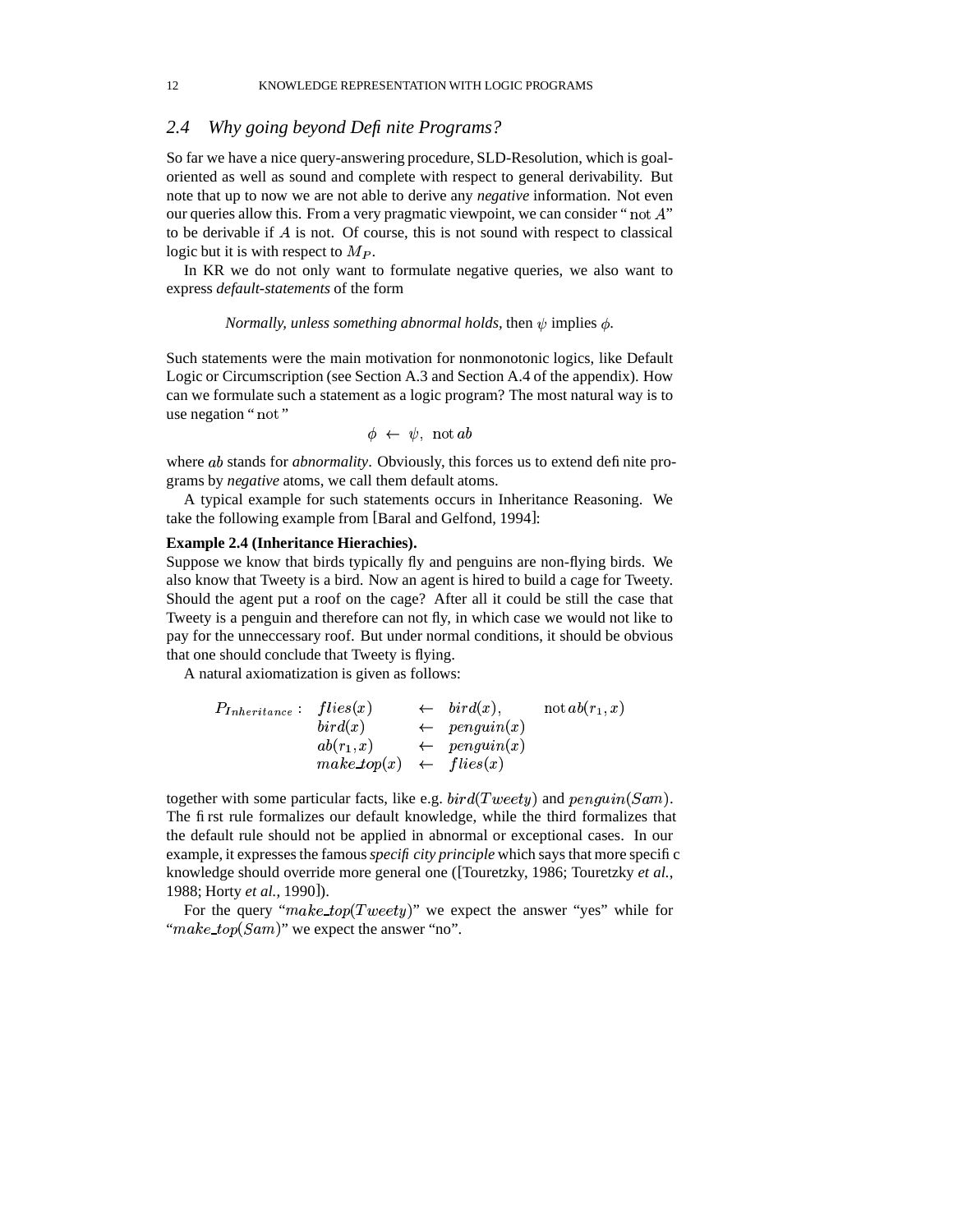# **Example 2.5 (Temporal Projection: Yale-Shooting Problem).**

We distinguish between three sorts<sup>5</sup> of variables:

" # -

- situation variables:  $S, S', \ldots$
- fluent variables:  $F, F', \ldots$
- action variables:  $A, A', \ldots$

The initial situation is denoted by the constant  $s_0$ , and the two-ary function symbol  $res(A, S)$  denotes the situation that is reached when in situation S the action A has been performed. The relation symbol  $holds(F, S)$  formalizes that the fluent  $F$ is true in situation  $S$ .

For the YSP there are three actions  $(wait, load \text{ and } shoot)$  and two fluents (*alive* and *loaded*). Initially a turkey called  $Fred$  is alive. We then load a gun, wait and shoot. The effect should be that Fred is dead after this sequence of actions. The common-sense argument from which this should follow is the

**Law of Inertia:** Things normally tend to stay the same.

Using our intuition from the last example, a natural formalization is given as follows:

| $P_{YSP}: \; holds(F, res(A, S))$          | $\leftarrow \; holds(F, S), \; \text{not } ab(r_1, A, F, S)$ |
|--------------------------------------------|--------------------------------------------------------------|
| $holds (loaded, res (load, S)) \leftarrow$ |                                                              |
| $ab(r_1, shoot, alive, S)$                 | $\leftarrow \quad holds(loaded, S)$                          |
| holds(alive, so)                           |                                                              |

Such a straightforward formalization leads in most versions of classical nonmonotonic logic to the unexpected result, that Fred is not neccesarily dead. But obviously we expect to derive  $holds(alive, res(load, s_0))$  and

 ${\rm not}\, holds(alive$  ,  ${\it res}(shoot, res(wait, res(load, s_0))))$ 

Up to now we only have stated some very "natural" axiomatizations of given knowledge. We have motivated that something like default-negation "not" should be added to definite programs in order to do so and we have explicitly stated the answers to particular queries. What is still missing are solutions to the following very important problems

 $5T$ o be formally correct we have to use many-sorted logic. But since all this could also be coded in predicate logic by using additional relation symbols, we do not emphasize this fact. We also understand that instantiations are done in such a way that the sorts are respected.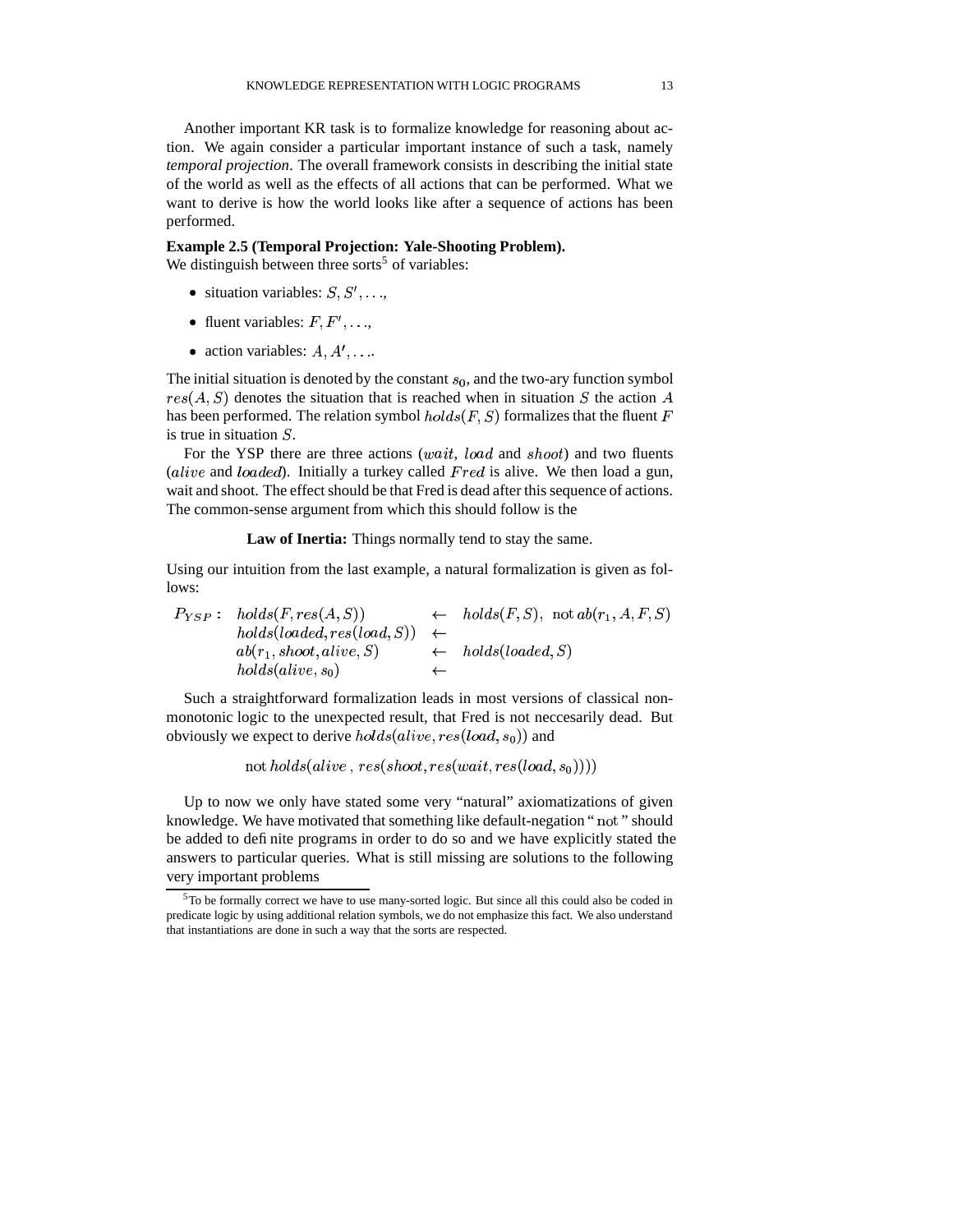- *How should an appropriate query answering mechanism handling defaultnegation "not" look like?*
- *What is the formal semantics that such a procedural mechanism should be checked against?*

Such a semantics is certainly not classical predicate logic because of the default character of "not "—not is not classical  $\neg$ . Both problems will be considered in detail in Section 3.

# *2.5 What is a Semantics?*

In the last subsections we have introduced two principles (*Orientation* and *Elimination of Tautologies*) and used the term *semantics of a program* in a loose, imprecise way. We end this section with a precise notion of what we understand by a semantics.

As a first attempt, we can view a semantics as a mapping that associates to any program a set of positive atoms and a set of default atoms. In the case of SLD-Resolution the positive atoms are the ground instances of all derivable atoms. But sometimes we also want to derive default atoms (like in our two examples above). Our *Orientation-*Principle formalizes a minimal requirement for deriving such default-atoms.

Of course, we also want that a semantics SEM should *respect* the rules of  $P$ , i.e. whenever SEM makes the body of a rule true, then SEM should also make the head of the rule true. But it can (and will) happen that a semantics SEM does not always decide *all* atoms. Some atoms A are not derivable nor are their defaultcounterparts not  $A$ . This means that a semantics SEM can view the body of a rule as being  $undefined$ .

This already happens in classical logic. Take the theory

$$
T := \{ (A \wedge B) \supset C, \neg A \supset B \}.
$$

What are the atoms and negated atoms derivable from  $T$ , i.e. true in all models of ? No positive atom nor any negated atom is derivable! The classical semantics therefore makes the truthvalue of  $A \wedge B$  undefined in a sense.

Suppose a semantics SEM treats the body of a program rule as undefined. What should we conclude about the head of this rule? We will only require that this head is not treated as false by SEM—it could be true or undefined as well. This means that we require a semantics to be compatible with the program *viewed as a 3-valued theory*—the three values being "*true"*, "*false*" and "*undefined*". For the understanding it is not neccessary to go deeper into 3-valued logic. We simply note that we interpret " $\leftarrow$ " as the Kleene-connective which is *true* for "*undefined*  $\leftarrow$  $\emph{undefined}$ " and false for "false  $\leftarrow \emph{undefined}$ ".

Our discussion shows that we can view a semantics SEM as a 3-valued model of a program. In classical logic, there is a different viewpoint. For a given theory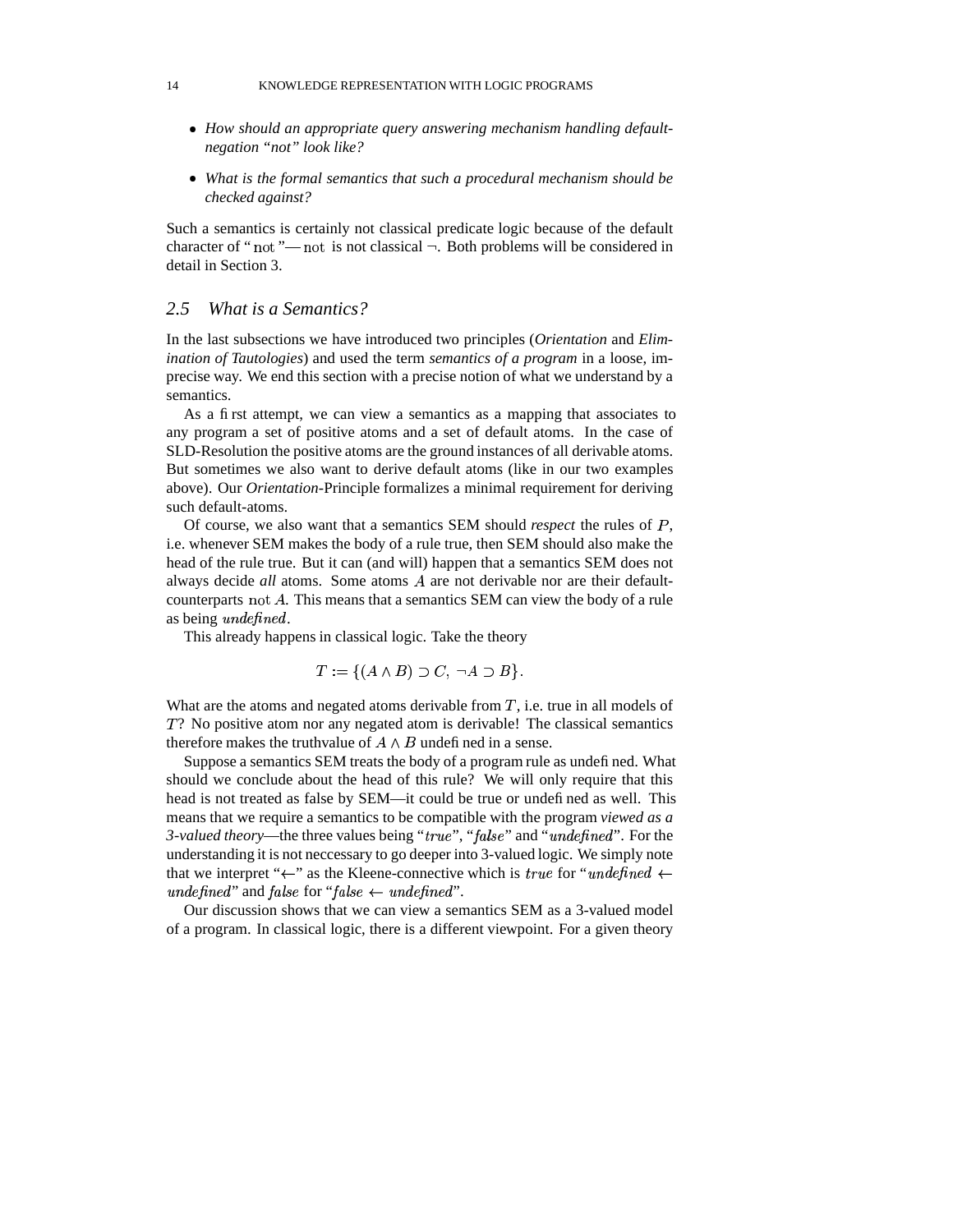T we consider there the set of all classical models  $\text{MOD}(T)$  as the semantics. The intersection of all these models is of course a 3-valued model of  $T$ , but  $MOD(T)$ contains more information. In order to formalize the notion of semantics as general as possible we define

#### **Definition 2.4 (SEM).**

A semantics SEM is a mapping from the class of all programs into the powerset of the set of all 3-valued structures. SEM assigns to every program  $P$  a set of 3-valued models of  $P$ :

$$
\text{SEM}(P) \subseteq \text{MOD}_{3-nd}^{\mathcal{L}_P}(P).
$$

This definition covers both the classical viewpoint (classical models are 2 valued and therefore special 3-valued models) as well as our first attempt in the beginning of this subsection. Later on, in most cases we will be really interested only in Herbrand models.

Formally, we can associate to any semantics SEM in the sense of Definition 2.4 two entailment relations

- **sceptical:**  $SEM^{scept}(P)$  is the set of all atoms or default atoms that are true in *all models* of  $SEM(P)$ .
- **credulous:**  $SEM^{cred}(P)$  is the set of all atoms or default atoms that are true in *at least one model* of  $SEM(P)$ .

In this tutorial we only consider the sceptical viewpoint. Also, to facilitate notation, we will not formally distinguish between SEM and  $SEM^{scept}$ . In cases where by definition SEM can only contain a single model (like in the case of wellfounded semantics) we will omit the outer brackets and write

$$
\operatorname{SEM}(P)=M
$$

instead of SEM(P) =  $\{M\}$ . We will also slightly abuse notation and write  $l \in$  $SEM(P)$  as an abbreviation for  $l \in M$  for all  $M \in SEM(P)$ .

# 3 ADDING DEFAULT-NEGATION

In the last section we have illustrated that logic programs with negation are very suitable for KR—they allow a natural and straightforward formalization of defaultstatements. The problem still remained to define an appropriate semantics for this class and, if possible, to find efficient query-answering methods. Both points are adressed in this section.

We can distinguish between two quite different approaches:

**LP-Approach:** This is the approach taken mainly in the logic programming community. There one tried to stick as close as possible to SLD-resolution and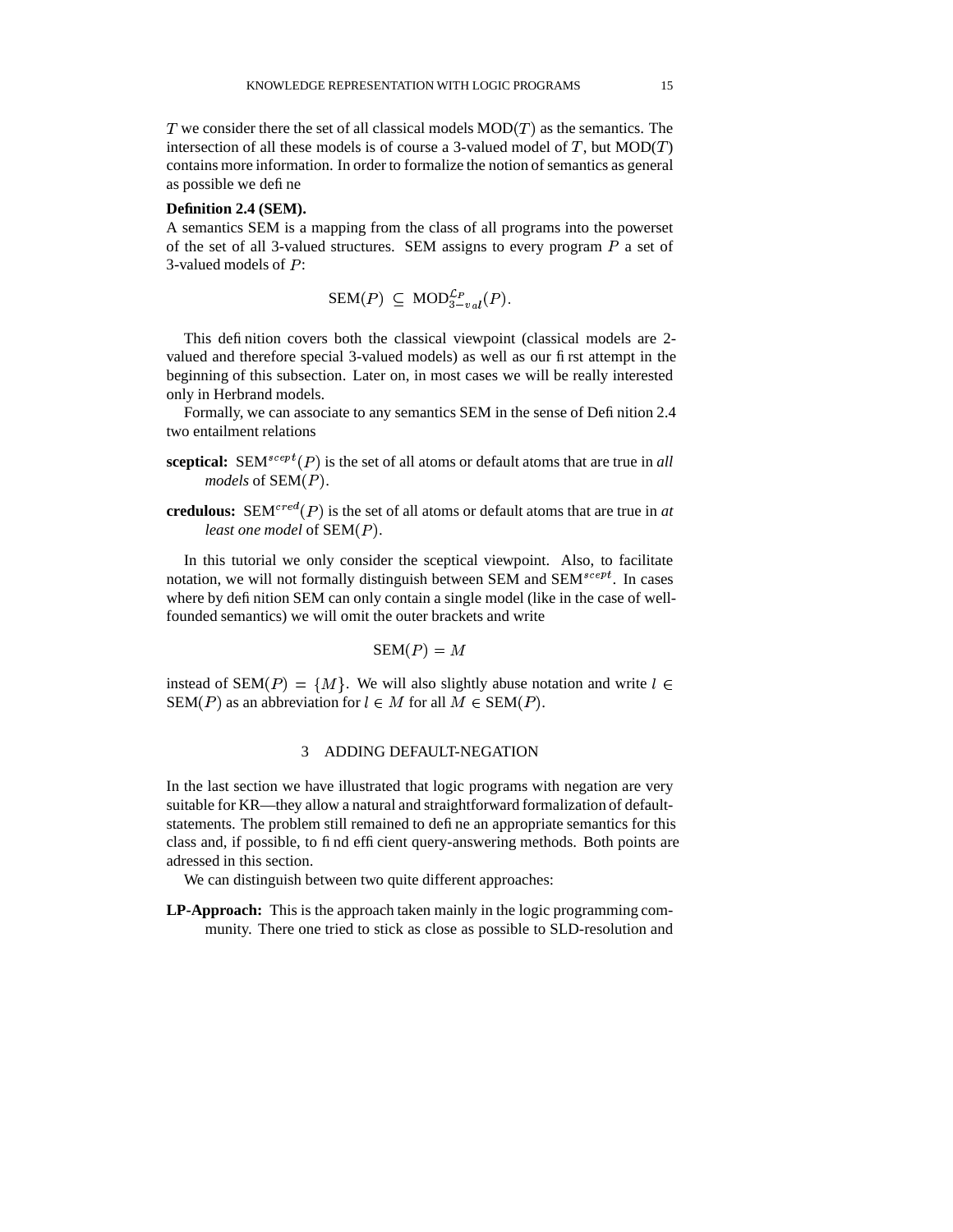treat negation as "finite-failure". Thisresulted in an extension of SLD, called SLDNF-resolution, a procedural mechanism for query answering. For a nice overview, we refer to [Apt and Bol, 1994].

**NML-Approach:** This is the approach suggested by non-monotonic reasoning people. Here the main question is *"What is the right semantics?"* I.e. we are looking first for a semantics that correctly fits to our intuitions and treats the various KR-Tasks in the right (or appropriate) way. It should allow us to jump to conclusions even when only little information is available. Here it is of secondary interest how such a semantics can be implemented with a procedural calculus. Interesting overviews are [Minker, 1993; Minker, 1996] and [Dix, 1995c; Dix *et al.*, 2001a].

The LP-approach is dealt with in Section 3.1. It is still very near to classical predicate logic—default negation is interpreted as *finite-failure*. To get a stronger semantics, we interpret "not" as *failure* in Section 3.2. The main difference is that the principle *Elimination of Tautologies* holds. We then introduce a principle GPPE which is related to partial evaluation. In KR one can see this principle as allowing for definitional extensions—names or abbreviations can be introduced without changing the semantics.

All these principles do not yet determine a unique semantics—there is still room for different semantics and a lot of them have been defined in the last years. We do not want to present the whole zoo of semantics nor to discuss their merits or shortcomings. We refer the reader to the overview articles [Apt and Bol, 1994] and [Dix, 1995c] and the references given therein. We focus on the two main competing approaches that still have survived. These are the wellfounded semantics WFS (Section 3.3) and the stable semantics STABLE (Section 3.4). Finally, in Section 3.5 we discuss complexity and expressibility results for the semantics presented so far.

# *3.1 Negation-as-Finite-Failure*

The idea of negation treated as *finite-failure* can be best illustrated by still considering definite programs, but queries containing default-atoms. How should we handle such default-atoms by modifying our SLD-resolution? Let us try this:

- If we reach a default-atom "not  $A$ " as a subgoal of our original query, we keep the current SLD-tree in mind and start a new SLD-tree by trying to solve " $A$ ".
- If this succeeds, then we falsified "not  $A$ ", the current branch is failing and we have to backtrack and consider a different subquery.
- But it can also happen that the SLD-tree for "A" is *fi nite with only failing branches*. Then we say that A finitely fails, we turn back to our original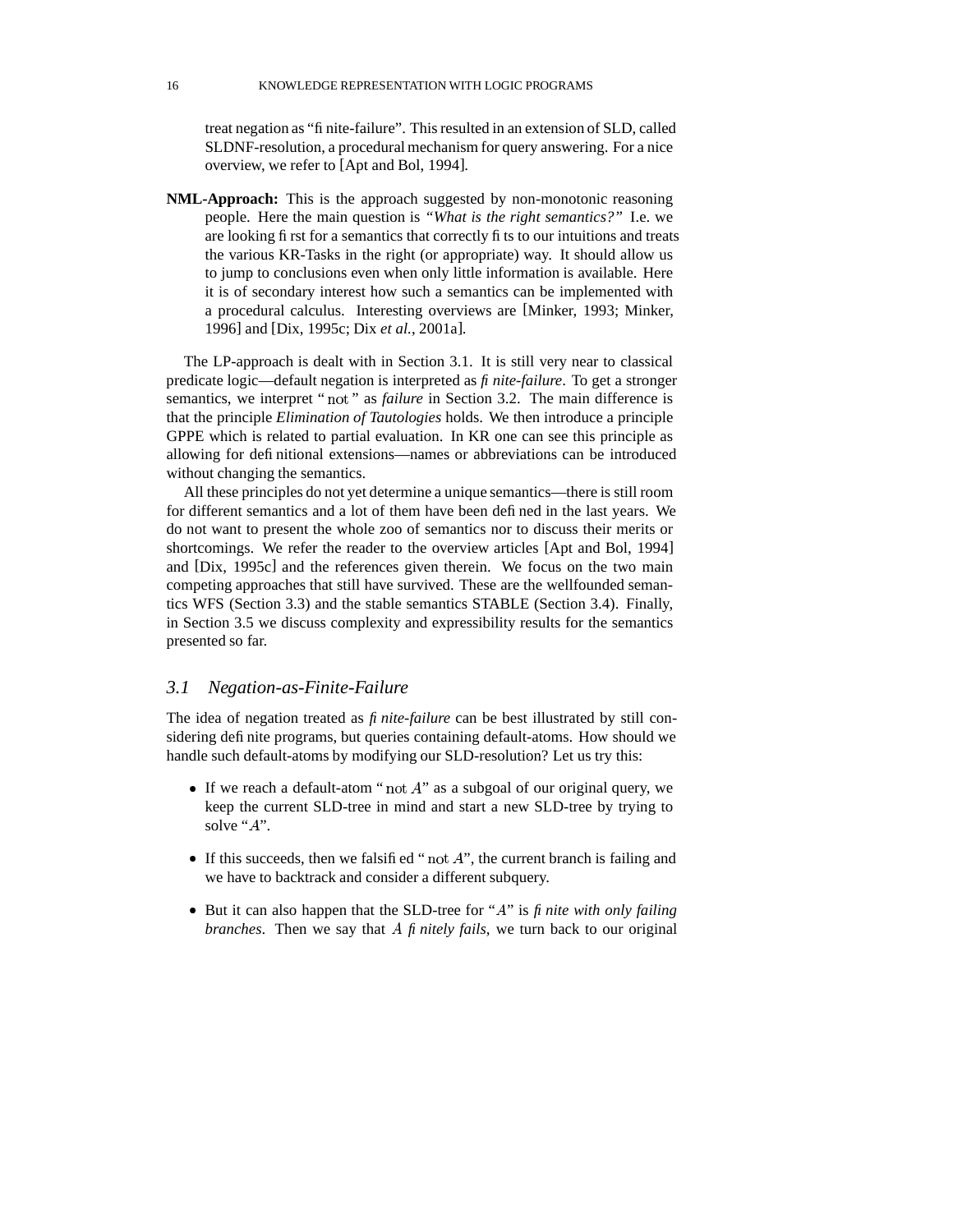SLD-tree, consider the subgoal "not  $A$ " as successfully solved and go on with the next subgoal in the current list.

It is important to note that an SLD-tree for a positive atom can fail without *being fi nite*. The SLD-tree for the program consisting of the single rule  $p \leftarrow p$  with respect to the query  $p$  is infinite but failing (it consists of one single infinite branch). In Figure 1 on page 8 the leftmost branch is also failing but infinite.

Although this idea of *finite-failure* is very procedural in nature, there is a nice model theoretical counterpart—Clark's completion  $comp(P)$  ([Clark, 1978]). The idea of Clark was that a program  $P$  consists not only of the implications, but also of the information that *these are the only ones.* Roughly speaking, he argues that one should interpret the " $\leftarrow$ "-arrows in rules as equivalences " $\equiv$ " in classical logic. We do not give the exact definitions here, as they are very complex; in the nonpropositional case, a symbol for equality, together with axioms describing it<sup>6</sup>, has to be introduced. However, for the propositional case,  $comp(P)$  is obtained from  $P$  by just

- 1. collecting all given clauses with the same head into one new "clause" with this respective head and a disjunctive body (containing all bodies of the old clauses), and
- 2. replacing the implication-symbols " $\leftarrow$ " by " $\equiv$ ".

#### **Definition 3.1** (Clark's Completion  $\mathit{comp}(P)$ ).

Clark's semantics for a program P is given by the set of all classical models of the theory  $comp(P)$ .

We can now see the classical theory  $comp(P)$  as the information contained in the program P.  $comp(P)$  is like a sort of closed world assumption applied to P. We are now able to derive negative information from P by deriving it from  $comp(P)$ . In fact, the following soundness and completeness result for definite programs  $P$ and definite queries  $Q = \bigwedge_i A_i$  (consisting of only *positive* atoms) holds:

# **Theorem 3.1 (COMP and Fair FF-Trees).**

The following conditions are equivalent:

- $\bullet$  comp(P)  $\models$   $\forall \neg Q$
- Every fair SLD-tree for  $P$  with respect to  $Q$  is finitely failed.

Note that in the last theorem we did not use default negation but classical negation  $\neg$  because we just mapped all formulae into classical logic. We need the fairness assumption to ensure that the selection of atoms is reasonably well-behaving: we want that every atom or default-atom occurring in the list of preliminary goals will eventually be selected.

<sup>&</sup>lt;sup>6</sup>CET: Clark's Equational Theory. CET( $\mathcal{L}_P$ ) axiomatizes the equality theory of all Herbrand( $\mathcal{L}_P$ )models. See [Mancarella *et al.*, 1988; Shepherdson, 1992] for the problem of equality and the underlying language.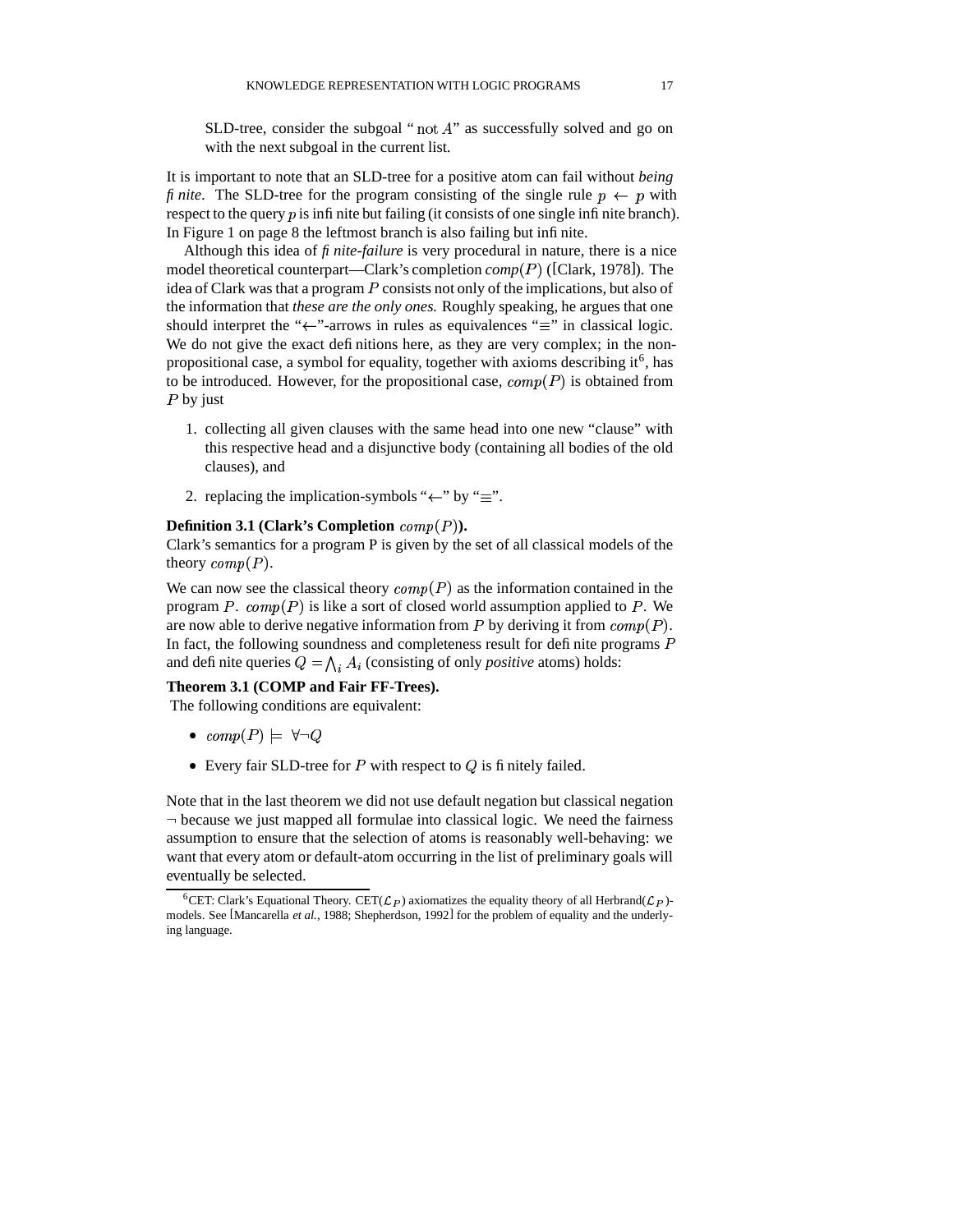But even this result is still very weak—after all we want to handle not only negative queries but programs containing default-atoms. From now on we consider programs with default-atoms in the body. We usually denote them by

$$
A \leftarrow \mathcal{B}^+ \land \operatorname{not} \mathcal{B}^-,
$$

where  $\mathcal{B}^+$  contains all the positive body atoms and not  $\mathcal{B}^-$  all default all default atoms "  $\operatorname{not} C$ ".

Our two motivating examples in Section 2.4 contain such default atoms. This gives rise to an extension of SLD, called SLDNF, which treats negation as *Finite-Failure*

 $SLDNF = SLD + not L$  succeeds, if L finitely fails.

The precise definitions of SLDNF-*resolution*, *tree*, etc. are very complex: we refer to [Lloyd, 1987; Apt, 1990]. Apt and Bol gave interesting improved versions of these notions: see [Apt and Bol, 1994, Section 3.2]. In order to get an intuitive idea, it is sufficient to describe the following underlying principle:

#### **Principle 3 (A "Naive" SLDNF-Resolution).**

If in the construction of an SLDNF-tree a default-atom not  $L_{ij}$  is selected in the list  $\mathcal{L}_i = \{L_{i1}, L_{i2}, \ldots\}$ , then we try to prove  $L_{ij}$ .

If this *fails finitely* (it fails because the generated subtree is finite and failing), then we take not  $L_{ij}$  as proved and we go on to prove  $L_{i(i+1)}$ .

If  $L_{ij}$  succeeds, then not  $L_{ij}$  fails and we have to backtrack to the list  $\mathcal{L}_{i-1}$  of preliminary subgoals (the next rule is applied: "backtracking").

Does SLDNF-resolution properly handle Examples 2.4 on page 12 and 2.5 on page 13? It does indeed:

**Inheritance:** The query  $make\_top(Tweety)$  generates an SLD-tree with one main branch, the nodes of which are:

$$
files(Tweety),\\bird(Tweety), \; \mathrm{not} \, ab(r_1, Tweety),\\ \mathrm{not} \, ab(r_1, Tweety),\\ Success.
$$

The third node has a sibling-node  $\mathit{penguin}(T \mathit{wecty}), \ \mathit{not\,}ab(r_1, T \mathit{wecty})$ which immediately fails because  $Tweety$  does not unify with  $Sam$ . The Success-node is obtained from not  $ab(r_1, Tweet y)$  because the corresponding SLD-tree for  $ab(r_1, Tweet y)$  fails finitely (this tree consists only of  $ab(r_1, Tweet y)$  and  $penguin(Tweet y)).$ 

**YSP:** The crucial query is

 $\emph{?}- \; \text{not} \; holds(alive, \, \emph{res} (\emph{shoot}, \emph{res}(\emph{wait}, \emph{res}(\emph{load}, \emph{s}_0)))\rm).$ 

So we consider *?–*  $holds(alive, res(shot, res(wait, res(load, s_0))))$ . Again the SLD-tree for this query consists mainly of one branch: the nodes are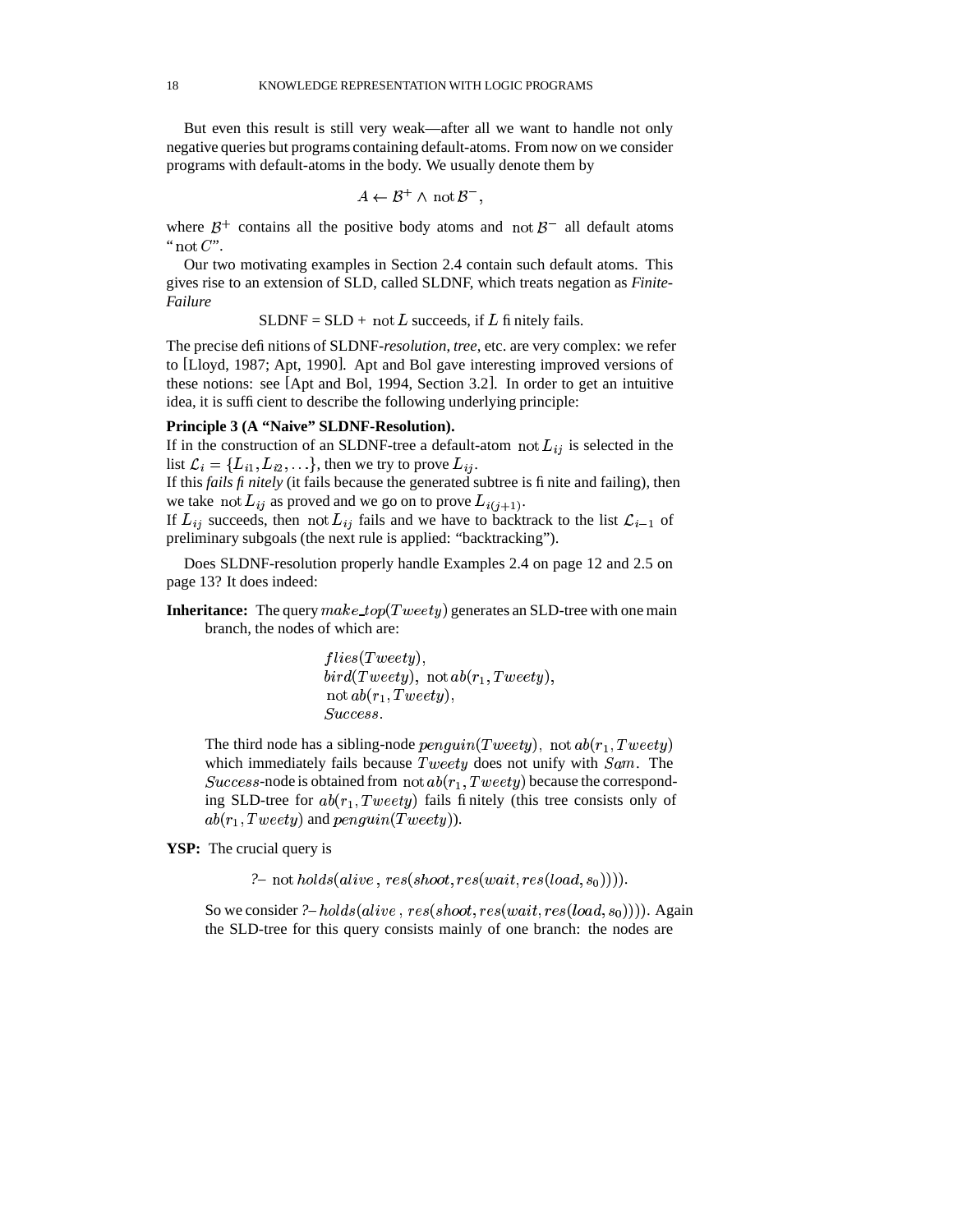

Figure 2. The Floundering-Problem

obtained from the query by applying successively the first program rule (*law of inertia*). By evaluation of the holds-predicate, we eventually arrive at the fact  $holds(alive, s_0)$  and the "not  $ab$ " predicates remain to be solved. For any of these predicates we again have to consider separate SLDtrees. But for  $ab(r_1, shoot, alive, res(wait, res(load, s_0)))$  it is easy to see that the associated tree already finitely fails (because it generates the subgoal "  ${\rm not}\, ab(r_1, wait, loaded, res (load, s_0))^{\boldsymbol{\cdot}}$  the corresponding SLD-tree of which immediately finitely fails) and therefore, since no backtracking is possible, the tree for

 $\left( ?\!\!-\! holds(alive\,,\, res(shot, res(wait, res(load, s_0))))\right)$ 

finitely fails and our original query succeeds: *Fred is dead.*

Up to now it seems that SLDNF-resolution solves all our problems. It handles our examples correctly, and is defined by a procedural calculus strongly related to SLD. There are two main problems with SLDNF:

- SLDNF can not handle free variables in negative subgoals,
- SLDNF is still too weak for knowledge representation.

The latter problem is the most important one. By looking at a particular example, we will motivate in Section 3.2 the need for a stronger semantics. This will lead us in the remaining sections to the wellfounded and the stable semantics.

For the rest of this section we consider the first problem, known as the *floundering problem*. This problem will also occur later in implementations of the wellfounded or the stable semantics. We consider the program  $P_{flounder}$  consisting of the three facts

$$
p(c,c),\ q(b),\ r(f(c)).
$$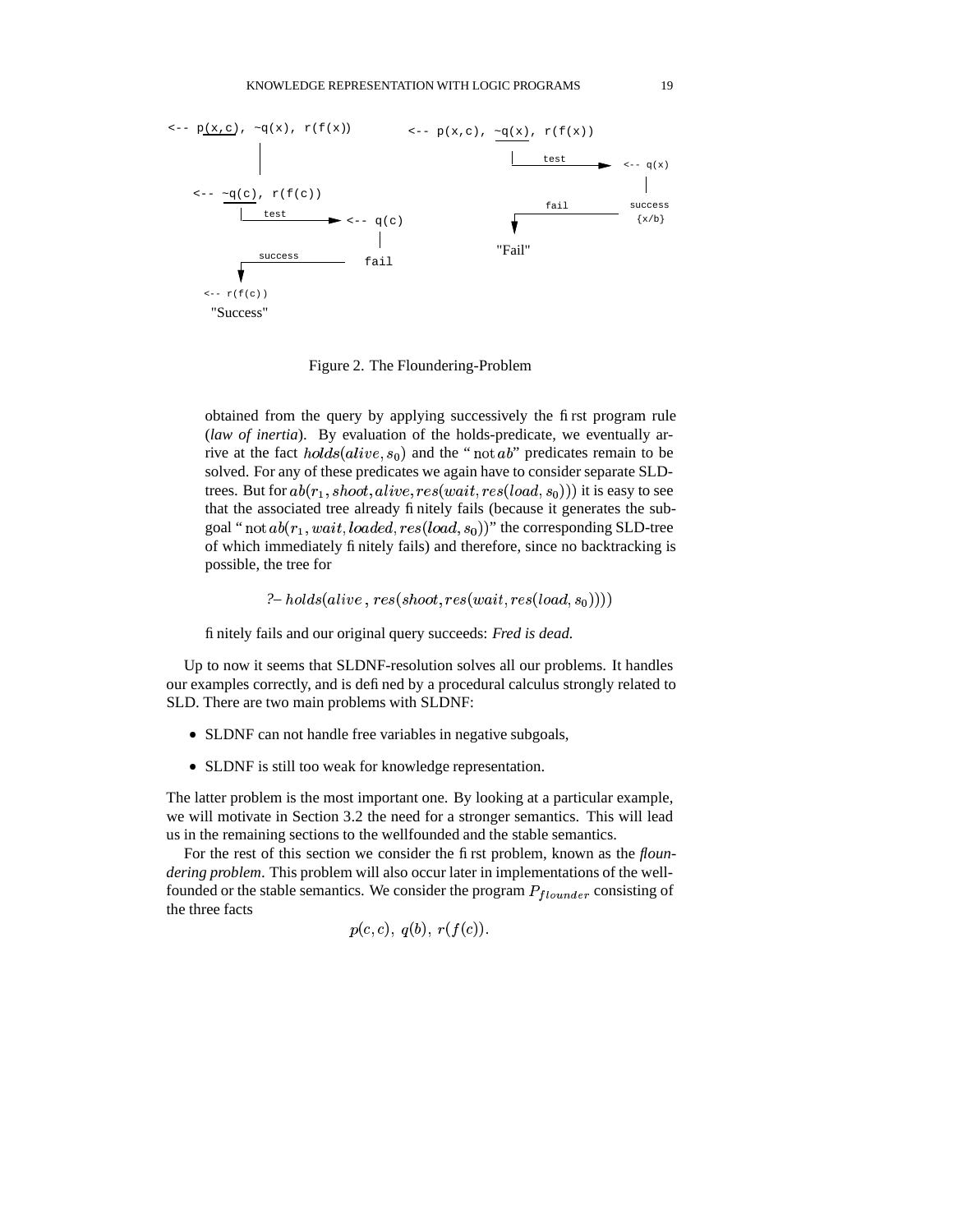Our query is  $? - p(x, c)$ , not  $q(x), r(f(x))$ , that is, we are interested in instantiations of  $x$  such that the query follows from the program. The situation is illustrated in Figure 2 on the page before. Let us suppose that we always select the first atom or default-atom: it is underlined in the sequel. The SLDNF-tree of this trivial example is linear and has three nodes: the first node is the query itself

$$
?-p(x,c),\ \mathrm{not}\, q(x),r(f(x)),
$$

the second node is ? – not  $q(c)$ ,  $r(f(c))$ . Now, we enter the negation-as-failure mode and ask ? –  $q(c)$ . This query immediately fails (the generated tree exists, is finite and fails) so that we give back the answer "yes, the default atom not  $q(c)$ succeeds and can be skipped from the list". The last node is  $? - r(f(c))$  which immediately succeeds.

Note that in the last step, the test for  $? - q(c)$  has to be finished before the tree can be extended. If we get no answer, the SLDNF-tree simply does not exist: this can not happen with SLD-trees.

So far everything was fine. But what happens if we select the second atom in the first step

$$
?-p(x,c),\,\mathrm{not}\,q(x),r(f(x))?
$$

#### **Example 3.1 (Floundering).**

We again consider the program  $P_{flounder}$  consisting of the three facts

$$
p(c,c),\ q(b),\ r(f(c)).
$$

Our query is  $? - p(x, c)$ , not  $q(x), r(f(x))$ , and in the first step we will select the second default-atom, i.e. one with a free variable. Thus we enter the negation-asfailure mode with the query ?  $-$  not  $q(x)$ . In this case, x may be instantiated to b so that we have to give back the answer "no, the default-atom not  $q(x)$  fails" and the whole query will fail. This is because SLDNF treats the subgoal as " $\forall x \text{ not } q(x)$ " instead of " $\exists x \text{ not } q(x)$ " which is intended. There exist approaches to overcome this shortcoming by treating negation as *constructive negation*: see [Chan, 1988; Chan and Wallace, 1989; Drabent, 1994].

In the classical SLDNF-resolution *negation-as-finite-failure is only a test, no bindings are produced*. On the one hand this may be considered a shortcoming, on the other hand, it makes the SLDNF procedure more tractable. Note that the problem to decide if a given program flounders is undecidable [Börger, 1987]). See also [Shepherdson, 1991] for more unsolvable problems related to SLDNF.

SLDNF is a procedural mechanism. It would be nice to have a modeltheoretical counterpart. In Theorem 3.1 on page 17 we already related a restricted form of finite failure to Clark's completion. We will see later that  $comp(P)$  is inconsistent even in cases where we would not expect it. Therefore Fitting [Fitting, 1985] introduced a three-valued formulation  $comp_3(P)$  of the original completion. Kunen ([Kunen, 1987]) then proved in the propositional case *SLDNF is sound and com* $p$  *lete* with respect to  $comp_3(P)$ .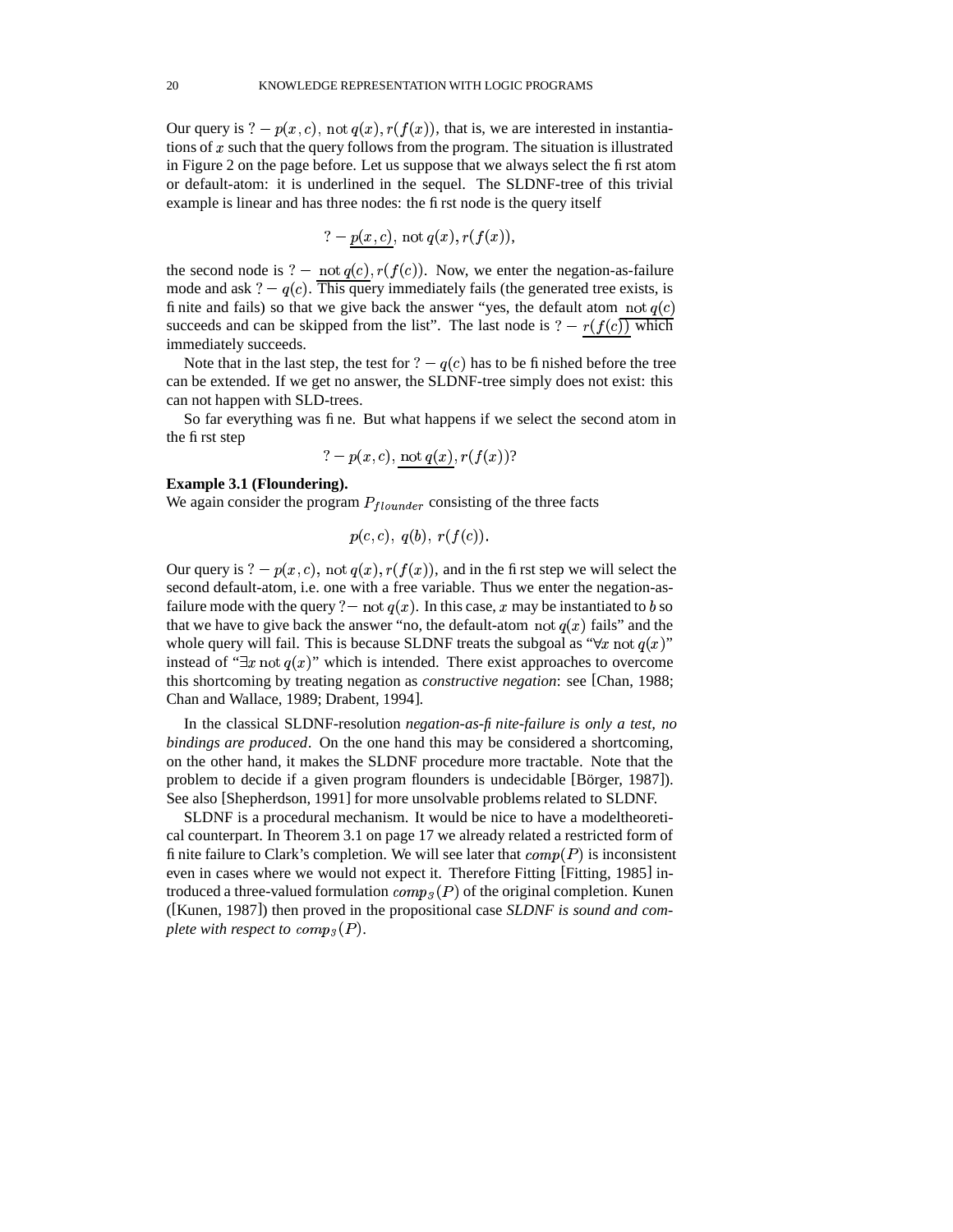In the predicate logic case, SLDNF is not complete but it is always correct [Shepherdson, 1988, Theorem 39]) with respect to  $comp_3(P)$ : given a query Q,

- if SLDNF succeeds with answer  $\Theta$ , then  $comp_3(P) \models_3 \forall Q\Theta$ , and
- if SLDNF fails, then  $comp_3(P) \models_3 \neg \exists Q$ .

This correctness result is also the reason for the incompleteness of SLDNF with respect to two-valued  $comp(P)$ . It states that any formula derivable by SLDNF is a three-valued consequence of  $comp_3(P)$ . But, since there are two-valued consequences of a theory that are not three-valued ones (three-valued logic is weaker than two-valued logic), SLDNF can not be complete. Extensions of the above completeness result to certain subclasses of predicate logic programs require severe restrictions on the syntactic form of  $P$ . To define these syntactic restrictions, we need the notion of the dependency-graph:

### $Definition 3.2 (Dependency-Graph  $\mathcal{G}_P$ ).$

For a logic program P with negation, the *dependency* graph  $\mathcal{G}_P$  is a finite directed graph whose vertices are the predicate symbols from P. There is a *positive* (respectively *negative*) edge from  $R$  to  $R'$  iff there is a clause in P with  $R$  in its head and  $R'$  occurring positively (respectively negative) in its body.

We also say

- *R* depends on  $R'$  if there is a path in  $\mathcal{G}_P$  from  $R$  to  $R'$  (by definition,  $R$ depends on itself),
- *R depends positively* (resp. *negatively*) on  $R'$  if there is a path in  $\mathcal{G}_P$  from  $R$ to  $R'$  containing only *positive* edges (resp. *at least one negative* edge). (by definition  $R$  depends positively on itself),
- *R depends evenly* (resp. *oddly*) on  $R'$  if there is a path in  $\mathcal{G}_P$  from  $R$  to  $R'$ containing an *even* (resp. *odd*) number of negative edges (by definition  $R$ depends evenly on itself).

The following properties of a program  $P$  turn out to be very important:

stratified: no predicate depends negatively on itself, *strict:* there are no dependencies that are both even and odd, *call-consistent:* no predicate depends oddly on itself<sup>8</sup>, *allowedness:* every variable occurring in a clause must occur in at least one positive atom of the body of that clause.

Strictness and allowedness turn out to be the most important restrictions that imply completeness results for SLDNF:

<sup>7</sup>or: there are no cycles containing at least one *negative* edge.

<sup>8</sup>or: there are no odd cycles.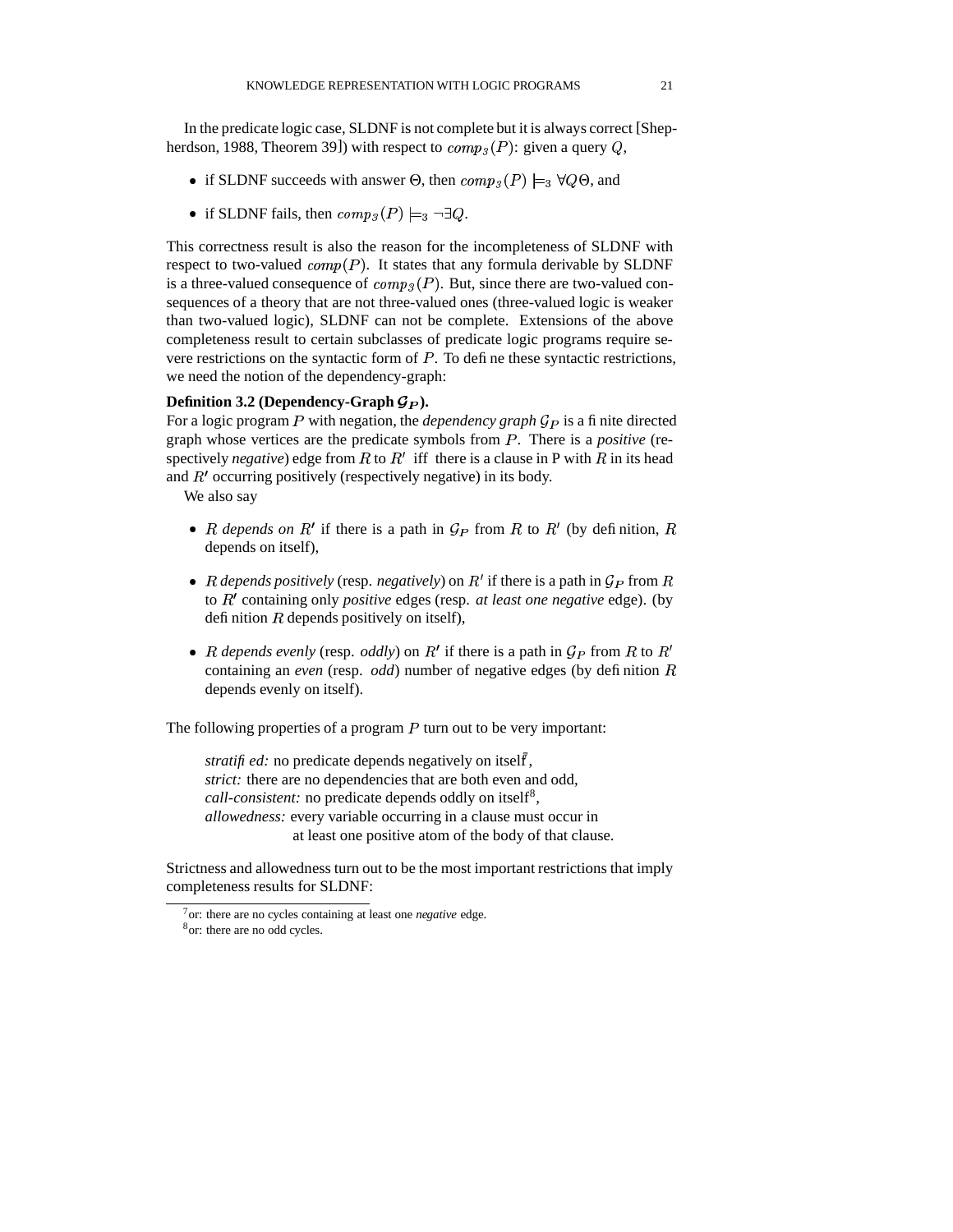| Prog. P                                                   | <b>Semantics</b>                  | <b>Completeness</b>                                                                                           |
|-----------------------------------------------------------|-----------------------------------|---------------------------------------------------------------------------------------------------------------|
| allowed + hierarchical<br>allowed + stratified<br>allowed | comp(P)<br>comp(P)<br>$comp_3(P)$ | yes, no recursion at all<br>yes, if $P \cup \{\leftarrow A\}$ strict<br>yes, w.r.t. $\vdash_3$                |
| allowed $+$ call-consistent                               | comp(P)                           | yes, if $P \cup \{\leftarrow A\}$ strict:<br>$comp(P) \vdash \forall A$ iff<br>$comp_3(P) \vdash_3 \forall A$ |

Table 1. Completeness for SLDNF

While *strictness* excludes situations of the form  $p(x) \leftarrow q(x), p(c) \leftarrow \neg q(f(c'))$ , *allowedness* excludes constructs of the form  $equal(x, x) \leftarrow$  and also solves the floundering-problem.

Strictness implies that  $comp_3(P)$  and  $comp(P)$  are equivalent [Kunen, 1989])

 $comp_3(P) \models_3 \forall Q\Theta \text{ iff } comp(P) \models \forall Q\Theta.$ 

Table 1 gives an overview of the different completenessresults. Note that the query A is always considered to be allowed.

Much work was done in LP (see [Decker and Cavedon, 1990; Barbuti and Martelli, 1986; Stärk, 1994]) to find other syntactically characterizable classes, for which SLDNF is also *complete*.

#### *3.2 Negation-as-Failure*

Let us first illustrate that SLDNF answers quite easily our requirements of a semantics SEM (stated explicitly in Definition 2.4 on page 15). We can formulate these requirements as two program-transformations (they will be used later for computing a semantics). We call them *reductions* for obvious reasons.

## **Principle 4 (Reduction).**

Suppose we are given a program  $P$  with possibly default-atoms in its body. If a ground atom  $A$  does not unify with any head of the rules of  $P$ , then we can delete in every rule any occurrence of "not  $A$ " without changing the semantics.

Dually, if there is an instance of a rule of the form " $B \leftarrow$  " then we can delete all rules that contain " not  $B$ " in their bodies.

It is obviousthat SLDNF "implements" these two reductions automatically. The weakness of SLDNF for knowledge representation is in a sense inherited from SLD. When we consider rules of the form " $p \leftarrow p$ ", then SLD resolution gets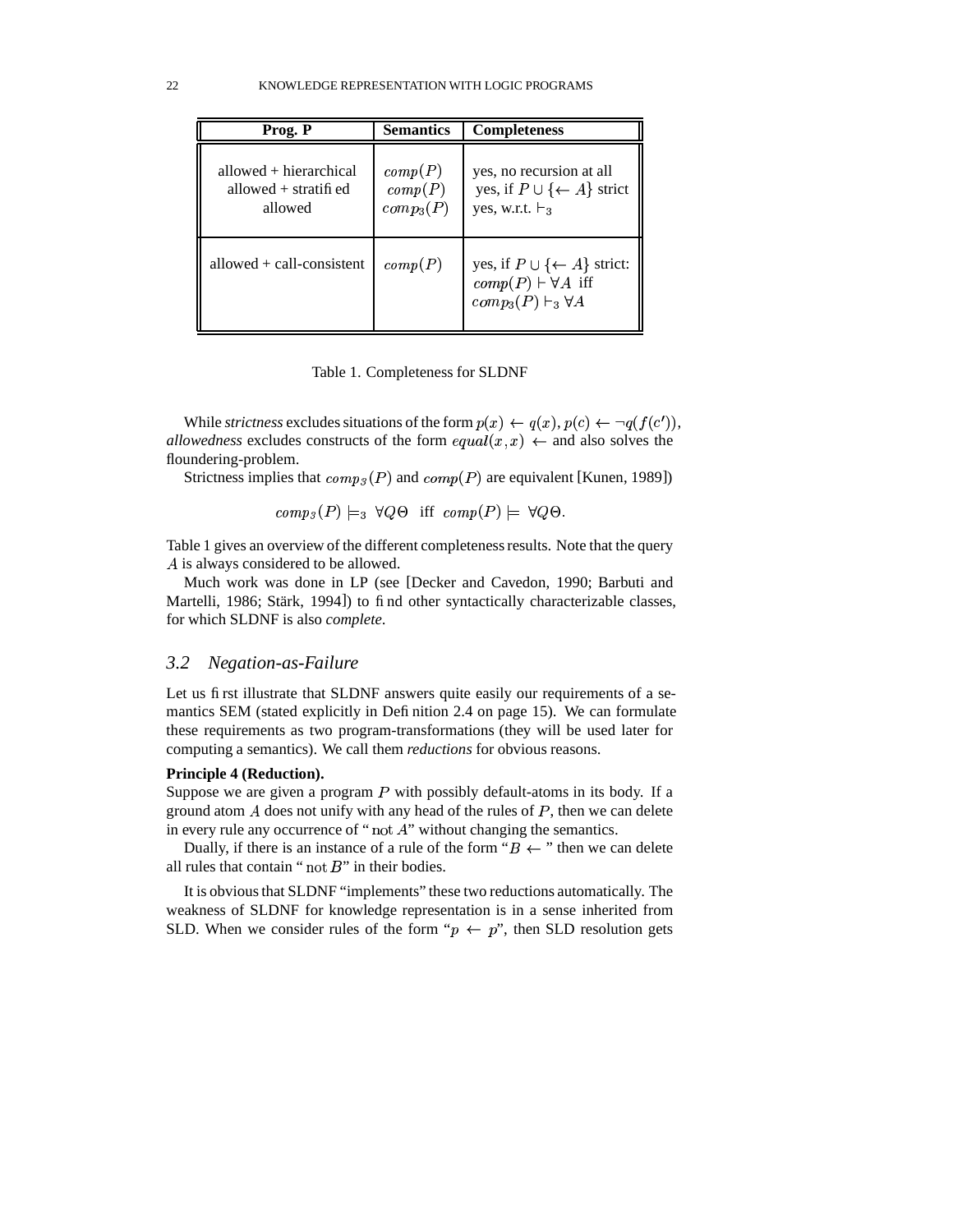into an infinite loop and no answer to the query  $? - p$  can be obtained. This has often the effect that when we enter into negation-as-failure mode, the SLD-tree to be constructed is not finite, although it is not successful and therefore should be considered as failed.

Let us discuss this point with a more serious example.

#### **Example 3.2 (The Transitive Closure).**

Assume we are given a graph consisting of nodes and edges between some of them. We want to know which nodes are reachable from a given one. A natural formalization of the property "reachable" would be

 $\textit{reachable}(x) \leftarrow \textit{edge}(x, y), \textit{reachable}(y).$ 

What happens if we are given the following facts

$$
edge(a,b),\ edge(b,a),\ edge(c,d)
$$

and  $\textit{reachable}(c)$ ? Of course, we expect that neither a nor b are reachable because there is no path from  $c$  to either  $a$  or  $b$ .

But SLDNF-Resolution does not derive "not  $reachable(a)$ "!

How does this result relate to Theorem 3.1 on page 17? Note that our query has exactly the form as required there. Clark's completion of our program rule is

 $\text{reachable}(x) \equiv (x = c \lor \exists y \, (\text{reachable}(y) \land \text{edge}(y, x)))$ 

from which, together with our facts about the edge-relation,  $\neg reachable(a)$  is indeed not derivable. This is due to the wellknown fact that transitive closure is not expressible in first order predicate logic.

Note also that our Principle 2 on page 10 does not help, because it simply does not apply. It turns out that we can augment our two principles by a third one, that constitutes together with them a very nice calculus handling the above example in the right way. This principle is related to *partial evaluation*, hence its name GPPE<sup>9</sup>. Let us motivate this principle with the last example. The query " not reachable(a)" leads to "reachable(a)  $\leftarrow$  edge(a, b), reachable(b)" and " $reachable(b)"$  leads to " $reachable(b) \leftarrow edge(b,a), reachable(a)".$  Both rules can be seen as definitions for  $reachable(a)$  and  $reachable(b)$  respectively. So it should be possible to replace in these rules the body atoms of  $reachable$  by their definitions. Thus we obtain the two rules

> $\textit{reachable}(a) \leftarrow \textit{edge}(a,b), \textit{edge}(b,a), \textit{reachable}(a)$  $\textit{reachable}(b) \leftarrow \textit{edge}(b, a), \textit{edge}(a, b), \textit{reachable}(b)$

that can both be eliminated by applying Principle 2 on page 10. So we end up with a program that does neither contain  $reachable(a)$  nor  $reachable(b)$  in one

<sup>&</sup>lt;sup>9</sup>Generalized Principle of Partial Evaluation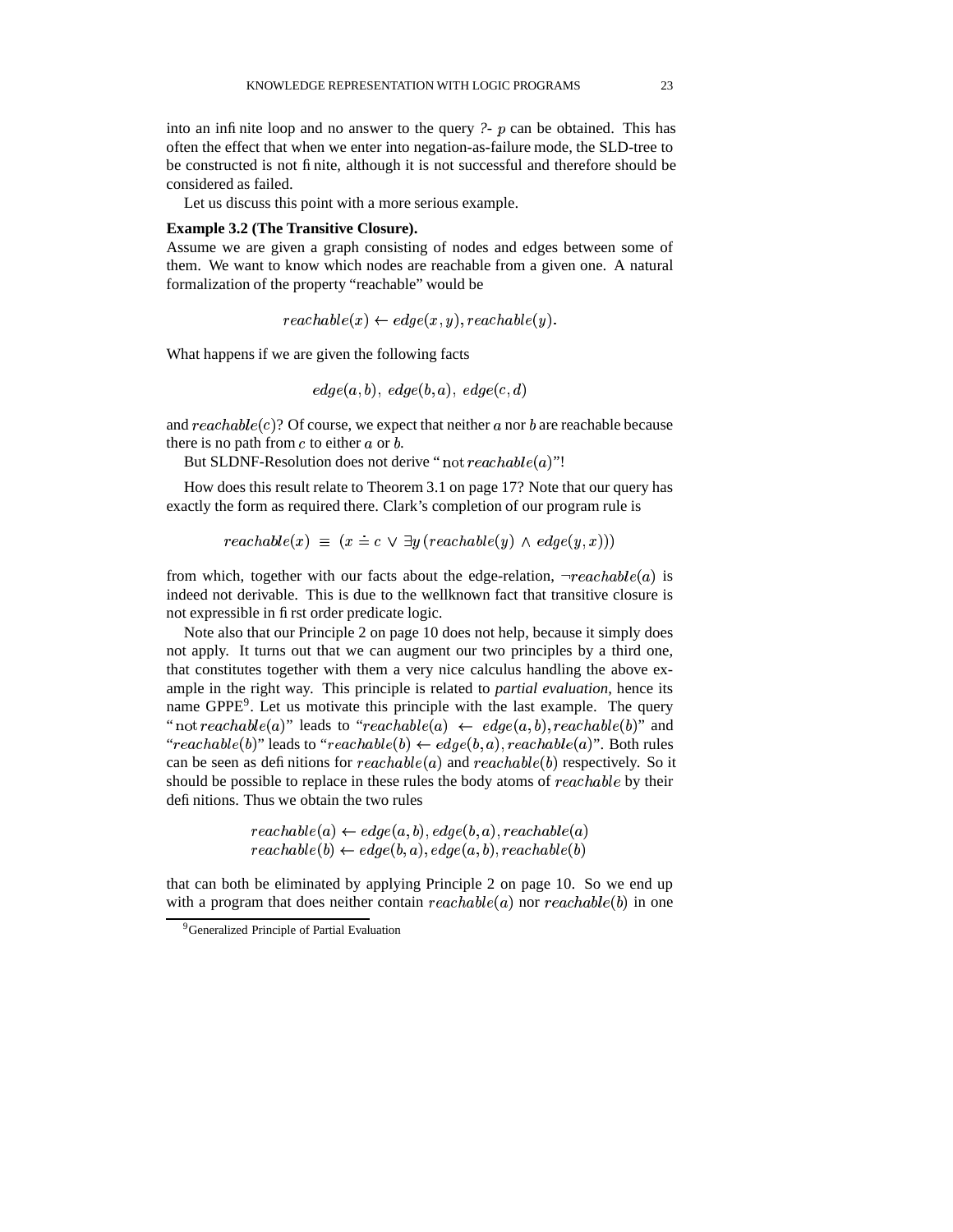of the heads. Therefore, according to Principle 1 on page 7 both atoms should be considered false. The precise formulation of this principle is as follows:

# **Principle 5 (GPPE,[Brass and Dix, 1994; Sakama and Seki, 1994]).**

We say that a semantics SEM satisfies GPPE, if the following transformation does not change the semantics. *Replace a rule*  $A \leftarrow B^+ \wedge \text{ not } B^-$  *where*  $B^+$  *c*  $^-$  where  $B$ <sup>+</sup> contains *a distinguished atom by the rules*

$$
A \leftarrow (\mathcal{B}^+ \setminus \{B\}) \cup \mathcal{B}_i^+ \ \wedge \ \operatorname{not} (\mathcal{B}^- \cup \mathcal{B}_i^-) \ (i = 1, \ldots, n)
$$

where  $B \leftarrow \mathcal{B}_i^+ \wedge \text{not } \mathcal{B}_i^ (i = 1, \ldots,$  $\overline{i}$   $(i = 1, \ldots, n)$  are all rules with head B.

Note that any semantics SEM satsfying GPPE and Elimination of Tautologies can be seen as extending SLD by doing some *Loop-checking*. We will call such semantics *NMR-semantics* in order to distinguish them from the classical *LPsemantics* which are based on SLDNF or variants of Clark's completion  $comp(P)$ :

*NMR-Semantics = SLDNF + Loop-check.*

The following, somewhat artificial example illustrates this point.

#### **Example 3.3 (COMP vs. NMR).**

|                              | $P_{NMR}: p \leftarrow p$           |                               | $P'_{NMR}: p \leftarrow p$ |                   |                                     |
|------------------------------|-------------------------------------|-------------------------------|----------------------------|-------------------|-------------------------------------|
|                              | $q \leftarrow \operatorname{not} p$ |                               |                            |                   | $q \leftarrow \operatorname{not} p$ |
|                              |                                     |                               |                            |                   | $r \leftarrow \text{not } r$        |
|                              |                                     |                               |                            |                   |                                     |
| $comp(P_{NMR}) : p \equiv p$ |                                     | $comp(P'_{NMR}) : p \equiv p$ |                            |                   |                                     |
|                              | $q \equiv \neg p$                   |                               |                            | $q \equiv \neg p$ |                                     |
|                              |                                     |                               |                            | $r \equiv \neg r$ |                                     |
|                              |                                     |                               |                            |                   |                                     |
|                              | $? -q$ : No (COMP).                 |                               | $?$ -p: Yes (COMP).        |                   |                                     |
|                              | Yes (NMR).                          |                               |                            | $No(NMR)$ .       |                                     |

For both programs, the answers of the completion-semantics do not match our NMR-intuition! In the case of  $P_{NMR}$  we expect q to be derivable, since we expect not p to be derivable: the only possibility to derive p is the rule  $p \leftarrow p$  which, obviously, will never succeed. But  $q \notin Th({q \equiv \neg p}) = comp(P_{NMR})!$  In the case of  $P'_{NMR}$  we expect p not to be derivable, for the same reason: the only possibility to derive p is the rule  $p \leftarrow p$ . But  $p \in Fml = Th({r \equiv \neg r}) =$  $comp(P'_{NMR})!$ 

Note that the answers of the completion-semantics agree with the mechanism of SLDNF:  $p \leftarrow p$  represents a loop. The completion of  $P'$  is inconsistent: this led Fitting to consider the three-valued version of  $\mathit{comp}(P)$  mentioned at the end of Section 3.1. This approach avoids the inconsistency (the query  $? - p$  is not answered "yes") but it still does not answer "no" as we would like to have.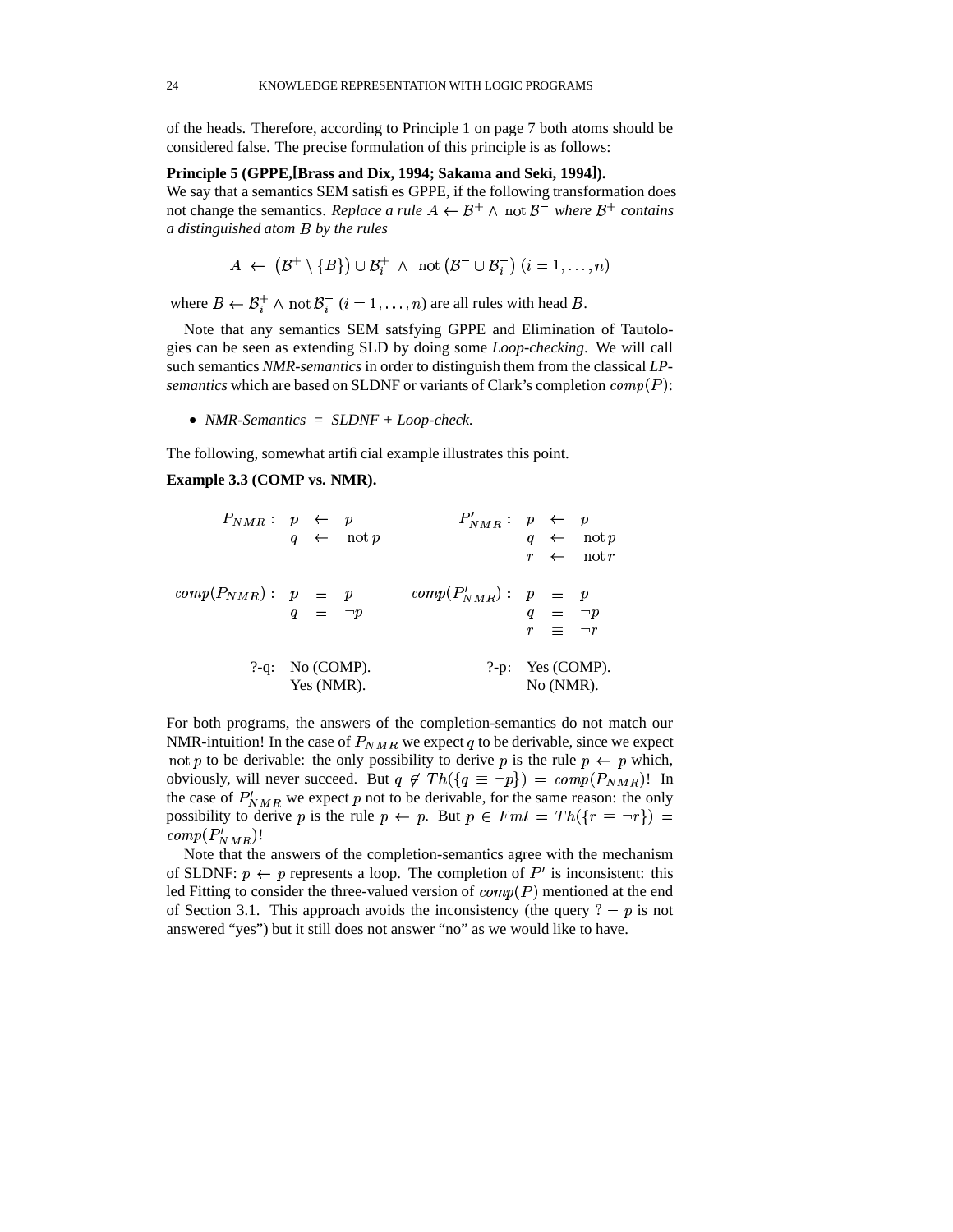The last principle in this section is related to *subsumption*: we can get rid of non-minimal rules by simply deleting them.

#### **Principle 6 (Subsumption).**

In a program  $P$  we can delete a rule  $A \leftarrow \mathcal{B}^+ \wedge \, \mathrm{not} \, \mathcal{B}^-$  whenever th whenever there is another rule  $A \leftarrow B'^+ \wedge \operatorname{not} B'^-$  with

$$
\mathcal{B}'^+ \subseteq \mathcal{B}^+ \text{ and } \mathcal{B}'^- \subseteq \mathcal{B}^-.
$$

As a simple example, the rule  $A \leftarrow B, C$ , not D, not E is subsumed by the 3 rules  $A \leftarrow C$ , not  $D$ , not  $E$  or  $A \leftarrow B$ ,  $C$ , not  $E$  and by  $A \leftarrow C$ , not  $E$ .

# *3.3 The Wellfounded Semantics: WFS*

The wellfounded semantics, originally introduced in [Van Gelder *et al.*, 1988], is the *weakest* semantics satisfying our 4 principles (see [Brass and Dix, 1999; Brass and Dix, 1998; Dix, 1995b]). We call a semantics

SEM<sub>1</sub> weaker than SEM<sub>2</sub>, written SEM<sub>1</sub>  $\leq_k$  SEM<sub>2</sub>,

if for all programs  $P$  and all atoms or default-atoms  $l$  the following holds:

$$
SEM_1(P) \models l
$$
 implies  $SEM_2(P) \models l$ .

I.e. all atoms derivable from  $SEM_1$  with respect to  $P$  are also derivable from SEM<sub>2</sub>. The notion  $\leq_k$  refers to the knowledge ordering in three-valued logic. This is a nice theorem and gives rise to the following definition:

#### **Theorem 3.2 (WFS, [Brass and Dix, 1999]).**

There exists the weakest semantics satisfying our four principles Elimination of Tautologies, Reduction, Subsumption and GPPE. This semantics is called wellfounded semantics WFS.

It can also be shown, that for propositional programs, our transformations can be applied to compute this semantics.

#### **Theorem 3.3 (Confluent Calculus for WFS,[Brass and Dix, 1998]).**

The calculus consisting of these four transformations is confluent, i.e. whenever we arrive at an irreducible program, it is uniquely determined. The order of the transformations does not matter.

For finite propositional programs, it is also terminating: any program  $P$  is therefore associated a unique normalform  $res(P)$ . The wellfounded semantics of P can be read off from  $res(P)$  as follows

 $WFS(P) = \{A: A \leftarrow \in res(P)\} \cup \{\text{not } A: A \text{ is in no head of } res(P)\}\$ 

We note that the size of the residual program is in general *exponential* in the size of the original program. Recently it was shown in [Brass *et al.*, 2001b] how a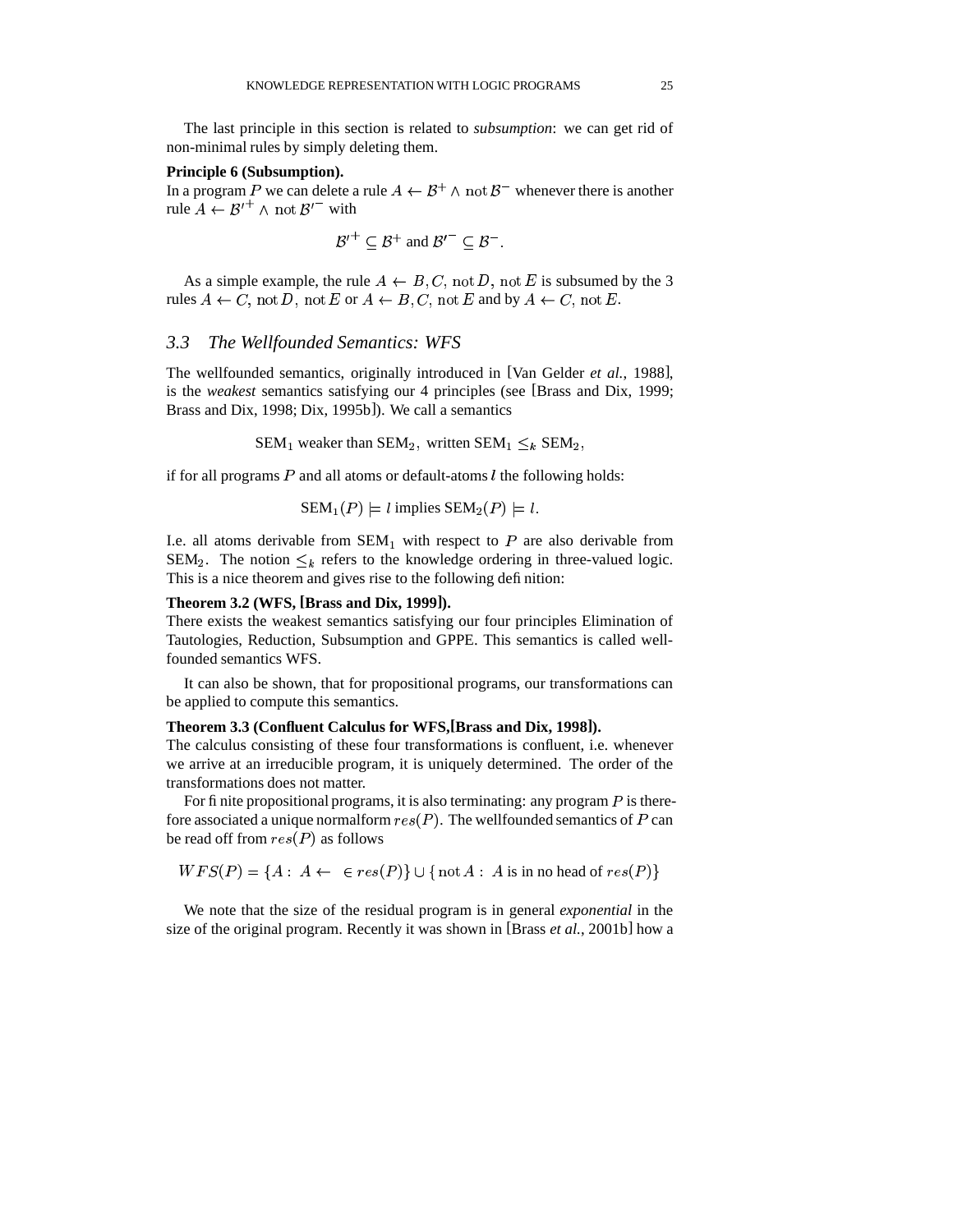small modification of the residual program, which still satisfies the nice characterization of computing WFS as given in Theorem 3.3 on the page before, results in a *polynomial* computation.

Therefore the wellfounded semantics associates to every program  $P$  with negation a set consisting of atoms and default-atoms. This set is a 3-valued model of . It can happen, of course, that this set is empty. But it is always consistent, i.e. it does not contain an atom  $A$  and its negation not  $A$ . Moreover, it extends SLDNF: whenever SLDNF derives an atom or default-atom and does not flounder, then WFS derives it as well. Therefore the two examples of Section 2.4 are handled in the right way. But also for Example 3.2 on page 23 we get the desired answers.

Let us discuss whether *every sequence of program transformations terminates*, i.e. if our calculus is *strongly terminating*. Already the simple program consisting of just the loop " $A \leftarrow A$ " shows a problem. Applying GPPE leads to the same program, so GPPE can be applied infinitely often without leading to the residual program. Of course, in this particular case an application of the *Elimination of Tautologies* immediately leads to the residual program. But still another problem can occur<sup>10</sup>:

$$
P_{loop}: A \leftarrow B
$$
  

$$
B \leftarrow A
$$
  

$$
C \leftarrow A, \neg C
$$

If we apply GPPE<sub>A</sub> to the third clause, this clause is replaced by  $C \leftarrow B, \neg C$ . We can now apply  $\text{GPE}_B$  again to this clause and get the original program. So we have an oscillation

$$
GPPE_B \circ GPPE_A(P_{loop}) = P_{loop}
$$

To summarize, not every sequence of transformations terminates. But a simple additional property will ensure this.

#### **Definition 3.3 (Fair Sequences).**

We call a sequence of program transformations *fair*, if in the corresponding sequence of programs

- 1. every positive body-atom is eventually removed (either by removing the whole clause using a suitable transformation or by an application of GPPE), and
- 2. every tautology clause is eventually removed (either by applying *Elimination of Tautologies* or another suitable transformation).

### **Theorem 3.4 (Strong Termination for Fair Sequences).**

Our calculus of transformations is strongly terminating for fair sequences of transformations. Such fair sequences therefore always lead to the residual program.

<sup>&</sup>lt;sup>10</sup>brought to our attention by Frieder Stolzenburg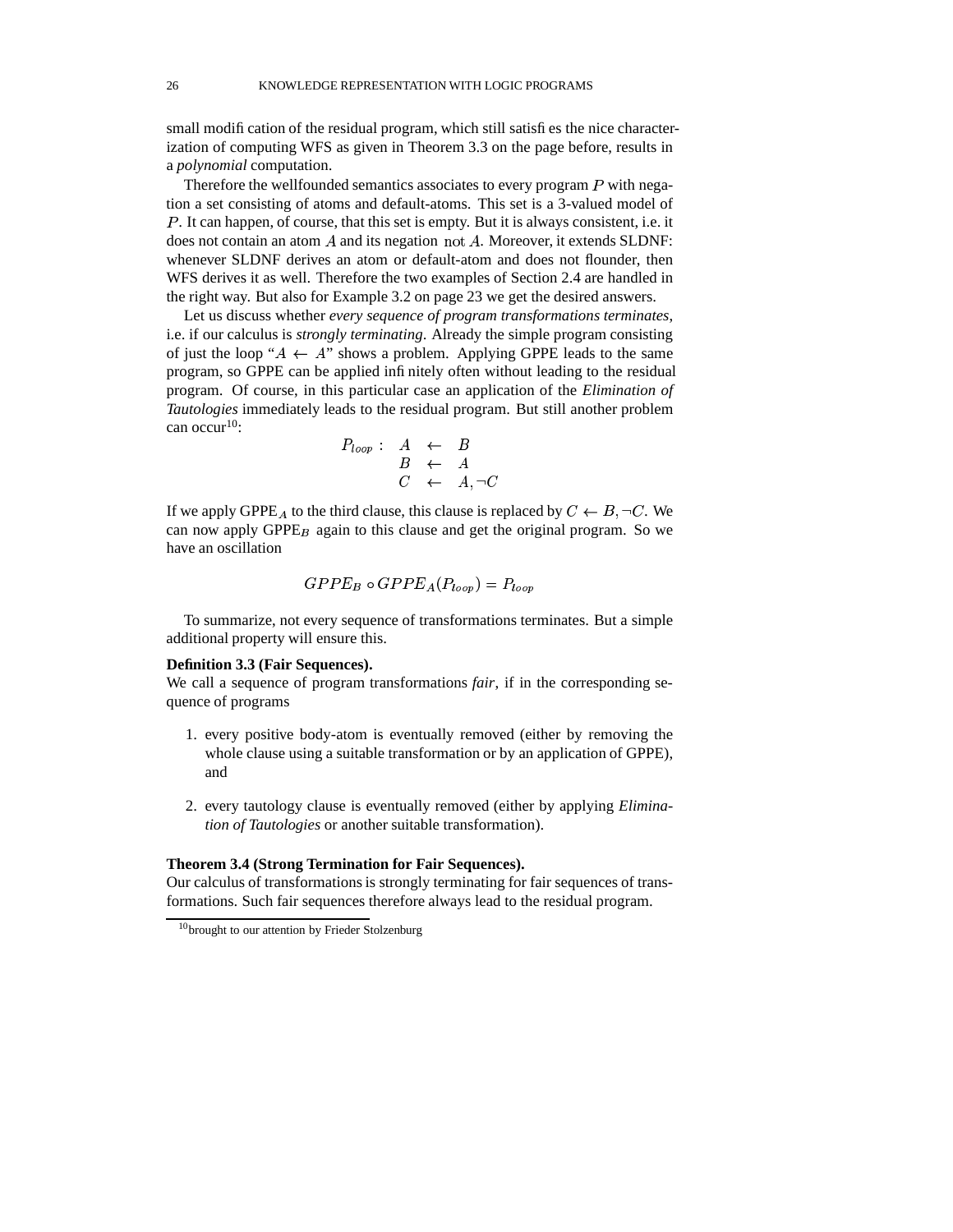As we said above, loop-checking is in general undecidable. Therefore WFS is in the most general case where variables and function-symbols are allowed, undecidable. Only for finite propositional programs it is decidable. In fact, it is of quadratic complexity (see Section 3.5).

Let us end this section with another example, which contains negation.

### **Example 3.4 (Van Gelder's Example).**

Assume we are describing a two-players game like checkers. The two players alternately move a stone on a board. The moving player wins when his opponent has no more move to make. We can formalize that by

•  $wins(x) \leftarrow move\_from\_to(x, y)$ , not  $wins(y)$ 

meaning that

• the situation x is won (for the moving player A), if he can lead over  $11$  to a situation y that can never be won for B.

Assume we also have the facts

 $move\_from\_to(a,b), move\_from\_to(b,a) \text{ and } move\_from\_to(b,c).$ 

Our query to this program  $P_{\text{game}}$  is *?-* wins(b). Here we have no problems with floundering, but using SLDNF we get an infinite sequence of oscillating SLD-trees (none of which finitely fails).

WFS, however, derives the right results

$$
WFS(P_{game}) = \{ \, \text{not} \, wins(c), \, wins(b), \, \text{not} \, wins(a) \}
$$

which matches completely with our intuitions.

# *3.4 The Stable Semantics: STABLE*

We defined WFS as the weakest semantics satisfying our four principles. This already indicates that there are even stronger semantics. One of the main competing approaches is the stable semantics STABLE. The stable semantics associates to any program  $P$  a set of 2-valued models, like classical predicate logic. STA-BLE satisfies the following property, in addition to those that have been already introduced:

#### **Principle 7 (Elimination of Contradictions).**

Suppose a program P has a rule which contains the same atom A and not A in its body. Then we can eliminate this rule without changing the semantics.

This principle can be used, in conjunction with the others to define the stable semantics

<sup>&</sup>lt;sup>11</sup> With the help of a regular move, given by the relation  $move\_from\_to/2$ .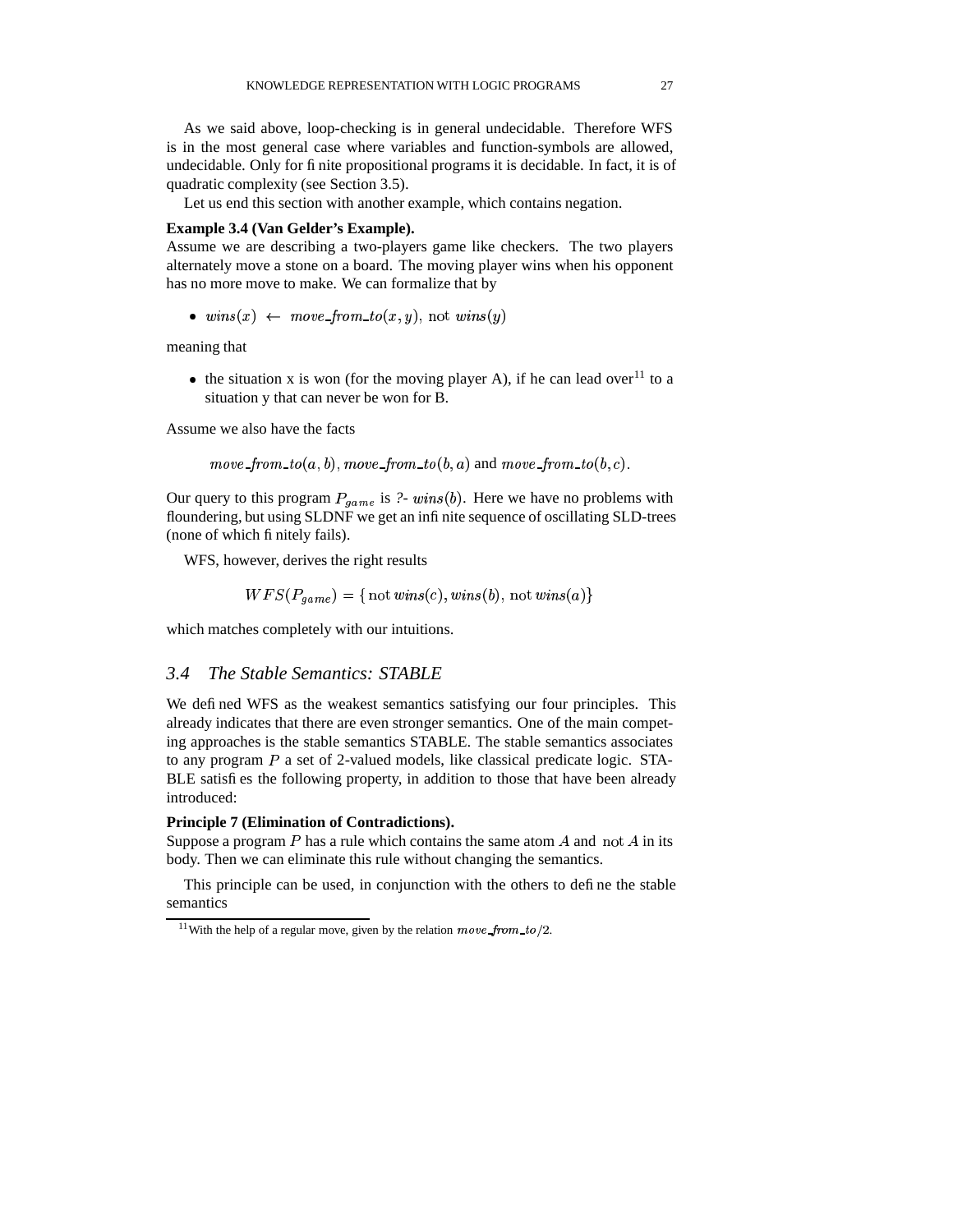# **Theorem 3.5 (STABLE,[Brass and Dix, 1997]).**

There exists the weakest semantics satisfying our five principles Elimination of Tautologies, Reduction, Subsumption, GPPE and Elimination of Contradictions.

If a semantics SEM satisfies *Elimination of Contradictions* it is based on 2 valued models ([Brass and Dix, 1997]). The underlying idea of STABLE is that any atom in an intended model should have a definite reason to be true or false. This idea was made explicit in [Bidoit and Froidevaux, 1991a; Bidoit and Froidevaux, 1991b] and, independently, in [Gelfond and Lifschitz, 1988]. We use the latter terminology and introduce the Gelfond-Lifschitz transformation: for a program P and a model  $N \subseteq B_P$  we define

$$
P^N := \{rule^N : rule \in P\}
$$

where  $rule := A \leftarrow B_1, \ldots, B_n$ , not  $C_1, \ldots$ , not  $C_m$  is transformed as follows

$$
(rule)^N := \left\{ \begin{array}{ll} A \leftarrow B_1, \ldots, B_n, & \text{if } \forall j : C_j \notin N, \\ \mathbf{t}, & \text{otherwise.} \end{array} \right.
$$

Note that  $P<sup>N</sup>$  is always a *definite* program. We can therefore compute its least Herbrand model  $M_{PN}$  and check whether it coincides with the model N with which we started:

### **Definition 3.4 (STABLE).**

N is called a *stable* model<sup>12</sup> of P iff  $M_{P^N} = N$ .

What is the relationship between STABLE and WFS? We have seen that they are based on rather identical principles.

- Stable models N extend WFS:  $l \in WFS(P)$  implies  $N \models l$ .
- If WFS(P) is two-valued, then WFS(P) is the unique stable model.

But there are also differences. We refer to Example 3.4 on the page before and consider the program  $P$  consisting of the clause

$$
wins(x) \leftarrow move\_from_to(x, y), \text{ not } wins(y)
$$

together with the following facts:  $move\_from\_to(a, b)$ ,  $move\_from\_to(b, a)$ , as well as  $move\_from\_to(b, c)$ , and  $move\_from\_to(c, d)$ . In this particular case we have two stable models:  $\{ wins(a), wins(c)\}$  and  $\{ wins(b), wins(c)\}$  and therefore

$$
\mathrm{WFS}(P)=\{wins(c),\ \mathrm{not}\,wins(d)\}=\bigcap_{\mathcal{N}\text{ a stable model of }P}\mathcal{N}.
$$

This means that the 3-valued wellfounded model is exactly the set of all atoms or default-atoms true in all stable models. But this is not always the case, as the program of  $P_{splitting}$  shows:

<sup>&</sup>lt;sup>12</sup>Note that we only consider Herbrand models.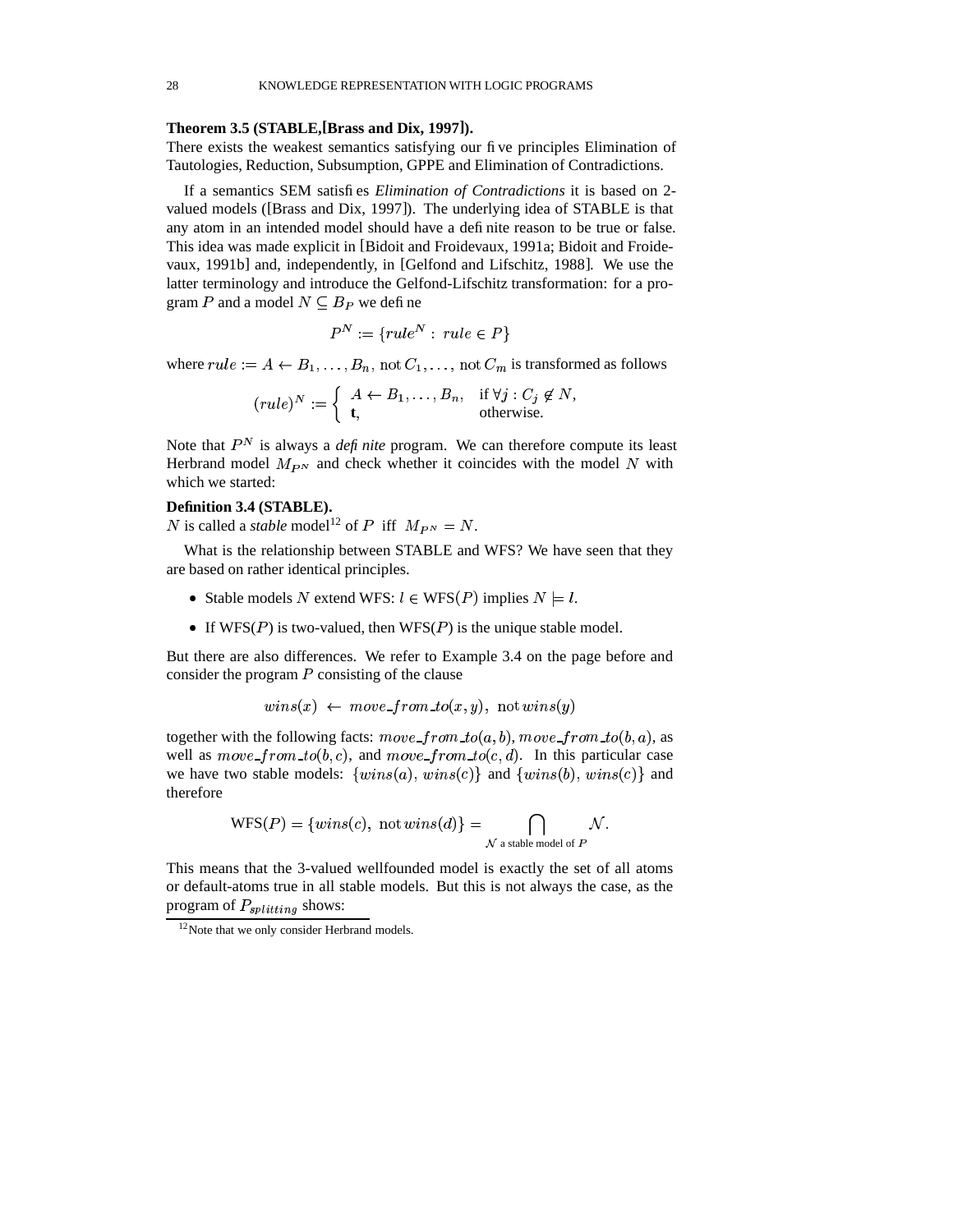### **Example 3.5 (Reasoning by cases).**

$$
P_{splitting}: a \leftarrow \text{not } b
$$
  
\n
$$
b \leftarrow \text{not } a
$$
  
\n
$$
p \leftarrow a
$$
  
\n
$$
p \leftarrow b
$$

Although neither  $a$ , nor  $b$  can be derived in any semantics based on two-valued models (as STABLE for example), the disjunction  $a \vee b$ , thus also p, is true. In this way the example is handled by the completion semantics, too.  $WFS(P)$ , however, is empty; if the WFS cannot decide between  $a$  or not  $a$ , then  $a$  is undefined.

The main differences between STABLE and WFS are

- STABLE is not always consistent,
- STABLE does not allow for a goal-oriented implementation.

The inconsistency comes from odd, negative cycles

$$
STABLE(p \leftarrow \text{not } p) = \emptyset.
$$

The idea to consider 2-valued models for a semantics neccessarily implies its inconsistency ([Brass and Dix, 1997]). Note that  $WFS(p \leftarrow \text{not } p) = \{\emptyset\}$  which is quite different! Sufficient criteria for the existence of stable models are contained in [Dung, 1992; Fages, 1993].

That STABLE does not allow for a Top-Down evaluation is a more serious drawback and has nothing to do with inconsistency. This behaviour led Dix to define the notion of *Relevance* and *Modularity* (see Section 7.1 and[Dix, 1992a; Dix, 1992b; Dix, 1995b]. Bry reinvented *Modularity* (he termed it *compositionality*) and argued that a semantics should satisfy it.

# **Example 3.6 (STABLE is not Goal-Oriented).**

 $P_{rel(a)}: a \leftarrow \text{not } b \quad P: a$  $a \leftarrow \text{not } b \quad P: a \leftarrow \text{not } b$ <br>  $b \leftarrow \text{not } a \quad b \leftarrow \text{not } a$  $b \leftarrow \text{not } a$  $p \leftarrow \text{not } p$  $p \leftarrow a$ 

 $P_{rel(a)}$  is the subprogram of P that consists of all rules that are relevant to answer the query *?*- *a*. It has two stable models  $\{a\}$  and  $\{b\}$ —*a* is not true in all of them. But the program P has the unique stable model  $\{p, a\}$ , so a is true in all stable models of  $P$ .

The last example shows that the truthvalue of an atom  $a$  also depends on atoms that are totally unrelated with  $a!$  This is considered a drawback of STABLE by many people. Note that a straightforward modification of STABLE is not possible  $([Div and Müller, 1994b; Div and Müller, 1994c]).$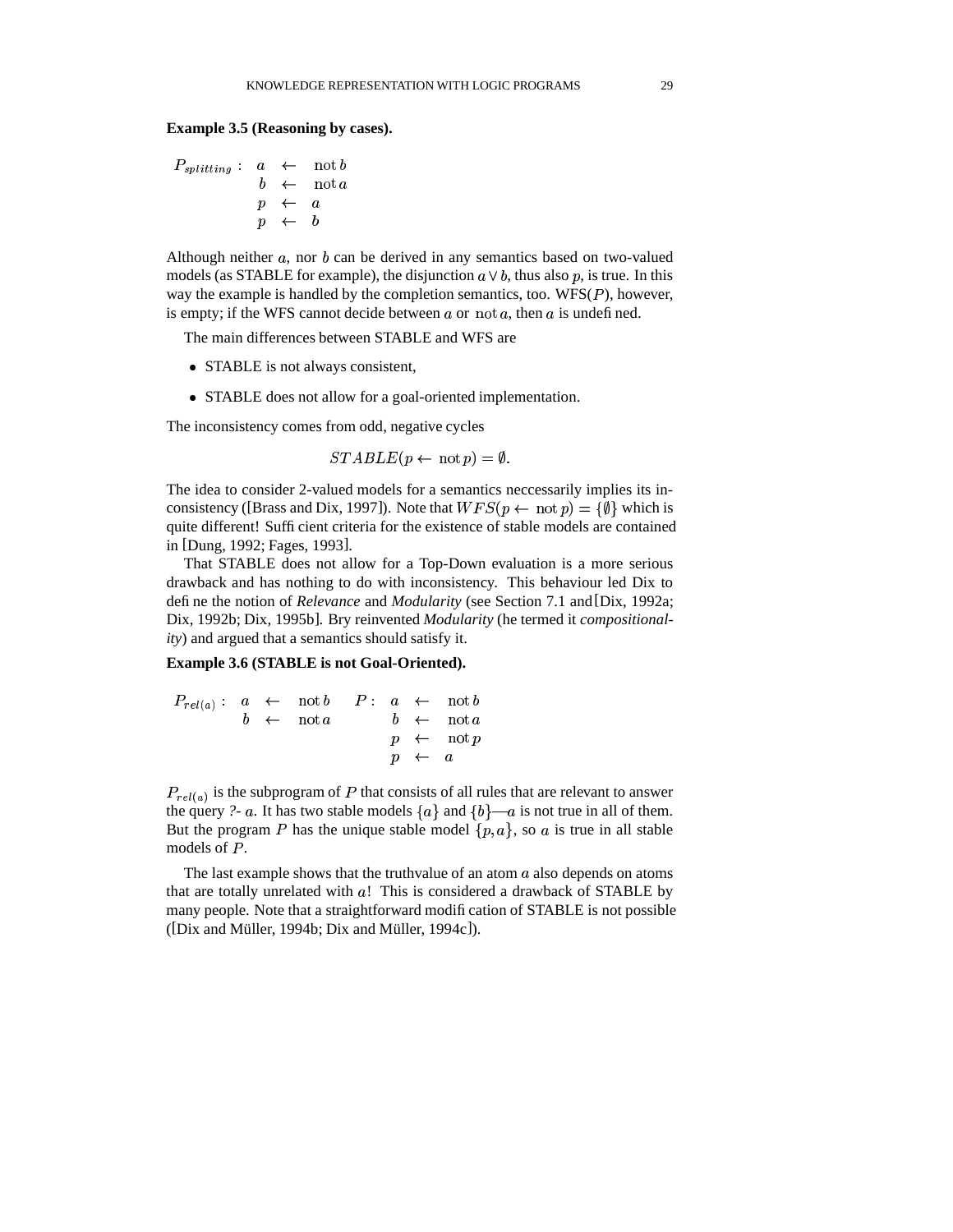We end this section with another description of WFS and STABLE that will be useful in later sections. It was introduced in [Baral and Subrahmanian, 1991; Baral and Subrahmanian, 1992]:

#### Definition 3.5 (Antimonotone Operator  $\gamma_P$ ).

For a program P and a set  $N \subset B_P$  we define an operator  $\gamma_P$  mapping Herbrandstructures to Herbrand structures:

$$
\gamma_P(N):=M_{P^N}.
$$

It is easy to see that  $\gamma_P$  is antimonotone. Therefore its twofold application  $\gamma^2$  is monotone ([Tarski, 1955]).

Obviously, the stable models of a program P are exactly the fixpoints of  $\gamma_P$ . This is just a reformulation of Definition 3.4 on page 28. WFS is related to  $\gamma$  as follows

# **Theorem 3.6** (WFS and  $\gamma^2$ ).

A positive atom A is in WFS(P) iff  $A \in lfp(\gamma_P^2)$ . A defau  $\sim$   $\sim$   $\sim$   $\sim$   $\sim$   $\sim$ # ). A default-atom not  $A$  is in WFS(P) iff  $A \notin gfp(\gamma_P^2)$ :  $\sim$   $\sim$   $\sim$   $\sim$   $\sim$ #  $):$ 

$$
WFS(P) = lfp(\gamma_P^2) \cup \{ \text{not } A : A \notin gfp(\gamma_P^2) \}.
$$

Atom or default-atoms that do occur in neither of the two sets are undefined.

# *3.5 Complexity and Expressibility*

In this section we collect some complexity results for the semantics considered so far. The reason why NMR-semantics are in the general case (free variables and function symbols) undecidable is strongly related to loop-checking. Let us consider the program

$$
P(x) \leftarrow P(f(x))
$$

or, equivalently, the infinite propositional program

$$
p_0 \leftarrow p_1, p_1 \leftarrow p_2, \ldots, p_i \leftarrow p_{i+1}, \ldots
$$

Any NMR-semantics should derive " not  $P(t)$ " (resp. " not  $p_i$ ") for all terms t, but a procedure to detect such infinite loops is impossible in general. Our principles *GPPE* and *Elimination of Tautologies* can detect *finite* loops.

From a model theoretic point of view it is easy to *define* a semantics that derives " not  $P(t)$ ": we could just take all minimal Herbrand models as the intended semantics. Of course, this does not change the general undecidability.

For the exact terminology, definitions and results presented in this section we refer the interested reader to the following interesting overviews [Schlipf, 1990; Schlipf, 1992; Cadoli and Schaerf, 1993]. Further results are contained in [Eiter *et al.*, 1993; Sacca, 1993; Chomicki and Subrahmanian, 1990; Eiter and Gottlob, 1993b].

While Table 2 on the next page treats the complexity Table 3 on page 33 treats the expressibility problem. Some general explanations are appropriate.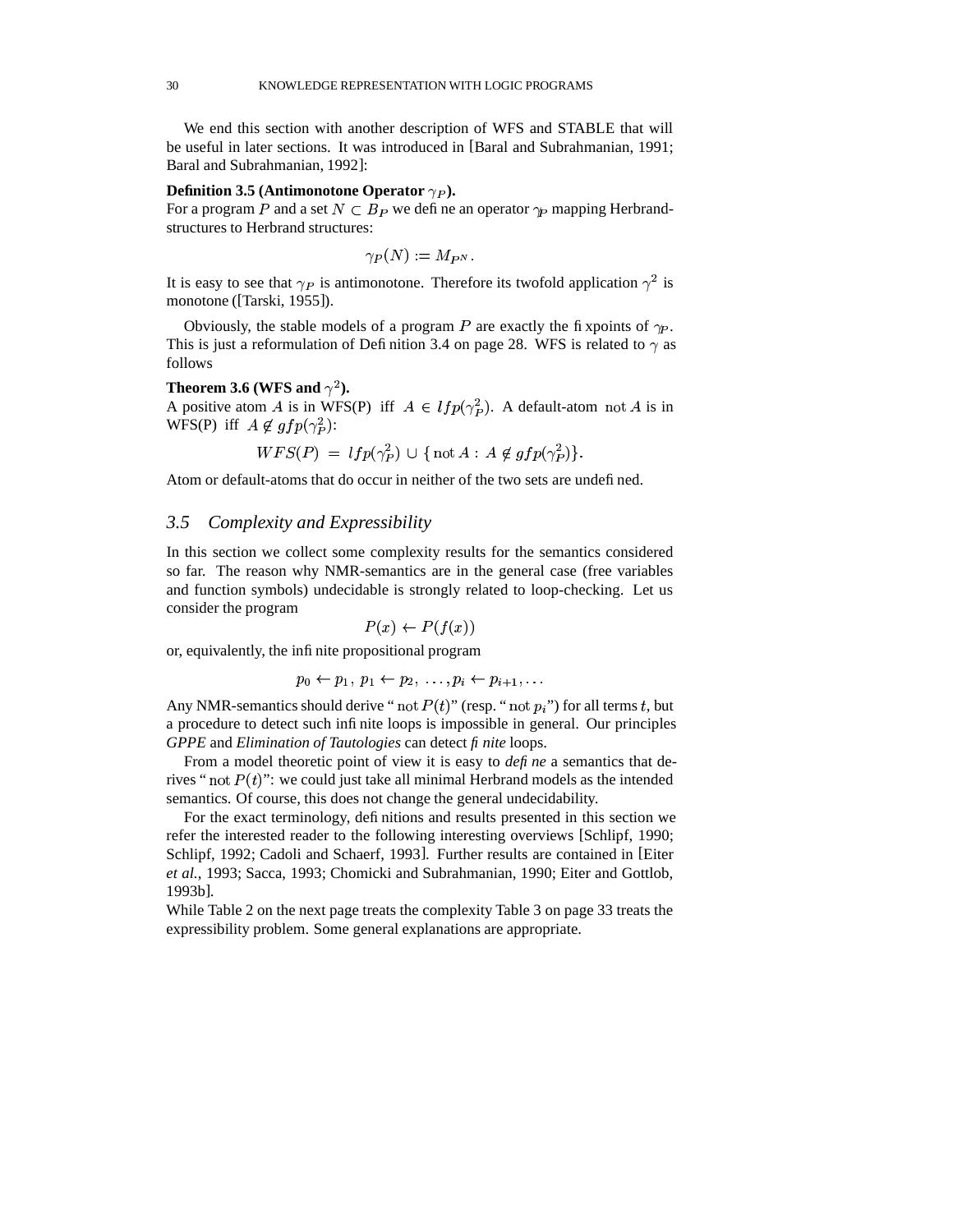|                              | Complexity                     |                                   |  |
|------------------------------|--------------------------------|-----------------------------------|--|
|                              | 1. ord. prog.                  | prop. prog.                       |  |
|                              | (with functions)               | (no variables)                    |  |
| $\mathbf{M}_{\mathbf{P}}$    | $A: \quad \Sigma_1^0$ -compl.  | <b>linear</b> in $ P $            |  |
| $(P \text{ is } Horn)$       | $\Pi_1^0$ -compl.<br>$not A$ : |                                   |  |
| $M_{\rm P}^{\rm supp}$       | arithm.-compl.                 | <b>linear</b> in $ P $            |  |
| $(P \text{ is stratif } ed)$ | $(M_P^{supp}$ is $\Sigma_n^0)$ |                                   |  |
| <b>COMP</b>                  | $\Pi_1^1$ -compl. over N       | co-NP-compl.                      |  |
| COMP <sub>3</sub>            | $\Pi_1^1$ -compl. over N       | <b>linear</b> in $ P $            |  |
| <b>STABLE</b>                | $\Pi_1^1$ -compl. over N       | $co-NP$ -compl.                   |  |
| <b>REG-SEM</b>               | $\Pi_1^1$ -compl. over N       | $co-NP$ -compl.                   |  |
| WFS                          | $\Pi_1^1$ -compl. over N       | <b>linear</b> in $#At \times  P $ |  |
| WFS'                         | $\Pi_1^1$ -compl. over N       | $co-NP$ -compl.                   |  |
| $WFS^+$                      | $\Pi_1^1$ -compl. over N       | co-NP-compl.                      |  |

Table 2. Complexity of Non-Disjunctive Semantics

# *Table 2*

We consider the complexity of deciding if a *given ground atom or default-atom is contained in the respective semantics* (i.e. if it is true in all *intended* models).

For the first column, we consider arbitrary first-order programs with function symbols. We therefore get undecidability results of varying strength. Since we restrict to Herbrand models, we can assume (by standard recursive encoding techniques, like *Gödel-numberings*) that all models have universes which are subsets of the natural numbers IN. The completeness results mean that for every set of the respective complexity class there is a program that defines this set under the respective sceptical semantics. Unless indicated otherwise, there is no difference between deciding ground *atoms* or ground *negated atoms*.

For the second column, we consider *propositional* programs. Hence we get decidable problems of various degrees. We denote by  $|P|$  the total length of the program and by  $#At$  the number of distinct proposition letters in  $P$ . See also [Ben-Eliyahu and Dechter, 1992; Schlipf, 1992; Imielinski, 1991; Marek *et al.*, 1992; Witteveen, 1991b] for more results on the complexity of propositional programs.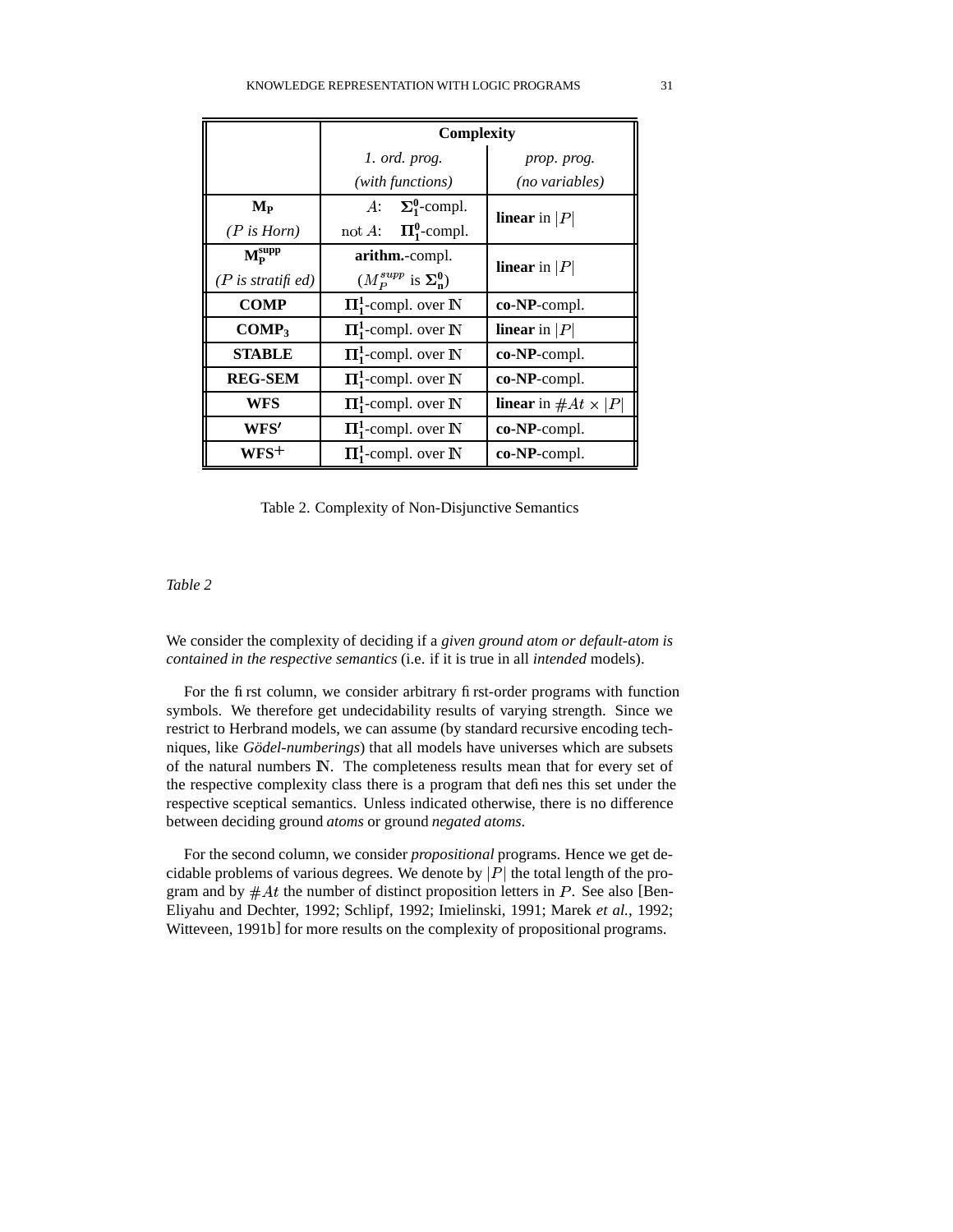#### *Table 3*

Here we consider the *expressibility* (or expressive power) of first order programs *without* function symbols. The idea is to distinguish between EDB-relations (relations that do not appear in the head of a program) and IDB-relations (which are contained in some heads). For a given program  $P$  we can view any instance  $D$ of the (finite) EDB-relations as an *input* argument and then compute the (finite) IDB-relations (the *output*) under the respective sceptical semantics. So we are asking

# *What are the relations expressible with logic programs under certain semantics?*

Roughly speaking, a relation R over finite EDB's  $D$  (i.e. for every finite  $D$  is associated a relation  $R^{\mathcal{D}}$  on  $\mathcal{D}$ ) is *expressible* if there is a program P containing an IDB-symbol  $r$  s. t. for every relational database  $D$  and tuple  $t$  corresponding to  $r$ :

 $r(\underline{t}) \in SEM(P + \mathcal{D})$  if and only if  $R(\underline{t})$  holds in  $\mathcal{D}$ .

This is the classical notion of *expressibility* ([Schlipf, 1990; Eiter *et al.*, 1993]).

We are in particular interested to express all relations of some complexity class (note that the complexity is always with respect to the finite relational database as input, the program is fixed). It is well-known that the relations *inductively definable* over  $D$ , we denote them by  $\text{IND}(D)$  (or simply **IND** to avoid the explicit occurrence of the EDB), is a strict subclass of the relations that are *polynomial* over  $D$  (see [Barwise, 1975; Moschovakis, 1974; Gurevich, 1988]).

It is worth noting that in the general predicate logic case, all semantics are highly undecidable. The entries for comp and  $comp<sub>3</sub>$  are to be understood as restricted to Herbrand models.

In the propositional case, WFS is of quadratic complexity (a folklore result for a proof see [Witteveen, 1991a]), while STABLE is **co-NP**-complete. The low complexity of WFS can be traced back to Dowling and Gallier's result whereby satisfiability of Horn clauses can be tested in linear time ([Dowling and Gallier, 1984]). In Dowling and Gallier's approach it is actually a minimal model of a Horn theory that is computed in linear time. Since minimal models of Horn theories are equivalent to closures of rules without negation the result is directly applicable to well-founded semantics for logic programs with default-atoms.

As far as expressibility is concerned, STABLE is more expressive: all **co-NP**relations can be expressed, while WFS can only describe all inductively definable relations. As an example, STABLE can express the satisfiability problem. WFS is not able to do this (unless the polynomial hierachy collapses).

# 4 ADDING EXPLICIT NEGATION

So far we have considered programs with one special type of negation, namely default negation. Default negation is particularly useful in domains where complete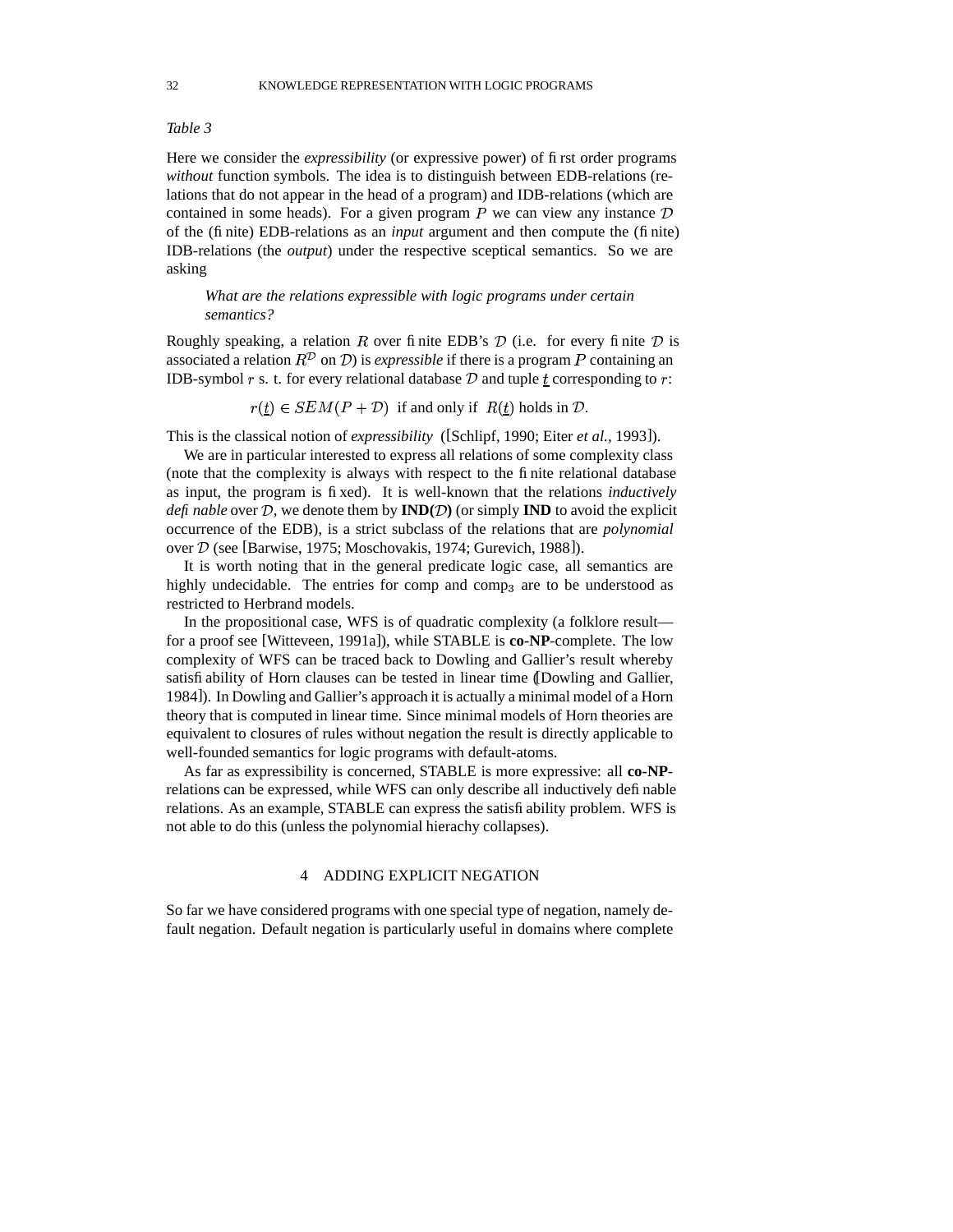|                           | <b>Expressibility</b>                     |  |
|---------------------------|-------------------------------------------|--|
|                           | 1. ord. prog.                             |  |
|                           | ( <i>no</i> functions)                    |  |
| $\mathbf{M}_{\mathbf{P}}$ | $\subset$ IND (thus $\subset$ P)          |  |
| $(P \text{ is Horn})$     |                                           |  |
| <b>COMP</b>               | $=$ co-NP                                 |  |
| COMP <sub>3</sub>         | $=$ IND (thus $\subset$ P)                |  |
| <b>STABLE</b>             | $=$ co-NP                                 |  |
| <b>REG-SEM</b>            | $=\Pi^{\mathrm{P}}_{2}$                   |  |
| WFS                       | $=$ IND (thus $\subset$ P)                |  |
| WFS'                      | $=$ IND (thus $\subset$ P)                |  |
| WFS+                      | $=$ <b>IND</b> (thus $\subset$ <b>P</b> ) |  |

Table 3. Expressibility of Non-Disjunctive Semantics

positive information can be obtained. For instance, if one wants to represent flight connections from Budapest to the US it is very convenient to represent all existing flights and to let default negation handle the derivation of negative information. There are domains, however, where the lack of positive information cannot be assumed to support (or support with enough strength) that this information is false. In such domains it becomes important to distinguish between cases where a query does not succeed and cases where the negated query succeeds. The following example was used by McCarthy to illustrate the issue. Assume one wants to represent the rule: cross the railroad tracks if no train is approaching. The straightforward representation of this rule with default negation would be

#### $\mathit{crosstracks} \leftarrow \text{not } train$

It seems obvious that in many practical settings the use of such a rule would not lead to intended behaviour, in fact it might even have disasterous consequences. What seems to be needed here is the possibility of using a different negation symbol representing a stronger form of negation. This new negation—we will call it explicit negation—should be true only if the corresponding negated literal can actually be derived. We will use the classical negation symbol  $\neg$  to represent explicit negation. The track crossing rule will be represented as

#### $\it crosstracks \leftarrow \neg train$

The idea is that this latter rule will only be applicable if  $\neg train$  has been proved, contrary to the first rule which is applicable whenever  $train$  is not provable.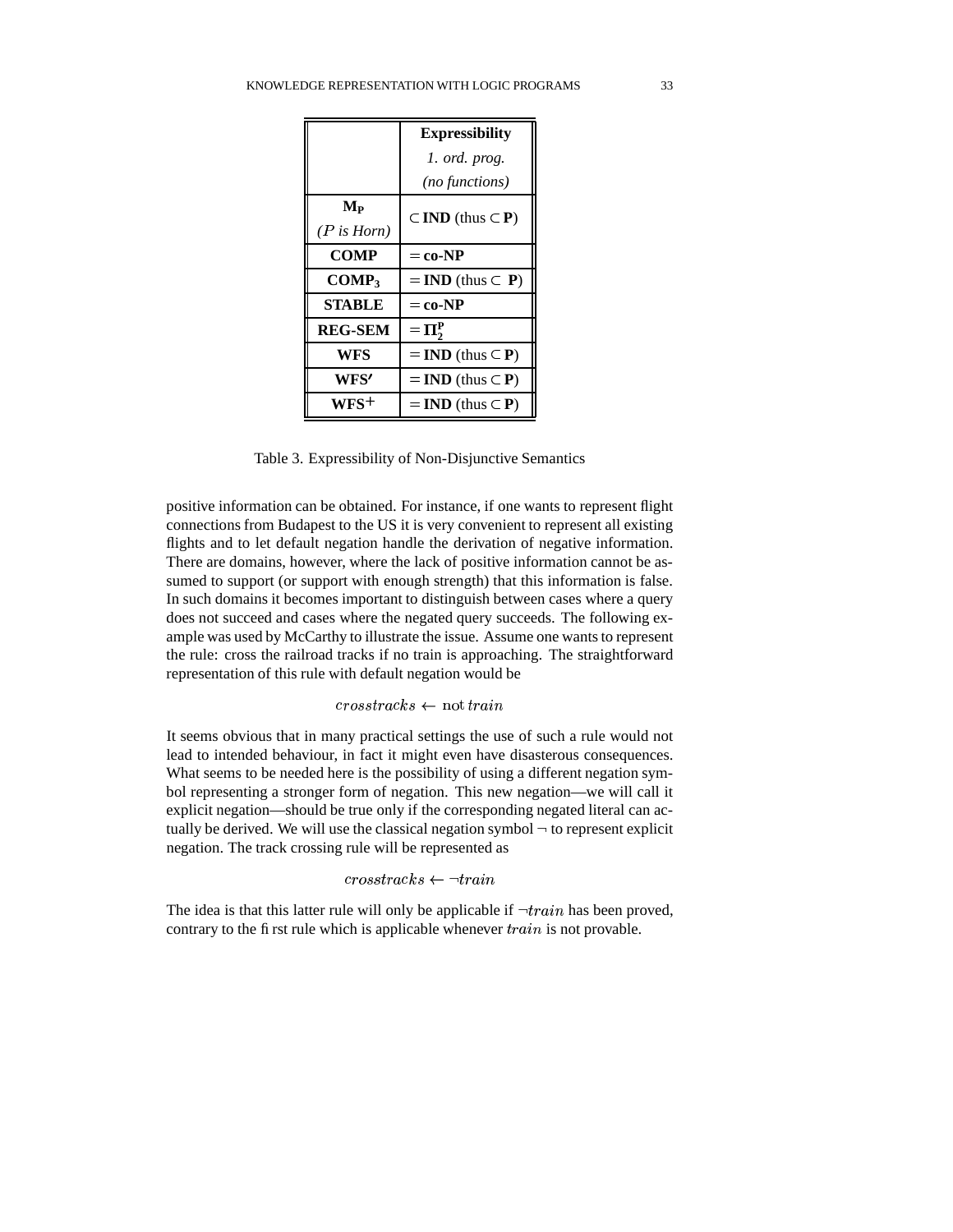In the next subsection we will shortly discuss that explicit negation is not (or should not be) *classical* negation and how it should interfere with default negation. In the two following subsections we will generalize the semantics STABLE and WFS, respectively, to programs with explicit negation.

# *4.1 Explicit vs. Classical and Strong Negation*

First we define the language we are using more precisely.

#### **Definition 4.1 (Extended Logic Program).**

An extended logic program consists of rules of the form

$$
c \leftarrow a_1, \ldots, a_n
$$
, not  $b_1, \ldots$ , not  $b_m$ 

where the  $a_i, b_j$  and c are literals, i.e., either propositional atoms or such atoms preceded by the classical negation sign. The symbol "not" denotes negation by failure (default negation), " $\neg$ " denotes explicit negation.

We have already motivated the need of a second kind of negation " $\neg$ " different from "not". What should the semantics of "¬" be? Should it be just like in classical logic? Note that classical negation satisfies the law of excluded middle

 $A \vee \neg A$ .

The following example taken from [Alferes *et al.*, 1996] shows that classical negation is sometimes inappropriate for KR-tasks.

# **Example 4.1 (Behaviour of Classical Negation).**

Suppose an employer has several candidates that apply for a job. Some of them are clearly qualified while others are not. But there may also be some candidates whose qualifications are not clear and who should therefore be interviewed in order to find out about their qualifications. If we express the situation by

$$
hire(X) \leftarrow \text{ qualified}(X) \text{ and } reject(X) \leftarrow \neg \text{ qualified}(X)
$$

then, interpreting " $\neg$ " as classical negation, we are forced to derive that every candidate must either be hired or rejected! There is no room for those that should be interviewed. Also, applying the law of excluded middle has a highly nonconstructive flavor.

Let us now consider again the example  $\text{crosstracks} \leftarrow \neg \text{train}$  from the beginning of this section. Suppose that we replace  $\neg train$  by  $free\text{ }track$ . We obtain

$$
crosstracks \leftarrow free\_track.
$$

From this program, "not crosstracks" will be derivable for any semantics. Therefore we should make sure that "not  $\emph{crosstracks}$ " is also derivable from

$$
crosstracks \gets \neg train
$$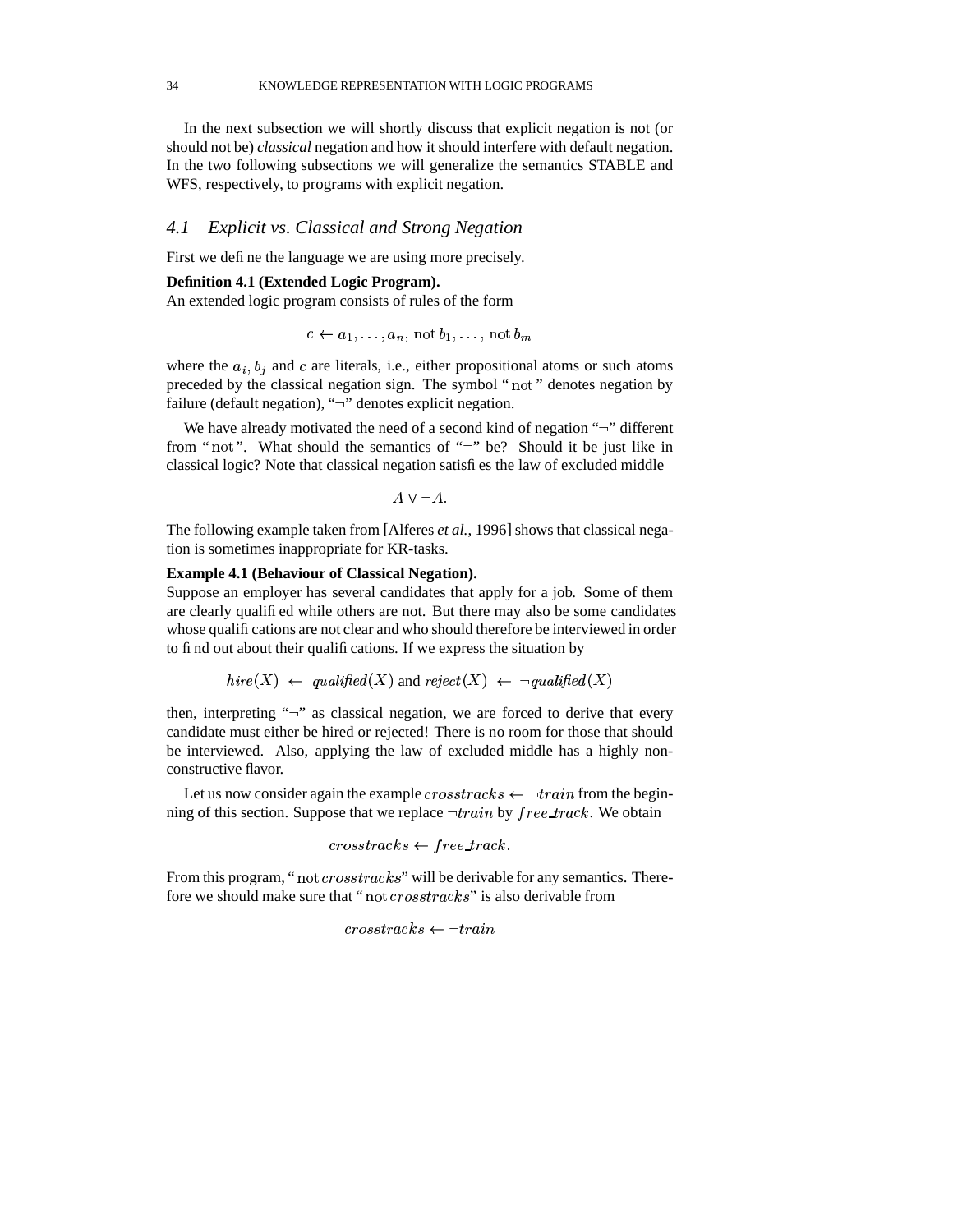After all, the second program is obtained from the first one by a simple syntactic operation. This means we have to make sure that default negation "not" treats positive and negated atoms symmetrically.

Such a negation, we will call it *explicit* will be introduced in the next two subsections. Note that Gelfond/Lifschitz called the negation they introduced in their stable semantics *classical*, although it is not classical in the sense that we just discussed. Sometimes explicit negation is also called *strong* negation and denotes still a variant of our explicit negation. In [Alferes *et al.*, 1996] the authors introduce both a strong and explicit negation and discuss their relation with classical and default negation at length.

# *4.2 STABLE for Extended Logic Programs*

The extension of STABLE to extended logic programs is based on the notion of answer sets which generalize the original notion of stable models in a rather straightforward manner. Let us first introduce some useful notation. We say a rule  $i = c \leftarrow a_1, \ldots, a_n$ , not  $b_1, \ldots,$  not  $b_m \in P$  is defeated by a literal l iff  $l = b_i$ for some  $i \in \{1, \ldots, m\}$ . We say r is defeated by a set of literals X if X contains at least one literal that defeats  $r$ . Furthermore, we call the rule obtained by deleting default negated antecedents from  $r$  the monotonic counterpart of  $r$  and denote it with  $Mon(r)$ . We also apply  $Mon$  to sets of rules with the obvious meaning.

#### **Definition 4.2**  $(X$ -reduct).

Let P be an extended logic program, X a set of literals. The X-reduct of P is the set of rules

$$
P^X := \{ Mon(r) : r \text{ not defeated by } X \}.
$$

Note that the only difference between the definition of  $P<sup>N</sup>$  in Section 3.4 and this definition is that the new one handles literals and not only than atoms.

The definition of stable models (Definition 3.4) was based on the minimal model of the reduct. Since the reduct now may contain explicit negation we need a different notion here, namely a notion of consequence:

#### **Definition 4.3 (Consequences of Rules).**

Let  $R$  be a set of rules without default negation.  $\operatorname{Cn}(R)$  denotes the smallest set of literals that is

- 1. closed under  $R$ , and
- 2. logically closed, i.e., either consistent or equal to the set of all literals.

### **Definition 4.4**  $(\gamma_P)$ .

Let P be a logic program, X a set of literals. Define an operator  $\gamma_P$  as follows:

$$
\gamma_P(X) = \operatorname{Cn}(P^X)
$$

X is an answer set of P iff  $X = \gamma_P(X)$ .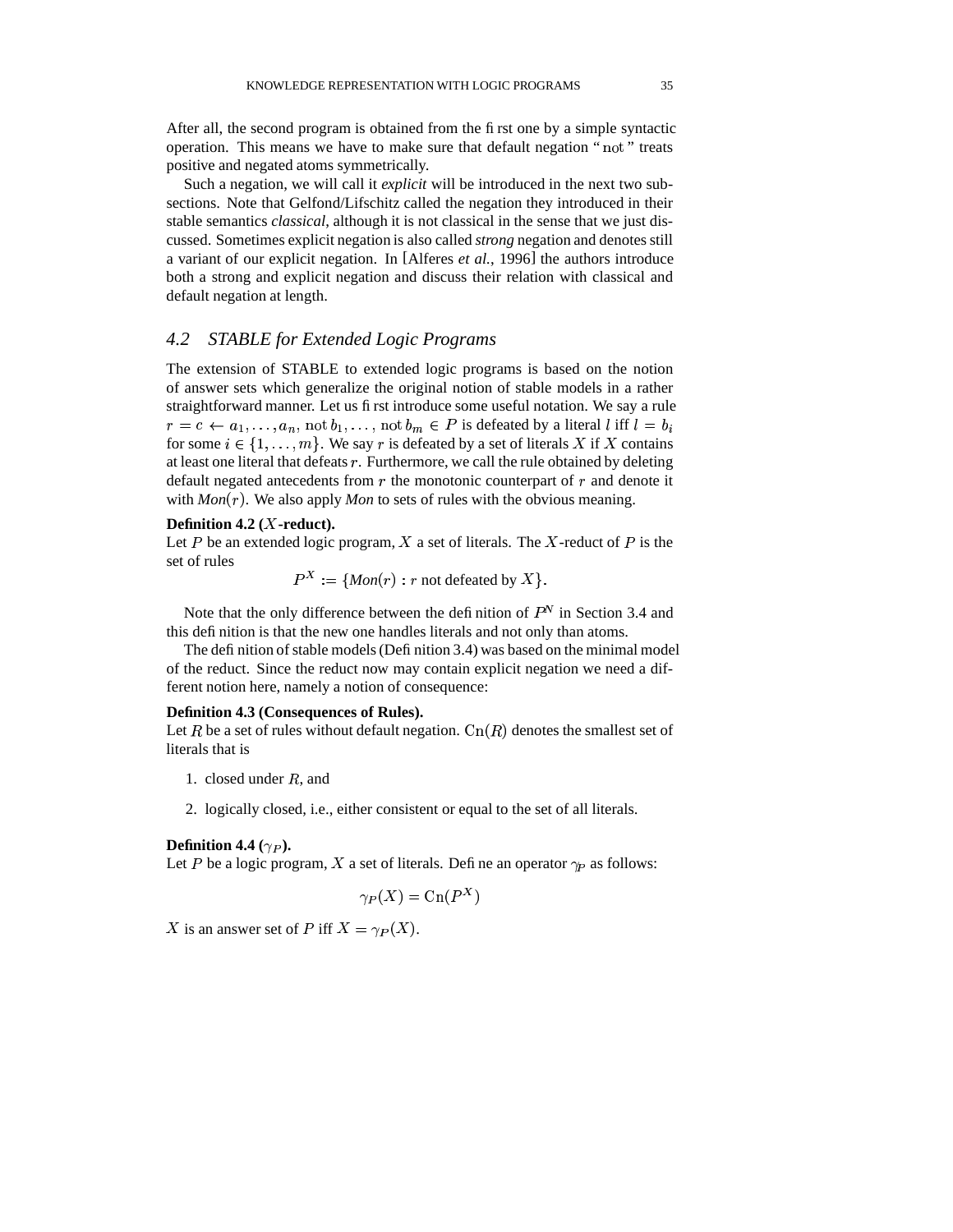A literal  $l$  is a consequence of a program  $P$  under the new semantics, denoted  $l \in STABLE(P)$ , iff l is contained in all answer sets of P.

It is not difficult to see that for programs without explicit negation stable models and answer sets coincide. Here is an example involving both types of negation. The example describes the strategy of a certain college for awarding scholarships to its students. It is taken from [Baral and Gelfond, 1994]:

|     | $P_{el}: (1)$ eligible(x) | $\leftarrow$ highGPA(x)                                                |
|-----|---------------------------|------------------------------------------------------------------------|
|     | $(2)$ $eligible(x)$       | $\leftarrow \text{minority}(x), \text{fairGPA}(x)$                     |
|     |                           | (3) $\neg eligible(x)$ $\leftarrow$ $\neg fairGPA(x), \neg highGPA(x)$ |
| (4) |                           | $interview(x) \leftarrow \tnot{etigible(x), not \neg eligible(x)}$     |

Assume in addition to the rules above the following facts about Anne are given:

 $fair GPA(Anne), \neg high GPA(Anne)$ 

We obtain exactly one answer set, namely

 $\{fairGPA(Anne), \neg highGPA(Anne), interview(Anne) \}$ 

Anne will thus be interviewed before a decision about her eligibility is made. If we use the above rules together with the facts

$$
minority(Mike),\,fairGPA(Mark)
$$

then the program entails  ${eligible(Mike)}$ .

The following results are taken from [Lifschitz, 1996]:

# **Lemma 4.1 (Program Types).**

Let  $P$  be an extended logic program.  $P$  satisfies exactly one of the following conditions:

- $P$  has no answer sets,
- the only answer set for  $P$  is iLit,
- $\bullet$  P has an answer set, and all its answer sets are consistent.

A program is consistent if the set of its consequencesis consistent, and inconsistent otherwise. The former corresponds to the first two cases listed in the proposition, the latter to the third case.

We say that a set X of literals is supported by P if, for each literal  $l \in X$ , there exists a rule  $l \leftarrow a_1, \ldots, a_n$ , not  $b_1, \ldots$ , not  $b_m$  in P such that

- 1.  $\{a_1, \ldots, a_n\} \subseteq X$ , and
- 2.  $\{b_1,\ldots,b_m\}\cap X=\emptyset$ .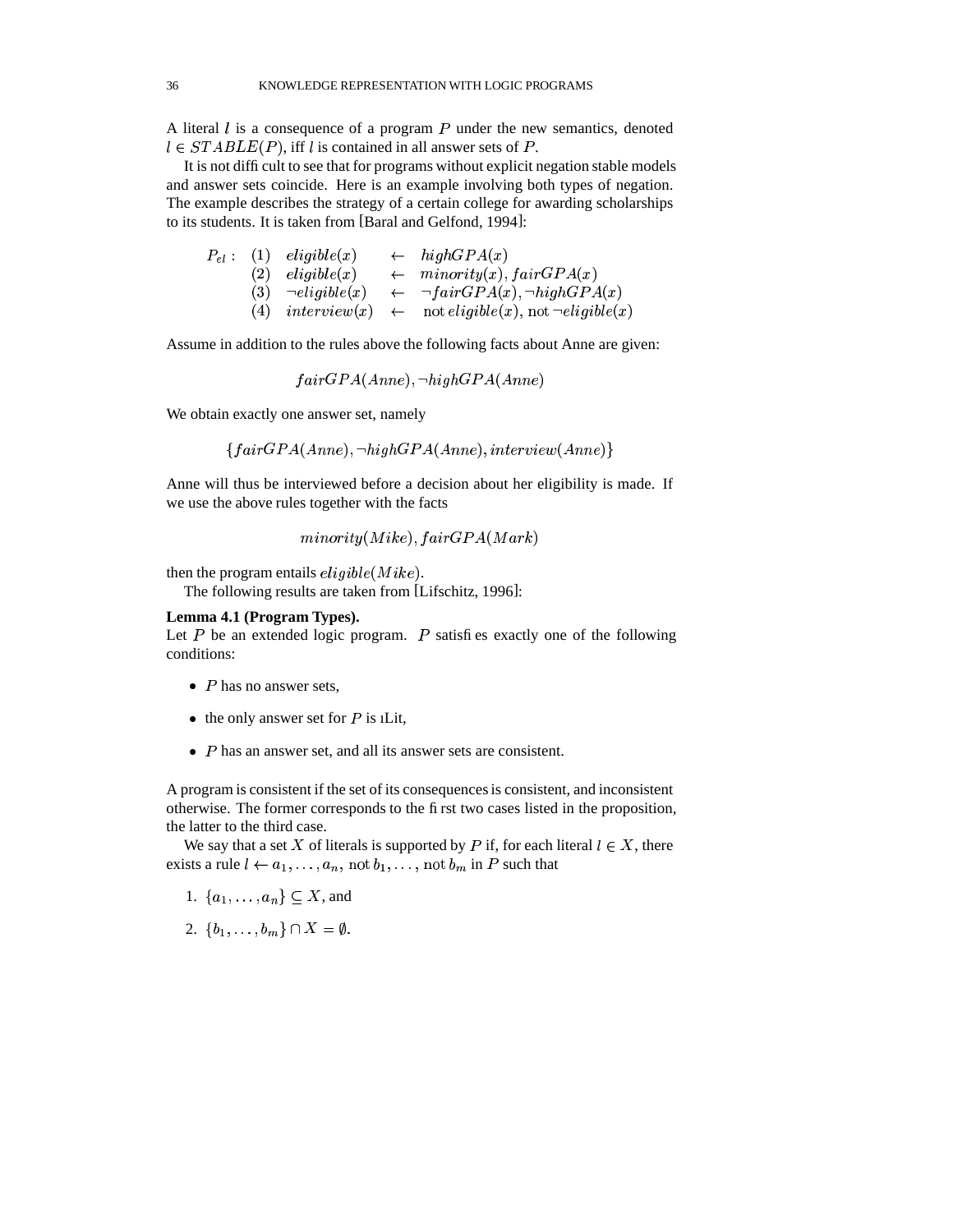### **Lemma 4.2 (Properties of answer sets).**

Let  $P$  be an extended logic program. The following properties hold:

- Any consistent answer set for  $P$  is supported by  $P$ .
- If X and Y are answer sets of P and  $X \subseteq Y$  then  $X = Y$ .
- Each element of a consistent answer set of P is a head literal<sup>13</sup> of P.

From the last property it follows immediately that every consequence of  $P$  is a head literal of  $P$  whenever  $P$  is consistent. We would finally like to mention the following theorem:

### **Theorem 4.3 (Head Consistency).**

If the set of head literals of an extended program  $P$  is consistent then every answer set of  $P$  is consistent.

Note that a program satisfying the conditions of the last theorem can still be inconsistent since it may have no answer set at all.

It should be noted that extended logic programs under answer set semantics can be reduced to general logic programs as follows: for any predicate  $p$  occurring in a program  $P$  we introduce a new predicate symbol  $p'$  of the same arity representing the explicit negation of p. We then replace each occurrence of  $\neg p$  in the program with  $p'$ , thus obtaining the general logic program  $P'$ . It can be proved that a consistent set of literals  $S$  is an answer set of  $P$  iff the set  $S'$  is a stable model of  $P'$ , where S' is obtained from S by replacing  $\neg p$  with  $p'$ .

# *4.3 WFS for Extended Logic Programs*

We now show how the second major semantics for general logic programs, WFS, can be extended to logic programs with explicit negation. For our purposes the characterization of WFS given in Theorem 3.6 on page 30 will be useful. WFS is based on a particular three-valued model. To simplify our presentation in this section we will restrict ourselves to the literals which are true in this three-valued model. The literals which are false will be left implicit. They can be added in a canonical way as follows: let  $T$ , the set of true literals, be defined as the least fi xpoint of a monotone operator composed of two antimonotone operators  $op_1op_2$ . Then the literals which are false in the three-valued model are exactly those which are not contained in  $op_2(T)$ . Given this canonical extension to the full three-valued model we can safely leave the false literals implicit from now on.

We will first present a formulation which can be found in various papers, e.g. [Baral and Gelfond, 1994; Lifschitz, 1996]. We then slightly modify this formulation to obtain stronger results. We finally discuss a further modification by Pereira and Alferes.

<sup>&</sup>lt;sup>13</sup>A head literal of a program  $P$  is the head of a rule of  $P$  (see also Principle 1 on page 7 and Definition 6.3 on page 51).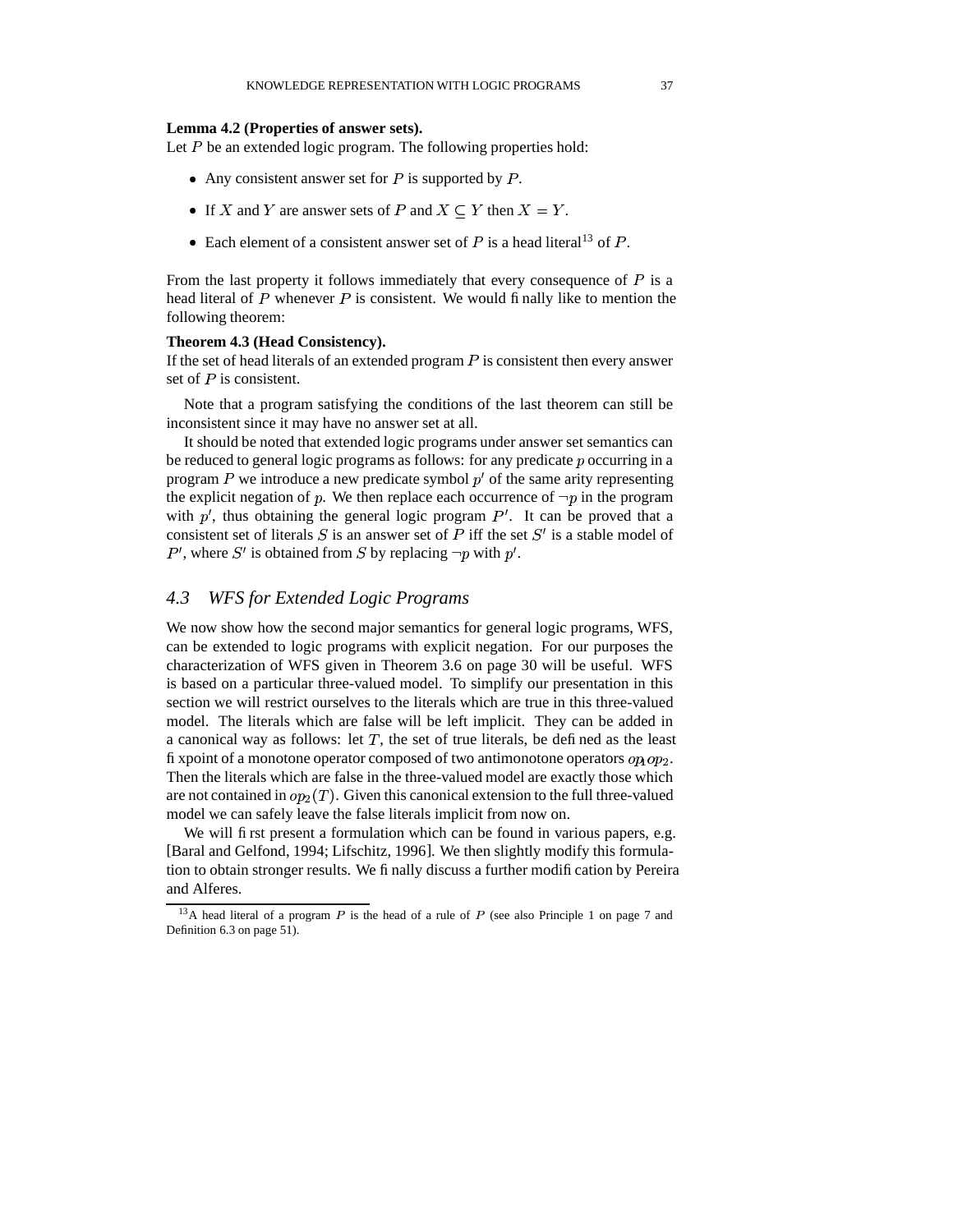Like answer set semantics well-founded semantics for extended logic programs can be based on the operator  $\gamma_P$ . However, the operator is used in a totally different way. Since  $\gamma_P$  is anti-monotone the operator  $\Gamma_P = (\gamma_P)^2$  is monoto  $)^2$  is monotone. According to the famous Knaster-Tarski theorem [Tarski, 1955] every monotone operator has a least fixpoint. We can thus define

#### **Definition 4.5 (WFS for extended programs).**

Let  $P$  be an extended logic program. The set of well-founded conclusions of  $P$ , denoted  $WFS(P)$ , is the least fi xpoint of  $\Gamma_P$ .

The fixpoint can be approached from below by iterating  $\Gamma_P$  on the empty set. In case  $P$  is finite this iteration is guaranteed to actually reach the fixpoint.

The intuition behind this use of the operator is as follows: whenever  $\gamma_P$  is applied to a set of literals  $X$  known to be true it produces the set of all literals that are still potentially derivable. Applying it to such a set of potentially derivable literals it produces a set of literals known to be true, often larger than the original set  $X$ . Starting with the empty set and iterating until the fix point is reached thus produces a set of true literals.

We first want to illustrate this using an example without explicit negation:

$$
P: (1) \quad b \quad \leftarrow \quad \text{not } a
$$
  
\n
$$
(2) \quad c \quad \leftarrow \quad \text{not } b
$$
  
\n
$$
(3) \quad e \quad \leftarrow \quad \text{not } d
$$
  
\n
$$
(4) \quad d \quad \leftarrow \quad \text{not } e
$$

In the beginning we know nothing about derivable literals, i.e., we start with empty set  $X$ . The  $X$ -reduct of the program is

| (1) | b |  |
|-----|---|--|
| (2) | Ċ |  |
| (3) | e |  |
| (4) | d |  |

The set of consequences of this program, or in other words, the literals still considered to be potentially derivable, is thus  $\{b, c, d, e\}$ . If we now reduce the program with this set we obtain

. . . .

that is, the first iteration of the two-fold application of  $\gamma_P$  tells us that *b* is provable. If we now use  $X = \{b\}$  to continue the iteration we obtain the reduced program

> $(1)$  b  $(3)$  e  $(4)$  d

that is  $\{b, d, e\}$  is the current set of potential conclusions. Using this set to reduce the program gives us again

$$
(1) \quad b
$$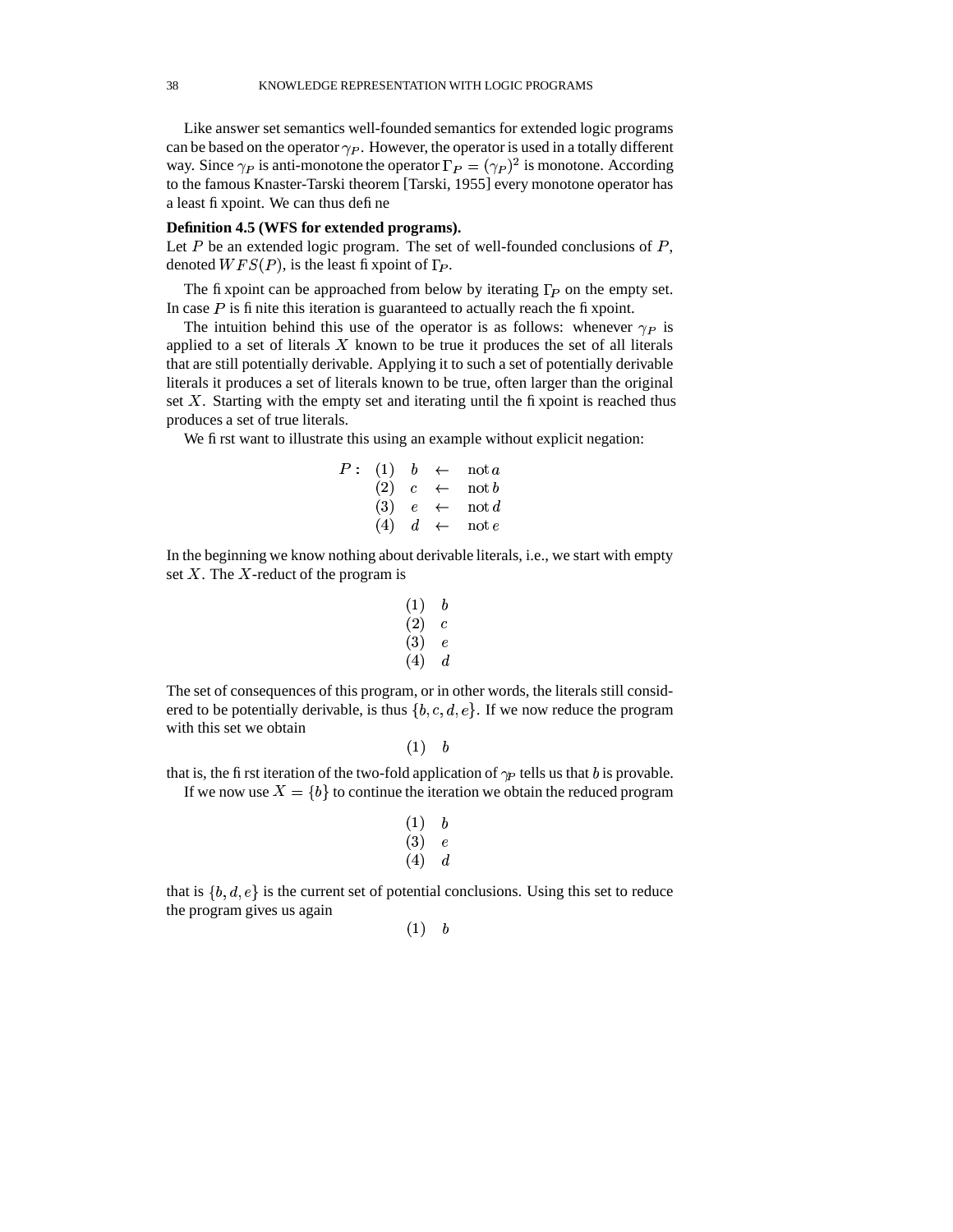We thus have reached the least fix point of  $\gamma_p^2$  and b is the single literal provable under WFS.

It can be shown that every well-founded conclusion is a conclusion under the answer set semantics. Well-founded semantics can thus be viewed as an approximation of answer set semantics.

Unfortunately it turns out that for many programs the set of well-founded conclusions as defined in Definition 4.5 is extremely small and provides a very poor approximation of answer set semantics. Consider the following program  $P_0$  which has also been discussed by Baral and Gelfond [Baral and Gelfond, 1994]:

$$
P_0: (1) \quad b \quad \leftarrow \quad \text{not} \neg b
$$
  
(2)  $a \quad \leftarrow \quad \text{not} \neg a$   
(3)  $\neg a \quad \leftarrow \quad \text{not} \, a$ 

The set of well-founded conclusions is empty since  $\gamma_{P_0}(\emptyset)$  equals Lit, the set of all literals, and the Lit-reduct of  $P_0$  contains no rule at all. This is surprising since, intuitively, the conflict between (2) and (3) has nothing to do with  $\neg b$  and b.

This problem arises whenever the following conditions hold:

- 1. a complementary pair of literals is provable from the monotonic counterparts of the rules of a program  $P$ , and
- 2. there is at least one proof for each of the complementary literals whose rules are not defeated by  $\text{Cn}(P'),$  where  $P'$  consists of the "strict" rules in P, i.e., those without negation as failure.

In this case well-founded semantics concludes l iff  $l \in \text{Cn}(P')$ . It should be obvious that such a situation is not just a rare limiting case. To the contrary, it can be expected that many commonsense knowledge bases will give rise to such undesired behaviour. Let us consider again our Example 2.4 on page 12 from Section 2.

(1) 
$$
fly(x) \leftarrow not \neg fly(x), bird(x)
$$
  
(2)  $\neg fly(x) \leftarrow not fly(x), penguin(x)$ 

Assume further that the knowledge base contains the information that Tweety is a penguin bird. Now if neither  $fly(Tweety)$  nor  $\neg fly(Tweety)$  follows from strict rules in the knowledge base we are in the same situation as with  $P_0$ : well-founded semantics does not draw any "defeasible" conclusion, i.e. a conclusion derived from a rule with default negation in the body, at all.

We want to show that a minor reformulation of the fixpoint operator can overcome this weakness and leads to better results. Consider the following operator

$$
\gamma_P^\star(X) = Cl(P^X)
$$

where  $Cl(R)$  denotes the minimal set of literals closed under the (classical) rules R.  $Cl(R)$  is thus like  $\text{Cn}(R)$  without the requirement of logical closedness. Now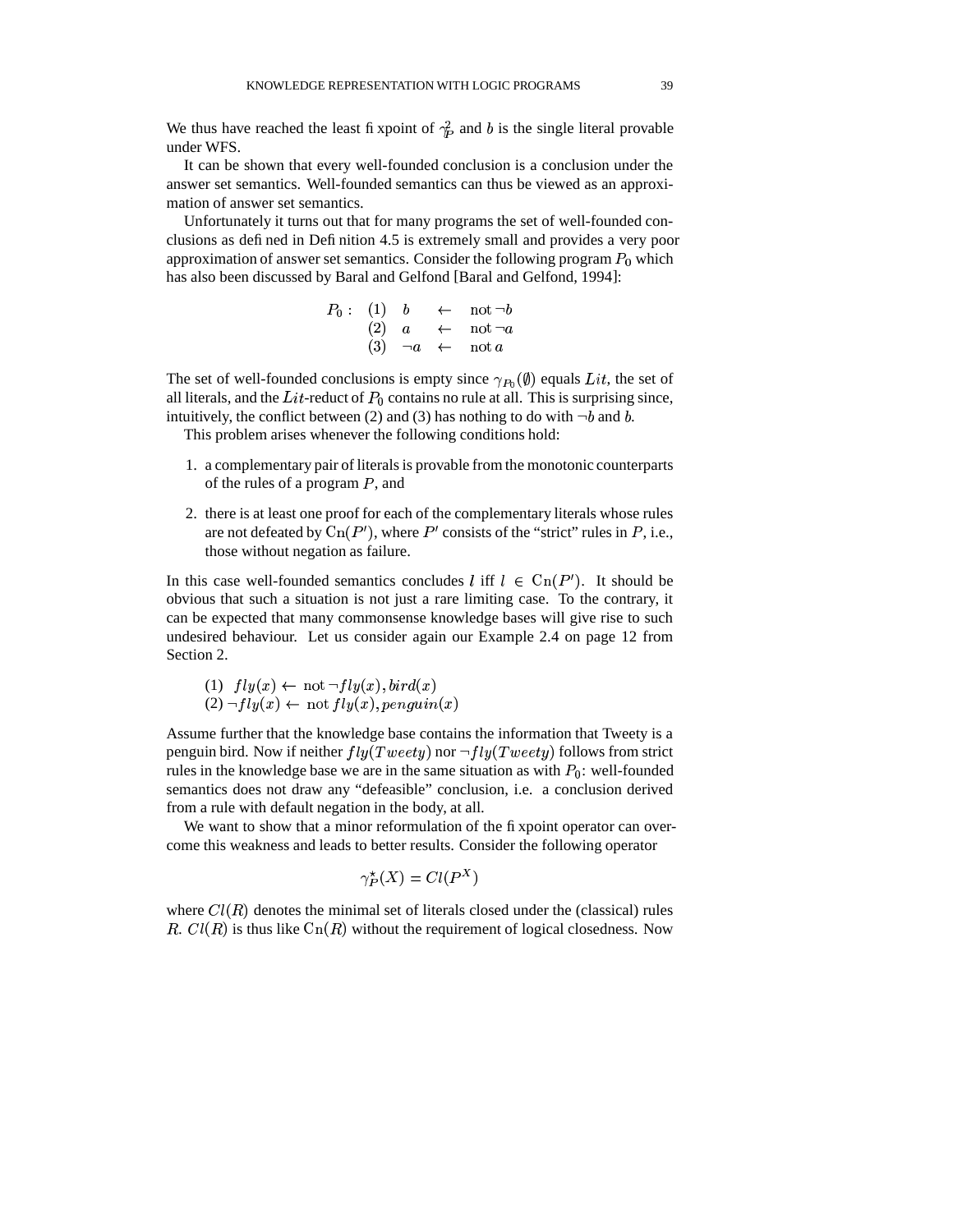define

$$
\Gamma^{\star}_{P}(X) = \gamma_{P}(\gamma^{\star}_{P}(X))
$$

Again we iterate on the empty set to obtain the well-founded conclusions of a program P which we will denote  $WFS^*(P)$ .

Consider the effects of this modification on our example  $R_1$ :

$$
\gamma_{P_0}^{\star}(\emptyset) = \{a, \neg a, b\}.
$$

Rule (1) is contained in the  $\{a, \neg a, b\}$ -reduct of  $P_0$  and thus  $\Gamma_{P_0}^{\star}(\emptyset) = \{b\}$ is also the only literal contained in all answer sets of  $P_0$  our approximation actually #  $(\emptyset) = \{b\}$ . Since b coincides with answer set semantics in this case.

In the Tweety example both  $fly(Twecty)$  and  $\neg fly(Twecty)$  are provable from the  $\emptyset$ -reduct of the knowledge base. However, this has no influence on whether a rule not containing the default negation of one of these two literals in the body is used to produce  $\gamma_P^{\star}(\emptyset)$  or not. #  $(\emptyset)$  or not. The effect of the conflicting information about Tweety's flying ability is thus kept local and does not have the disastrous consequences it has in the original formulation of well-founded semantics.

It is not difficult to see that the new monotone operator is equivalent to the original one whenever  $P$  does not contain negation as failure. In this case the X-reduct of  $P$ , for arbitrary  $X$ , is equivalent to  $P$  and for this reason it does not make any difference whether to use  $\gamma_P$  or  $\gamma_P^*$  as the operator to be applied first in the definition of  $\Gamma_P$ . The same is obviously true for programs without classical negation: for such programs Cn can never produce complementary pairs of literals and for this reason the logical closedness condition is obsolete.

In the general case the new operator produces more conclusions than the original one:

**Lemma 4.4.** Let  $P$  be an extended logic program. For an arbitrary set of literals  $X$  we have

$$
\Gamma_P(X) \subseteq \Gamma_P^*(X).
$$

It can also be shown that the new operator produces no unwanted results, i.e., that our new semantics can still be viewed as an approximation of answer set semantics.

**Lemma 4.5.** Let P be an extended logic program.  $WFS^*$  is correct wrt.  $STABLE$ , i.e.,  $l \in WFS^*(P)$  implies  $l \in STABLE(P)$ .

An alternative, somewhat stronger approach, was developed by Pereira and Alferes [Pereira and Alferes, 1992; Alferes and Pereira, 1995; Alferes and Pereira, 1996], the semantics WFSX. This semantics implements the intuition that a literal with default negation should be derivable from the corresponding explicitly negated literal. The authors call this the coherence principle. To satisfy the principle they use the seminormal version of a program  $P$ , denoted  $S(P)$ , which is obtained from  $P$  by replacing each rule

$$
c \leftarrow a_1, \ldots, a_n
$$
, not  $b_1, \ldots$ , not  $b_m$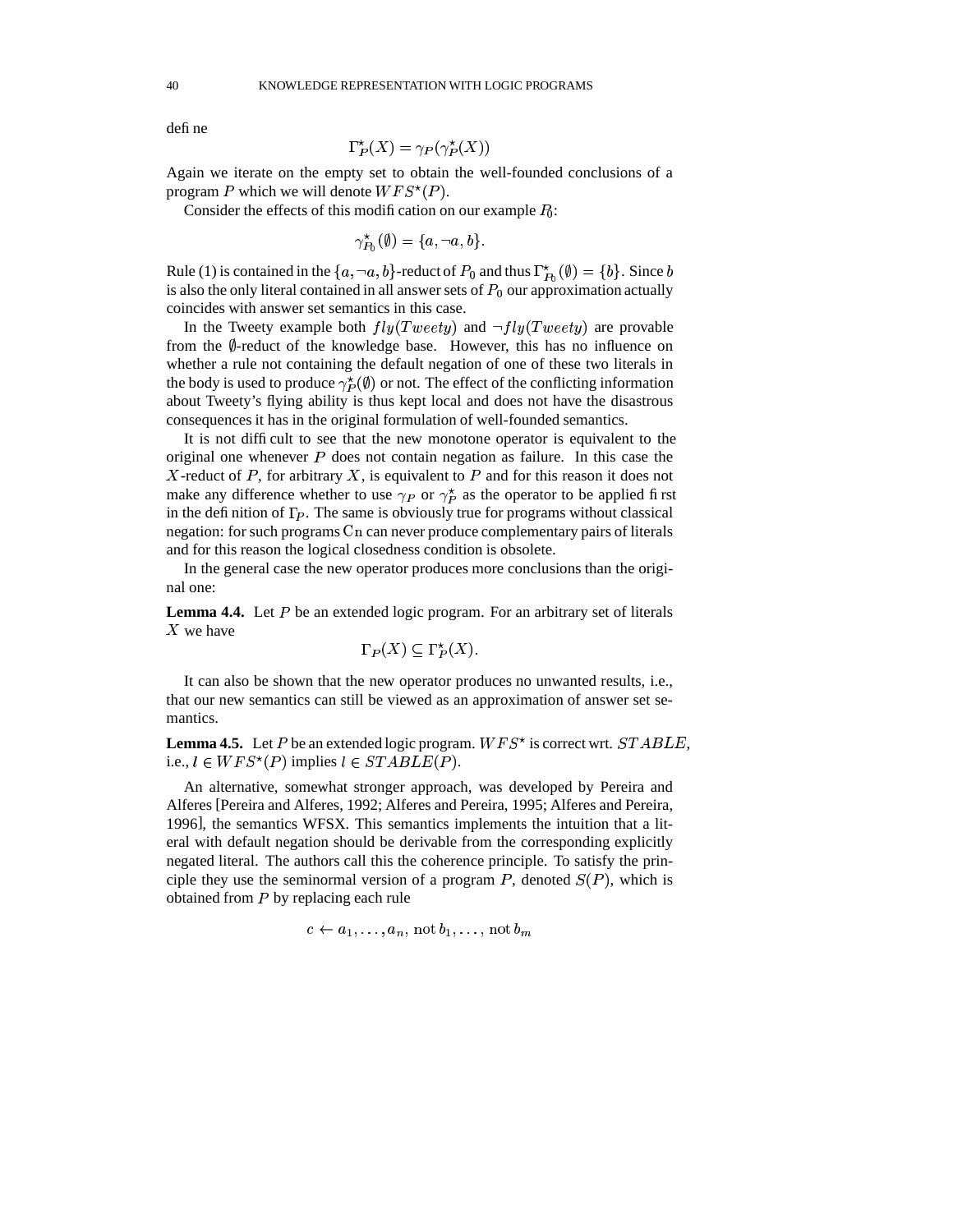by the rule

$$
c \leftarrow a_1, \ldots, a_n
$$
, not  $b_1, \ldots$ , not  $b_m$ , not  $-c$ 

where  $-c$  is the complement of c, i.e.  $\neg c$  if c is an atom and a if  $c = \neg a$ . Based on this notion Pereira and Alferes consider the following monotone operator:

$$
\Omega_P(X) = \gamma_P^* \gamma_{S(P)}^*(X)
$$

The use of the seminormal version of the program in the first application of  $\gamma^*$ guarantees that a literal  $l$  is not considered a potential conclusion whenever the complementary literal is already known to be true. In the general case  $S(P)^X$ contains fewer rules than  $P^X$ . Therefore, fewer literals are considered as potential conclusions and thus more conclusions are obtained in each iteration of the monotone operator. Here is an example [Baral and Gelfond, 1994]:

$$
P_{WFSX}: (1) \quad a \quad \leftarrow \quad \text{not } b
$$
  
(2) \quad b \quad \leftarrow \quad \text{not } a  
(3) \quad \neg a \quad \leftarrow

The original version of WFS does not conclude b. In WFSX the set  $X = \{\neg a\}$ is obtained after the first iteration of the monotone operator. Since rule (1) is not contained in the  $X$ -reduct of the seminormal version of the program the monotonic counterpart of  $(2)$  produces *b* after the second iteration.

### 5 ADDING PREFERENCES

In this section we describe how preferences among rules can be taken into account in logic programs with two types of negation. The basic idea is the following: in case of a conflict between rules preferences are used to break ties wherever possible. For programs under answer set semantics this means that some of the answer sets are preferred, the others disregarded. The conclusions of a prioritized logic program are then defined as the intersection of all preferred answer sets. In the general case this leads to a larger set of conclusions.

For well-founded semantics we will take preferencesinto account by modifying the monotone operator whose least fixpoint defines the well-founded conclusions. Again more well-founded conclusions will be generated than without preferences.

We first give some motivation in Section 5.1. We then describe how preferred answer sets can be defined on the basis of preferences among rules. Our presentation of this subsection is based on [Brewka and Eiter, 1999]. Section 5.3 adds preferences to well-founded semantics and is based on [Brewka, 1996b] as well as [Brewka, 2001]. Subsection 5.4 illustrates the expressiveness of our approach using a decision making example.

Note that we use  $r_1 < r_2$  to express that  $r_1$  is preferred over  $r_2$ , that is the smaller rules are the better ones in this section.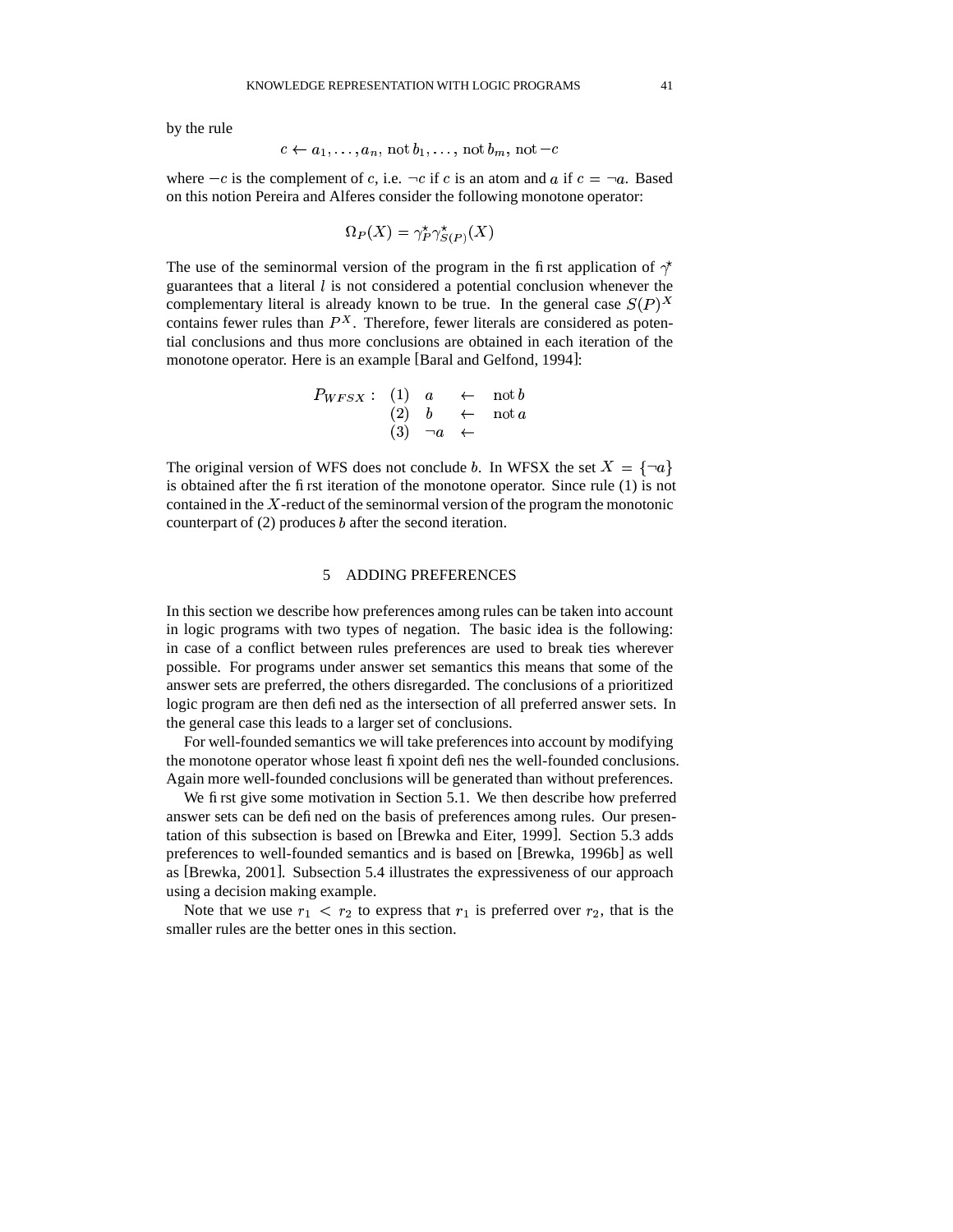# *5.1 Motivation*

Preferences among defaults play a crucial role in nonmonotonic reasoning. One source of preferences that has been studied intensively is specificity[Poole, 1985; Touretzky, 1986; Touretzky *et al.*, 1991]—we already discussed it in Example 2.4 on page 12. In case of a conflict between defaults we tend to prefer the more specific one since this default provides more reliable information. E.g., if we know that students are adults, adults are normally employed, students are normally not employed, we want to conclude "Peter is not employed" from the information that Peter is a student, thus preferring the student default over the conflicting adult default.

Specificity is an important source of preferences, but not the only one, and at least in some applications not necessarily the most important one. In the legal domain it may, for instance, be the case that a more general rule is preferred since it represents federal law as opposed to state law [Prakken, 1993]. In these cases preferences may be based on some basic principles regulating how conflicts among rules are to be resolved.

Also in other application domains, like model based diagnosis or configuration, preferences play a fundamental role. Model based diagnosis uses logical descriptions of the normal behaviour of components of a device together with a logical description of the actually observed behaviour. One tries to assume normal behaviour for as many components as possible. A diagnosis corresponds to a set of components for which these normalcy assumptions lead to inconsistency. Very often a large number of possible diagnoses is obtained. In real life some components are less reliable than others. To eliminate less plausible diagnoses one can give the normalcy assumptions for reliable components of higher priority.

In configuration tasks it is often impossible to achieve all of the design goals. Often one can distinguish more important goals from less important ones. To construct the best possible configurations goals then have to be represented as defaults with different preferences according to their desirability.

Preferences also turn out to be relevant for reasoning about action. For instance, Kakas, Miller and Toni developed an approach where preferences between different types of rules (inertia rules, effect rules etc.) are used to model commonsense reasoning involving actions [Kakas *et al.*, 2001].

Prioritized versions for most of the existing nonmonotonic formalisms have been proposed, e.g., prioritized circumscription [Lifschitz, 1994], hierarchic autoepistemic logic [Konolige, 1988], prioritized default logic [Marek and Truszczynski, ´ 1993; Brewka, 1994; Baader and Hollunder, 1995], prioritized theory revision [Benferhat *et al.*, 1993; Nebel, 1998], or prioritized abduction [Eiter and Gottlob, 1995]. Somewhat surprisingly, at least for some time preferences have received less attention in logic programming. This may be explained by the fact that for a long period, logic programming was mainly conceived as a logical paradigm for declarative programming, and to a less extent as a tool for knowledge representation and reasoning. However, it has become evident that logic programming can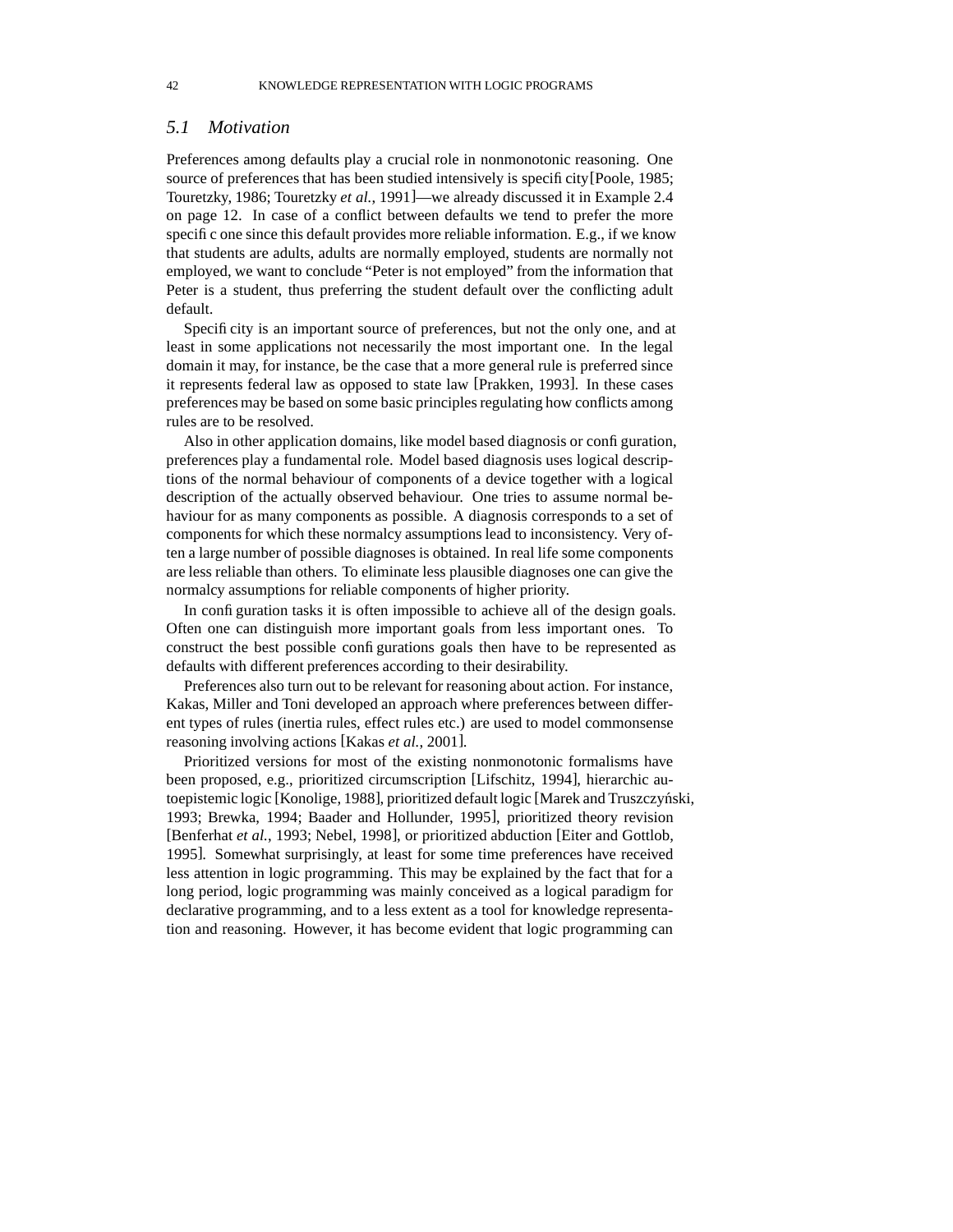serve as a powerful framework for knowledge representation, cf. [Gelfond, 1994; Baral and Gelfond, 1994]. If logic programming wants to successfully stand this challenge, it must provide the features which have been recognized as indispensable in the context of knowledge representation. One such feature is the possibility to handle specificity and priority of knowledge.

# *5.2 Preferred Answer Sets*

In this section we will briefly describe the approach developed in [Brewka and Eiter, 1999]. For a more general treatment, more detail and more motivation consult the original paper.

Let us first define what we mean by a prioritized logic program. For simplicity we consider only propositional programs in this and the following section, i.e. we assume that programs are ground and finite:

### **Definition 5.1 (Prioritized Program).**

A (propositional) prioritized logic program is a pair

$$
\mathcal{R} = (R, <)
$$

where  $R$  is a finite set of ground rules and  $\lt$  is a strict partial order on  $P$ .

The treatment of partially ordered prioritized programs is reduced to that of totally ordered programs as follows:

#### **Definition 5.2 (Preferred Answer Set).**

Let  $\mathcal{R} = (R, \leq)$  be a prioritized logic program. A is a preferred answer set of  $\mathcal{R}$ iff A is a preferred answer set of  $\mathcal{R}'=(R,<')$ , where  $<'$  is an arbitrary total order on  $R$  extending  $\lt$ .

What remains to be defined then are preferred answer sets for totally ordered programs. The approach presented here was originally introduced using a new reduct which can be viewed as dual to the Gelfond-Lifschitz reduct. Rather than eliminating negation based on a given set of literals, as the Gelfond-Lifschitz reduct, the new reduct eliminates prerequisites. The idea is that the treatment of preferences can thus be reduced to prerequisite-free programs which can be handled much easier.

The exact definitions are somewhat involved. For the purposes of this overview it is sufficient to give a characterization of preferred answer sets which is based on Proposition 5.1 in [Brewka and Eiter, 1999]. We use the following notation:  $pre(r)$  denotes the set of antecedents of the rule  $r$  are which are not default negated (called prerequisites of r),  $head(r)$  denotes the head of r, and a literal l defeats a rule  $r$  if not l appears in the body of  $r$ .  $r$  is said to be a generating rule of answer set A iff  $pre(r) \in A$  and r is not defeated by any literal in A.

### PROPOSITION 1 (Preferred Answer Sets and Generating Rules).

Let  $\mathcal{R} = (R, <)$  be a totally prioritized logic program and let  $A$  be an answer set of  $R$ . A is a preferred answer set of  $R$  if and only if for each rule  $r \in R$  such that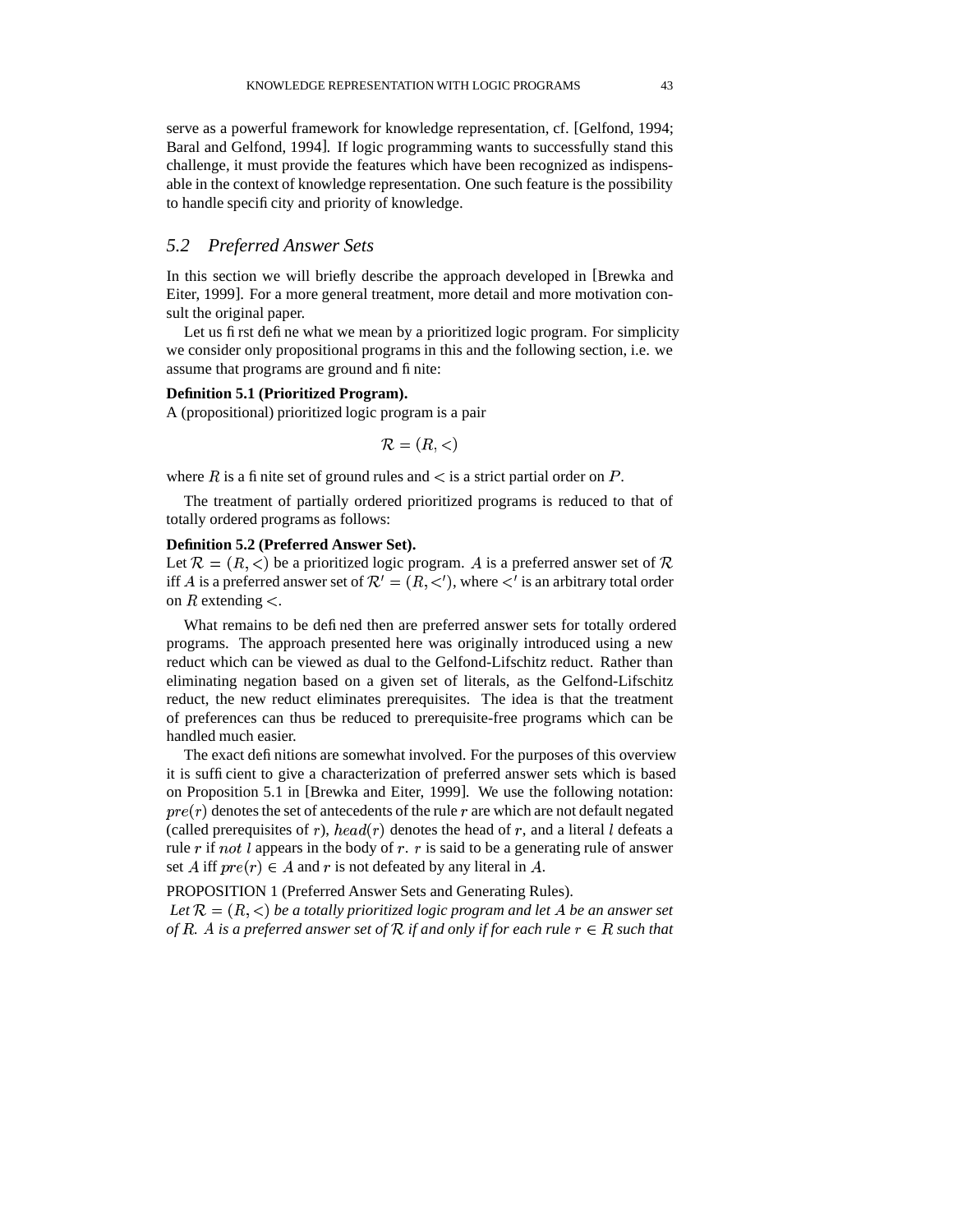$pre(r) \subseteq A$  and  $head(r) \not\in A$  there is a generating rule  $r' \in R$  such that  $r' < r$ and  $head(r')$  defeats  $r$ .

Here is a simple example illustrating this characterization of preferred answer sets:

$$
\begin{array}{rcl} (1) & b & \leftarrow & \text{not } a \\ (2) & a & \leftarrow & \text{not } b \end{array}
$$

Aussume (1)  $\lt$  (2). The program has two answer sets,  $A_1 = \{b\}$  and  $A_2 = \{a\}$ , the former generated by rule (1), the latter by (2). Rule (2) was not applied in  $A_1$ although its prerequisites are in  $A_1$ . This is perfectly ok since rule (1) which is a generating rule of higher priority defeats  $(2)$ .  $A_1$  is thus a preferred answer set.

Now consider  $A_2$ . Rule (1) was not applied, yet there is no generating rule of  $A_2$  defeating (1) which is of higher priority than (1). For this reason,  $A_2$  is not a preferred answer set.

In [Brewka and Eiter, 1999] it was proven that the approach presented here, contrary to several competing approaches, satisfies two natural principles of preference handling in rule based systems. The paper also contains a discussion of many alternative approaches found in the literature. A more recent comparison of some of these approaches can be found in [Schaub and Wang, 2001].

## *5.3 Prioritized WFS*

We now show how preferences can adequately be added to well-founded semantics. We will use the variant of WFS for extended logic programs which is based on the operator  $\gamma^*$  as described in Section 4.3.

For this section a minor reformulation turns out to be convenient. Instead of using the monotonic counterparts of undefeated rules we will work with the original rules and extend the definitions of the consequence operator Cn and the closure operator  $Cl$  accordingly. We simply require that default negated preconditions be neglected, i.e., for an arbitrary set of rules  $P$  possibly containing default negation we define  $\text{Cn}(P) = \text{Cn}(Mon(P))$  and  $\text{Cl}(P) = \text{Cl}(Mon(P))$ . We can now equivalently characterize  $\gamma_P$  and  $\gamma_P^*$  by the equations  $_{P}^{\star}$  by the equations

$$
\gamma_P(X) = \text{Cn}(P_X)
$$
  

$$
\gamma_P^*(X) = \text{Cl}(P_X)
$$

where  $P_X$  denotes the set of rules not defeated by X.

 As mentioned earlier, the intuition behind well-founded semantics can be described as follows: given a set of literals S already known to be derivable,  $\gamma^*(S)$ produces a set of potential conclusions which still might defeat rules in  $P$ . The conclusions of rules not defeated by any of the potential defeaters are clearly derivable. Starting with the empty set, we thus generate larger and larger sets  $S$  until a fixpoint is reached. The following terminology - somewhat influenced by argumentation theory - reflects this intuition: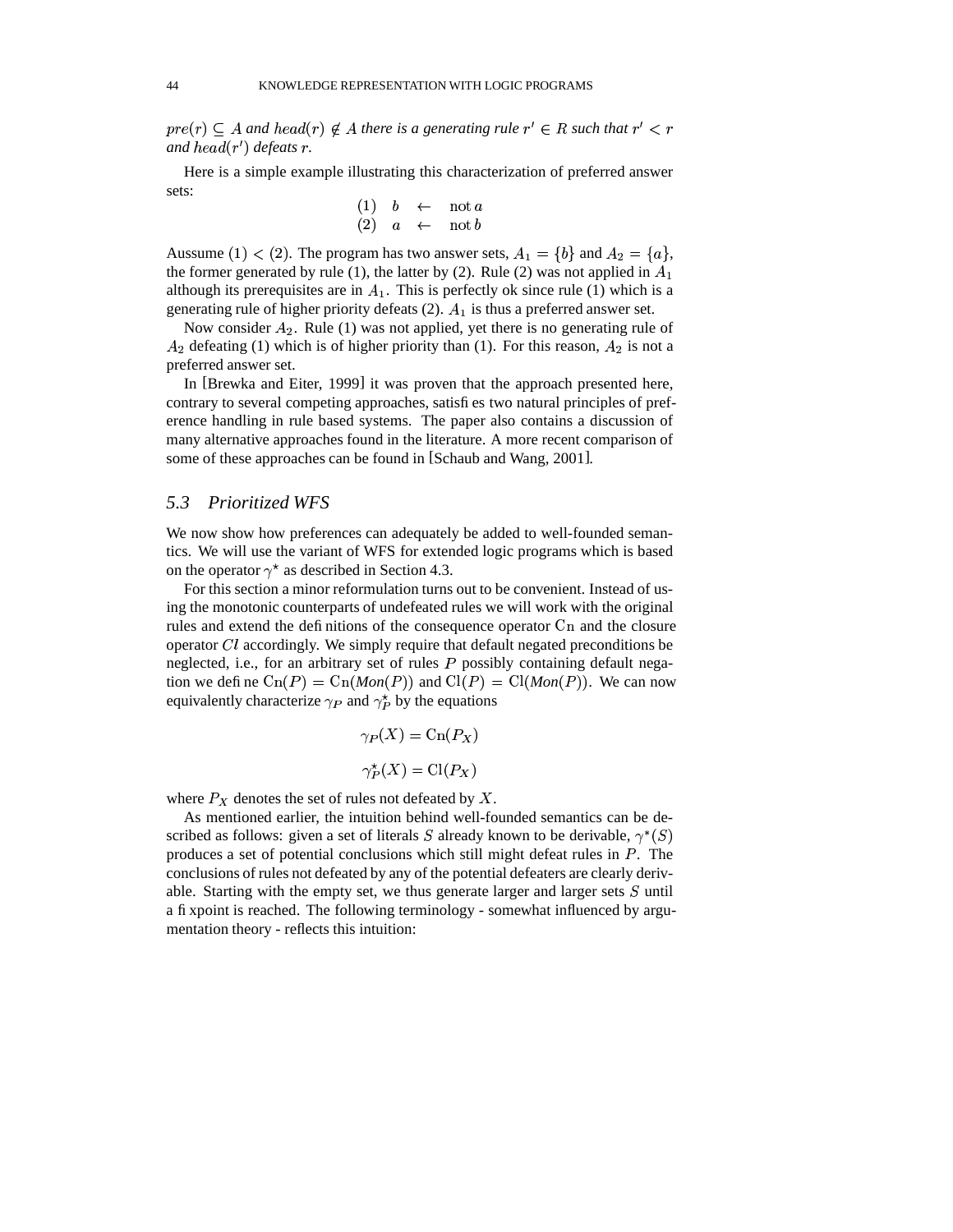## **Definition 5.3 (Defeated Rules).**

Let  $P$  be an extended logic program.

- A literal l is an S-potential defeater iff l is in the closure of the rules in P not defeated by  $S$ .
- A rule  $r$  is  $S$ -undefeatable iff  $r$  is not defeated by any  $S$ -potential defeater.
- A literal  $l$  is  $S$ -derivable iff  $l$  is a consequence of the  $S$ -undefeatable rules in  $P$ .

It is obvious that l is S-derivable iff  $l \in \gamma(\gamma^*(S))$ . The least fixpoint of  $\gamma\gamma^*$ ,  $WFS(P)$ , can thus equivalently be characterized as the least fixpoint of the operator which, given a set  $S$ , produces the set of  $S$ -derivable literals. It turns out that this reformulation is most adequate for introducing preferences.

To take preferences into account we first introduce a notion of dominance. Intuitively, a rule  $r$  dominates a rule  $r'$  in the context of a set of literals  $S$  if  $r$  has higher priority and if the application of  $r$  in context  $S$  actually defeats  $r'$ . As pointed out in [Brewka, 1996a] the second condition is necessary to guarantee that prioritized well-founded semantics is an extension of well-founded semantics. Here is the formal definition

#### **Definition 5.4** ( $S$ **-dominates**  $r'$ ).

Let r and r' be rules, S a set of literals. We say r S-dominates r' iff

- 1.  $r < r'$ , and
- 2.  $Cl({r} \cup {s : s is S$ -undefeatable}) defeats r'.

For the case of prioritized programs Definition 5.3 becomes

## **Definition 5.5 (Potential Defeater).**

Let  $(P, <)$  be a prioritized logic program.

- A literal l is an S-potential r-defeater iff l is in the closure of rules in P which are (1) not defeated by  $S$  and (2) not  $S$ -dominated by  $r$ .
- A rule  $r$  is  $S$ -safe iff  $r$  is not defeated by any  $S$ -potential  $r$ -defeater.
- A literal  $l$  is  $S$ -derivable iff  $l$  is a consequence of the set of  $S$ -safe rules in  $P$ .

The definition for prioritized logic programs differs from the one for non-prioritized programs in two respects. Firstly, there is not a single set of potential defeaters for all rules but each rule  $r$  has its own set of potential defeaters. Secondly, the rules which are used to derive potential defeaters must satisfy an additional condition: to potentially defeat  $r$  a rule must not be dominated by  $r$  in context  $S$ . Since fewer rules can be used to derive potential defeaters for a rule the safe rules are a superset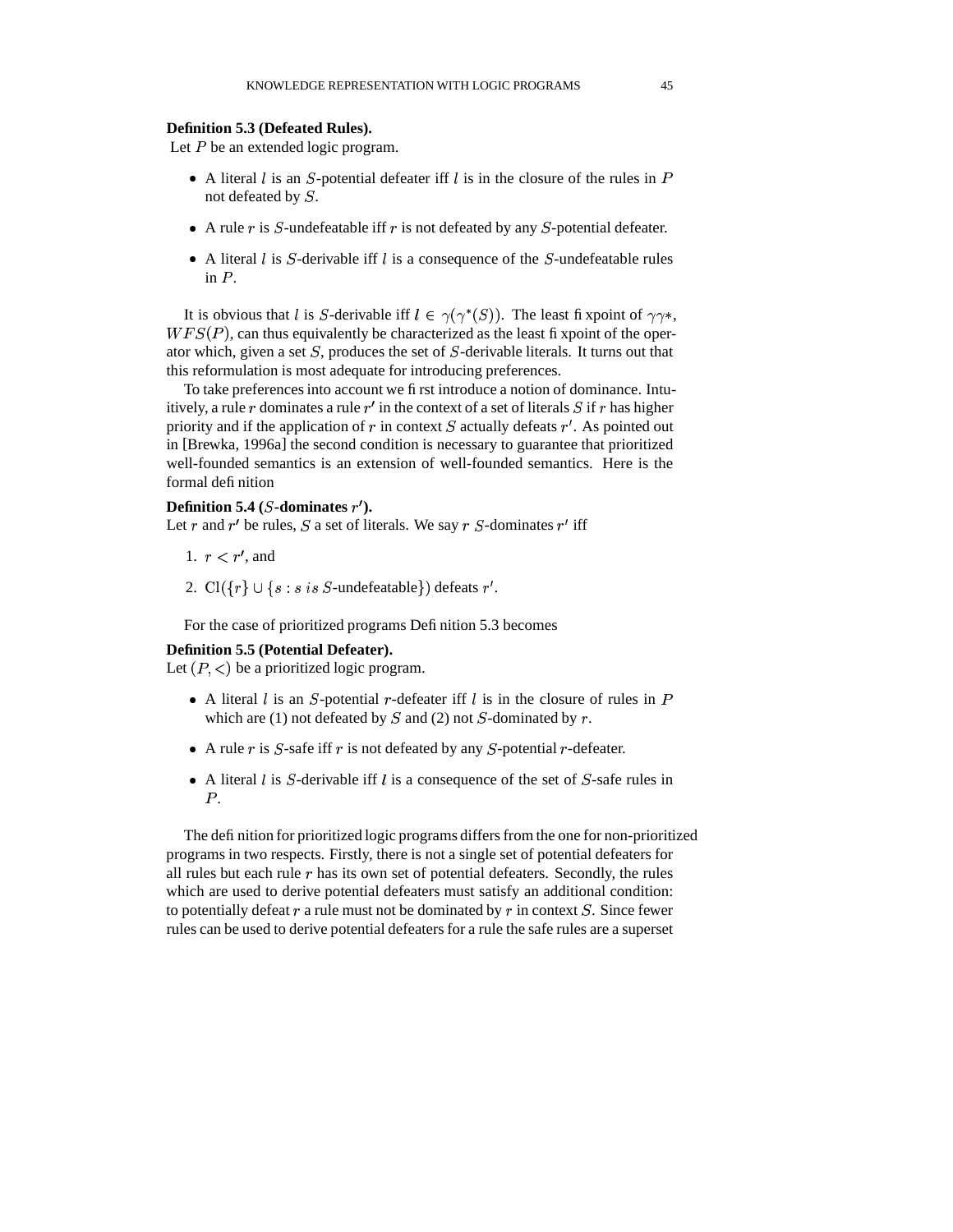of the undefeatable rules. We thus obtain more derivable literals. For the special case where  $\lt$  is empty the two definitions of  $S$ -derivable clearly coincide.

The set of  $S$ -derivable literals grows monotonically with  $S$ . We thus can start as usual with the empty set of literals and iterate the computation of  $S$ -derivable formulae until a fixpoint is reached.

Here is a small example illustrating the definition.

$$
\begin{array}{rcl}\n(1) & c & \leftarrow & \text{not } \neg c, a \\
(2) & \neg c & \leftarrow & \text{not } c \\
(3) & a & \n\end{array}
$$

Let  $(1)$  <  $(2)$ . Clearly, rule  $(3)$  is  $\emptyset$ -safe since there is no way of defeating a rule without default negation. But also (1) is  $\emptyset$ -safe since the closure of (1) together with the  $\emptyset$ -undefeatable rule (3) defeats (2) and thus (1)  $\emptyset$ -dominates (2). Therefore, the set of  $\emptyset$ -derivable literals is  $\{c, a\}$ . This set is already the least fixpoint. Note that  $c$  is not a well-founded conclusion of the program without priorities.

# *5.4 An Application: Qualitative Decision Making*

In this section we want to discuss a somewhat more realistic example and show how prioritized logic programs can be used for qualitative decision making. Although we considered finite propositional programs only in the last two subsections we will, for simplicity, use rules with variables in this subsection. Since we do not need functions the Herbrand universe is finite and we clearly do not go beyond finite propositional programs. Note that  $r_1 < r_2$  for rules with variables means that all ground instantiations of  $r_1$  are preferred over all ground instantiations of  $r_2$ . We also write  $R_1 < R_2$  for sets of rules  $R_1$  and  $R_2$  to express that each element of  $R_1$  is preferred over each element of  $R_2$ .

Assume you want to buy a car. You have collected the following information about different types of cars:

> $\emph{expensive(Chevrolet), safe(Chevrolet), safe(Volvo),}$  $nice (Porsche), fast (Porsche)$

Your decision which car to buy is based on different criteria. We can use rules corresponding to normal defaults [Reiter, 1980] in order to represent the properties which you consider relevant. Let's assume you like fast and nice cars. On the other hand, your budget does not allow you to purchase a very expensive car. Moreover, you have to take your wife's wishes into account, and she insists on a car which is known to be safe.

- (1)  $buy(x) \leftarrow \text{not } buy(x), \text{ expensive}(x)$
- (2)  $buy(x) \leftarrow not \neg buy(x), \; safe(x)$
- (3)  $buy(x) \leftarrow not \neg buy(x), nice(x)$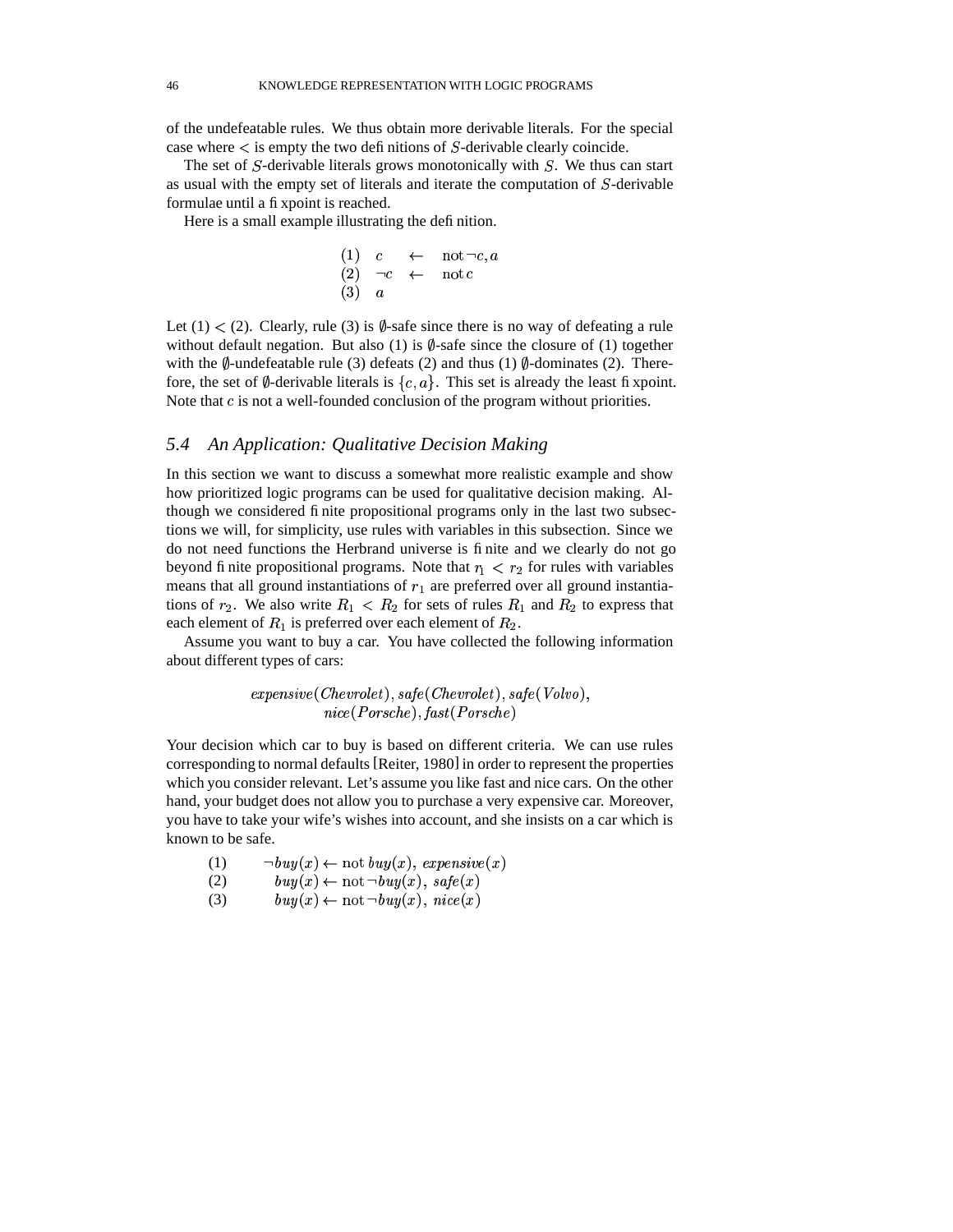(4)  

Since buying more than one car is out of the question these different decision criteria may obviously lead to conflict, and a preference ordering is necessary. Since there is not much you can do about your restricted budget, rule (1) gets highest preference. Moreover, since your wife is very concerned about safety you better give  $(2)$  higher priority than  $(3)$  and  $(4)$ . Since there is tremendous traffic on highways in your area,  $(3)$  is more important to you than  $(4)$ . This means we have

$$
(1) < (2) < (3) < (4)
$$

We still have to represent that you cannot afford more than one car. A straightforward idea would be to use the rule

$$
(0) \qquad \neg buy(y) \leftarrow buy(x), \ x \neq y
$$

with highest priority. Unfortunately, this does not work. The reason is that the high priority of the instances of this rule would allow us to defeat instances of  $(2)$ ,  $(3)$ and (4) even if this is not intended. In our example we would obtain two preferred answer sets, the intended one containing  $buy(Volume)$ , but also an unintended one (at least from your wife's point of view) containing  $buy(Porsche)$ . In the latter, the instance of (2) with  $x = \text{Volume}$  would be defeated by the instance of (0) with  $x = \text{Porsche}$  and  $y = \text{Volvo}$ . .

To represent our problem adequately, we have to make sure that the consequences of a certain decision, namely that certain cars are not purchased, do not have higher priority than the decision itself, that is, the decision to buy a specific car. Instead of adding the single rule we therefore represent our criteria for buying a car as pairs of rules. To each rule of the form

$$
(r) \qquad buy(x) \leftarrow not \neg buy(x), c_1(x), \ldots, c_n(x)
$$

we add a second one of the form

$$
(r') \qquad \neg buy(y) \leftarrow c_1(x), \ldots, c_n(x), \; buy(x), \; x \neq y
$$

with the same priority as  $(r)$ . In our example we have to add

(2') 
$$
\neg buy(y) \leftarrow safe(x), buy(x), x \neq y
$$
  
\n(3')  $\neg buy(y) \leftarrow nice(x), buy(x), x \neq y$   
\n(4')  $\neg buy(y) \leftarrow fast(x), buy(x), x \neq y$ 

and use the following preferences

$$
(1) < \{(2), (2')\} < \{(3), (3')\} < \{(4), (4')\}
$$

Given this information we obtain a single preferred answer set containing  $buy( \textit{Volvo}).$ 

This leaves you somewhat dissatisfied since you really like the Porsche. You might try to convince your wife that in case a car is both nice and fast you would have heard about any safety problems. That is, you would like to add the following pair of rules: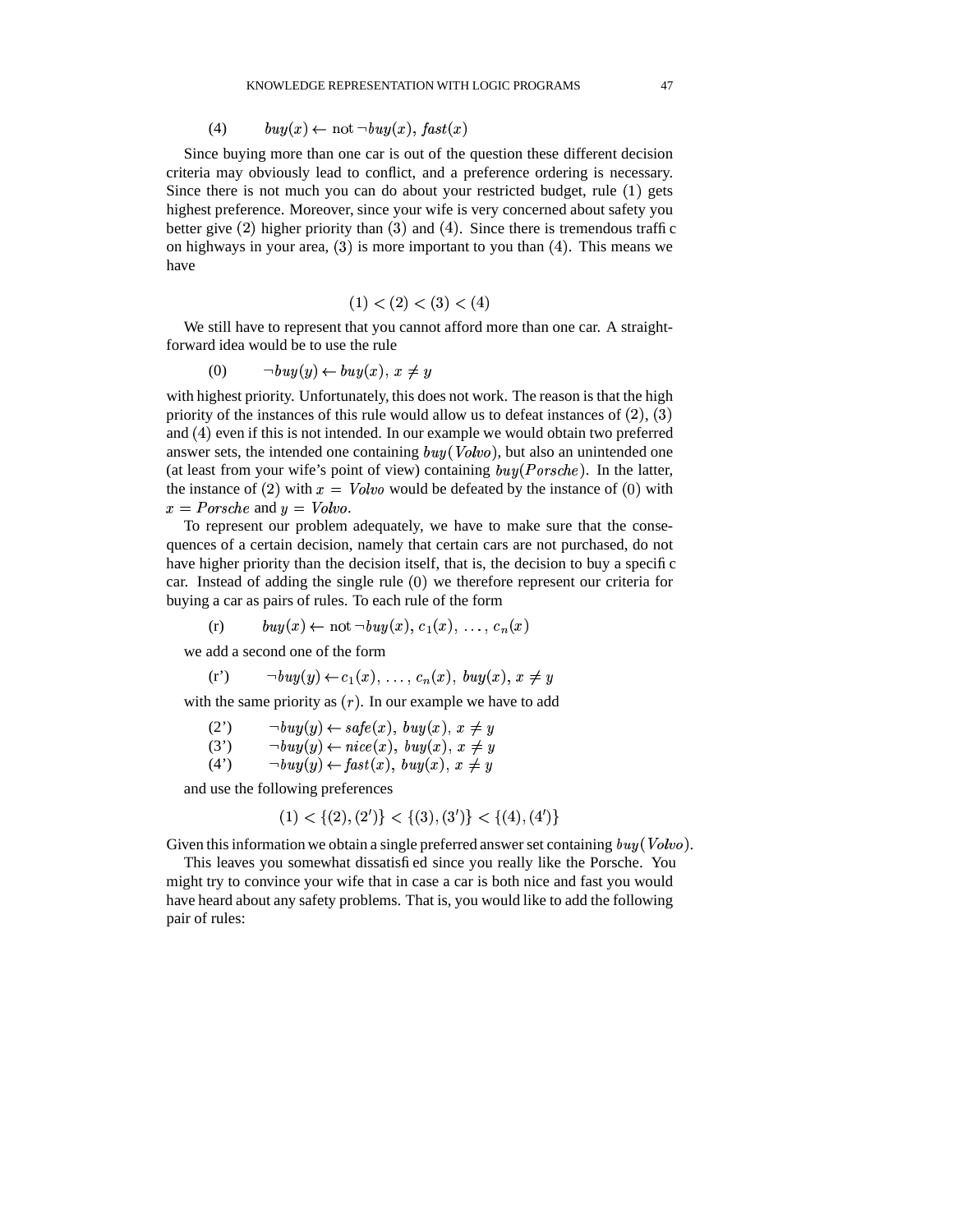(1.5) 
$$
buy(x) \leftarrow not \neg buy(x), not \neg safe(x), nice(x), fast(x)
$$

$$
(1.5') \qquad \neg buy(y) \leftarrow not \neg safe(x), nice(x), fast(x), buy(x), x \neq y
$$

If your wife accepts this rule with preferences  $\{(1.5), (1.5')\} < \{(2), (2')\}$  you are happy since now the single preferred answer set contains  $buy(Porsche)$ .

#### 6 ADDING DISJUNCTION

In this section we will extend our programs to *disjunctive* statements. In Knowledge Representation it often occurs that we know  $A \vee B \vee C$  without being sure which of these propositions hold. In fact, such a disjunction leaves it open: there might be states in the world where  $A$  holds or  $B$  or  $C$  or any combination thereof. Nevertheless, we can have information that A implies D and B implies D and C implies  $D$  from which we would like to derive that  $D$  holds for sure. We will see in Section 6.5 that even with disjunctive programs without negation we can already express relations which belong to the second level of the polynomial hierarchy.

Concerning the right semantics for such programs, we are in the same situation as in Section 3—for positive programs there is general agreement while for disjunctive programs with default-negation there exist several competing approaches.

We present in Section 6.1 the generalized closed world assumption introduced by Minker. In Section 6.2 we show that our definition of WFS from Section 3.3 immediately carries over to the disjunctive case. The original definition of STA-BLE (Definition 3.4 on page 28) also carries over—we present it in Section 6.3. We mention some other attempts to define disjunctive semantics in Section 6.4. Finally we discuss complexity and expressibility in Section 6.5.

### *6.1 GCWA*

GCWA was defined by Minker ([Minker, 1982]) and can bee seen as a refined version of the CWA introduced by Reiter ([Reiter, 1978]):

## **Definition 6.1 (CWA).**

$$
CWA(DB) = DB \cup \{ \neg P(t) : DB \not\models P(t) \},
$$

where  $P(t)$  is a ground predicate instance.

That is, if a ground term cannot be inferred from the database, its negation is added to the closure. A weakness of CWA is that already for very simple theories, like  $A \vee B$  it is inconsistent. Since neither  $\neg A$  nor  $\neg B$  is derivable, we have to add them both which makes the whole set inconsistent.

GCWA is defined for positive disjunctive programs consisting of rules of the form

$$
A_1 \vee \ldots \vee A_n \leftarrow B_1, \ldots, B_m
$$

by declaring all the minimal models to be the intended ones: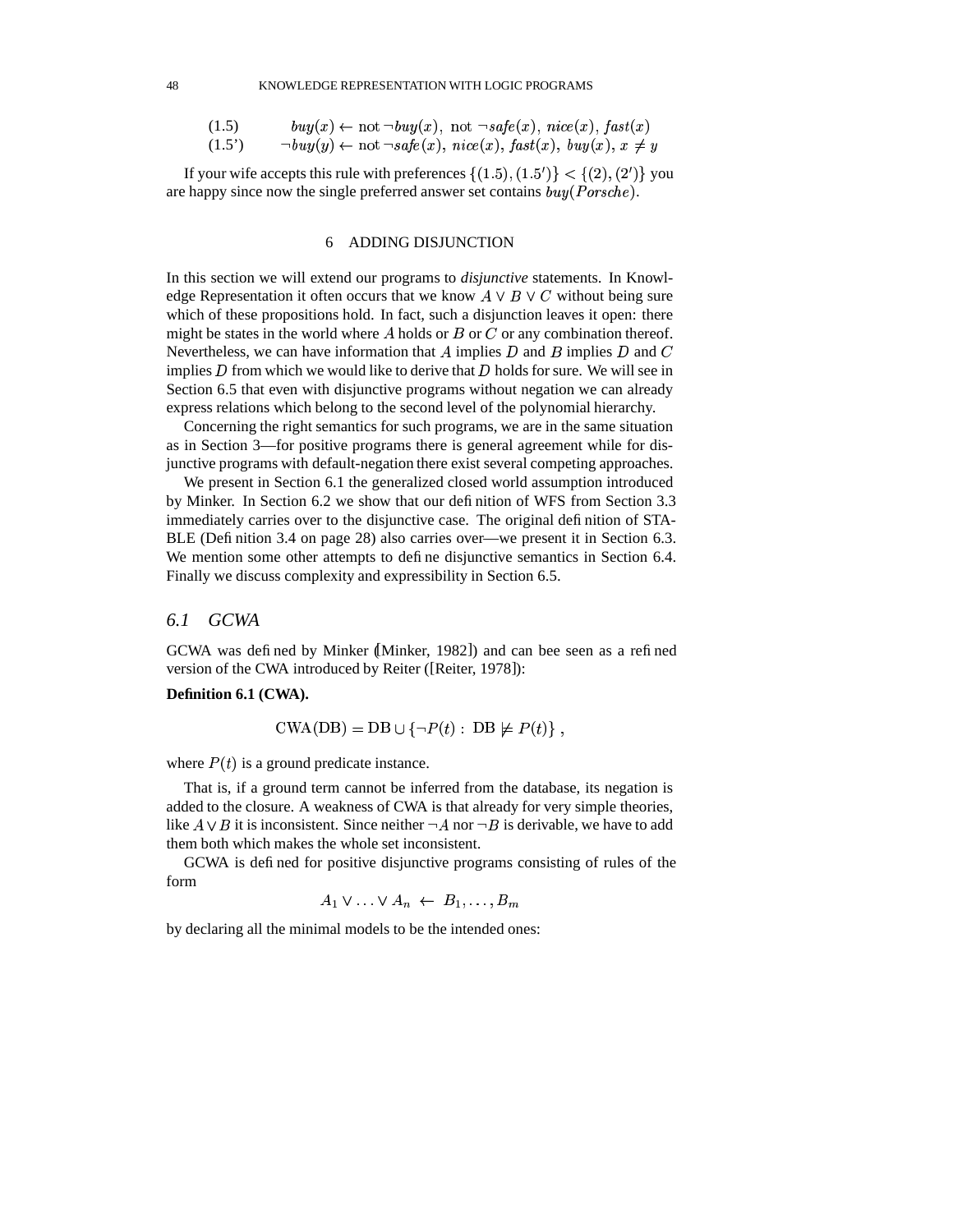#### **Definition 6.2 (GCWA).**

The generalized closed world assumption GCWA of  $P$  is the semantics given by the set of all minimal Herbrand models of  $P$ :

$$
GCWA(P) := Min-MOD(P)
$$

Originally, Minker denoted by GCWA(P) a set of negated atoms with the property that  $P \cup GCWA(P) \models not A$  if and only if MinMOD(P) $\models not A$  but we prefer here to denote by GCWA a semantics in the sense of Definition 2.4 on page 15.

GCWA is very important because it plays the same role for positive disjunctive programs as the least Herbrand model  $M_P$  does for definite programs. In addition it turns out that some semantics SEM defined for arbitrary disjunctive programs (i. e. with default-negation) can be characterized, sometimes even implemented, by reducing them to positive programs and then applying recursively GCWA. Thus an appropriate procedure iterating GCWA can "implement" such semantics SEM.

Note also that as far as we consider deriving *positive* disjunctions, we stay entirely within classical logic—a positive disjunction is true in GCWA if and only if it follows from the program considered as a classical theory. Therefore this task can be accomplished be methods and techniques developed in theorem proving in the last 30 years. In fact this was one of the main starting points of the DisLoPproject in Koblenz (see Section 7.2).

Of course, GCWA is nothing else than Circumscription (see Section A.4) for a special class of theories. Methods developed for CIRC can be used to compute GCWA. For recent approaches that work in *polynomial space* see [Niemelä, 1996a; Niemelä, 1996b].

In Sections 2 and 3 we have introduced the general notion of a semantics and various principles. Do they carry over to the disjunctive case? Fortunately, the answer is yes. In addition, GCWA not only satisfies all these properties, it is also uniquely characterized by them as the next theorem shows (we will introduce these properties in the next section).

### **Theorem 6.1 (Characterization of GCWA, [Brass and Dix, 1997]).**

Let SEM be a semantics satisfying *GPPE* and *Elimination of Tautologies*.

**a**) Then: SEM( $P$ )  $\subseteq$  Min-MOD<sub>2-val</sub>( $P$ ) for positive disj. programs P.

I.e. any such semantics is already based on 2-valued minimal models. In particular, GCWA is the weakest semantics with these properties.

**b**) If SEM is non-trivial and satisfies in addition<sup>14</sup> *Isomorphy* and *Relevance*, then it coincides with GCWA on positive disjunctive programs.

We end this section with the discussion of a well-known example that can not be handled adequately by Circumscription:

<sup>14</sup>See Section 7.1 for the precise definitions of Relevance and Isomorphy.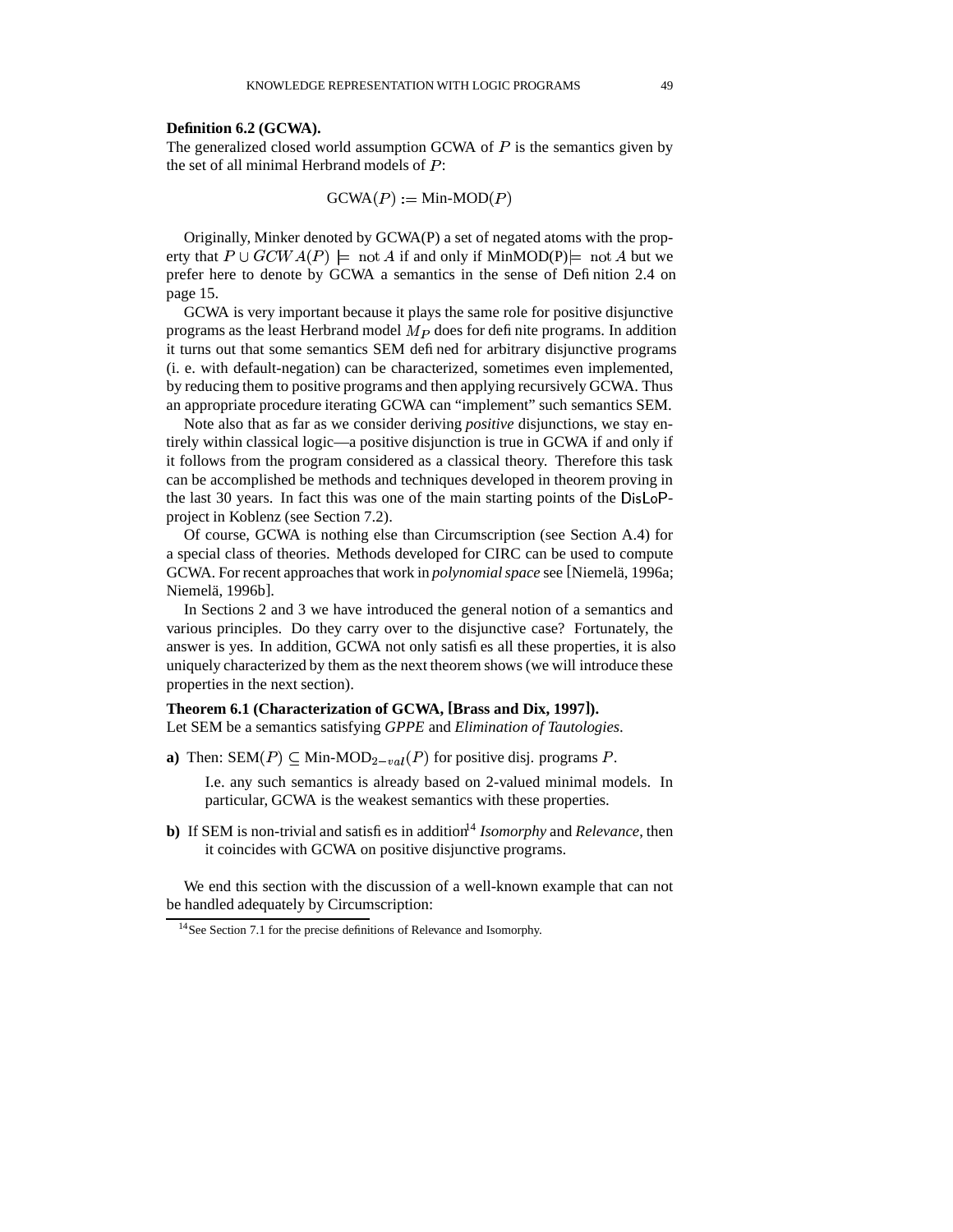#### **Example 6.1 (Poole's Broken Arm).**

Usually, a person's left arm is useable. But if the left arm is broken, it is an exception. The same statement holds for the right arm. Suppose that we saw Fred yesterday with a broken arm but we do not remember if it was the left or the right one. We also know that Fred can make out a cheque if he has at least one useable arm (he is ambidextrous) but that he is completely disabled if both arms are broken. Here is the natural formalization:

| $left\_use(x)$                            | $\leftarrow$ | $\operatorname{not} ab(left, x)$         |
|-------------------------------------------|--------------|------------------------------------------|
| ab(left, x)                               |              | $\leftarrow$ left_brok(x)                |
| $right\_use(x)$                           |              | $\leftarrow$ not ab(right, x)            |
| $ab(\operatorname{right},x)$              |              | $\leftarrow$ right_brok(x)               |
| $left\_brok(Fred) \vee right\_brok(Fred)$ | $\leftarrow$ |                                          |
| $make\_change(x)$                         |              | $\leftarrow$ left use(x)                 |
| $make\_change(x)$                         |              | $\leftarrow$ right_use(x)                |
| disabeled(x)                              |              | $\leftarrow$ left_brok(x), right_brok(x) |

Of course, we expect that Fred is able to make out a cheque even without knowing which arm he is actually using. Also we derive that he is not (completely) disabled.

For general Circumscription, the problem is to rule out the unintended model where both arms are broken and Fred is disabled. As we will see later, both D-WFS and DSTABLE derive that Fred is not disabled but only DSTABLE is strong enough to also conclude that Fred can make out a cheque.

### *6.2 D-WFS*

Before we can state the definition of D-WFS we have to extend our principles to disjunctive programs with default-negation. We abbreviate general rules

$$
A_1 \vee \ldots \vee A_k \leftarrow B_1, \ldots, B_m
$$
, not  $C_1, \ldots$ , not  $C_n$ ,

by the contract of the contract of the contract of the contract of the contract of the contract of the contract of the contract of the contract of the contract of the contract of the contract of the contract of the contrac

$$
\mathcal{A} \leftarrow \mathcal{B}^+, \operatorname{not} \mathcal{B}^-
$$

where  $A := \{A_1, \ldots, A_k\}, B^+ := \{B_1, \ldots, B_m\}, B^- := \{C_1, \ldots, C_k\}$  $:= \{C_1, \ldots, C_n\}.$  We also generalize our notion of a semantics slightly:

# Definition 6.3 (Operator  $\mid\!\!\sim$  , Semantics  ${\cal S}_\mid\!\!\downarrow$  ).

By a semantic operator  $\sim$  we mean a binary relation between logic programs and pure disjunctions which satisfies the following three arguably obvious conditions:

- 1. *Right Weakening:* If  $P \sim \psi$  and  $\psi \subseteq \psi'^{15}$ , then  $P \sim \psi'$ .
- 2. *Necessarily True:* If  $A \leftarrow true \in P$  for a disjunction A, then  $P \mid \sim A$ .

<sup>&</sup>lt;sup>15</sup>I. e.  $\psi$  is a subdisjunction of  $\psi'$ .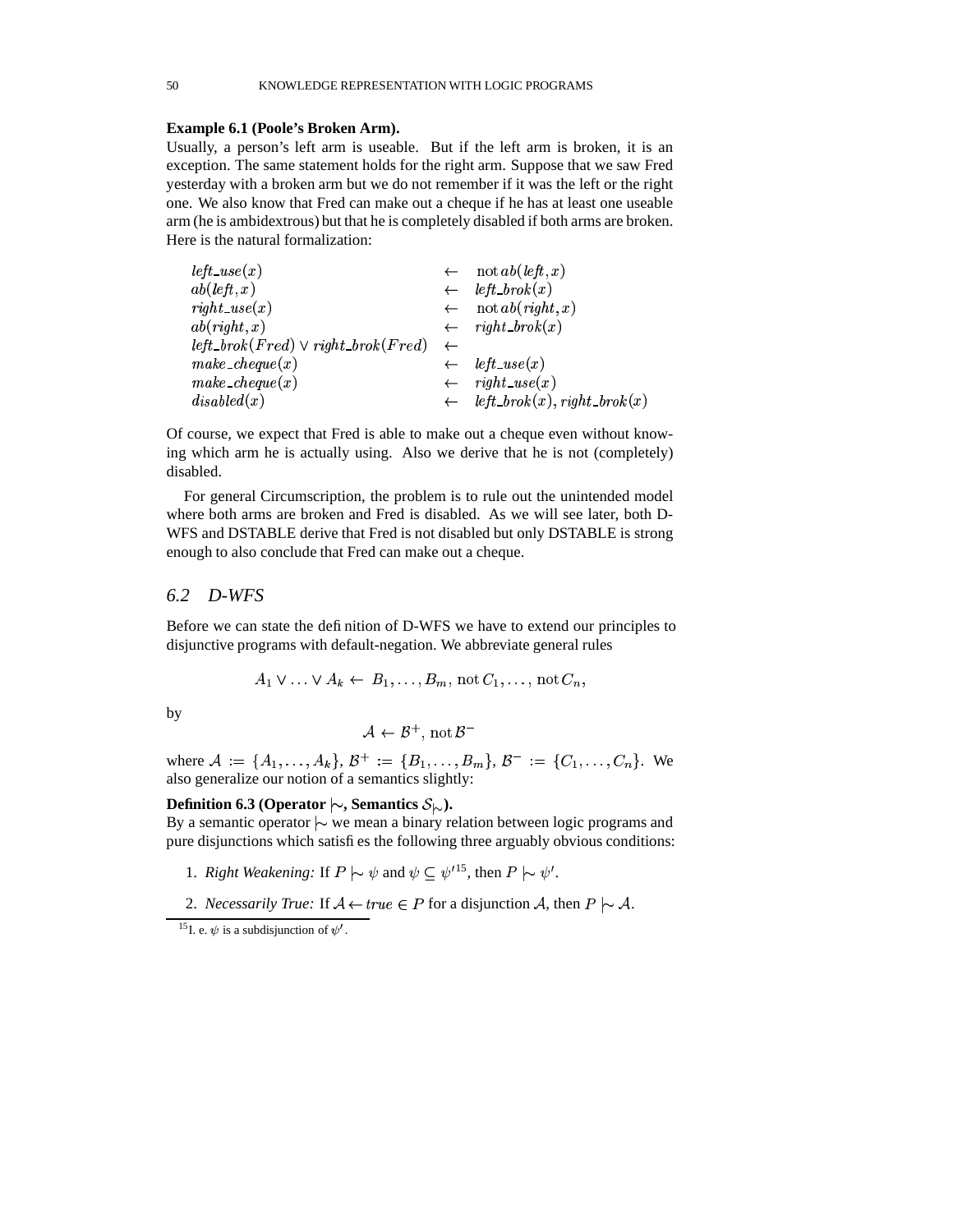3. *Necessarily False:* If  $A \notin Head\_atoms(P)^{16}$  for some  $\mathcal{L}$ -ground atom  $A$ , then  $P \sim \text{not } A$ .

Given such an operator  $\sim$  and a logic program P, by the semantics  $S_{\sim}(P)$  of P determined by  $\sim$  we mean the set of all pure disjunctions derivable by  $\sim$  from P, i.e.,  $\mathcal{S}_{\sim}(P) := \{ \psi \mid P \sim \psi \}.$ 

In order to give a unified treatment in the sequel, we introduce the following notion:

### Definition 6.4 (Invariance of  $\sim$  under a Transformation).

Suppose that a program transformation  $Trans : P \mapsto Trans(P)$  mapping logic programs into logic programs is given. We say that the operator  $\sim$  is invariant under *Trans* (or that *Trans* is a  $\sim$ -equivalence transformation) iff

 $P \mid \sim \psi \iff \text{Trans}(P) \mid \sim \psi$ 

for any pure disjunction  $\psi$  and any program P.

All our principles introduced below can now be naturally extended.

**Definition 6.5 (Elimination of Tautologies, Non-Minimal Rules).** Semantics  $S_{\mid \sim}$  satisfies **a**) the *Elimination of Tautologies*, resp. **b**) the *Elimination* of *Non-Minimal Rules* if  $\sim$  is invariant under the following transformations:

- **a**) Delete a rule  $A \leftarrow B^+ \land \text{not } B^-$  with  $A \cap B^+ \neq \emptyset$ .
- **b**) Delete a rule  $A \leftarrow B^+ \wedge \text{not } B^-$  if there is an Delete a rule  $A \leftarrow B^+ \wedge \operatorname{not} B^-$  if there is another rule  $\gamma' \leftarrow \beta^+ \wedge \text{not } \beta^-$  with  $\mathcal{A}' \subseteq \mathcal{A}$  $A' \subseteq A, B^{+'} \subseteq B^+$ , and  $B^{-'} \subseteq B^-$ .  $\overline{a}$ .  $\overline{a}$

Our partial evaluation principle has now to take into account disjunctive heads. The following definition was introduced independently by Sakama/Seki and Brass/Dix ([Brass and Dix, 1994; Brass and Dix, 1997; Sakama and Seki, 1994]):

#### **Definition 6.6 (GPPE).**

Semantics  $\mathcal{S}_{|\sim}$  satisfies GPPE iff it is invariant under the following transformation: *Replace a rule*  $A \leftarrow B^+ \wedge \operatorname{not} B^-$  where  $B^+ c$  $^-$  where  $B^+$  contains a distinguished atom  $B$  by *the rules*

$$
\mathcal{A} \cup \big( \mathcal{A}_i \setminus \{B\} \big) \,\, \leftarrow \,\, \big(\mathcal{B}^+ \setminus \{B\} \big) \cup \mathcal{B}^+_i \,\, \wedge \,\, \operatorname{not} \big(\mathcal{B}^- \cup \mathcal{B}^-_i \big) \, \, (i=1,\ldots,n)
$$

where  $A_i \leftarrow B_i^+ \wedge \text{not } B_i^ (i = 1, ...,$  $\overline{i}$   $(i = 1, \ldots, n)$  are all the rules with  $B \in \mathcal{A}_i$ .

Note that we are free to select a specific positive occurrence of an atom  $B$  and then perform the transformation. The new rules are obtained by replacing  $B$  by the bodies of all rules  $r$  with head literal  $B$  and adding the remaining head atoms of  $r$  to the head of the new rule.

<sup>&</sup>lt;sup>16</sup>We denote by  $Head\_atoms(P)$  the set of all (instantiations of) atoms ocurring in some rule-head of  $P$ .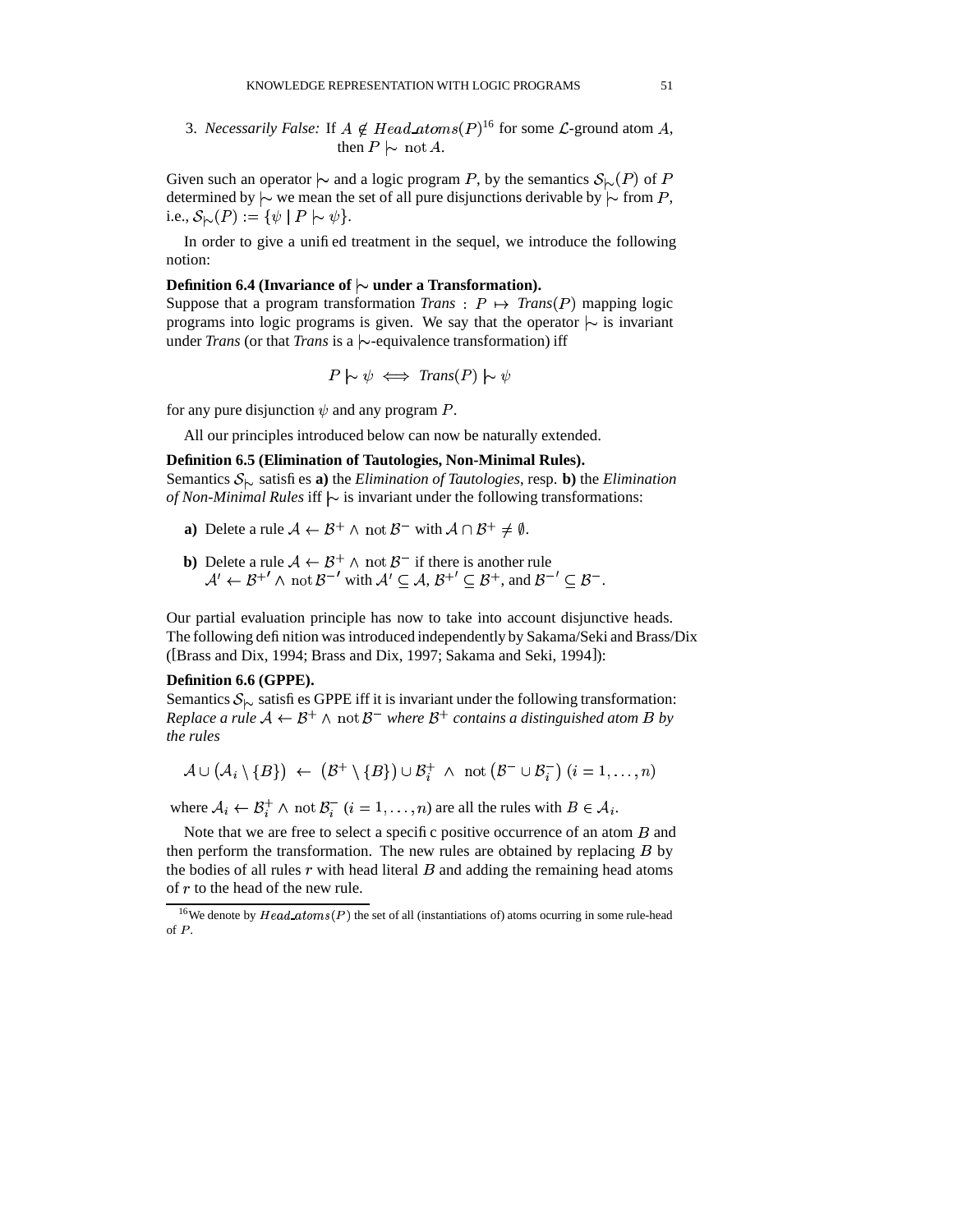Here is the analogue of Principle 4 on page 22:

## **Definition 6.7 (Positive and Negative Reduction).**

Semantics  $S_{\vert \sim}$  satisfies a) *Positive*, resp. **b**) *Negative* Reduction iff  $\vert \sim$  is invariant under the following transformations:

- **a**) Replace  $A \leftarrow B^+ \land \text{not } B^-$  by  $A \leftarrow B$ by  $A \leftarrow B^+ \wedge \text{not } (B^- \cap Head\_atoms(P)).$
- **b**) Delete  $A \leftarrow B^+ \wedge \text{not } B^-$  if there is a if there is a rule  $A' \leftarrow true$  with  $A' \subseteq B^-$ .

Now the definition of a disjunctive counterpart of WFS is straightforward:

#### **Definition 6.8 (D-WFS).**

There exists the weakest semantics satisfying positive and negative Reduction, GPPE, Elimination of Tautologies and non-minimal Rules. We call this semantics D-WFS.

As it was the case for WFS, our calculus of transformations is also confluent ([Brass and Dix, 1998]).

# **Theorem 6.2 (Confluent Calculus for D-WFS).**

The calculus consisting of our four transformations is confluent and terminating for propositional programs. I.e. we always arrive at an irreducible program, which is uniquely determined. The order of the transformations does not matter.

Therefore any program P is associated a unique normalform  $res(P)$ . The disjunctive wellfounded semantics of P can be read off from  $res(P)$  as follows

$$
\psi \in \mathcal{D}\text{-WFS}(P) \quad \Longleftrightarrow \quad \text{there is } A \subseteq \psi \text{ with } A \leftarrow true \in res(P) \text{ or } \text{there is not } A \in \psi \text{ and } A \notin Head\_atoms(res(P)).
$$

Note that the original definition of WFS, or any of its equivalent characterizations, does not carry over to disjunctive programs in a natural way.

Let us see how Example 6.1 on page 51 is handled by D-WFS. Applying GPPE and Reduction gives us the following residual program (we consider just the  $Fred$ instantiations):

| $left\_use(F)$                      | $\leftarrow$ | not $ab(left, F)$                 |
|-------------------------------------|--------------|-----------------------------------|
| $ab(left, F) \vee right\_brok(F)$   | ←            |                                   |
| $right\_use(F)$                     | $\leftarrow$ | $\operatorname{not} ab(right, F)$ |
| $ab(right, F) \vee left\_brok(F)$   | $\leftarrow$ |                                   |
| $left\_brok(F) \vee right\_brok(F)$ | $\leftarrow$ |                                   |
| $make\_change(F)$                   | $\leftarrow$ | $\operatorname{not} ab(left, F)$  |
| $make\_change(F)$                   | $\leftarrow$ | $\operatorname{not} ab(right, F)$ |

Therefore we derive not  $\text{disabled}(F)$ , because it does not appear in any head of the residual program. All the remaining atoms are undefined.

Two properties of D-WFS are worth noticing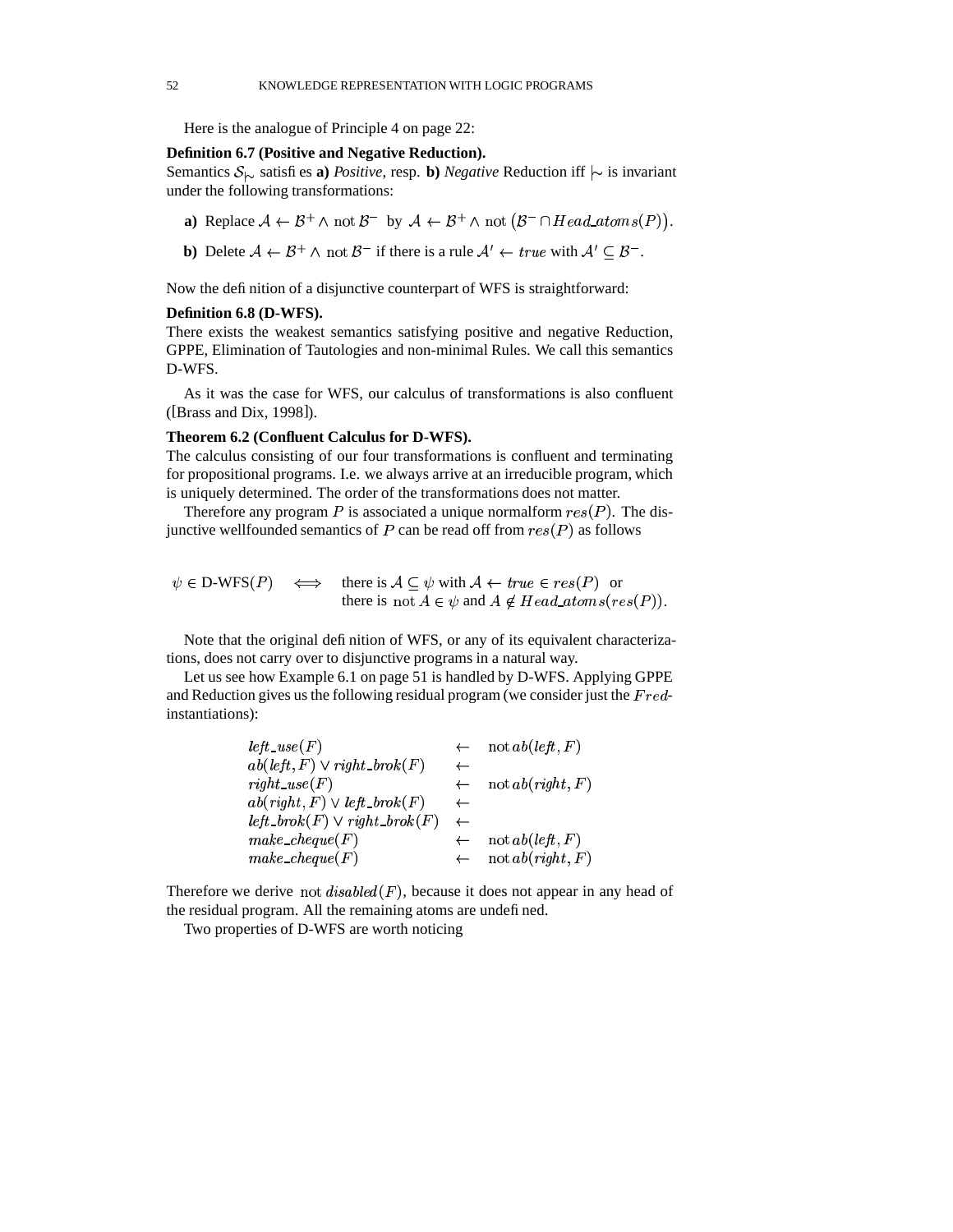- For positive disjunctive programs, D-WFS coincides with GCWA.
- For non-disjunctive programs with negation, D-WFS coincides with WFS.

## *6.3 DSTABLE*

Unlike the wellfounded semantics, the original definition of stable models carries over to disjunctive programs quite easily:

## **Definition 6.9 (DSTABLE).**

N is called a *stable* model<sup>17</sup> of P iff  $N \in$  Min-Mod $(P^N)$ .

In the last definition  $P^V$  is the positive disjunctive program obtained from P by applying the Gelfond/Lifschitz transformation (as introduced before Definition 3.4 on page 28—its generalization to disjunctive programs is obvious).

Analogously to D-WFS the following two properties of DSTABLE hold:

- For positive disjunctive programs, DSTABLE coincides with GCWA.
- For non-disjunctive programs with negation, DSTABLE coincides with STA-BLE.

What about our transformations introduced to define D-WFS? Do they hold for DSTABLE? Yes, they are indeed true. The most difficult proof is the one for GPPE. It was proved in [Brass and Dix, 1999; Sakama and Seki, 1994] independently that stable models are preserved under GPPE. Moreover, Brass/Dix proved in [Brass and Dix, 1997] that STABLE can be almost uniquely determined by GPPE:

### **Theorem 6.3 (Characterization of DSTABLE).**

Let SEM be a semantics satisfying *GPPE*, *Elimination of Tautologies*, and *Elimination of Contradictions.* Then:  $SEM(P) \subseteq STABLE(P)$ .

Moreover, DSTABLE is the weakest semantics satisfying these properties.

DSTABLE is stronger than D-WFS as can be seen from Example 6.1 on page 51. There we have exactly two stable models

- 1.  $left\_use(F)$ , not  $ab(left, F)$ ,  $ab(right, F)$ , not  $right\_use(F)$ ,  $left\_broken(F), \; \text{not}\; right\_broken(F), \; make\_cheque(F), \; \text{not}\; disabled(F),$
- 2.  $\mathit{right\_use}(F),~\text{not}~ab(\mathit{right},F),~ab(\mathit{left},F),~\text{not}~\mathit{left\_use}(F),$  $\emph{right\_brok}(F), \emph{ not left\_brok}(F), \emph{make\_cheque}(F), \emph{not disabled}(F).$

In all of them, Fred is not disabled and can make out a cheque.

Of course, DSTABLE inherits the shortcomings of STABLE such as inconsistency and no goal-orientedness.

<sup>&</sup>lt;sup>17</sup>Note that we only consider Herbrand models.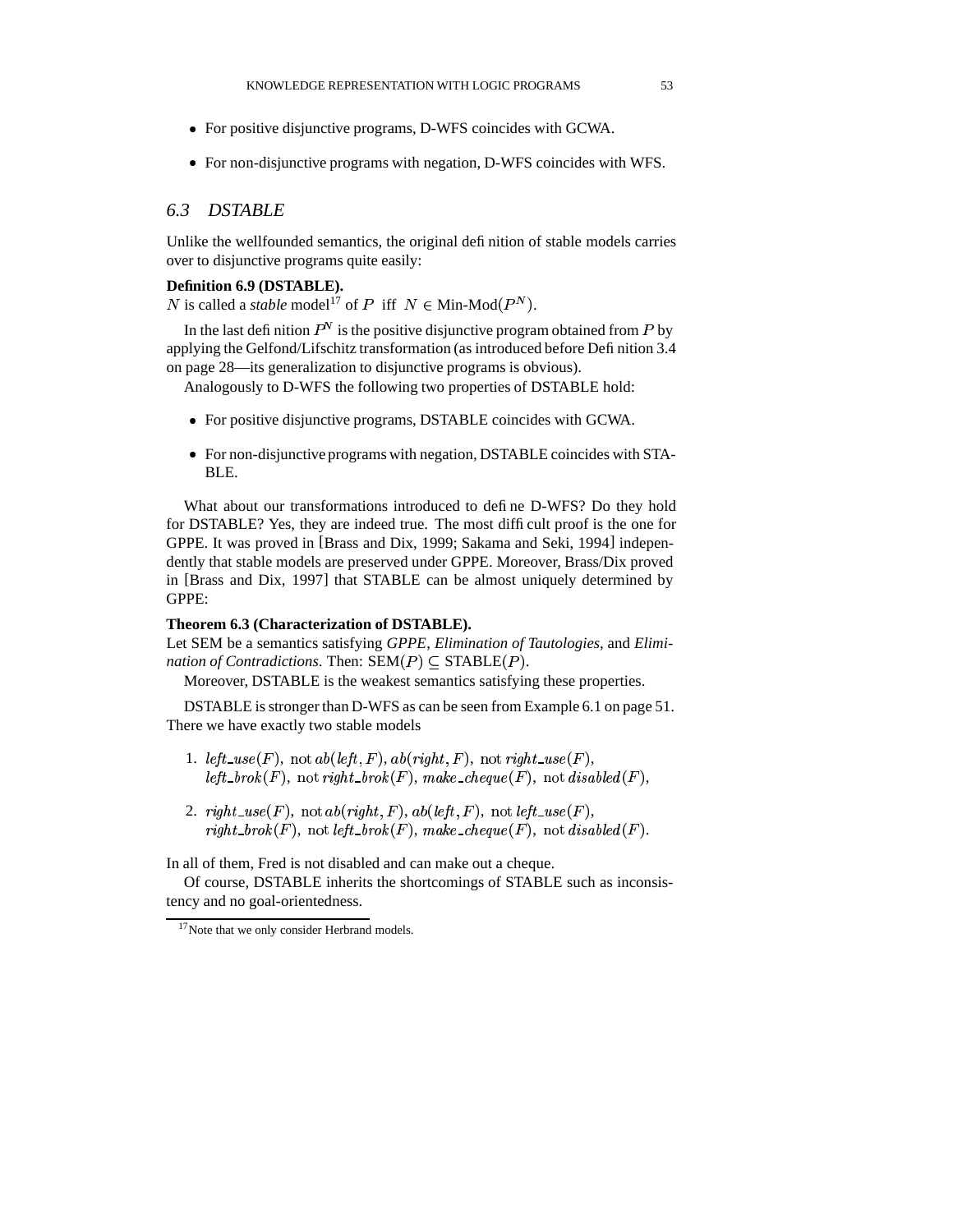# *6.4 Other Semantics*

In this section we just want to mention some other disjunctive semantics proposed in the last years. First, there are semantics differing from GCWA in that they interpret "V" inclusively, rather than exclusively (like GCWA does).

The corresponding semantics is called WGCWA (see [Rajasekar *et al.*, 1989]) and is equivalent to the disjunctive database rule DDR considered in [Ross and Topor, 1988]. WGCWA has been considered as a more tractable (weaker) variant of GCWA (from the procedural point of view developed in [Rajasekar *et al.*, 1989]).

#### **Example 6.2 (Inclusive versus Exclusive).**

$$
P_{incl/excl}: a \vee b
$$
  

$$
c \leftarrow a, b
$$

Under an *exclusive* interpretation, not  $c$  should be derivable. Indeed, we have  $GCWA(P_{incl/excl}) = \{\text{not } c\}.$ 

Under an *inclusive* interpretation however, not  $c$  should not be derivable. This is the case for WGCWA:  $M_{P_{i}^{*}} = \{a, b, c\}$ . The set of *positive* derivable literals is in both cases the same! If we replace the first clause with  $a$  or  $b$ , then  $\operatorname{not} c$  is derivable.

There are extensions of WGCWA to disjunctive programs with negation: [Sakama and Inoue, 1993; Ross, 1989; Dix, 1992b; Dix and Müller, 1994a].

There is also the book [Lobo *et al.*, 1992]—the first in-depth-study of disjunctive semantics with negation. However, we feel that these semantics have a drawback in that they are based on rather technical, complicated and not-easy-tounderstand fixpoint definitions. These definitions leave a lot of room for modifications. But small modifications usually have a tremendousimpact on the outcoming semantics. In addition these semantics do not allow for a proper treatment of definitional extensions (see Example 7.1 on page 60).

Let us discuss one more time the *inclusive/exclusive* meaning of . Chiaki Sakama noted that inclusive vs. exclusive is not always fully determined by the underlying semantics. For example in the program  $p \lor q$ ,  $p \leftarrow q$ ,  $q \leftarrow p$ , GCWA derives both  $p$  and  $q$  so it is better to say that GCWA *tends to interpret*  $\vee$  *exclusively unless specified otherwise*. But weaker semantics cannot specify exclusive . Therefore Sakama proposed in [Sakama, 1989] to consider programs with two different kinds of semantics: one for inclusive and one for exclusive behaviour. He defined a corresponding semantics, called *possible model semantics* PMS (see also [Sakama and Inoue, 1993; Sakama and Inoue, 1994]). Chan introduced this same idea under the name possible world semantics in [Chan, 1993]. PMS has the nice feature that it lies on the first level of the polynomial hierarchy (see[Eiter and Gottlob, 1993a]).

Other approaches are due to Przymusinski: *stationary*-semantics  $STN$  and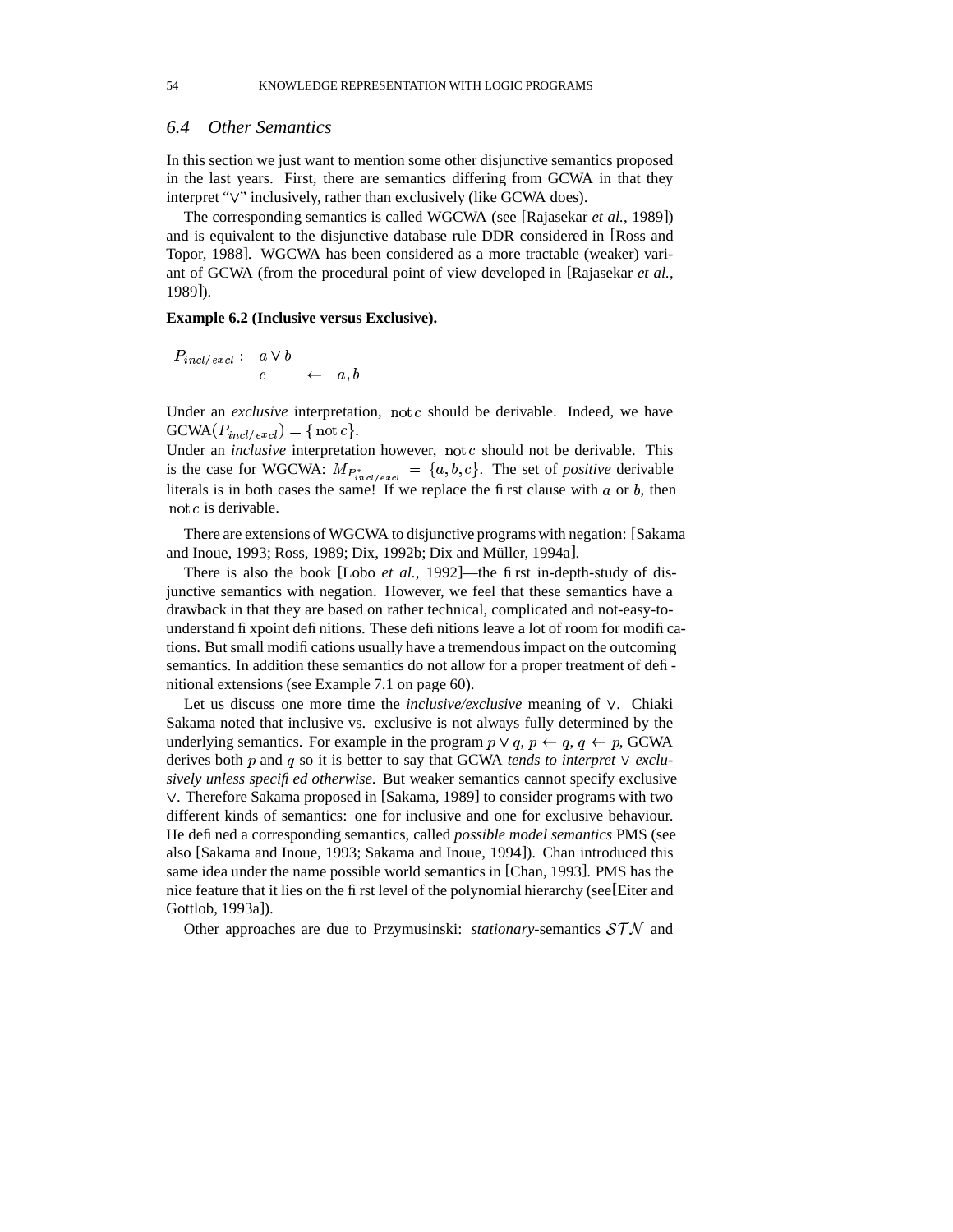|                              |                                             | <b>Complexity</b>             |                            |                         |  |  |  |  |
|------------------------------|---------------------------------------------|-------------------------------|----------------------------|-------------------------|--|--|--|--|
|                              |                                             | 1. ord. prog.                 | prop. prog.                |                         |  |  |  |  |
|                              |                                             | (with functions)              | (no variables)             |                         |  |  |  |  |
| <b>GCWA</b>                  |                                             | $A: \quad \Sigma_1^0$ -compl. | $A$ :                      | $co-NP$ -compl.         |  |  |  |  |
| $(P \text{ is positive})$    | $\Pi^0$ -compl.<br>$\operatorname{not} A$ : |                               | $\operatorname{not} A$ :   | $\Pi_2^{\rm P}$ -compl. |  |  |  |  |
| <b>WGCWA</b>                 |                                             | $A: \quad \Sigma_1^0$ -compl. |                            | A: co-NP-compl.         |  |  |  |  |
| $(P \text{ is positive})$    | $\operatorname{not} A$ :                    | $\Pi_1^0$ -compl.             | $\operatorname{not} A$ :   | <b>linear</b> in $ P $  |  |  |  |  |
| <b>PERFECT</b>               |                                             |                               | $\Pi_2^{\rm P}$ -compl.    |                         |  |  |  |  |
| $(P \text{ is stratifi ed})$ | arithm.-compl.                              |                               |                            |                         |  |  |  |  |
| <b>PMS</b>                   | not yet studied                             |                               | $co-NP$ -compl             |                         |  |  |  |  |
| <b>WPERFECT</b>              |                                             |                               | $\Pi^{\text{P}}_2$ -compl. |                         |  |  |  |  |
| $(P$ is stratified)          | arithm.-compl.                              |                               |                            |                         |  |  |  |  |
| <b>D-WFS</b>                 | $\Pi_1^1$ -compl. over N                    |                               | $\Pi_2^{\rm P}$ -compl.    |                         |  |  |  |  |
| <b>DSTABLE</b>               | $\Pi_1^1$ -compl. over N                    |                               | $\Pi^{\text{P}}_2$ -compl. |                         |  |  |  |  |

Table 4. Complexity of Disjunctive Semantics

*static*-semantics STATIC (see [Przymusinski, 1995; Brass *et al.*, 1999; Brass *et al.*, 2001a]. STATIC is an improvement of his former stationary semantics that is very close to D-WFS: in fact it coincides with D-WFS if it is restricted to a common sublanguage ([Brass *et al.*, 2001a]). This approach also allows us to consider a larger class of programs, namely those that contain not  $(A_1 \wedge ... \wedge A_n)$ in their bodies. Such programs are more expressible and therefore turn out to be even better suited for representation tasks.

Another approach differing from GCWA and WGCWA is considered in [Dix *et al.*, 1994; Dix *et al.*, 1996a; Bonatti, 1993].

### *6.5 Complexity and Expressibility*

From the complexity point of view GCWA lies between CWA (which is  $\Pi_1^0$ complete, see [Apt and Blair, 1990] and general Circumscription ( $\Sigma_1^1$ -complete, see [Cadoli *et al.*, 1992]): GCWA is  $\Pi_2^0$ -complete. For propositional programs we have to distinguish between deriving an *atom* or a *literal*. The first problem is **co-NP**-complete while the second is even  $\Pi_2^P$ -complete (see [Imielinski, 1991]).

For deriving negated literals not A, WGCWA is  $\Pi^0_1$ -complete (like CWA) and therefore "better" than GCWA ( $\Pi^0_2$ -complete). In the propositional case, WGCWA is polynomial while GCWA is  $\Pi_2^p$ -complete (both for the derivation of literals of the form  $\operatorname{not} A$ ).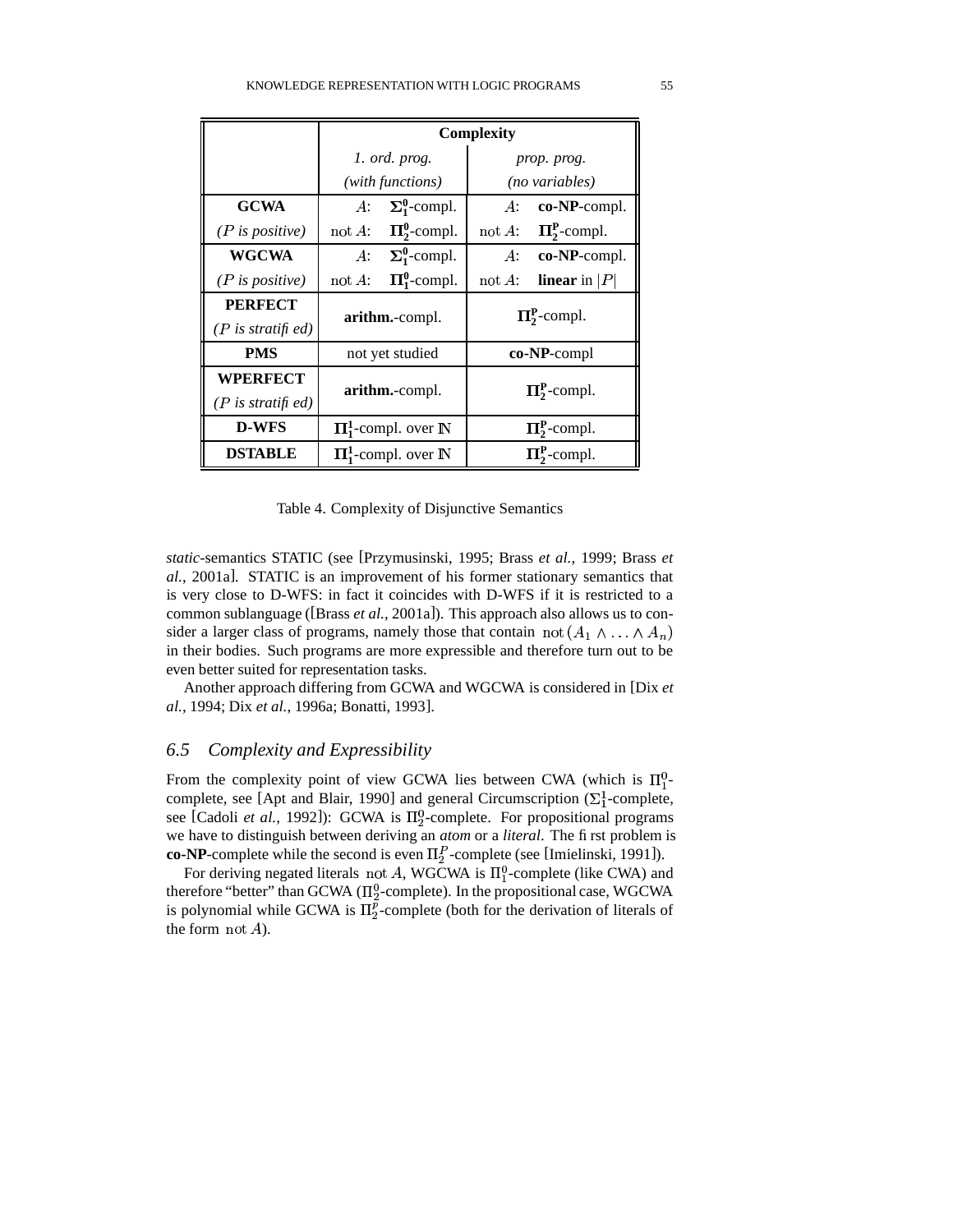|                              | <b>Expressibility</b>                    |  |
|------------------------------|------------------------------------------|--|
|                              | 1. ord. prog.                            |  |
|                              | (no functions)                           |  |
| GCWA                         | $\subset \Pi_2^{\mathbf{P}}$             |  |
| $(P \text{ is positive})$    |                                          |  |
| WGCWA                        | $\subset \Pi_2^{\mathbf{P}}$             |  |
| $(P \text{ is positive})$    |                                          |  |
| <b>PERFECT</b>               | $=\Pi_2^P$                               |  |
| $(P \text{ is stratifi ed})$ |                                          |  |
| <b>WPERFECT</b>              | $=\Pi_2^P$                               |  |
| $(P \text{ is stratifi ed})$ |                                          |  |
| <b>D-WFS</b>                 | $=\Pi^{\mathrm{P}}_{\bm{\cdot}}$         |  |
| <b>DSTABLE</b>               | $=\Pi^{\mathbf{p}}_{\boldsymbol{\cdot}}$ |  |

Table 5. Expressibility of Disjunctive Semantics

## 7 WHAT DO WE WANT AND WHAT IS IMPLEMENTED?

In this part we first consider the question *Is there an optimal semantics?* (Section 7.1) and give in Section 7.2 an overview of all the existing implementations we are aware of. We also describe theoretical approaches that have not yet been implemented.

# *7.1 What is the Best Semantics?*

Most probably there is no definite answer to the question in the title. Different knowledge representation tasks may ask for different semantics. Some might be better suited in special domains than others. What are reasonable properties that semantics should be checked against?

While many people defined in the last years new semantics by considering only few examples and appealing to their own personal intuitions they had about how these few examples should be handled, Dix tried to adjust and investigate abstract properties known in general nonmonotonic reasoning to semantics of logic programs ([Dix, 1991; Dix, 1992b; Dix, 1995a; Dix, 1995b]). He showed for example that WFS is cumulative and rational and that a semantics defined independently by Schlipf and Dix is the weakest extension of WFS satisfying *Cut* and *Supraclassicality*. Figure 3 on the following page illustrates the properties and the relationship between many semantics (note that  $\leq_k$  refers to the knowledge ordering discussed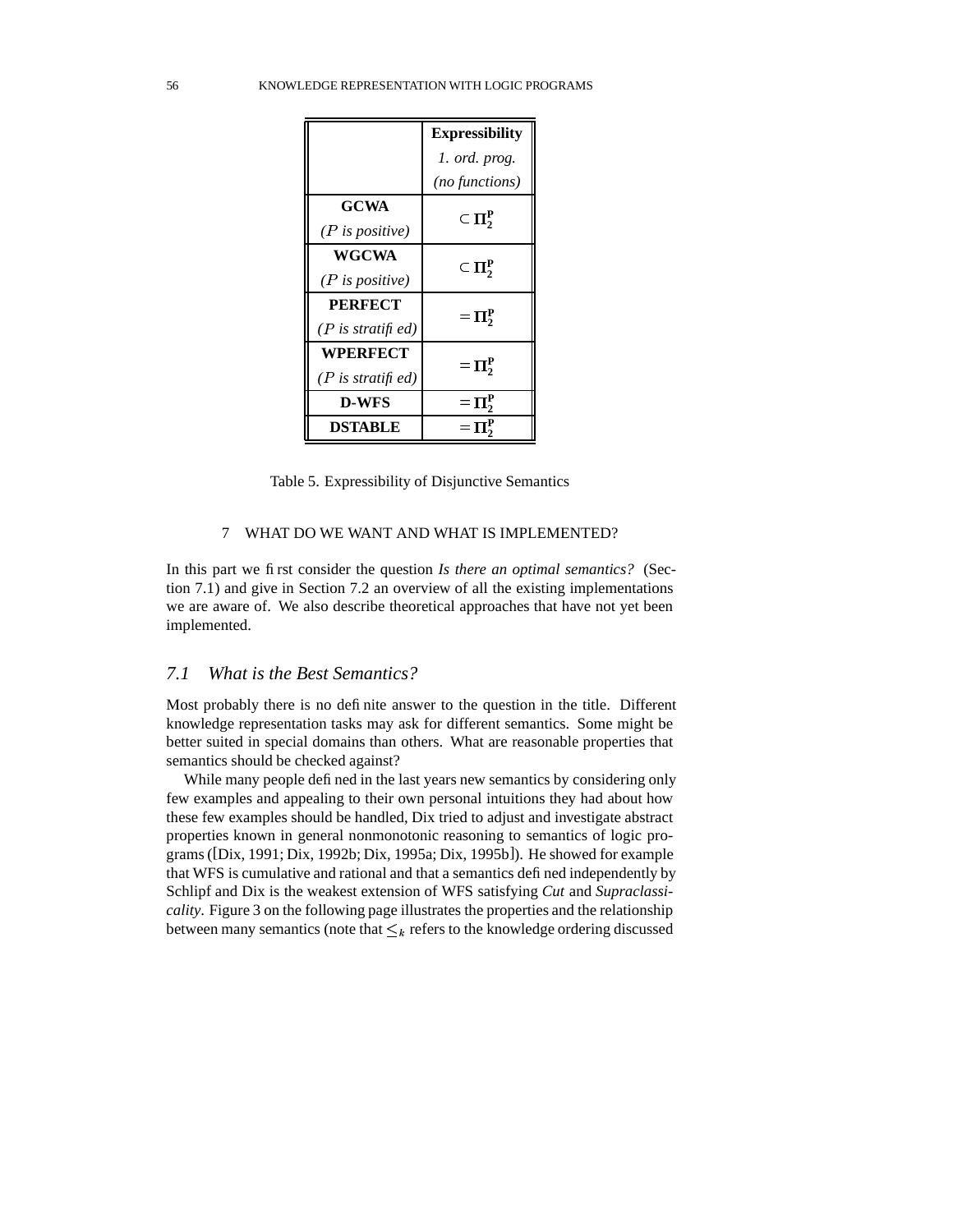

Figure 3. Semantics for Disjunctive Programs

in the beginning of Subsection 3.3: a semantics is *strictly weaker*, i.e.  $\leq_k$ , than another semantics if it derives strictly less literals). The distinction between *inclusive* and *exclusive* semantics is perhaps a bit misleading. We refer to the discussion in Subsection 6.4.

In Figure 4 on the next page normal programs are considered.

Besides such properties(which he calls *strong*) he defined also *weak* properties these are conditions that any reasonable semantics should satisfy ([Dix, 1992a; Dix, 1995b]). The principles we have introduced in Sections 2, 3 belong to this sort. Let us take a closer look into some weak properties already mentioned (but not yet defined). We start with a property that is satisfied for any semantics we know:

**Definition 7.1 (Isomorphy).**

A semantics SEM satisfies Isomorphy, iff

 $SEM(\mathcal{I}(P)) = \mathcal{I}(SEM(P))$ 

for all programs P and isomorphisms  $\mathcal I$  on the Herbrand base  $B_P$ .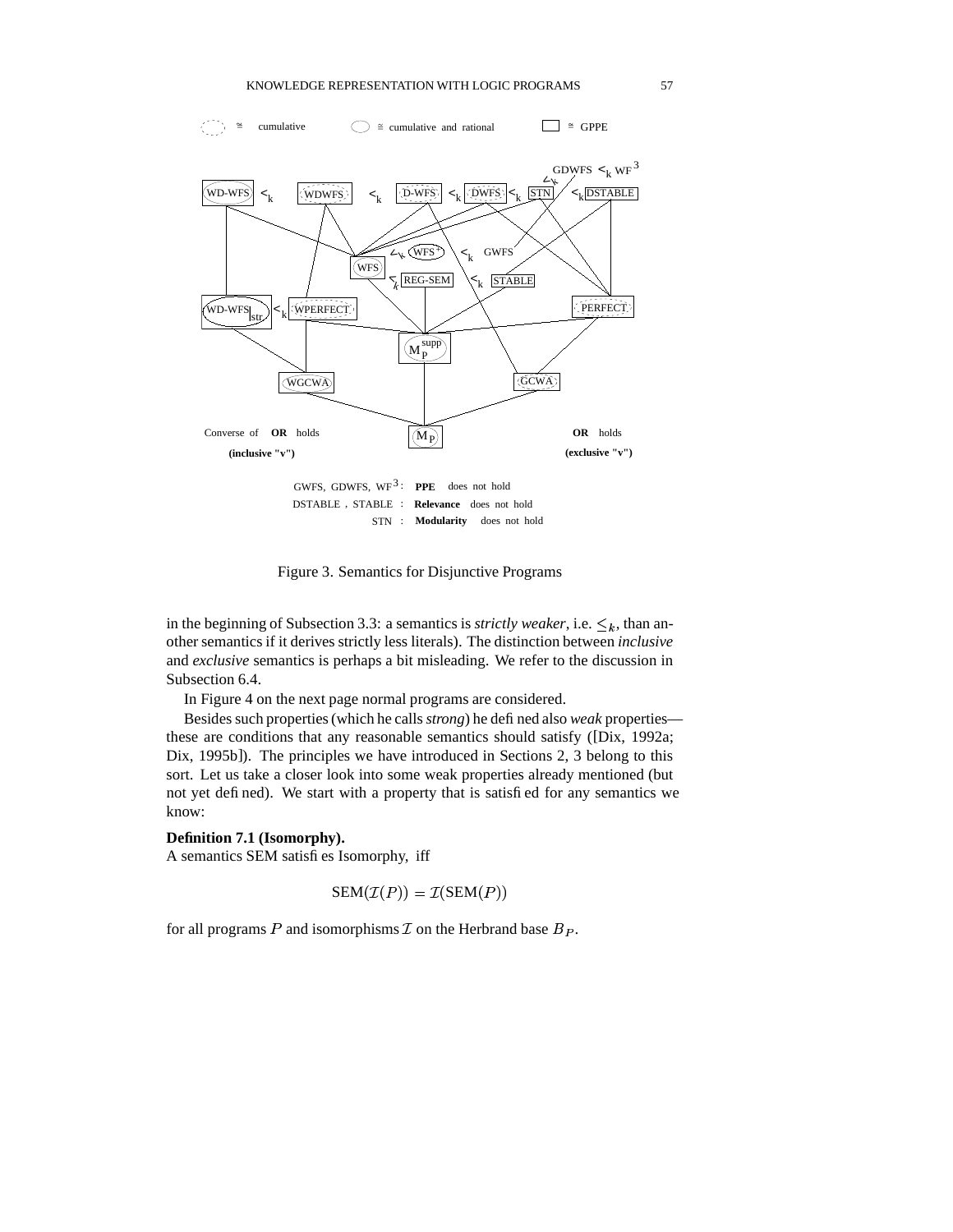

Figure 4. Semantics for Normal Programs

*Isomorphy* formalizes the intuition that a renaming of the program should have no influence on the semantics, as long as we also apply this same renaming to the semantics.

The next property gives a formal definition of the notion *Goal-Orientedness*. To state this conditions, we need the notion of the Dependency-Graph (Definition 3.2 on page 21) and the two definitions

- *dependencies*  $\mathcal{L}(X) := \{A : X \text{ depends on } A\}$ , and
- $rel_rull(P, X)$  is the set of *relevant* rules of P with respect to X, i.e. the set of rules that contain an  $A \in *dependence of*(X)$  in their head.

Given any semantics SEM and a program  $P$ , it is perfectly reasonable that the truthvalue of a literal  $L$ , with respect to  $SEM(P)$ , only depends on the subprogram formed from the *relevant rules* of P with respect to L.<sup>18</sup> This idea is formalized by:

### **Definition 7.2 (Relevance).**

The principle of Relevance states:  $L \in SEM(P)$  iff  $L \in SEM(relu1, L)$ .

<sup>&</sup>lt;sup>18</sup>Let dependencies of (not X) := dependencies of (X), and  $rel_xul(P, not X)$  :=  $rel\_rul(P,X).$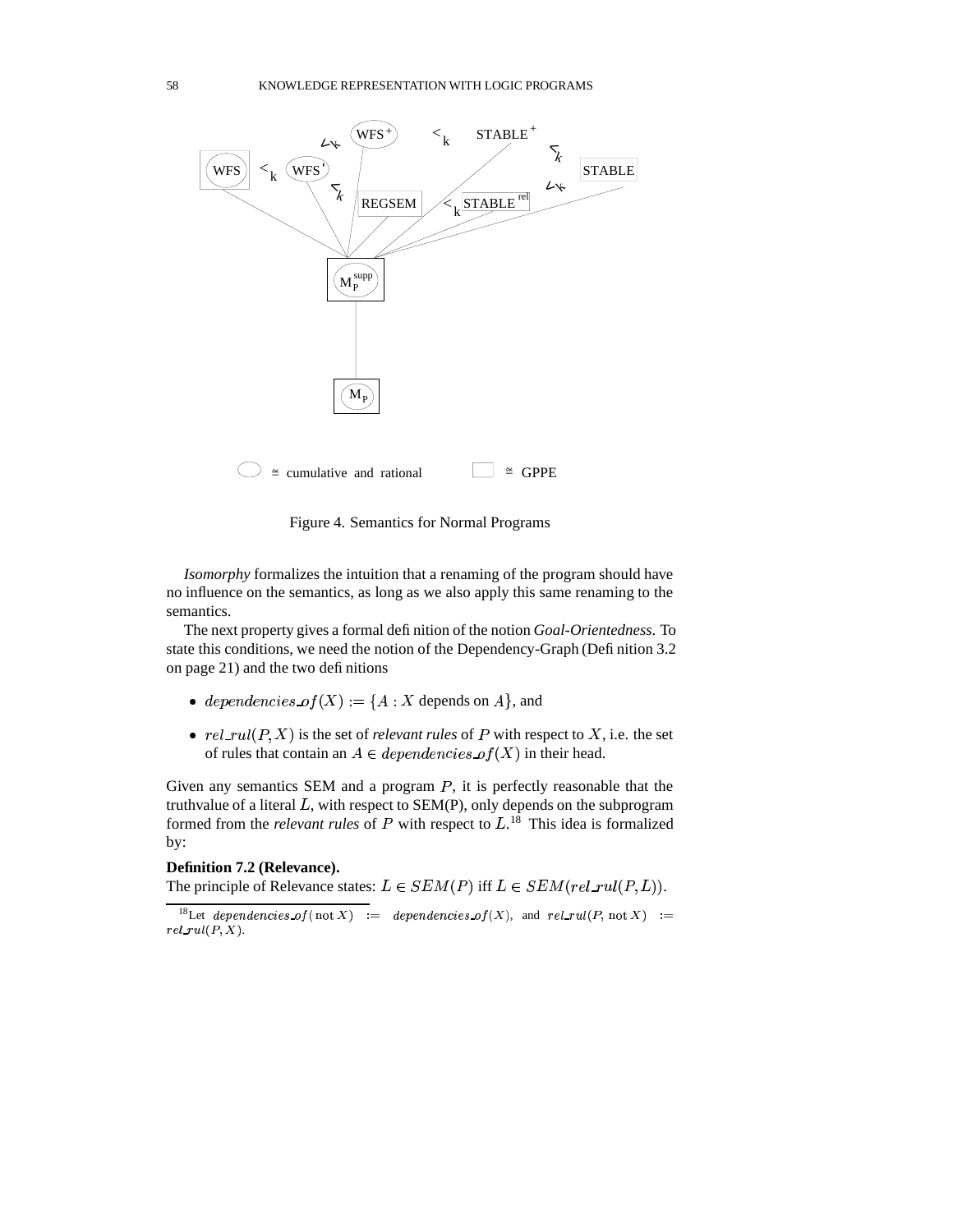Note that the set of relevant rules of a program  $P$  with respect to a literal  $L$  contains all rules, that could ever contribute to  $L$ 's derivation (or to its nonderivability). In general, L depends on a large set of atoms:  $dependence \text{ of } (L) := \{A : L$ depends on  $A$ . But rules that do not contain these atoms in their heads, will never contribute to their derivation or non-derivation. Therefore, these rules should not affect the meaning of  $L$  in  $P$ . STABLE does not satisfy this principle. This is due to the nonexistence of stable models by adding a clause " $c \leftarrow \text{not } c$ " to a program.

We have already introduced GPPE above. It is an extension of the following property for non-disjunctive programs:

### **Definition 7.3 (PPE).**

Let  $P$  be an instantiated program and let the atom  $c$  occur positively in  $P$ . Let  $c \leftarrow rhs_1, \ldots, c \leftarrow rhs_n$  be all the rules of P with c in their heads.

Any program clause of the form " $head \leftarrow c, body$ " can be replaced by the rules

$$
head \leftarrow \text{rhs}_1, body
$$
  
\n
$$
\vdots
$$
  
\n
$$
head \leftarrow \text{rhs}_n, body
$$

Note that the rules  $c \leftarrow rhs_1, \ldots c \leftarrow rhs_n$  are not removed (in contrast to the weak version of PPE). We call the program obtained in this way  $P'$ .

The principle of partial evaluation is:  $SEM(P') = SEM(P)$ .

GPPE is obtained from PPE by weakening the assumption that c only occurs *positively*. We note that most semantics defined by Minker and his group do not satisfy this condition:

### **Example 7.1 (Extension-by-Definition, [Dix, 1991]).**

We consider the following two programs:

| $P_{GWFS}: p \leftarrow \text{not } b$ |                  |                                 | $P_{GWFSc}: p \leftarrow \text{not } b$ |  |                                 |
|----------------------------------------|------------------|---------------------------------|-----------------------------------------|--|---------------------------------|
|                                        |                  | $a \leftarrow \text{not } b$    |                                         |  | $a \leftarrow \text{not } b$    |
|                                        | $b \leftarrow c$ |                                 |                                         |  | $b \leftarrow p \mod a$         |
|                                        |                  | $c \leftarrow p, \text{not } a$ |                                         |  | $c \leftarrow p, \text{not } a$ |

GWFS( $P_{GWFS}$ ) entails not c, because Min-MOD( $P_{GWFS}$ ) = { {p, a}, {b} } and thus also (by simple negation-as-failure reasoning) not  $b$ ,  $p$  and  $a$ . Also Min- $MOD(P_{GWFS_c})=\{p,a\},\{b\}$  but negation-as-failure can not be applied like before. Therefore GWFS( $P_{GWFS_c}$ ) does not entail not b, nor p nor a.

 $P_{GWFSc}$  *partial evaluates*  $P_{GWFS}$ : the last but one clause was transformed into another one by expanding the definition of . Obviously, a semantics should assign the same meaning to these programs: unfortunately GWFS does not!

The next principle, *Modularity*, has some similarities with PPE. It enables us to compute a semantics by modularizing it into certain "subprograms" (formed of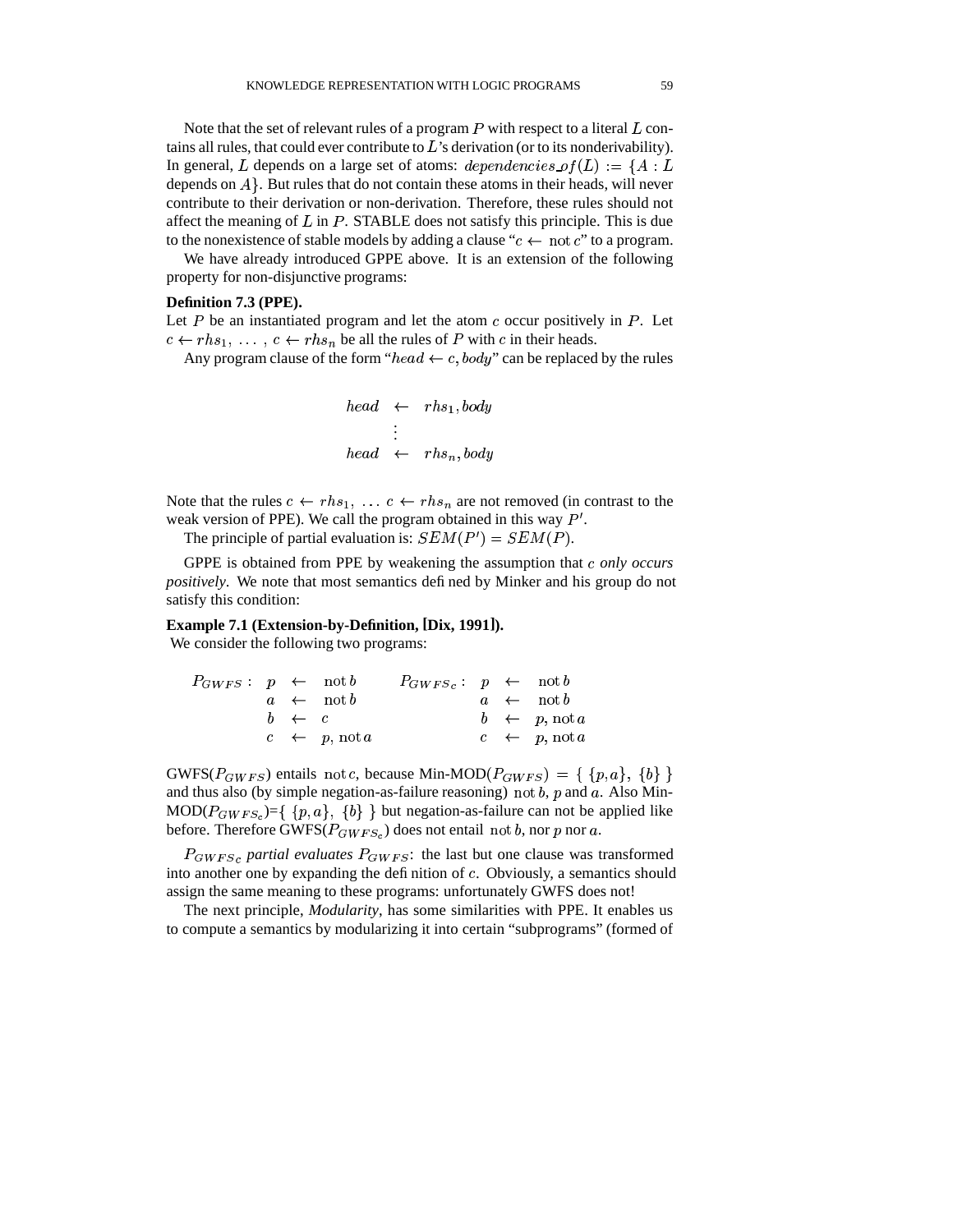the relevant rules). The semantics of these modules can be computed first and the semantics of the whole program can be determined by reducing this program with literals that were already determined.

## **Definition 7.4 (Modularity).**

Let  $P = P_1 \cup P_2$  and for every  $A \in B_{P_2}$ :  $rel\_rul(P, A) \subseteq P_2$ . The principle of Modularity is:  $SEM(P) = SEM(P_1^{SEM(P_2)} \cup P_2)$ .

To illustrate this property, we compare the program

$$
P_1: \begin{array}{rcl} b & \leftarrow & y \\ & y \vee x \\ & z \vee y \\ & m & \leftarrow & x, z, b \\ y & \leftarrow & \text{not } m \end{array}
$$

with the union of the following two programs

| $P'_1: b$ |            | $\leftarrow$ y |                        | $P_2: a$ |                   | $\leftarrow e$ , not g |
|-----------|------------|----------------|------------------------|----------|-------------------|------------------------|
|           | $y \vee x$ |                | a                      |          | a                 | $\leftarrow$ f, not g  |
|           | $z \vee y$ |                | $\it a$                |          | a                 | $\leftarrow$ f, not e  |
|           | $\,m$      |                | $\leftarrow$ $x, z, b$ |          | $\it a$           | $\leftarrow$ q, not e  |
|           | U          |                | $\mod m$               |          | $e \vee f \vee g$ |                        |

 $P_2$  is a stratified program and  $\mathcal{STN}$  derives a. Concerning  $P_1$ , different in-<br>tions seem possible. One can argue that not m should be derivable, since the tuitions seem possible. One can argue, that not  $m$  should be derivable, since the only way to derive  $m$  is by using the fourth clause, which means deriving  $b$ , which means deriving y which excludes deriving x or z. This is the way,  $P_1$  is handled by the first version of  $STN$ . The second (final) version  $STN$  does not derive not m.<br>But if we apply  $STN$  to  $P' \cup P_2$  then not m is derivable. This shows that weak But if we apply  $STN$  to  $P'_1 \cup P_2$ , then not m is derivable. This shows that *weak Modularity* is not satisfied: we consider this to be a serious shortcoming *Modularity* is not satisfied: we consider this to be a serious shortcoming.

Typical results of Dix are

- WFS is the weakest semantics satisfying some of these weak properties,
- WFS can be uniquely characterized if some strong properties are added.

We conclude with Table 6 on the next page: an overview of the properties of some semantics mentioned above.

The bad properties of the PMS (failure of Relevance) stem from the fact that it was originally based on stable models. But the underlying idea of PMS is to transform disjunctive programs into non-disjunctive ones and then applying a semantics for non-disjunctive programs. By choosing semantics different from STABLE, PMS inherits other properties (see [Sakama and Inoue, 1994]).

# *7.2 Query-Answering Systems and Implementations*

In this section we give a rough overview of what semantics have been implemented so far and where they are available. As already explained in Sections 3.5, 6.5,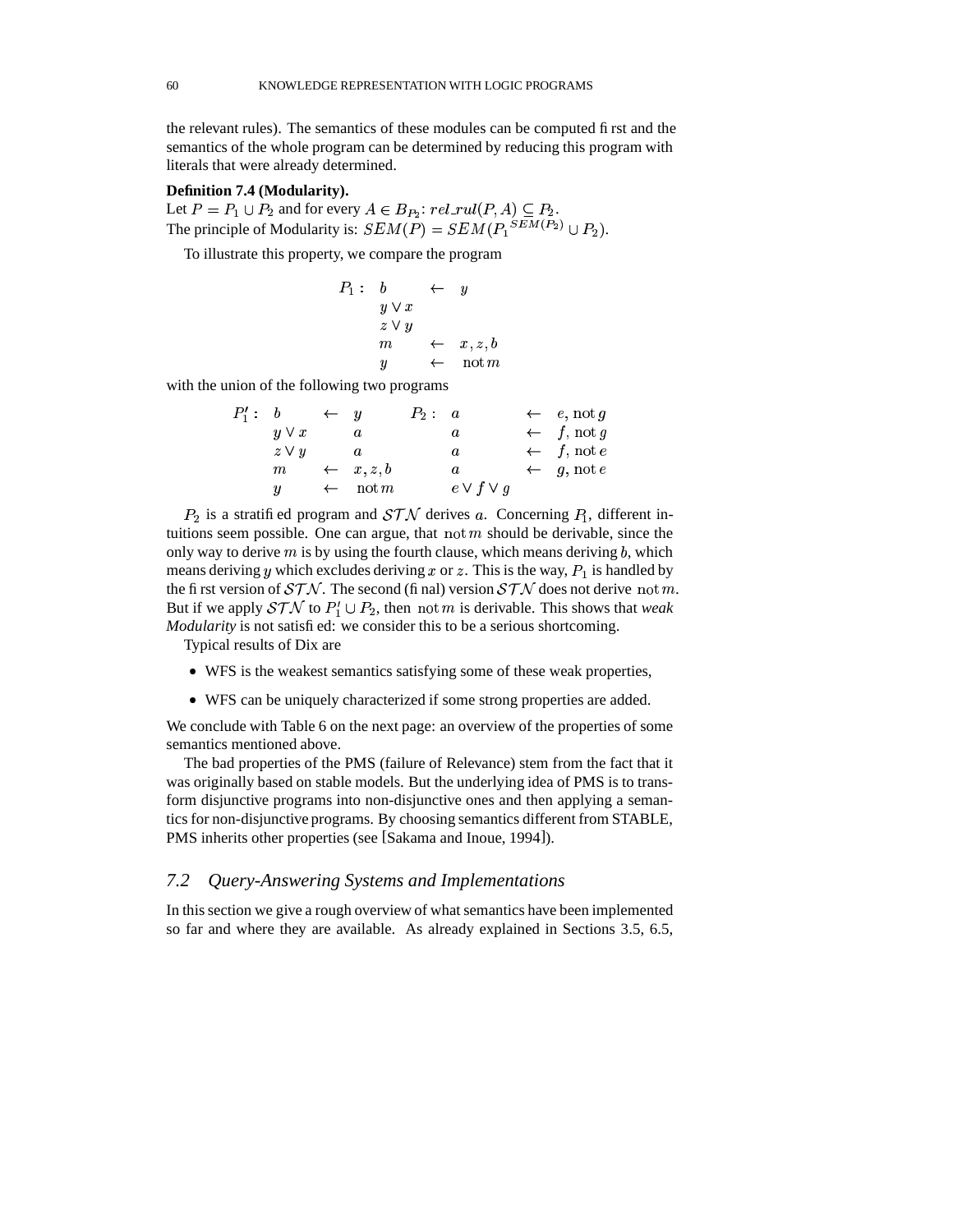| Properties of Logic-Programming Semantics |         |       |             |      |       |      |  |  |
|-------------------------------------------|---------|-------|-------------|------|-------|------|--|--|
| <b>Semantics Reference</b>                | Domain  | Taut. | <b>GPPE</b> | Red. | NMin. | Rel. |  |  |
| Cla78<br>comp                             | Nondis. |       |             |      |       |      |  |  |
| <b>GCWA</b><br>Min <sub>82</sub>          | Pos.    |       |             |      |       |      |  |  |
| WGCWA RosTop88                            | Pos.    |       |             |      |       |      |  |  |
| DSTABLEGelLif91                           | Dis.    |       |             |      |       |      |  |  |
| <b>WFS</b><br>vGeld. etal88               | Nondis. |       |             |      |       |      |  |  |
| $\mathcal{STN}$<br>Prz91                  | Dis.    |       |             |      |       |      |  |  |
| <b>STATIC</b><br>Prz95                    | Dis.    |       |             |      |       |      |  |  |
| D-WFS<br>BraDix95                         | Dis.    |       |             |      |       |      |  |  |
| <b>DWFS</b><br>$_{\rm{Dix92}}$            | Dis.    |       |             |      |       |      |  |  |
| Str. WFS Ros92                            | Dis.    |       |             |      |       |      |  |  |
| <b>WD-WFS BraDix95</b>                    | Dis.    |       |             |      |       |      |  |  |
| <b>WDWFS</b><br>Dix92                     | Dis.    |       |             |      |       |      |  |  |
| PMS.<br>SakIno94                          | Dis.    |       |             |      |       |      |  |  |

Table 6. Semantics and Their Equivalence-Transformations

our NMR-semantics are undecidable in general. Nevertheless we think it is very important to have running systems that

- 1. can handle programs with free variables, and
- 2. are Goal-Oriented.

To ensure *completeness* (or *termination*) we need then additional requirementslike *allowedness* (to prevent floundering, see Section 3.1) and no function symbols.

Although these restrictions ensure the Herbrand-universe to be finite (and thus we are really considering a propositional theory) we think that such a system has great advantages over a system that can just handle ground programs. For a language  $\mathcal{L}$ , the fully instantiated program can be quite large and difficult to handle effectively. The goal-orientedness (or *Relevance* as introduced in Section 7.1) is also important—after all this was one reason of the success of SLD-Resolution. As noted above, such a goal-oriented approach is not possible for STABLE.

# *LP-Semantics*

Various commercial PROLOG-systems perform variants of SLDNF-Resolution. Chan's constructive negation has also been implemented as part of the mastertheses [Ludäscher, 1991; Vorbeck, 1991].

Currently, a library of implemented logic programming systems and interesting test-cases for such systems is collected as a project of the artificial intelligence group at Koblenz. We refer to http://www.uni-koblenz.de/ag-ki/LP/>.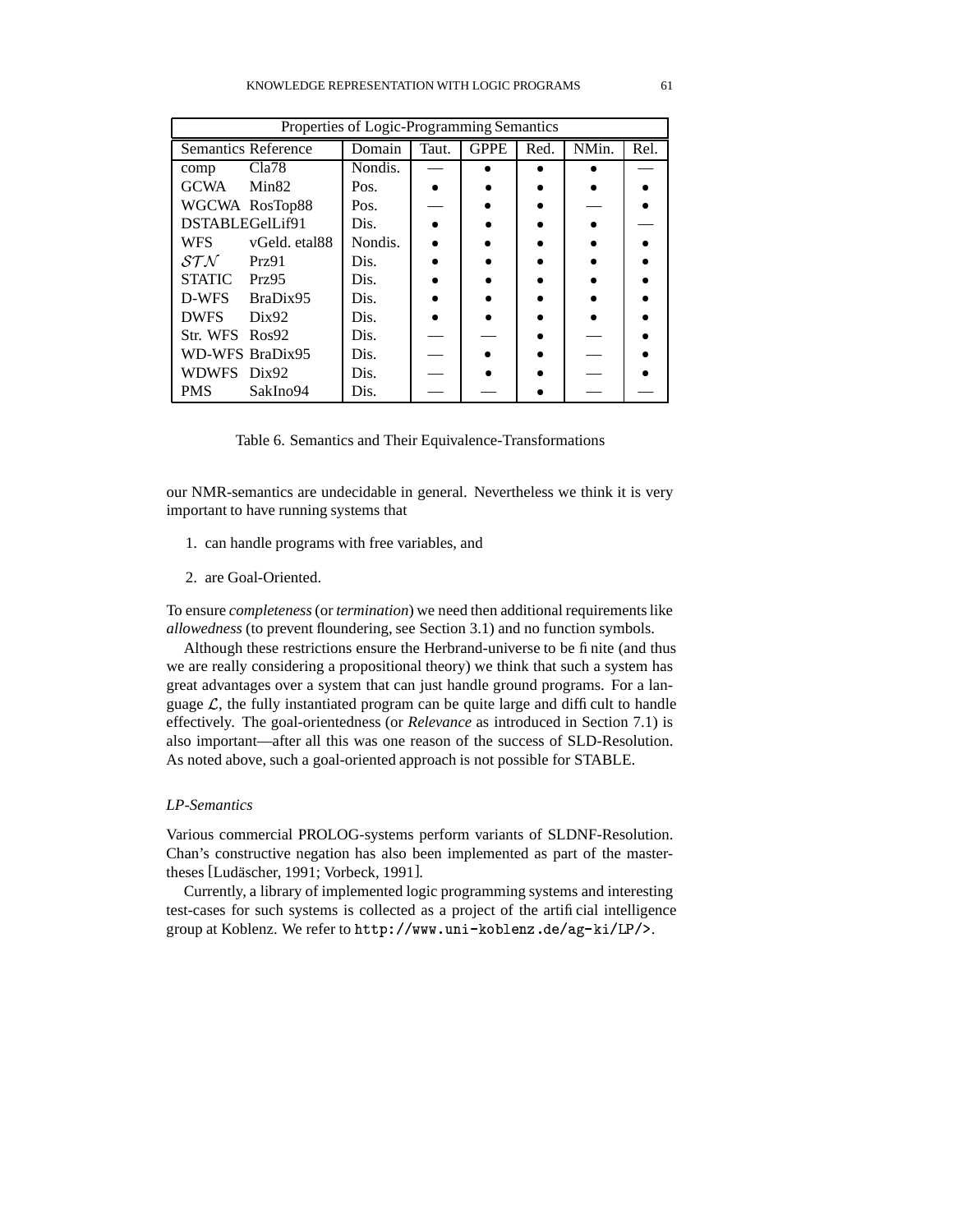#### *Non-Disjunctive NMR-Semantics*

There are many theoretical papers that deal with the problem of implementation ([Bol and Degerstedt, 1993; Kemp *et al.*, 1991; Degerstedt and Nilsson, 1995; Fernández et al., 1993]) but only few running systems. The problem of handling and representing ground programs given a non-ground one has also been adressed [Kagan *et al.*, 1994; Kagan *et al.*, 1995; Eiter *et al.*, 1997a].

In [Bell *et al.*, 1993; Bell *et al.*, 1994] the authors showed how the problem of computing stable models can be transformed to an Integer-Linear Programming Problem. This has been extended in  $[Dix]$  and Müller, 1993] to disjunctive programs.

Inoue et. al. show in [Inoue *et al.*, 1992] how to compute stable models by transforming programs into propositional theories and then using a model-generation theorem prover.

In Berne, Switzerland, a group around G. Jäger has built a non-monotonic reasoning system which incorporates various monotonic and non-monotonic logics.  $\rm{We\,\,refer\,\,to\,\,http://lwbwww.unibe.ch:8080/LWBinfo.html.}$ 

Extended logic programs under the well-founded semantics are considered by Pereira and his colleagues: [Pereira *et al.*, 1993; Alferes and Pereira, 1996]. The REVISE system, which deals with contradiction removal for paraconsistent programs in this semantics, can be found in <code><http://www.uni-koblenz.de/ag-ki/</code>  $LP$  too.

In [Niemelä and Simons, 1996], an implementation of STABLE with a special eye on complexity is described. The resulting system, smodels, is publicly available (see <http://www.tcs.hut.fi/Software/smodels/>) and seems to outperform most other approaches to implementing STABLE. More references can be found in [Dix *et al.*, 2001a]. Many problems in model checking, planning, diagnosis and various other areas can be translated into logic programs in such a way, that stable models of these programs correspond exactly to solutions of the original problems.

The most advanced system, XSB, has been implemented by David Warren and his group in Stony Brook based on OLDT-algorithm of [Tamaki and Sato, 1986]. They first developed a meta-interpreter (SLG, see [Chen and Warren, 1996]) in PROLOG and then directly modified the WAM for a direct implementation of WFS (XSB). They use tabling-methods and a mixture of Top-Down and bottomup evaluation to detect loops. The XSB system is complete and terminating for non-floundering DATALOG. It also works for general programs but termination is not guaranteed. This system is described in [Chen and Warren, 1993; Chen *et al.*, 1995; Chen and Warren, 1995; Swift, 1999], and is available by anonymous ftp from ftp.cs.sunysb.edu/pub/XSB/. We also refer to [Apt *et al.*, 1999].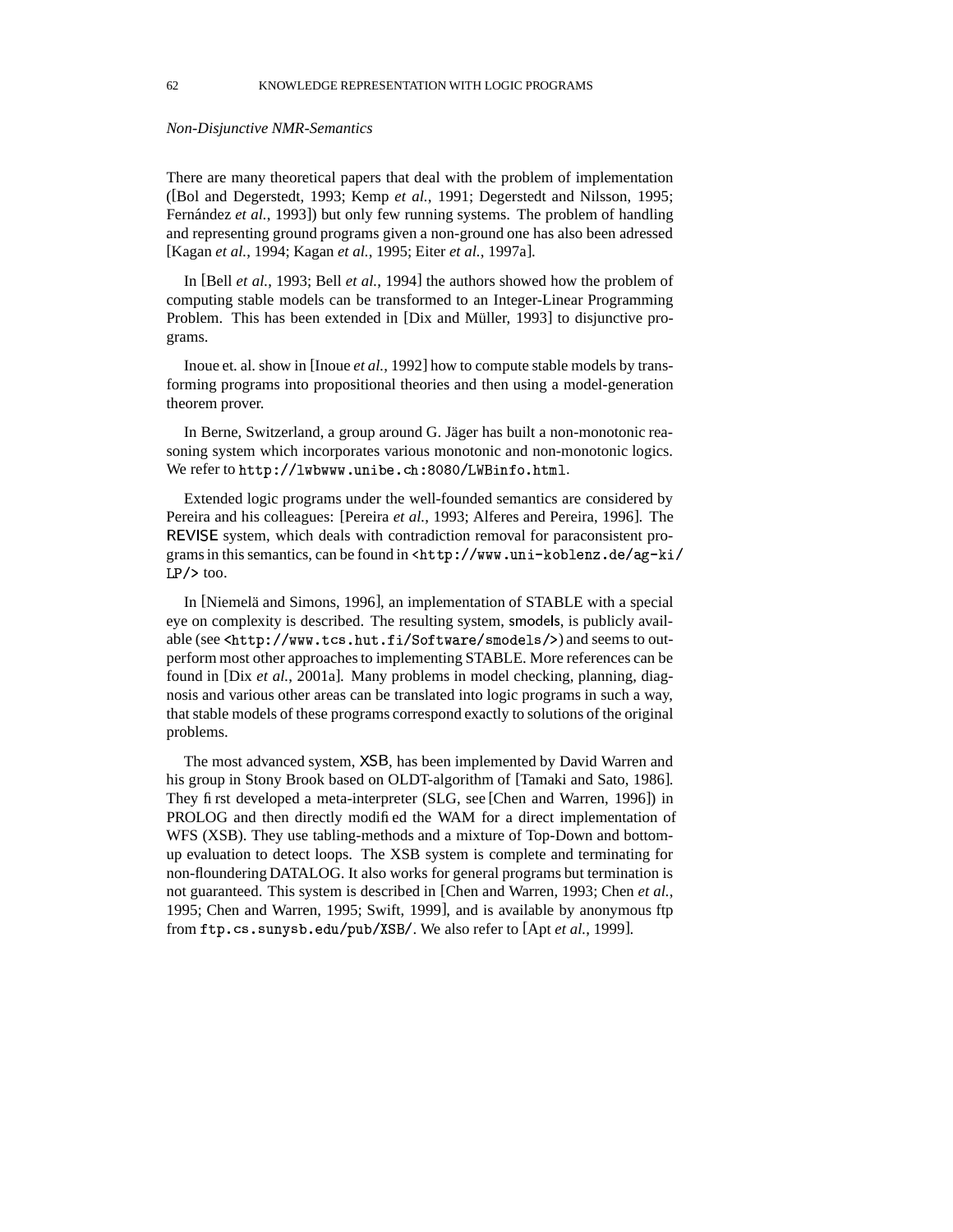#### *Disjunctive NMR-Semantics*

There are theoretical descriptions of implementations that have not yet been implemented: [Fernández and Minker, 1995; Minker and Ruiz, 1995; Costantini and Lanzarone, 1995]. Also Sakama and Seki describe an approach for first-order disjunctive programs ([Sakama and Seki, 1997]).

Here are some implemented systems. Inoue et. al. show in [Inoue *et al.*, 1992] how to compute stable models for extended disjunctive programs in a bottom-upfashion using a theorem prover.

The approach of Bell et. al. ([Nerode *et al.*, 1991]) was used by Dix/Müller to implement versions of the stationary semantics of Przymusinski ([Przymusinski, 1991]): [Müller and Dix, 1993; Dix and Müller, 1992].

Brass/Dix have implemented both D-WFS and DSTABLE for allowed DATA-LOG programs ([Brass and Dix, 1995]). An implementation of static semantics is described in [Brass *et al.*, 1999].

Seipel has implemented in his DisLog-system various (modified versions of) semantics of Minker and his group (http://sunwww.informatik.uni-tuebingen. de:8080/dislog/dislog.tar.Z).

The DisLoP project (1995–2000, see [Aravindan *et al.*, 1997]) aimed at extending certain theorem proving concepts, such as restart model elimination and hyper tableaux calculi, for disjunctive logic programming. This system can be extended to handle non-monotonic semantics such as D-WFS, STATIC etc. In particular, an implementation of D-WFS for general disjunctive programs which works *in polynomial space* is available ([Brass *et al.*, 2001a]). An extension to first-order programs is proposed in[Dix and Stolzenburg, 1998]. Information on the DisLoP project and related publications can be obtained from the WWW page <http://www.uni-koblenz.de/~dix/DLP/>.

The most advanced system however is dlv ([Eiter et al., 1997b; Eiter et al., 1998]). It constitutes a knowledge representation system, based on disjunctive logic programming, which offers front-ends to several advanced KR formalisms (developed since the end of 1996). Major emphasis has been put on advanced knowledge modelling features. The kernel language, which extends disjunctive logic programming by true negation and integrity constraints, allows for representing complex knowledge based problems in a highly declarative fashion [Eiter *et al.*, 1998]. The system runs in *polynomial space* and *single exponential time*, and is able to efficiently recognize and process syntactical subclasses of disjunctive logic programs which have lower computational complexity than the general case (like, e.g., programs with head-cycle free disjunction or stratified negation).

An important outcome of the Dagstuhl Seminar 9627 ([Dix *et al.*, 1996b]) was to construct a web page to collect and disseminate information on various logic programming systems that concentrate on non-monotonic aspects (different kinds of negation, disjunction, abduction etc.). This web page is actively maintained at the URL <http://www.uni-koblenz.de/ag-ki/LP/>. In addition the *Logic Programming and Nonmonotonic Reasoning*-conference 1997 ([Dix *et*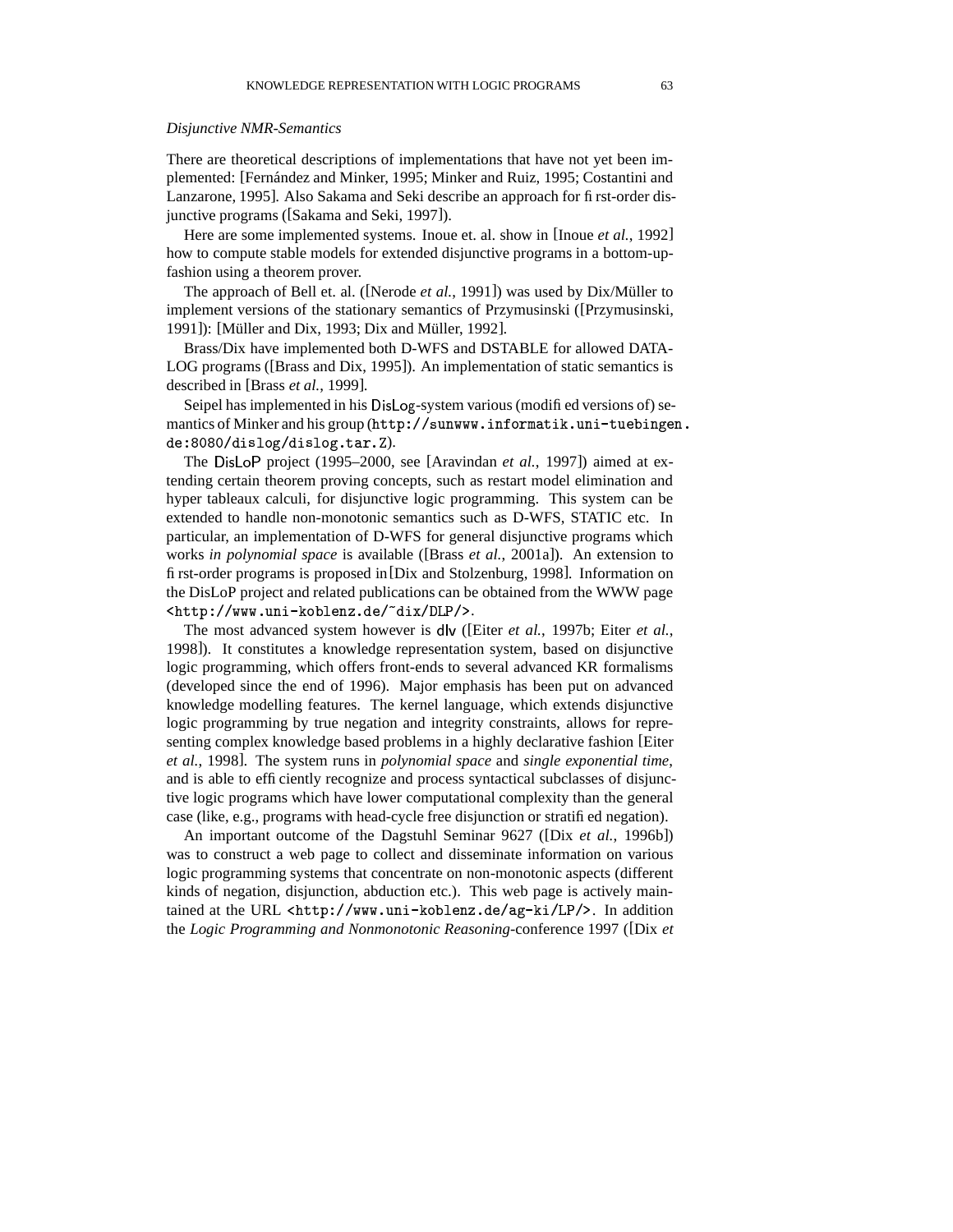*al.*, 1997a]) contained for the first time a special track on implementations and working systems. Various LP-systems were also demonstrated at NMR 2000 <http://www.cs.engr.uky.edu/nmr2000>.

### **OUTLOOK**

Currently, a new logic programming paradigm seems to emerge: *answer set programming*. The idea is to take the credulous viewpoint under the stable semantics seriously: the set of all stable models of a program really is the main object described by this program. Viewed in this way, even propositional programs can encode second order objects. Thus when a problem is translated into a logic program under the stable semantics, the program itself can be seen as a *compact encoding* of the set of solutions of the original problem. We refer to [Dix, 1998; Apt *et al.*, 1999; Niemelä, 1999].

Recently, methods of logic programming have also been successfully applied in the area of multi agent systems [Eiter *et al.*, 2000; Eiter *et al.*, 1999; Dix *et al.*, 2000b; Dix *et al.*, 2000a; Dix *et al.*, 2001b; Subrahmanian *et al.*, 2000; Dix, 2001].

### ACKNOWLEDGEMENTS

We thank Chandrabose Aravindan, Norbert E. Fuchs, Ulrich Furbach, Ilkka Niemelä and Chiaki Sakama who provided us with many useful remarks. Katrin Erk and Dorothea Schäfer proofread parts of the paper—special thanks to them.

### BIBLIOGRAPHY

- [Alferes and Pereira, 1995] Jose Julio Alferes and Luiz Moniz Pereira. An argumentation theoretic semantics based on non-refutable falsity. In J. Dix, L. Pereira, and T. Przymusinski, editors, *Nonmonotonic Extensions of Logic Programming*, LNAI 927, pages 3–22. Springer, Berlin, 1995.
- [Alferes and Pereira, 1996] Jose Julio Alferes and Luiz Moniz Pereira, editors. *Reasoning with Logic Programming*, LNAI 1111, Berlin, 1996. Springer.
- [Alferes *et al.*, 1996] Jose Julio Alferes, Luiz Moniz Pereira, and Teodor Przymusinski. Strong and Explicit Negation in Non-Monotonic Reasoning and Logic Programming. In J.J Alferes, L.M. Pereira, and E. Orlowska, editors, *Logics in Artificial Intelligence (JELIA '96)*, LNCS 1126, pages 143–163. Springer, 1996.
- [Apt and Blair, 1990] Krzysztof R. Apt and Howard A. Blair. Arithmetic Classification of perfect Models of stratified Programs. *Fundamenta Informaticae*, XIII:1–17, 1990. Addendum in Vol. XIV, pages 339-344, 1991.
- [Apt and Bol, 1994] Krzysztof R. Apt and Roland N. Bol. Logic Programming and Negation: A Survey. *Journal of Logic Programming*, 19-20:9–71, 1994.
- [Apt *et al.*, 1999] K. R. Apt, V. Marek, M. Truszczynski, and D. S. Warren, editors. *The Logic Programming Paradigm: Current Trends and Future Directions*, Berlin, 1999. Springer.
- [Apt, 1990] Krzysztof R. Apt. Logic programming. In J. van Leeuwen, editor, *Handbook of Theoretical Computer Science, Vol. B*, chapter 10, pages 493–574. Elsevier Science Publishers, 1990.
- [Aravindan *et al.*, 1997] Chandrabose Aravindan, J¨urgen Dix, and Ilkka Niemel¨a. Dislop: A research project on disjunctive logic programming. *AI Communications*, 10(3/4):151–165, 1997.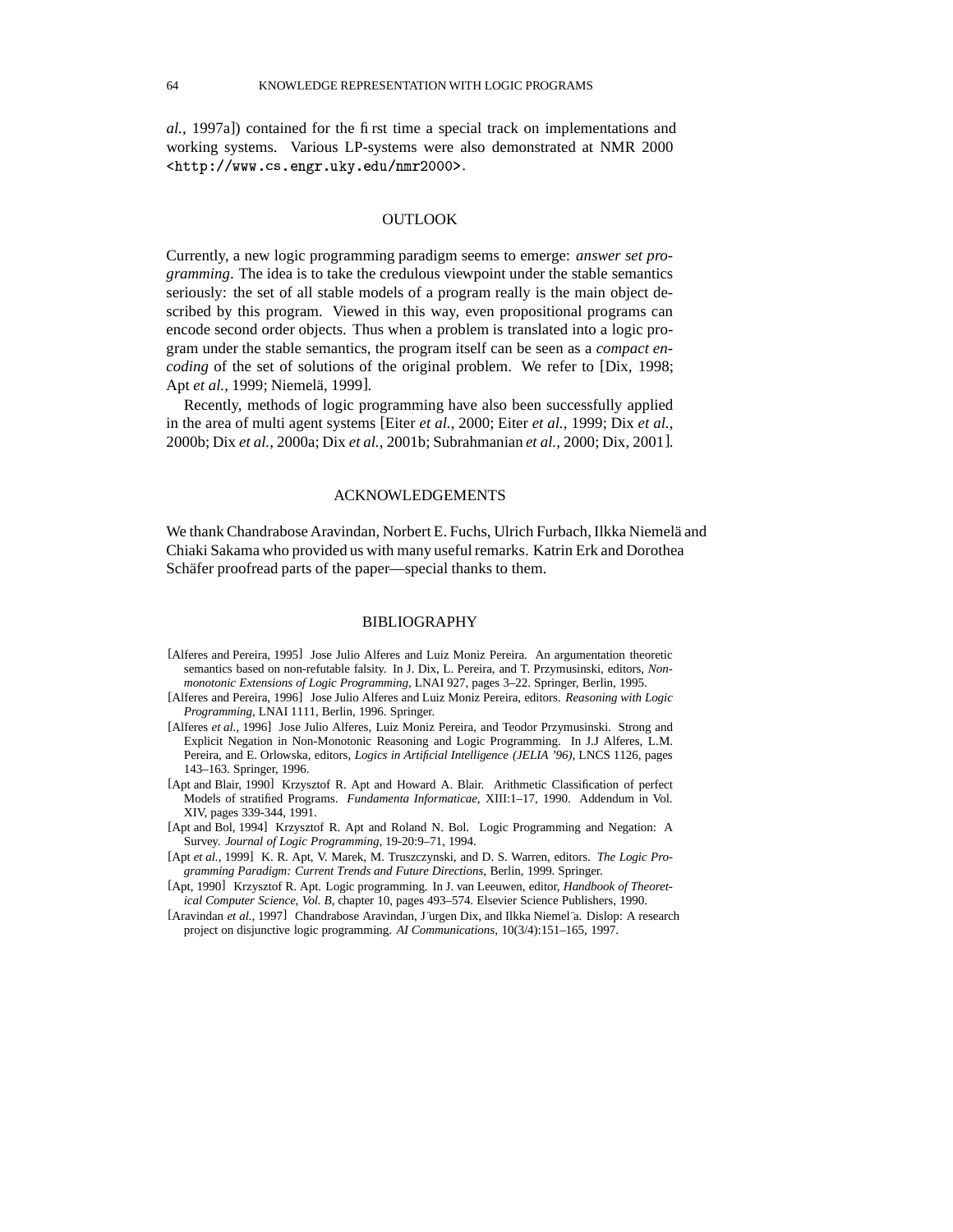- [Baader and Hollunder, 1995] Franz Baader and Bernd Hollunder. Priorities on defaults with prerequisite and their application in treating specificity in terminological default logic. *Journal of Automated Reasoning*, 15:41–68, 1995.
- [Balc´azar et al., 1988 J.L. Balc´azar, I. Daz, and J. Gabarr´o. *Structural Complexity I*. Springer-Verlag, Berlin, 1988.
- [Baral and Gelfond, 1994] Chitta Baral and Michael Gelfond. Logic Programming and Knowlege Representation. *Journal of Logic Programming*, 19-20:73–148, 1994.
- [Baral and Subrahmanian, 1991] Chitta Baral and V.S. Subrahmanian. Dualities between Alternative Semantics for Logic Programming and Non-monotonic Reasoning. In Anil Nerode, Wiktor Marek, and V. S. Subrahmanian, editors, *Logic Programming and Non-Monotonic Reasoning, Proceedings of the first International Workshop*, pages 69–86, Cambridge, Mass., July 1991. Washington D.C, MIT Press.
- [Baral and Subrahmanian, 1992] Chitta Baral and V.S. Subrahmanian. Stable and Extension Class Theory for Logic Programs and Default Logics. *Journal of Automated Reasoning*, 8, No. 3:345– 366, 1992.
- [Barbuti and Martelli, 1986] R. Barbuti and M. Martelli. Negation as Failure. Completeness of the Query Evaluation Process for Horn Clause Programs with Recursive Definition. *Journal of Automated Reasoning*, 2:155–170, 1986.
- [Barwise, 1975] Jon Barwise. *Admissible Sets and Structures*. Springer, 1975.
- [Beeri and Ramakrishnan, 1991] Catril Beeri and Raghu Ramakrishnan. On the power of magic. *The Journal of Logic Programming*, 10:255–299, 1991.
- [Bell *et al.*, 1993] Colin Bell, Anil Nerode, Raymond T. Ng, and V. S. Subrahmanian. Implementing Stable Semantics by Linear Programming. In Luis Moniz Pereira and Anil Nerode, editors, *Logic Programming and Non-Monotonic Reasoning, Proceedings of the Second International Workshop*, pages 23–42, Cambridge, Mass., July 1993. Lisbon, MIT Press.
- [Bell *et al.*, 1994] Colin Bell, Anil Nerode, Raymond T. Ng, and V. S. Subrahmanian. Mixed Integer Programming Methods for Computing Non-Monotonic Deductive Databases. *Journal of the ACM*, 41(6):1178–1215, November 1994.
- [Ben-Eliyahu and Dechter, 1992] Rachel Ben-Eliyahu and Rina Dechter. Propositional Semantics for Disjunctive Logic Programs. In K. R. Apt, editor, *LOGIC PROGRAMMING: Proceedings of the 1992 Joint International Conference and Symposium*, pages 813–, Cambridge, Mass., November 1992. MIT Press.
- [Benferhat *et al.*, 1993] Salem Benferhat, Claudette Cayrol, Didier Dubois, Jerome Lang, and Henri Prade. Inconsistency management and prioritized syntax-based entailment. In *Proc. 13th International Joint Conference on Artificial Intelligence*, pages 640–645. Morgan Kaufman, 1993.
- [Bidoit and Froidevaux, 1991a] Nicole Bidoit and Christine Froidevaux. General logical Databases and Programs: Default Logic Semantics and Stratification. *Information and Computation*, 91:15– 54, 1991.
- [Bidoit and Froidevaux, 1991b] Nicole Bidoit and Christine Froidevaux. Negation by Default and unstratifiable logic Programs. *Theoretical Computer Science*, 78:85–112, 1991.
- [Bol and Degerstedt, 1993] Roland N. Bol and L. Degerstedt. Tabulated resolution for well–founded semantics. In *Proc. Int. Logic Programming Symposium'93*, Cambridge, Mass., 1993. MIT Press.
- [Bonatti, 1993] Piero Bonatti. Shift-based semantics: general results and applications. Technical Report CD-TR-93-59, Technical University of Vienna, Inst. f ur Informationssysteme, 1993.
- [B¨orger, 1987] Egon B¨orger. Unsolvable Decision Problems For Prolog Programs. In Egon B¨orger, editor, *Computation Theory and Logic*, LNCS 270, pages 37–47, Berlin, 1987. Springer.
- [Brass and Dix, 1994] Stefan Brass and J¨urgen Dix. A disjunctive semantics based on unfolding and bottom-up evaluation. In Bernd Wolfinger, editor, *Innovationen bei Rechen- und Kommunikationssystemen,* (IFIP '94-Congress, Workshop FG2: Disjunctive Logic Programming and Disjunctive Databases), pages 83–91, Berlin, 1994. Springer.
- [Brass and Dix, 1995] Stefan Brass and J`urgen Dix. A General Approach to Bottom-Up Computation of Disjunctive Semantics. In J. Dix, L. Pereira, and T. Przymusinski, editors, *Nonmonotonic Extensions of Logic Programming*, LNAI 927, pages 127–155. Springer, Berlin, 1995.
- [Brass and Dix, 1997] Stefan Brass and J¨urgen Dix. Characterizations of the Disjunctive Stable Semantics by Partial Evaluation. *Journal of Logic Programming*, 32(3):207–228, 1997.
- [Brass and Dix, 1998] Stefan Brass and J¨urgen Dix. Characterizations of the Disjunctive Wellfounded Semantics: Confluent Calculi and Iterated GCWA. *Journal of Automated Reasoning*, 20(1):143–165, 1998.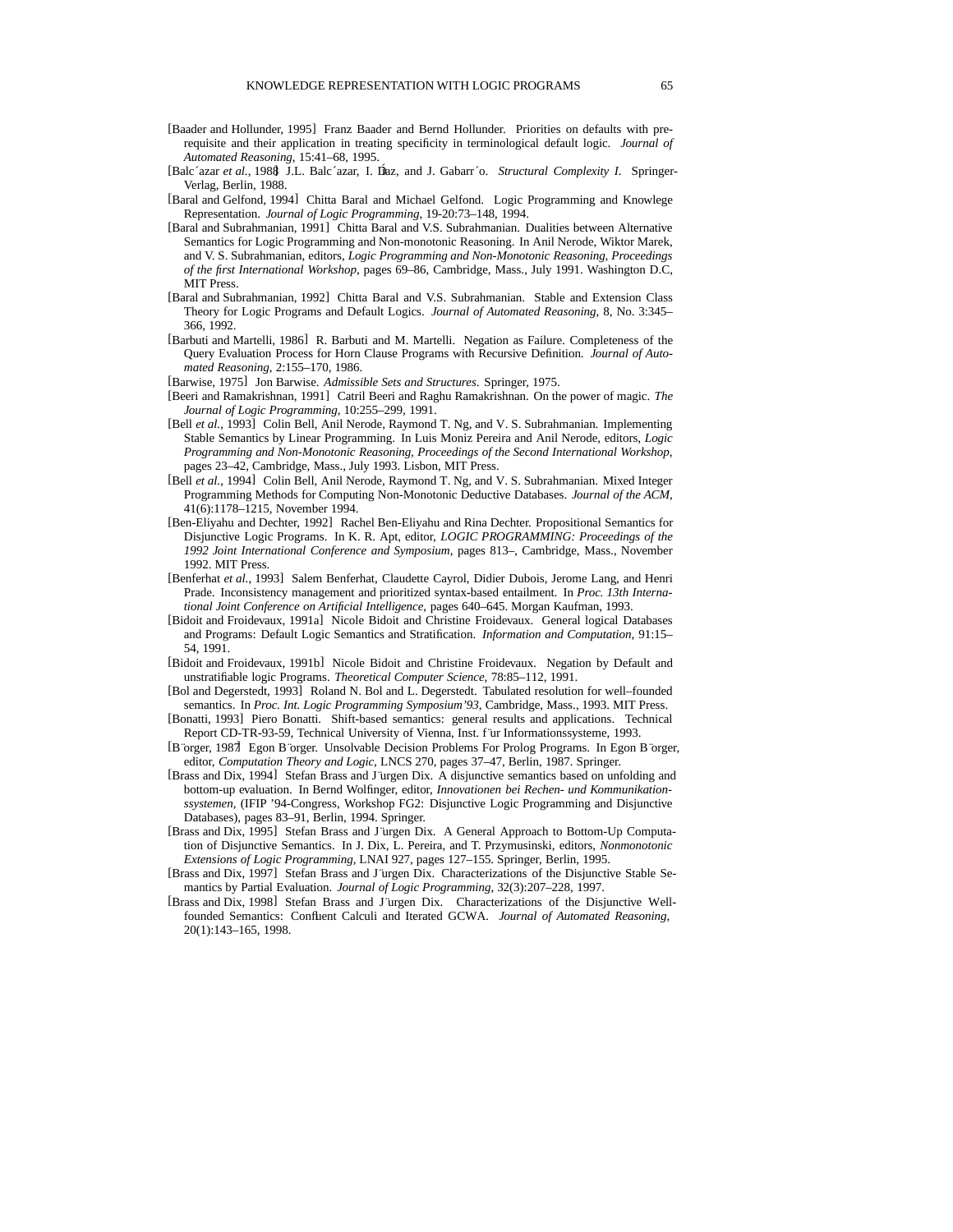- [Brass and Dix, 1999] Stefan Brass and J¨urgen Dix. Semantics of (Disjunctive) Logic Programs Based on Partial Evaluation. *Journal of Logic Programming*, 38(3):167–213, 1999.
- [Brass *et al.*, 1999] Stefan Brass, Jürgen Dix, and Teodor Przymusinski. Computation of the semantics of autoepistemic belief theories. *Artificial Intelligence*, 112(1-2):104–123, 1999. (Partial results appeared in: Super Logic Programs. *Proceedings of the 5-th International Conference on Principles of Knowledge Representation and Reasoning. Boston, MA*, pages 529–541, 1996. Morgan Kaufman.).
- [Brass *et al.*, 2001a] Stefan Brass, J¨urgen Dix, Ilkka Niemel¨a, and Teodor Przymusinski. On the Equivalence of the Static and Disjunctive Well-Founded Semantics and its Computation. *Theoretical Computer Science*, 258(1-2):523–553, 2001.
- [Brass *et al.*, 2001b] Stefan Brass, J¨urgen Dix Burkhardt Freitag, and Ulrich Zukowski. Transformation-based bottom-up computation of the well-founded model. *Theory and Practice of Logic Programming*, to appear, 2001.
- [Brewka and Eiter, 1999] Gerhard Brewka and Thomas Eiter. Preferred answer sets. *Artificial Intelligence Journal*, 109:297–356, 1999.
- [Brewka *et al.*, 1997] Gerd Brewka, J¨urgen Dix, and Kurt Konolige. *Nonmonotonic Reasoning: An Overview*. CSLI Lecture Notes 73. CSLI Publications, Stanford, CA, 1997.
- [Brewka, 1994] G. Brewka. Adding priorities and specificity to default logic. In *Logics in Artificial Intelligence, Proc. JELIA-94, York*. Springer, 1994.
- [Brewka, 1996a] Gerd Brewka. *Principles of Knowledge Representation*. CSLI. Dikran, 1996.
- [Brewka, 1996b] Gerhard Brewka. Well-founded semantics for extended logic programs with dynamic preferences. *Journal of Artificial Intelligence Research*, 4:19–36, 1996.
- [Brewka, 2001] Gerhard Brewka. On the relation between defeasible logic and well-founded semantics. In *Proc. LPNMR 2001*. Springer, 2001.
- [Bry, 1990] Francois Bry. Query evaluation in recursive databases: bottom-up and top-down reconciled. *Data & Knowledge Engineering*, 5:289–312, 1990.
- [Cadoli and Schaerf, 1993] Marco Cadoli and Marco Schaerf. A Survey of Complexity Results for Non-Monotonic Logics. *Journal of Logic Programming*, 17:127–160, 1993.
- [Cadoli *et al.*, 1992] Marco Cadoli, Thomas Eiter, and Georg Gottlob. An efficient method for eliminating varying predicates from a circumscription. *Artificial Intelligence Journal*, 54:397–410, 1992.
- [Cadoli et al., 1995] M. Cadoli, F. M. Donini, P. Liberatore, and M. Schaerf. The size of a revised knowledge base. In *PODS '95*, pages 151–162, 1995.
- [Cadoli *et al.*, 1996] Marco Cadoli, Francesco M. Donini, and Marco Schaerf. Is intractability of non-monotonic reasoning a real drawback? *Artificial Intelligence Journal*, 88:215–251, 1996.
- [Cadoli *et al.*, 1997] Marco Cadoli, Francesco M. Donini, Marco Schaerf, and Riccardo Silvestri. On compact representations of propositional circumscription. *Theoretical Computer Science*, 182:183– 202, 1997.
- [Cavedon and Lloyd, 1989] L. Cavedon and J.W. Lloyd. A Completeness Theorem for SLDNF-Resolution. *Journal of Logic Programming*, 7:177–191, 1989.
- [Chan and Wallace, 1989] David Chan and Mark Wallace. An Experiment with programming using pure Negation. Technical Report TR, ECRC, July 1989.
- [Chan, 1988] David Chan. Constructive negation based on the completed database. In *Proc. 1988 Conf. and Symp. on Logic Programming*, pages 111–125, September 1988.
- [Chan, 1993] Edward P.F. Chan. A Possible World Semantics for Disjunctive Databases. *IEEE Trans. on Knowledge and Data Engineering*, 5(2):282–292, 1993.
- [Chen and Warren, 1993] Weidong Chen and David S. Warren. A Goal Oriented Approach to Computing The Well-founded Semantics. *Journal of Logic Programming*, 17:279–300, 1993.
- [Chen and Warren, 1995] Weidong Chen and David S. Warren. Computing of Stable Models and its Integration with Logical Query Processing. *IEEE Transactions on Knowledge and Data Engineering*, 17:279–300, 1995.
- [Chen and Warren, 1996] Weidong Chen and David S. Warren. Tabled Evaluation with Delaying for General Logic Programs. *Journal of the ACM*, 43(1):20–74, January 1996.
- [Chen *et al.*, 1995] Weidong Chen, Terrance Swift, and David S. Warren. Efficient Top-Down Computation of Queries under the Well-Founded Semantics. *Journal of Logic Programming*, 24(3):219– 245, 1995.
- [Chomicki and Subrahmanian, 1990] Jan Chomicki and V.S. Subrahmanian. Generalized Closed World Assumption is - -Complete. *Information Processing Letters*, 34:289–291, 1990.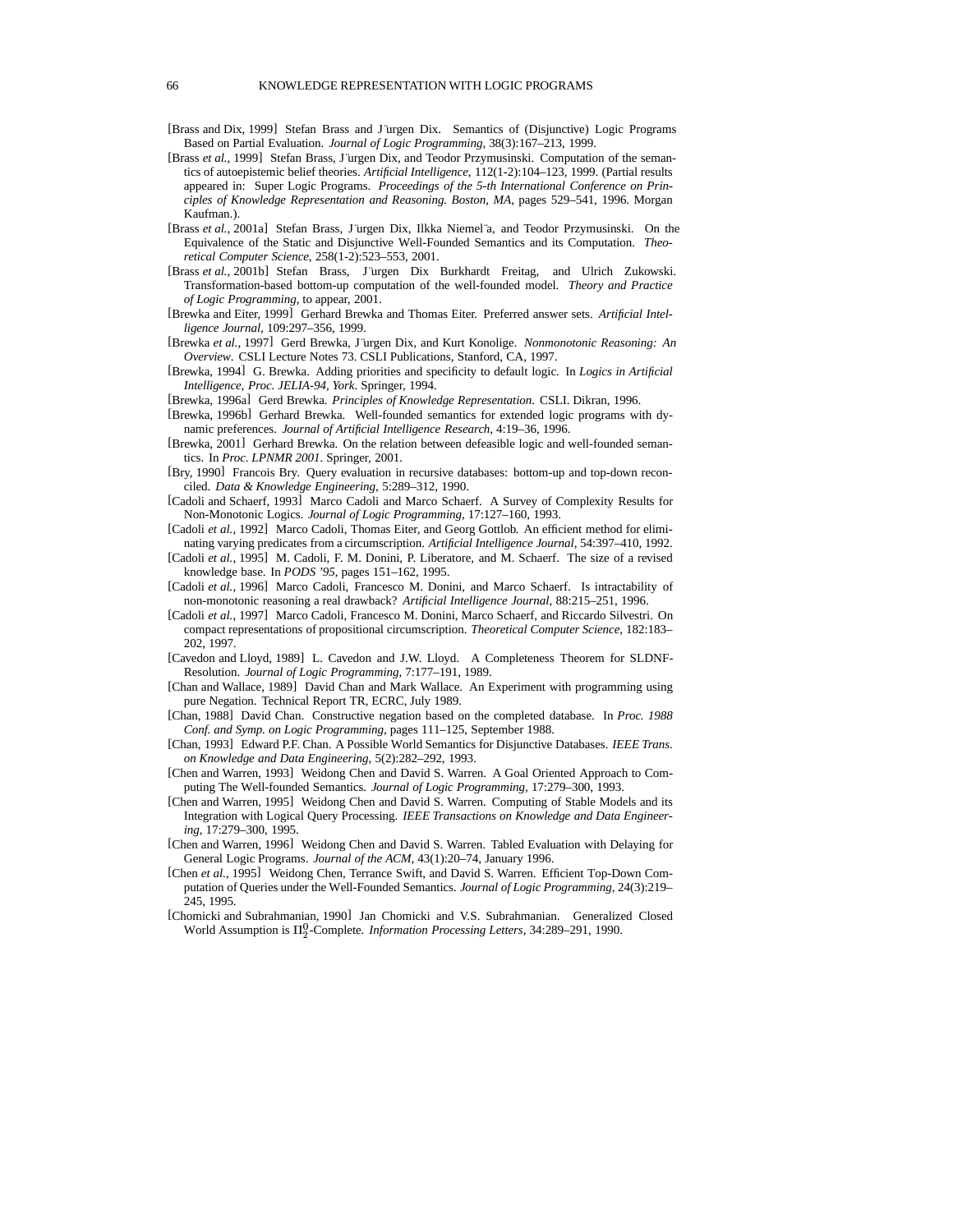- [Clark, 1978] Keith L. Clark. Negation as Failure. In H. Gallaire and J. Minker, editors, *Logic and Data-Bases*, pages 293–322. Plenum, New York, 1978.
- [Colmerauer *et al.*, 1973] A. Colmerauer, H. Kanoui, R. Pasero, and P. Roussel. Un systeme de communication homme-machine en français. Technical report, Groupe de Intelligence Artificielle Universite de Aix-Marseille II, 1973.
- [Costantini and Lanzarone, 1995] Stefania Costantini and Gaetano A. Lanzarone. Static Semantics as Program Transformation and Well-founded Computation. In J. Dix, L. Pereira, and T. Przymusinski, editors, *Nonmonotonic Extensions of Logic Programming*, LNAI 927, pages 156–180. Springer, Berlin, 1995.
- [Decker and Cavedon, 1990] Hendrik Decker and Lawrence Cavedon. Generalizing syntactic properties which ensure that SLDNF-Resolution is complete and flounder-free. Technical report, ECRC Munich, January 1990.
- [Degerstedt and Nilsson, 1995] Lars Degerstedt and Ulf Nilsson. Magic Computation of Wellfounded Semantics. In J. Dix, L. Pereira, and T. Przymusinski, editors, *Nonmonotonic Extensions of Logic Programming*, LNAI 927, pages 181–204. Springer, Berlin, 1995.
- [Dix and M¨uller, 1992] J¨urgen Dix and Martin M¨uller. Abstract Properties and Computational Complexity of Semantics for Disjunctive Logic Programs. In *Proc. of the Workshop W1, Structural Complexity and Recursion-theoretic Methods in Logic Programming, following the JICSLP '92*, pages 15–28. H. Blair and W. Marek and A. Nerode and J. Remmel, November 1992. also available as Technical Report 13/93, University of Koblenz, Department of Computer Science.
- [Dix and M¨uller, 1993] J¨urgen Dix and Martin M¨uller. Implementing Semantics for Disjunctive Logic Programs Using Fringes and Abstract Properties. In Luis Moniz Pereira and Anil Nerode, editors, *Logic Programming and Non-Monotonic Reasoning, Proceedings of the Second International Workshop*, pages 43–59, Cambridge, Mass., July 1993. Lisbon, MIT Press.
- [Dix and M¨uller, 1994a] J¨urgen Dix and Martin M¨uller. An Axiomatic Framework for Representing and Characterizing Semantics of Disjunctive Logic Programs. In Pascal Van Hentenryck, editor, *Proceedings of the 11th Int. Conf. on Logic Programming, S. Margherita Ligure*, pages 303–322. MIT, June 1994.
- [Dix and M¨uller, 1994b] J¨urgen Dix and Martin M¨uller. Partial Evaluation and Relevance for Approximations of the Stable Semantics. In Z.W. Ras and M. Zemankova, editors, *Proceedings of the 8th Int. Symp. on Methodologies for Intelligent Systems, Charlotte, NC, 1994*, LNAI 869, pages 511–520, Berlin, 1994. Springer.
- [Dix and M¨uller, 1994d J¨urgen Dix and Martin M¨uller. The Stable Semantics and its Variants: A Comparison of Recent Approaches. In L. Dreschler-Fischer and B. Nebel, editors, *Proceedings of the 18th German Annual Conference on Artificial Intelligence (KI '94), Saarbruc¨ ken, Germany*, LNAI 861, pages 82–93, Berlin, 1994. Springer.
- [Dix and Stolzenburg, 1998] J`urgen Dix and Frieder Stolzenburg. A Framework to incorporate Nonmonotonic Reasoning into Constraint Logic Programming. *Journal of Logic Programming*, 37(1,2,3):47—76, 1998. Special Issue on *Constraint Logic Programming*, Guest Editors: Kim Marriott and Peter Stuckey.
- [Dix *et al.*, 1994] J¨urgen Dix, Georg Gottlob, and Viktor Marek. Causal Models for Disjunctive Logic Programs. In Pascal Van Hentenryck, editor, *Proceedings of the 11th Int. Conf. on Logic Programming, S. Margherita Ligure*, pages 290–302. MIT, June 1994.
- [Dix *et al.*, 1995] J. Dix, L. Pereira, and T. Przymusinski, editors. *Non-Monotonic Extensions of Logic Programming*, LNAI 927, Berlin, 1995. Springer.
- [Dix et al., 1996a] J urgen Dix, Georg Gottlob, and Viktor Marek. Reducing disjunctive to nondisjunctive semantics by shift-operations. *Fundamenta Informaticae*, XXVIII(1/2):87–100, 1996.
- [Dix et al., 1996b] J'urgen Dix, Donald Loveland, Jack Minker, and David. S. Warren. Disjunctive Logic Programming and databases: Nonmonotonic Aspects. Technical Report Dagstuhl Seminar Report 150, IBFI GmbH, Schloß Dagstuhl, 1996.
- [Dix *et al.*, 1997a] J. Dix, U. Furbach, and A. Nerode, editors. *Logic Programming and Nonmonotonic Reasoning*, LNAI 1265, Berlin, 1997. Springer.
- [Dix *et al.*, 1997b] J. Dix, L. Pereira, and T. Przymusinski, editors. *Non-Monotonic Extensions of Logic Programming*, LNAI 1216, Berlin, 1997. Springer.
- [Dix *et al.*, 2000a] J¨urgen Dix, Mirco Nanni, and V S. Subrahmanian. Probabilistic agent reasoning. *Transactions of Computational Logic*, 1(2):201–245, 2000.
- [Dix *et al.*, 2000b] J¨urgen Dix, V S. Subrahmanian, and George Pick. Meta Agent Programs. *Journal of Logic Programming*, 46(1-2):1–60, 2000.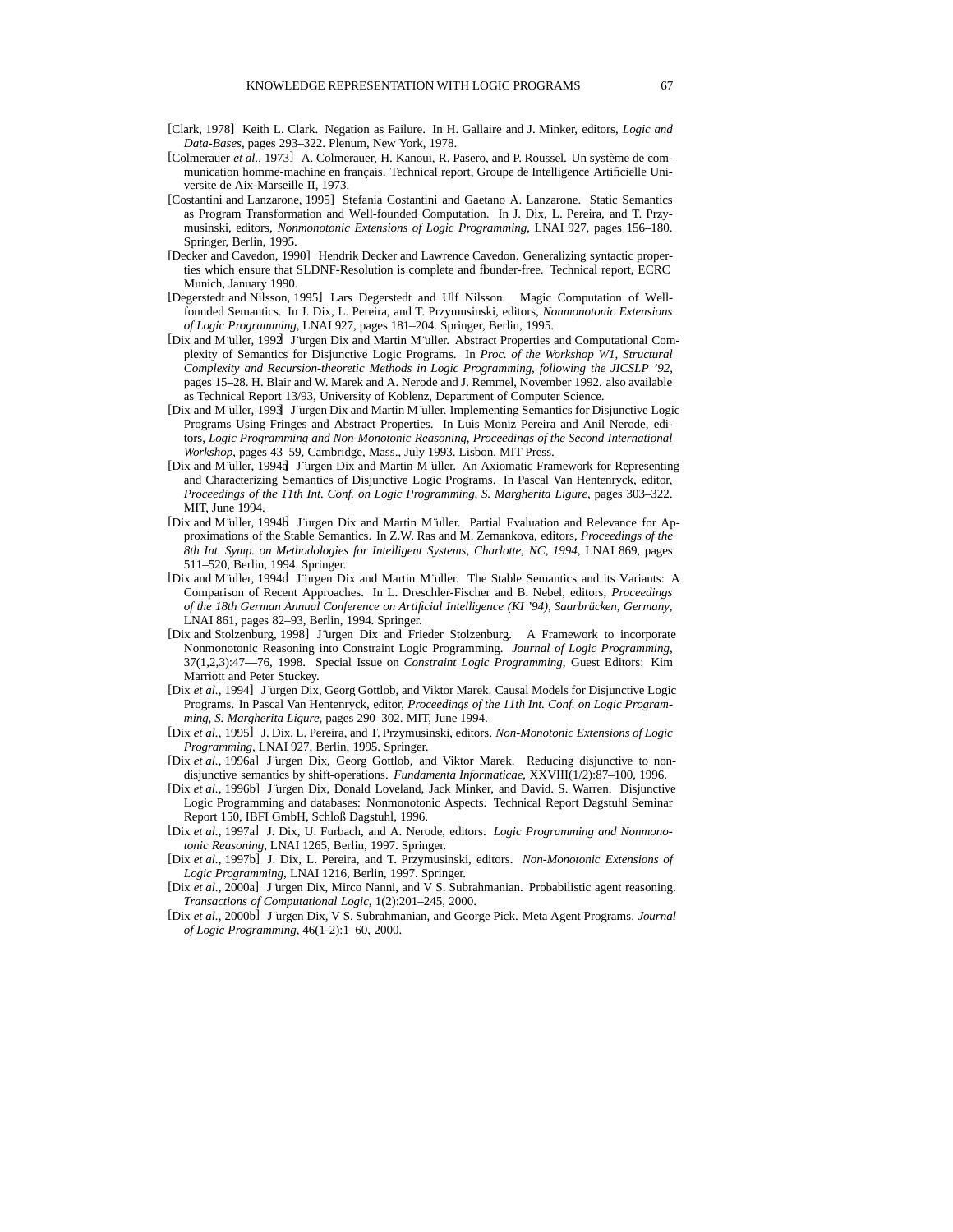- [Dix *et al.*, 2001a] J¨urgen Dix, Ulrich Furbach, and Ilkka Niemel¨a. Nonmonotonic Reasoning: Towards Efficient Calculi and Implementations. In Andrei Voronkov and Alan Robinson, editors, *Handbook of Automated Reasoning*. Elsevier-Science-Press, 2001.
- [Dix *et al.*, 2001b] J¨urgen Dix, Sarit Kraus, and VS Subrahmanian. Temporal agent reasoning. *Artificial Intelligence*, 127(1):87–135, 2001.
- [Dix, 1991] J¨urgen Dix. Classifying Semantics of Logic Programs. In Anil Nerode, Wiktor Marek, and V. S. Subrahmanian, editors, *Logic Programming and Non-Monotonic Reasoning, Proceedings of the first International Workshop*, pages 166–180, Cambridge, Mass., July 1991. Washington D.C, MIT Press.
- [Dix, 1992a] J¨urgen Dix. A Framework for Representing and Characterizing Semantics of Logic Programs. In B. Nebel, C. Rich, and W. Swartout, editors, *Principles of Knowledge Representation and Reasoning: Proceedings of the Third International Conference (KR '92)*, pages 591–602. San Mateo, CA, Morgan Kaufmann, 1992.
- [Dix, 1992b] J¨urgen Dix. Classifying Semantics of Disjunctive Logic Programs. In K. R. Apt, editor, *LOGIC PROGRAMMING: Proceedings of the 1992 Joint International Conference and Symposium*, pages 798–812, Cambridge, Mass., November 1992. MIT Press.
- [Dix, 1995a] J¨urgen Dix. A Classification-Theory of Semantics of Normal Logic Programs: I. Strong Properties. *Fundamenta Informaticae*, XXII(3):227–255, 1995.
- [Dix, 1995b] J¨urgen Dix. A Classification-Theory of Semantics of Normal Logic Programs: II. Weak Properties. *Fundamenta Informaticae*, XXII(3):257–288, 1995.
- [Dix, 1995c] J¨urgen Dix. Semantics of Logic Programs: Their Intuitions and Formal Properties. An Overview. In Andre Fuhrmann and Hans Rott, editors, *Logic, Action and Information – Essays on Logic in Philosophy and Artificial Intelligence*, pages 241–327. DeGruyter, 1995.
- [Dix, 1998] J¨urgen Dix. The Logic Programming Paradigm. *AI Communications*, Vol. 11, No. 3:39– 43, 1998. Short version in Newsletter of ALP, Vol. 11(3), 1998, pages 10–14.
- [Dix, 2001] J¨urgen Dix. A Computational Logic Approach to Heterogenous Agent Systems. In Th. Eiter, M. Truszczy´nski, and W. Faber, editors, *Logic Programming and Non-Monotonic Reasoning, Proceedings of the Sixth International Conference*, LNCS, Berlin, September 2001. Springer.
- [Dowling and Gallier, 1984] W.F. Dowling and J.H. Gallier. Linear Time Algorithms for Testing the Satisfiability of Propositional Horn Formulae. *Journal of Logic Programming*, 1:267–284, 1984.
- [Drabent, 1994] Wlodzimierz Drabent. What is failure? A constructive approach to negation. *Acta Informatica*, 32(1):27–29, 1994.
- [Dung, 1992] P. M. Dung. On the relations between stable and wellfounded semantics of logic programs. *Theoretical Computer Science*, 105:7–25, 1992.
- [Eiter and Gottlob, 1993a] T. Eiter and G. Gottlob. Complexity Aspects of Various Semantics for Disjunctive Databases. In *Proceedings of the Twelth ACM SIGACT SIGMOD-SIGART Symposium on Principles of Database Systems (PODS-93)*, pages 158–167, June 1993.
- [Eiter and Gottlob, 1993b] Thomas Eiter and Georg Gottlob. Propositional Circumscription and Extended Closed World Reasoning are  $\Pi_2^P$ -complete. *Theoretical Computer Science*, 144(2):231– 245, Addendum: vol. 118, p. 315, 1993, 1993.
- [Eiter and Gottlob, 1995] Thomas Eiter and Georg Gottlob. The complexity of logic-based abduction. *Journal of the ACM*, 42(1):3–42, 1995.
- [Eiter et al., 1993] Thomas Eiter, Georg Gottlob, and Heikki Mannila. Expressive Power and Complexity of Disjunctive DATALOG. In *Proceedings of Workshop on Logic Programming with Incomplete Information, Vancouver Oct. 1993, following ILPS' 93*, pages 59–79, 1993.
- [Eiter *et al.*, 1997a] T. Eiter, J. Lu, and V. S. Subrahmanian. Computing Non-Ground Representations of Stable Models. In J. Dix, U. Furbach, and A. Nerode, editors, *Logic Programming and Non-Monotonic Reasoning, Proceedings of the Fourth International Conference*, LNAI 1265, pages 198–217, Berlin, July 1997. Springer.
- [Eiter *et al.*, 1997b] Thomas Eiter, Nicola Leone, Cristinel Mateis, Gerald Pfeifer, and Francesco Scarcello. A Deductive System for Nonmonotonic Reasoning. In J¨urgen Dix, Ulrich Furbach, and Anil Nerode, editors, *Proceedings of the 4th International Conference on Logic Programming and Nonmonotonic Reasoning (LPNMR '97)*, number 1265 in Lecture Notes in AI (LNAI), Berlin, 1997. Springer.
- [Eiter *et al.*, 1998] Thomas Eiter, Nicola Leone, Cristinel Mateis, Gerald Pfeifer, and Francesco Scarcello. The KR System  : Progress Report, Comparisons and Benchmarks. In *Proceedings Sixth International Conference on Principles of Knowledge Representation and Reasoning (KR'98)*, pages 406–417, 1998.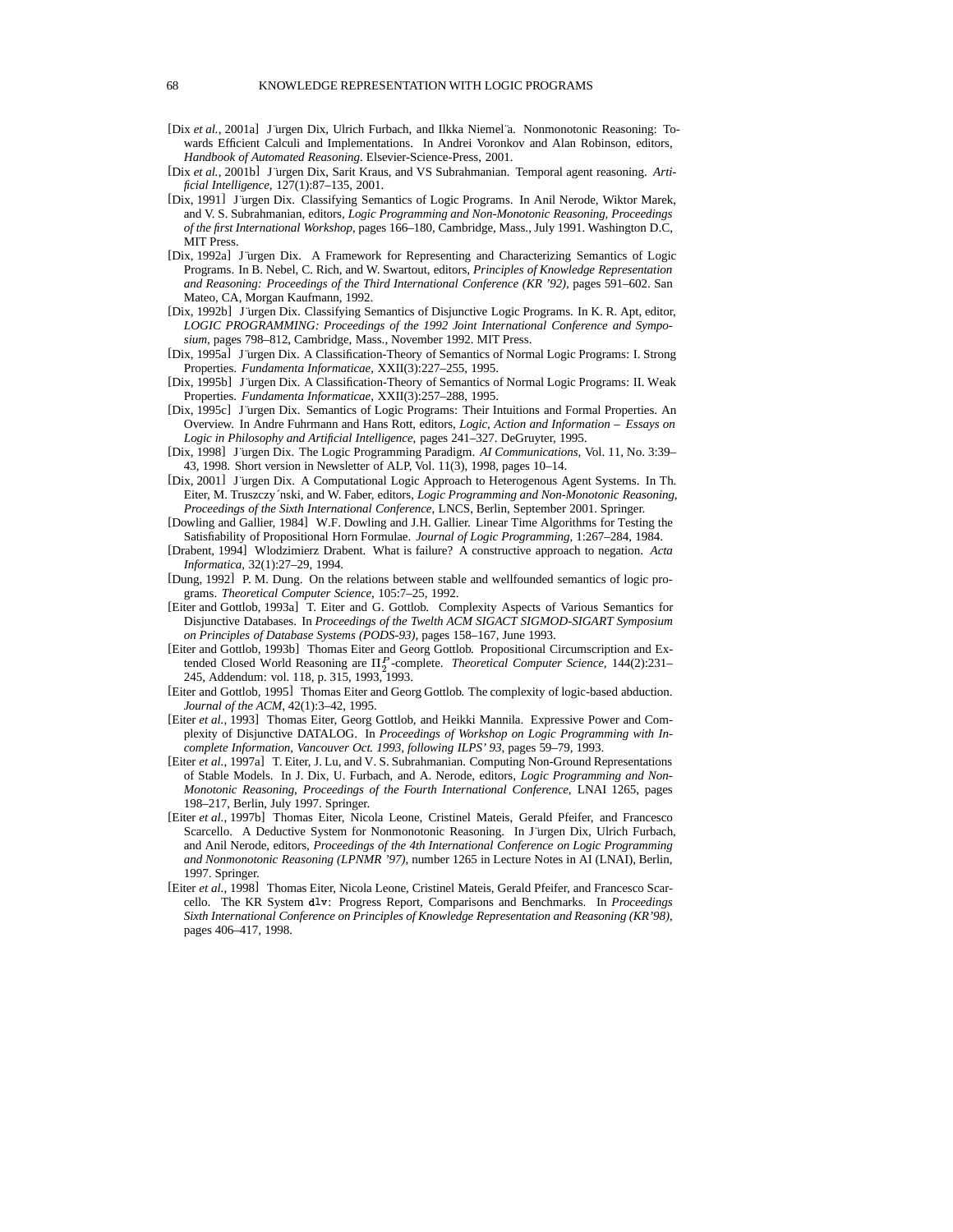- [Eiter *et al.*, 1999] Thomas Eiter, V. S. Subrahmanian, and Georg Pick. Heterogeneous Active Agents, I: Semantics. *Artificial Intelligence*, 108(1-2):179–255, 1999.
- [Eiter *et al.*, 2000] T. Eiter, V.S. Subrahmanian, and T J. Rogers. Heterogeneous Active Agents, III: Polynomially Implementable Agents. *Artificial Intelligence*, 117(1):107–167, 2000.
- [Fages, 1993] F. Fages. Consistency of Clark's completion and existence of stable models. *Methods of Logic in Computer Science*, 2, 1993.
- [Fern´andez and Minker, 1995] J. A. Fern´andez and J. Minker. Bottom-Up Computation of Perfect Models for Disjunctive Theories. *Journal of Logic Programming*, 25(1):33–51, 1995.
- [Fern´andez *et al.*, 1993] J. A. Fern´andez, J. Lobo, J. Minker, and V.S. Subrahmanian. Disjunctive LP + Integrity Constraints = Stable Model Semantics. *Annals of Mathematics and Artificial Intelligence*, 8(3-4), 1993.
- [Fitting, 1985] Melvin C. Fitting. A Kripke-Kleene Semantics of logic Programs. *Journal of Logic Programming*, 4:295–312, 1985.
- [Garey and Johnson, 1979] M.R. Garey and D.S. Johnson. *Computers and Intractability*. W.H. Freeman and Company, San Francisco, 1979.
- [Gelfond and Lifschitz, 1988] Michael Gelfond and Vladimir Lifschitz. The Stable Model Semantics for Logic Programming. In R. Kowalski and K. Bowen, editors, *5th Conference on Logic Programming*, pages 1070–1080. MIT Press, 1988.
- [Gelfond, 1994] Michael Gelfond. Logic programming and reasoning with incomplete information. *Annals of Mathematics and Artificial Intelligence*, 12:89–116, 1994.
- [Gogic *et al.*, 1995] Goran Gogic, Christos Papadimitriou, Bart Selman, and Henry Kautz. The Comparative Linguistics of Knowledge Representation. In *Proceedings of the 14th International Joint Conference on Artificial Intelligence*, pages 862–869, Montreal, Canada, August 1995. Morgan Kaufmann Publishers.
- [Gurevich, 1988] Y. Gurevich. Logic and the Challenge of Computer Science. In E. B orger, editor, *Trends in Theoretical Computer Science*, chapter 1. Computer Science Press, 1988.
- [Horty *et al.*, 1990] Jeff Horty, Richmond Thomason, and D. S. Touretzky. A skeptical Theory of Inheritance in Nonmonotonic Semantic Networks. *Artificial Intelligence*, 42:311–348, 1990.
- [Imielinski, 1991] T. Imielinski. Incomplete Deductive Databases. *Annals of Mathematics and Artificial Intelligence*, 3:259–294, 1991.
- [Inoue *et al.*, 1992] Katsumi Inoue, M. Koshimura, and R. Hasegawa. Embedding negation-as-failure into a model generation theorem prover. In Deepak Kapur, editor, *Automated Deduction — CADE-11*, number 607 in LNAI, Berlin, 1992. Springer.
- [Johnson, 1990] D.S. Johnson. A catalog of complexity classes. In J. van Leeuwen, editor, *Handbook of Theoretical Computer Science*, volume A. Algorithms and Complexity, pages 67–161. Elsevier, 1990.
- [Kagan *et al.*, 1994] Vadim Kagan, Anil Nerode, and V. S. Subrahmanian. Computing Definite Logic Programs by Partial Instantiation. *Annals of Pure and Applied Logic*, 67:161–182, 1994.
- [Kagan *et al.*, 1995] Vadim Kagan, Anil Nerode, and V. S. Subrahmanian. Computing Minimal Models by Partial Instantiation. *Theoretical Computer Science*, 155:157–177, 1995.
- [Kakas *et al.*, 2001] Toni Kakas, Robert Miller, and Francesca Toni. E-res: Reasoning about actions, events and observations. In *Proc. LPNMR 2001*. Springer, 2001.
- [Kemp *et al.*, 1991] David B. Kemp, Peter J. Stuckey, and Divesh Srivastava. Magic Sets and Bottom-Up Evaluation of Well-Founded Models. In Vijay Saraswat and Kazunori Ueda, editors, *Proceedings of the 1991 Int. Symposium on Logic Programming*, pages 337–351. MIT, June 1991.
- [Konolige, 1988] Kurt Konolige. Hierarchic autoepistemic theories for nonmonotonic reasoning. In *Proceedings AAAI '88*. Morgan Kaufmann, 1988.
- [Kowalski, 1974] R.A. Kowalski. Predicate logic as a programming language. In *Proceeedings IFIP' 74*, pages 569–574. North Holland Publishing Company, 1974.
- [Kunen, 1987] Kenneth Kunen. Negation in Logic Programming. *Journal of Logic Programming*, 4:289–308, 1987.
- [Kunen, 1989] Kenneth Kunen. Signed Data Dependencies. *Journal of Logic Programming*, 7:231– 245, 1989.
- [Lifschitz, 1985] Vladimir Lifschitz. Computing Circumscription. In *Proceedings of the International Joint Conference on Artificial Intelligence, Los Angeles, California*, pages 121–127, 1985.
- [Lifschitz, 1994] V. Lifschitz. *Circmscription*, pages 297–353. Clarendon, Oxford, 1994.
- [Lifschitz, 1996] V. Lifschitz. Foundations of declarative logic programming. In G. Brewka, editor, *Principles of Knowledge Representation*, chapter 3, pages 69–128. CSLI, 1996.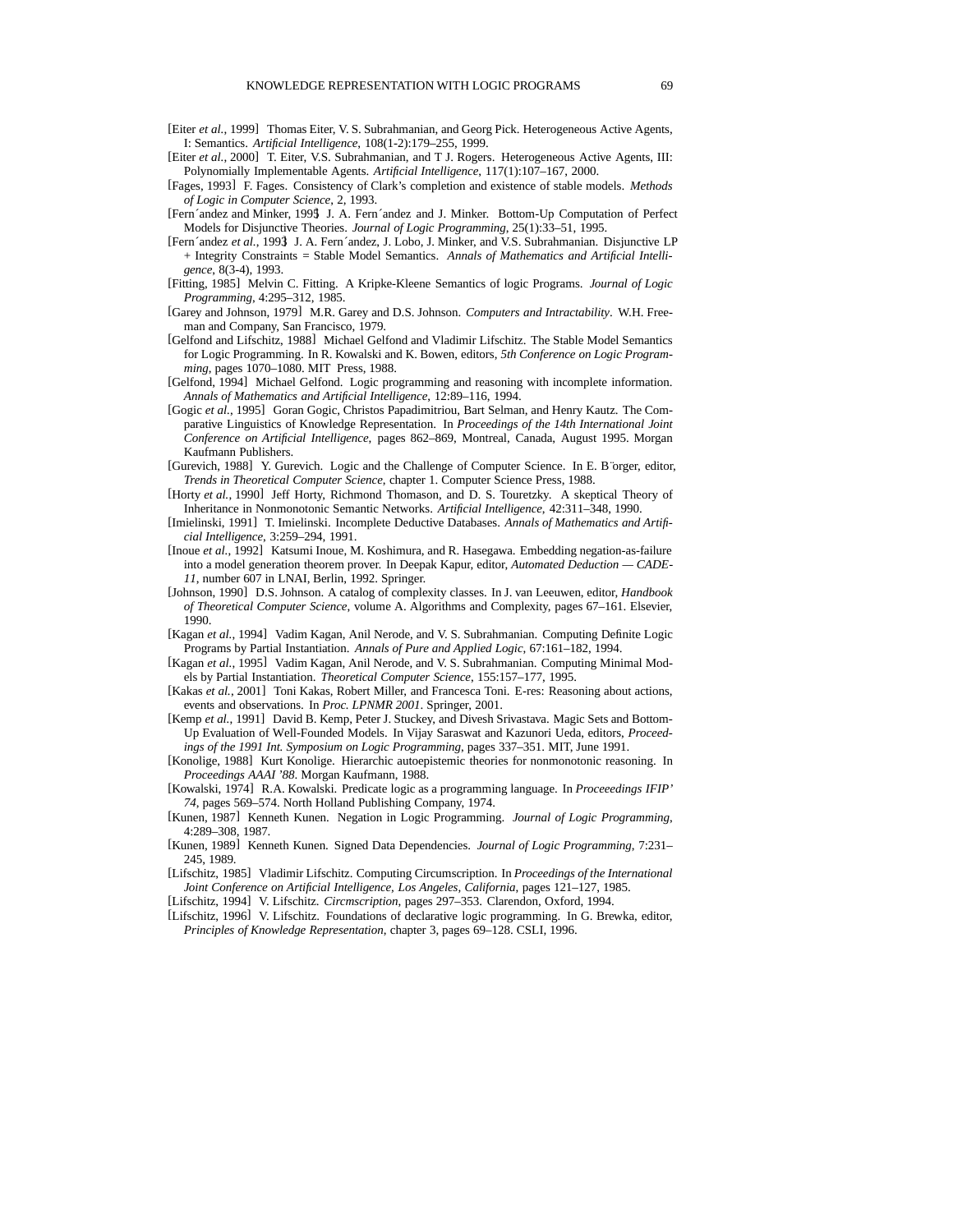- [Lloyd, 1987] John W. Lloyd. *Foundations of Logic Programming*. Springer, Berlin, 1987. 2nd edition.
- [Lobo *et al.*, 1992] Jorge Lobo, Jack Minker, and Arcot Rajasekar. *Foundations of Disjunctive Logic Programming*. MIT-Press, 1992.
- [Lud¨ascher, 1991] Bertram Lud¨ascher. CNF-Prolog: A Meta-Interpreter for Chan's Constructive Negation, Implementation. Technical report, Master Thesis, Karlsruhe University (in german), 1991.
- [Mancarella *et al.*, 1988] Paolo Mancarella, Simone Martini, and Dino Pedreschi. Complete logic Programs with domain-closure Axiom. *Journal of Logic Programming*, 5:263–276, 1988.
- [Marek and Truszczy´nski, 1993] Wiktor Marek and Mirek Truszczy´nski. *Nonmonotonic Logics – Context-Dependent Reasoning*. Springer, 1993.
- [Marek *et al.*, 1992] Wiktor Marek, Arcot Rajasekar, and Mirek Truszczy´nski. Complexity of Computing with Extended Propositional Logic Programs. In *Proc. of the Workshop W1, Structural Complexity and Recursion-theoretic Methods in Logic Programming, following the IJCSLP '92*, pages 93–102. H. Blair and W. Marek and A. Nerode and J. Remmel, November 1992.
- [McCarthy, 1979] John McCarthy. First order theories of individual concepts and propositions. In B. Meltzer and D. Michie, editors, *Machine Intelligence 9*, pages 120–147. Edinburgh University Press, Edinburgh, 1979.
- [McCarthy, 1980] John McCarthy. Circumscription: A Form of Nonmonotonic Reasoning. *Artificial Intelligence*, 13:27–39, 1980.
- [McCarthy, 1986] John McCarthy. Applications of Circumscription to formalizing Common-Sense Reasoning. *Artificial Intelligence*, 28:89–116, 1986.
- [Minker and Ruiz, 1995] Jack Minker and Carolina Ruiz. Computing stable and partial stable models of extended disjunctive logic programs. In J. Dix, L. Pereira, and T. Przymusinski, editors, *Nonmonotonic Extensions of Logic Programming*, LNAI 927, pages 205–229. Springer, Berlin, 1995.
- [Minker, 1982] Jack Minker. On indefinite databases and the closed world assumption. In *Proceedings of the 6th Conference on Automated Deduction, New York*, pages 292–308, Berlin, 1982. Springer.
- [Minker, 1988] Jack Minker. *Foundations of Deductive Databases*. Morgan Kaufmann, 95 First Street, Los Altos, CA 94022, 1st edition, 1988.
- [Minker, 1993] Jack Minker. An Overview of Nonmonotonic Reasoning and Logic Programming. *Journal of Logic Programming, Special Issue*, 17(2/3/4):95–126, 1993.
- [Minker, 1996] Jack Minker. Logic and databases: A 20 year retrospective. In Dino Pedreschi and Carlo Zaniolo, editors, *Proceedings of the International Workshop on Logic in Databases (LID)*, LNCS 1154, pages 3–58. Springer, Berlin, 1996.
- [Moschovakis, 1974] Y. N. Moschovakis. *Elementary Induction on Abstract Structures*. North-Holland, 1974.
- [M¨uller and Dix, 1993] Martin M¨uller and J¨urgen Dix. Implementing Semantics for Disjunctive Logic Programs Using Fringes and Abstract Properties. In Luis Moniz Pereira and Anil Nerode, editors, *Logic Programming and Non-Monotonic Reasoning, Proceedings of the Second International Workshop*, pages 43–59, Cambridge, Mass., July 1993. Lisbon, MIT Press.
- [Nebel, 1998] Bernhard Nebel. How hard is it to revise a belief base? In Didier Dubois and Henri Prade, editors, *Handbook on Defeasible Reasoning and Uncertainty Management Systems*, pages 77–145. Kluwer Academic, 1998.
- [Nerode *et al.*, 1991] Anil Nerode, Raymond T. Ng, and V.S. Subrahmanian. Computing Circumscriptive Deductive Databases. CS-TR 91-66, Computer Science Dept., Univ. Maryland, University of Maryland, College Park, Maryland, 20742, USA, December 1991.
- [Niemel¨a and Simons, 1996] Ilkka Niemel¨a and Patrik Simons. Efficient Implementation of the Wellfounded and Stable Model Semantics. In M. Maher, editor, *Proceedings of the Joint International Conference and Symposium on Logic Programming*, pages 289–303, Bonn, Germany, September 1996. The MIT Press.
- [Niemel¨a, 1996a] Ilkka Niemel¨a. Implementing circumscription using a tableau method. In W. Wahlster, editor, *Proceedings of the European Conference on Artificial Intelligence*, pages 80– 84, Budapest, Hungary, August 1996. John Wiley.
- [Niemel¨a, 1996b] Ilkka Niemel¨a. A tableau calculus for minimal model reasoning. In P. Miglioli, U. Moscato, D. Mundici, and M. Ornaghi, editors, *Proceedings of the Fifth Workshop on Theorem Proving with Analytic Tableaux and Related Methods*, pages 278–294, Terrasini, Italy, May 1996. LNAI 1071, Springer-Verlag.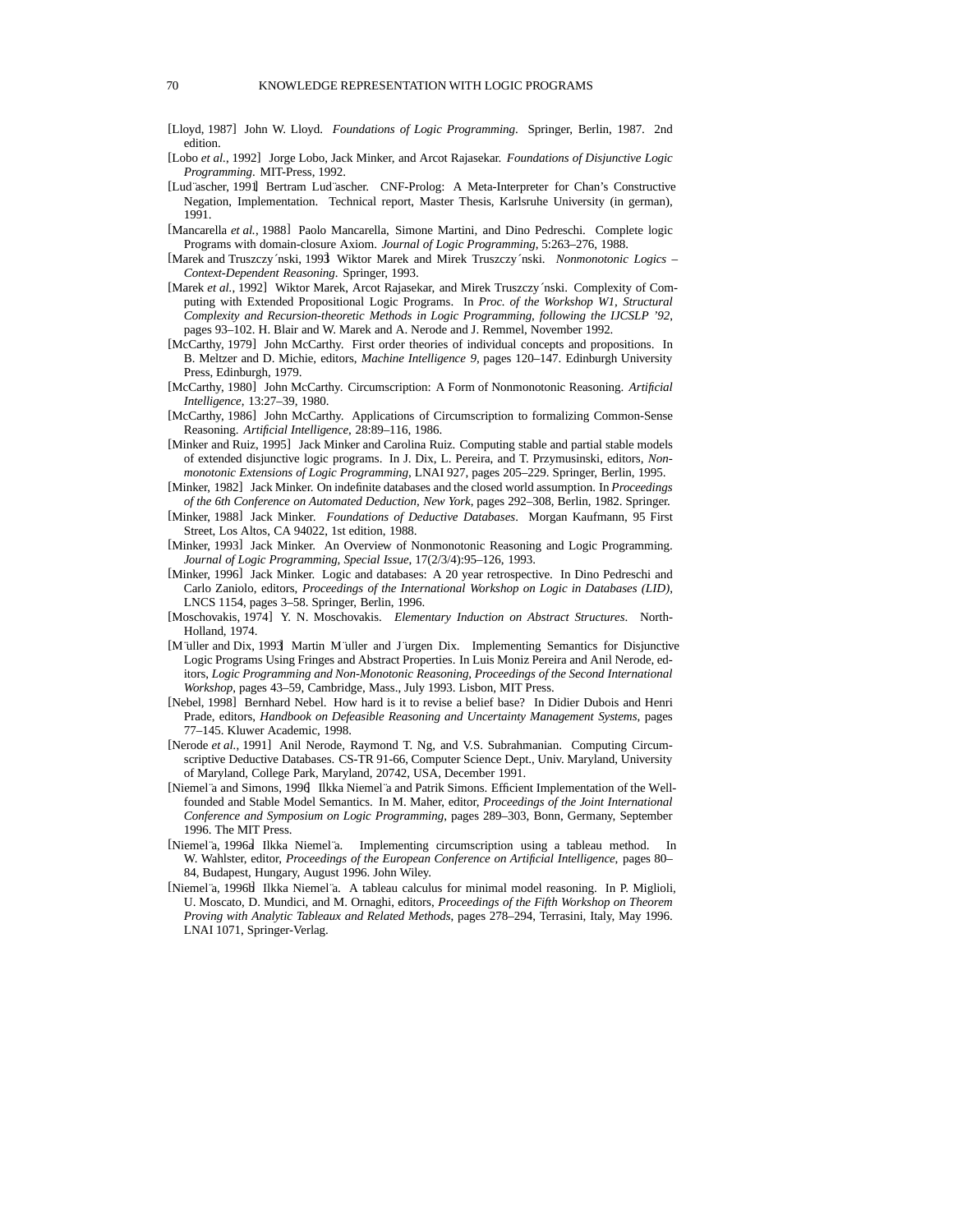- [Niemel¨a, 1999] Ilkka Niemel¨a. Logic Programs with Stable Model Semantics as a Constraint Programming Paradigm. *Annals of Mathematics and Artificial Intelligence, Special Issue on* Logics in Artificial Intelligence*, edited by J. Dix and J. Lobo*, 25(3–4):241–273, 1999.
- [Odifreddi, 1989] P. Odifreddi. *Classical Recursion Theory*. North-Holland, 1989.
- [Papadimitriou, 1994] C.H. Papadimitriou. *Computational Complexity*. Addison-Wesley, 1994.
- [Pereira and Alferes, 1992] L.M. Pereira and J.J. Alferes. Well founded semantics for logic programs with explicit negation. In Bernd Neumann, editor, *Proc. of 10th European Conf. on Artificial Intelligence ECAI 92*, pages 102–106. John Wiley & Sons, 1992.
- [Pereira *et al.*, 1993] L. M. Pereira, J. N. Aparicio, and J. J. Alferes. Non-Monotonic Reasoning with Logic Programming. *Journal of Logic Programming*, 17:227–264, 1993.
- [Poole, 1985] D. Poole. On the comparison of theories: Preferring the most specific explanation. In *Proc. IJCAI-85, Los Angeles*, 1985.
- [Prakken, 1993] H. Prakken. *Logical Tools for Modelling Legal Argument*. PhD thesis, VU Amsterdam, 1993.
- [Przymusinski, 1991] Teodor Przymusinski. Stationary Semantics for Normal and Disjunctive Logic Programs. In C. Delobel, M. Kifer, and Y. Masunaga, editors, *DOOD '91, Proceedings of the 2nd International Conference*, Berlin, December 1991. Muenchen, Springer. LNCS 566.
- [Przymusinski, 1995] Teodor Przymusinski. Static Semantics For Normal and Disjunctive Logic Programs. *Annals of Mathematics and Artificial Intelligence*, 14:323–357, 1995.
- [Rajasekar *et al.*, 1989] Arcot Rajasekar, Jorge Lobo, and Jack Minker. Weak Generalized Closed World Assumption. *Journal of Automated Reasoning*, 5:293–307, 1989.
- [Reiter, 1978] R. Reiter. On Closed-World Databases. In H. Gallaire and J. Minker, editors, *Logic and Data Bases*, pages 55–76. Plenum Press, New York, 1978.
- [Reiter, 1980] Raymond Reiter. A Logic for Default-Reasoning. *Artificial Intelligence*, 13:81–132, 1980.
- [Ross and Topor, 1988] Kenneth A. Ross and Rodney A. Topor. Inferring negative Information from disjunctive Databases. *Journal of Automated Reasoning*, 4:397–424, 1988.
- [Ross, 1989] Kenneth A. Ross. The well-founded semantics for disjunctive logic programs. In *Proceedings of the first International Conference on Deductive and Object Oriented Databases, Kyoto, Japan*, pages 1–22, 1989.
- [Russel and Norvig, 1995] Stuart Russel and Peter Norvig. *Artificial Intelligence — A Modern Approach*. Prentice Hall, New Jersey 07458, 1995.
- [Sacca, 1993] Domenico Sacca. The Expressive Power of Stable Models For DATALOG Queries with Negation. In *Proceedings of Workshop on Logic Programming with Incomplete Information, Vancouver Oct. 1993, following ILPS' 93*, pages 150–162, 1993.
- [Sakama and Inoue, 1993] Chiaki Sakama and Katsumi Inoue. Negation in Disjunctive Logic Programs. In D. Warren and Peter Szeredi, editors, *Proceedings of the 10th Int. Conf. on Logic Programming, Budapest*, pages 703–719, Cambridge, Mass., July 1993. MIT Press.
- [Sakama and Inoue, 1994] Ch. Sakama and K. Inoue. An Alternative Approach to the Semantics of Disjunctive Logic Programs and Deductive Databases. *Journal of Automated Reasoning*, 13:145– 172, 1994.
- [Sakama and Seki, 1994] Chiaki Sakama and Hirohisa Seki. Partial Deduction of Disjunctive Logic Programs: A Declarative Approach. In *Logic Program Synthesis and Transformation – Meta Programming in Logic*, LNCS 883, pages 170–182, Berlin, 1994. Springer.
- [Sakama and Seki, 1997] Chiaki Sakama and Hirohisa Seki. Partial Deduction in Disjunctive Logic Programming. *Journal of Logic Programming*, 32(3):229–245, 1997.
- [Sakama, 1989] Chiaki Sakama. Possible Model Semantics for Disjunctive Databases. In Won Kim, Jean-Marie Nicolas, and Shojiro Nishio, editors, *Deductive and Object-Oriented Databases, Proceedings of the First International Conference (DOOD89)*, pages 369–383, Kyoto, Japan, 1989. North-Holland Publ.Co.
- [Schaub and Wang, 2001] T. Schaub and K. Wang. A comparative study of logic programs with preference: Preliminary report. In A. Provetti and S. Cao, editors, *Proceedings of AAAI Spring Symposium on Answer Set Programming*, pages 151–157. AAAI Press, 2001.
- [Schlipf, 1990] John S. Schlipf. The Expressive Powers of the Logic Programming Semantics. In *Proceedings of the Ninth ACM Symposium on Principles of Databases*, pages 196–204, 1990.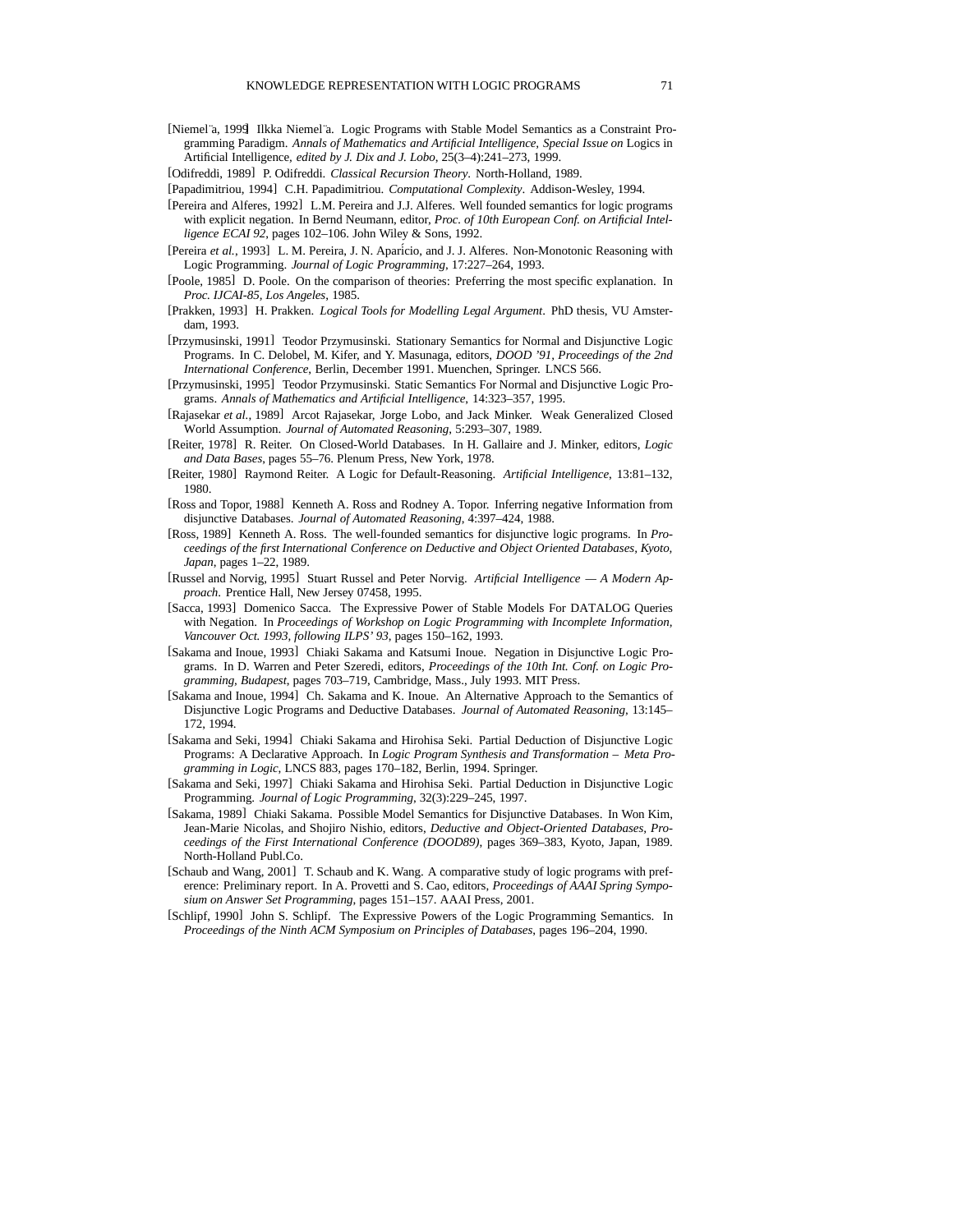- [Schlipf, 1992] John S. Schlipf. A Survey of Complexity and Undecidability Results in Logic Programming. In H. Blair, W. Marek, A. Nerode, and J. Remmel, editors, *Proceedings of the Workshop on Complexity and Recursion-theoretic Methods in Logic Programming, following the JICSLP'92*. informal, 1992.
- [Shepherdson, 1988] John C. Shepherdson. Negation in Logic Programming. In Jack Minker, editor, *Foundations of Deductive Databases*, chapter 1, pages 19–88. Morgan Kaufmann, 1988.
- [Shepherdson, 1991] John C. Shepherdson. Unsolvable Problems for SLDNF-Resolution. *Journal of Logic Programming*, 10:19–22, 1991.
- [Shepherdson, 1992] John C. Shepherdson. SLDNF-Resolution with Equality. *Journal of Automated Reasoning*, 8, No. 2:297–306, 1992.
- [St¨ark, 1994] Robert F. St¨ark. Input/output dependencies of normal logic programs. *Journal of Logic and Computation*, 4(3):249–262, 1994.
- [Subrahmanian *et al.*, 2000] V.S. Subrahmanian, Piero Bonatti, J¨urgen Dix, Thomas Eiter, Sarit Kraus, Fatma Özcan, and Robert Ross. *Heterogenous Active Agents*. MIT-Press, 2000.
- [Swift, 1999] Terry Swift. Using Tabling for nonmonotonic Programming. *Annals of Mathematics and Artificial Intelligence, Special Issue on* Logics in Artificial Intelligence*, edited by J. Dix and J. Lobo*, 25(3–4):201–240, 1999.
- [Tamaki and Sato, 1986] H. Tamaki and T. Sato. OLD Resolution with Tabulation. In *Proceedings of the Third International Conference on Logic Programming, London*, LNAI, pages 84–98, Berlin, June 1986. Springer.
- [Tarski, 1955] A. Tarski. A lattice-theoretical fixpoint theorem and its applications. *Pacific Journal of Mathematics*, 5:285–309, 1955.
- [Touretzky *et al.*, 1988] David S. Touretzky, Jeff Horty, and Richmond Thomason. A Clash of Intuitions: The current State of Nonmonotonic Multiple IHS. In *Proceedings IJCAJ*, 1988.
- [Touretzky *et al.*, 1991] D. S. Touretzky, R. H. Thomason, and J. F. Horty. A skeptic's menagerie: Conflictors, preemptors, reinstaters, and zombies in nonmonotonic inheritance. In *Proc. 12th IJCAI, Sydney*, 1991.
- [Touretzky, 1986] D. S. Touretzky. *The Mathematics of Inheritance*. Research Notes in Artificial Intelligence. Pitman, London, 1986.
- [Ullman, 1989a] J. D. Ullman. *Principles of Database and Knowledge Base Systems*. Computer Science Press, 1989.
- [Ullman, 1989b] Jeffrey D. Ullman. Bottom-up Beats Top-down for Datalog. In *Proc. of the Eight ACM SIGACT-SIGMOD-SIGART Symposium on Principles of Database Systems, Philadelphia, Pennsylvania*, pages 140–149. ACM Press, March 1989.
- [van Emden and Kowalski, 1976] M.H. van Emden and R.A. Kowalski. The semantics of predicate logic as a programming language. *JACM*, 23:733–742, 1976.
- [Van Gelder *et al.*, 1988] Allen Van Gelder, Kenneth A. Ross, and J. S. Schlipf. Unfounded Sets and well-founded Semantics for general logic Programs. In *Proceedings 7th Symposion on Principles of Database Systems*, pages 221–230, 1988.
- [Vorbeck, 1991] Martin Vorbeck. CNF-Prolog: A Meta-Interpreter for Chan's Constructive Negation, Theory. Technical report, Master Thesis, Karlsruhe University (in german), 1991.
- [Witteveen, 1991a] Cees Witteveen. Partial Semantics for Truth Maintenance. In J. van Eijck, editor, *Logics in AI*, LNAI 478, Berlin, 1991. Springer.
- [Witteveen, 1991b] Cees Witteveen. Skeptical Reason Maintenance is Tractable. In J. Allen, R. Fikes, and B. Sandewall, editors, *Proceedings of the second Conference on Principles of Knowledge Representation and Reasoning, Cambridge, Massachusetts*, pages 570–581. Morgan Kaufmann, 1991.

#### A APPENDIX

#### *A.1 Predicate Logic*

We assume the reader is familiar with the basic notions of predicate logic such as  $models, formulae, satisfy a bility \models and derivative \vdash$ . There exist several calculi for first-order predicate logic like Hibert-style, Resolution-style, Gentzen-style or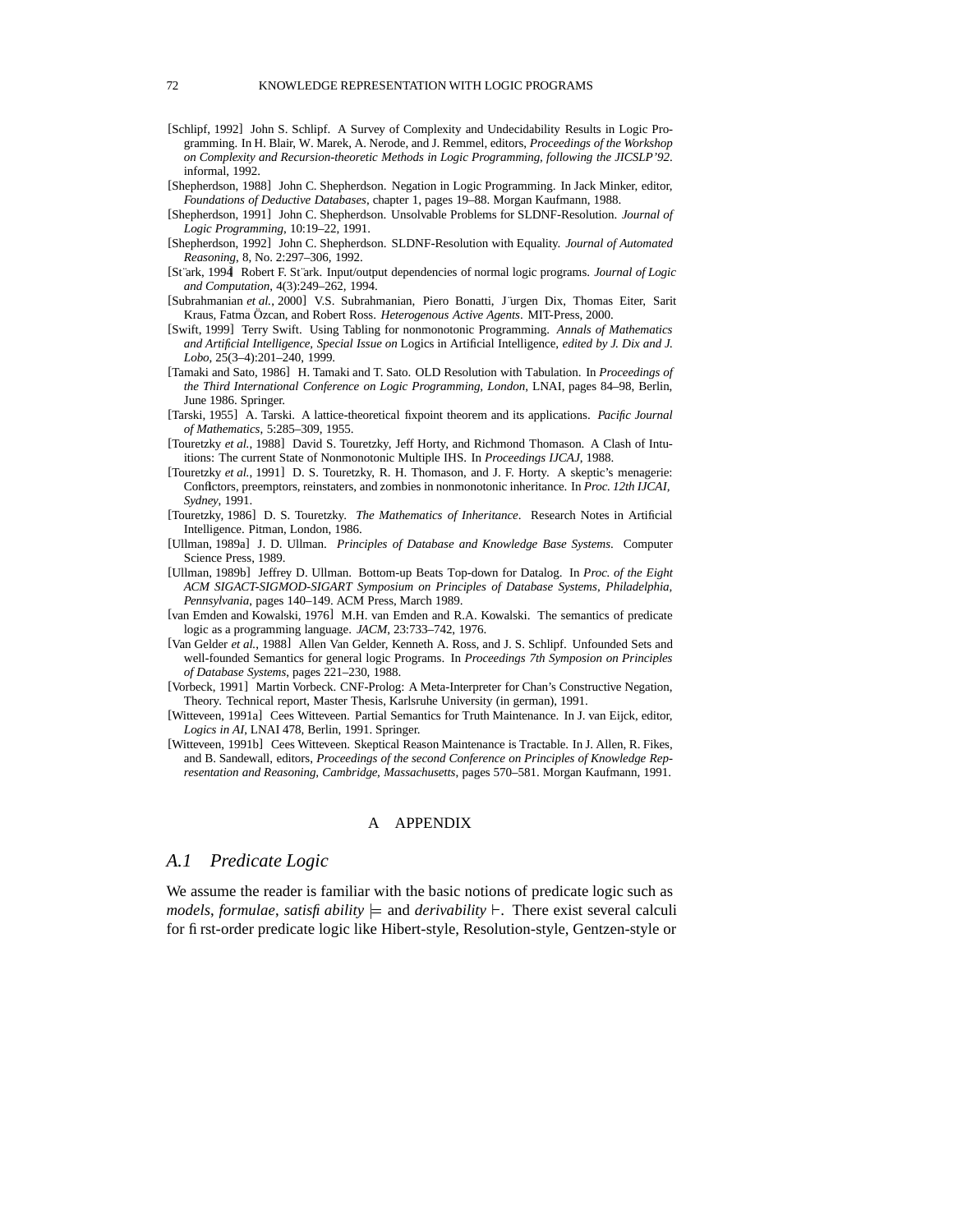natural deduction-style calculi. One of the main theorems states the completeness of such calculi with respect to the semantics given by models:

### **Theorem A.1 (Completeness).**

A formula  $\varphi$  follows semantically from a theory T (is true in all models of T) iff  $\varphi$  is derivable from T by means of a particular calculus.

$$
T \vdash \varphi \quad \text{iff} \quad T \models \varphi
$$

This theorem tells us that we can enumerate all the theorems of a theory, but it does not provide us with a decision-method to do so. In fact, as we will explain now, such a method does not exist.

Before turning to *undecidability*, let us emphasize that in the whole paper we are dealing with predicate logic *without equality* "=". But we can try to simulate "=" as follows. We introduce a binary relation-symbol  $eq$  and require that it satisfies the following axioms with respect to an underlying language  $\mathcal{L}$ :

$$
\forall x \; eq(x,x)
$$

for all function-symbols  $f$  of suitable arity:

$$
\forall x_1 \ldots x_n, y_1 \ldots y_n (eq(x_1, y_1) \ldots eq(x_n, y_n)) \rightarrow eq(f(x_1, \ldots, x_n), f(y_1, \ldots, y_n))
$$

for all predicate-symbols  $P$  of suitable arity:  $\forall x_1 \ldots x_n y_1 \ldots y_n$  $(eq(x_1, y_1) \dots eq(x_n, y_n)) \to (P(x_1, \dots, x_n) \to P(y_1, \dots, y_n)).$ 

This set, is denoted by  $EQ_{\mathcal{L}}$ . It can be shown that transitivity and symmetry of eq follow from these axioms. Let us consider the language of *Arithmetic*  $\mathcal{L}_{Ar}$ which contains:  $0$  (a constant),  $s$  (a unary function-symbol),  $eq$  (a two-ary relationsymbol) and  $\oplus$ ,  $\otimes$  (ternary relation-symbols).

We have in mind to axiomatize the theory of natural numbers. Before we do so we introduce the following abbreviation. The formula  $\exists ! z \phi(z)$  stands for

$$
\exists z (\phi(z) \land \forall y \phi(y) \to eq(y, z)).
$$

### **Definition A.1** (**Arithmetic**  $Ar_{fin}$ ).

 $Ar_{fin}$  is the finite set consisting of EQ<sub> $c_{Ar}$ </sub> and the following axioms:

 $\forall x \forall y \exists ! z \quad \oplus(x,y,z)$  $\forall x \qquad \qquad \oplus(x,0,x)$  $\forall x \forall y \forall z \quad \oplus (x, y, z) \rightarrow \oplus (x, s(x), s(z))$  $\forall x \forall y \exists ! z \qquad \otimes (x,y,z)$  $\forall x$  $\otimes(x,0,0)$  $\forall x \forall y \forall z \forall z' \quad \otimes (x, y, z) \rightarrow (\otimes (x, s(y), z') \land \oplus (z, x, z'))$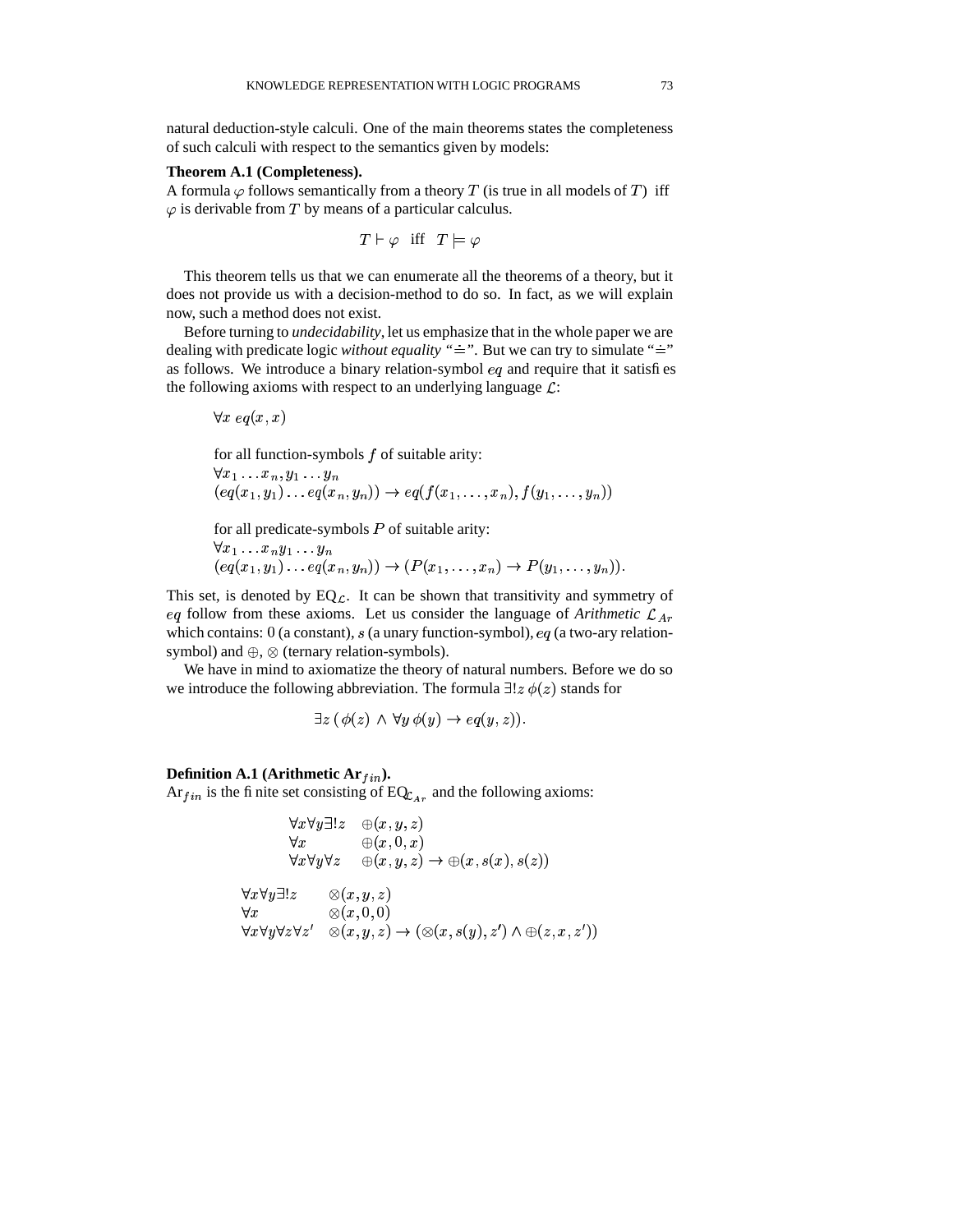The set of natural numbers  $:= (\mathbb{N}, 0^{\mathcal{N}}, s^{\mathcal{N}}, \oplus^{\mathcal{N}}, \otimes^{\mathcal{N}}, eq^{\mathcal{N}})$  is a model of Ar<sub>fin</sub>. Here  $0^{\mathcal{N}}$  is the "true" 0,  $s^{\mathcal{N}}$  is the successor-function,  $\oplus^{\mathcal{N}}$  is addition and  $\otimes^{\hat{\mathcal{N}}}$  is multiplication (viewed as relations),  $eq^{\mathcal{N}}$  is identity. We note the following facts:

- 1. The set  $\{\phi : Ar_{fin} \models \phi\}$  is recursively enumerable but not recursive.
- 2. The set  $\{\phi : \mathcal{N} \models \phi\}$  is not even recursively enumerable.

## We even have

## **Theorem A.2 (Godel). ¨**

No set of formulae containing  $Ar_{fin}$  and having N as model, is recursive.

Every recursively enumerable set of formulae  $\Phi$  that contains  $Ar_{fin}$  and has J as a model, is incomplete, i.e. there is  $\psi$  with:  $\mathcal{N} \models \psi$  but  $\Phi \not\models \psi$ . Therefore no complete axiomatization of  $N$  is possible.

Note that, although  $\mathcal N$  formally is not a Herbrand model, it is isomorphic to such a model. In fact, the axioms immediately imply that there is, up to isomorphy, only one single Herbrand-model of  $Ar_{fin}$  with respect to  $\mathcal{L}_{Ar}$ . Therefore to determine if a formula is true in all Herbrand-models of  $Ar<sub>fin</sub>$  is just as complicated as the theory of N itself. N contains, for example, famous statements (or there negation) from number theory like Goldbach-conjecture or Fermat's last theorem.

## *A.2 Complexity Theory*

We assume some familiarity with the classes P(problems solvable in deterministic polynomial time) and NP(problems solvable in nondeterministic polynomial time). The class **co-NP**is the complement of NP, i.e. a problem is in **co-NP**if its complement is in NP. From these sets we can build larger classes by considering problems solvable in deterministic (resp. nondeterministic) time where we allow to ask queries to an NP-oracle: i.e. whenever we come up with a subproblem that lies in NP, we just ask an oracle which immediately gives us the answer (we count this as just one step). This gives rise to the polynomial hierarchy:

# **Definition A.2 (Polynomial Hierarchy).**

For a complexity class  $C$  we denote by  $P^C$  (resp. NP $^C$ ) the class of problems solvable in deterministic polynomial (resp. nondeterministic polynomial) time using C-oracles. Let  $\Sigma_0 := \Pi_0 := P$  and

$$
\begin{array}{l} \Sigma_{k+1} := \text{NP}^{\Sigma_k} \\ \Pi_{k+1} := \text{co-NP}^{\Sigma_k} \\ \Delta_{k+1} := \text{P}^{\Sigma_k} \end{array}
$$

Thus  $\Sigma_1$  is NPwith queries to a P-oracle, i.e.  $\Sigma_1 = NP$ . Similarly we have  $\Pi_1 = \text{co-NP}$  and  $\Delta_1 = \text{P}$ . A problem is in  $\Delta_2 = \text{P}^{\text{NP}}$  if it can be solved in deterministic polynomial time with subcalls to an NP-oracle. Although the index is 2,  $\Delta_2$  is considered to belong to the first level of the polynomial hierarchy.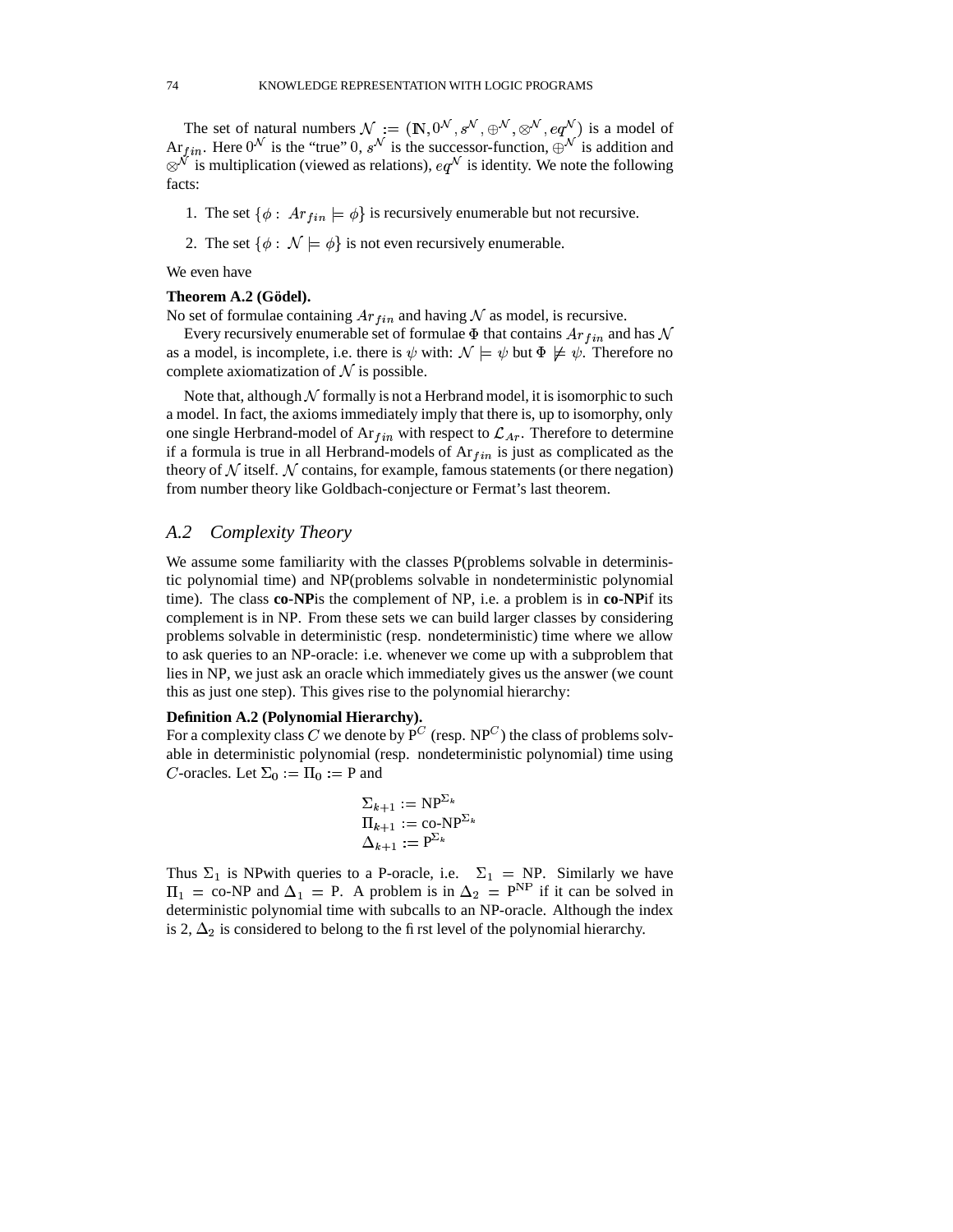The second level of this hierarchy consists of  $\Sigma_2$ ,  $\Pi_2$  and  $\Delta_3$ . Here  $\Sigma_2 :=$ NP<sup>NP</sup>: nondeterministic polynomial time with queries to an NP-oracle.  $\Pi_2 :=$ <br>co-NP<sup>NP</sup> and  $\Delta_3 := P^{[NP^{NP}]}$ .  $^{\rm NP}]$ .

It is immediate that

$$
\Sigma_k\cup\Pi_k\ \subseteq\ \Delta_{k+1}\ \subseteq\ \Sigma_{k+1}\cap\Pi_{k+1}
$$

but it has not yet been proved that the inclusions are proper. That is, it is not known if the hierarchy collapses at some point or not.

The polynomial hierarchy classifies a subclass of all decidable problems, namely those that are NP-hard. A problem is called NP-hard if any other problem in NPcan be polynomially reduced to it. Of particular interest are those problems in a class  $\Pi_k$  or  $\Sigma_k$  that are *the hardest ones*: they are called *complete*. This means that all problems in the respective class can be polynomially reduced to such a complete problem and the problem itself belongs to this class. As an example, to determine if a formula is valid is **co-NP**-complete. Thus, satisfiability of a propositional formula is NP-complete.

An analogue hierarchy exists (in fact it was the prototype of the polynomial hierarchy) for undecidable problems. The notation is analog to the one just introduced. Therefore one often adds a superscript P to the  $\Pi_k$  and  $\Sigma_k$  which stands for *polynomial* (but not for an oracle) to denote the polynomial hierarchy.

To introduce the arithmetical hierarchy we consider the model  $\mathcal N$  of the natural numbers and  $\mathcal{L}_{Ar}$ -formulae. We call such formulae for short *arithmetical*. We classify arithmetical formulae according to their quantifier-alternations:

### **Definition A.3 (Arithmetical Hierarchy).**

We call an arithmetical formula  $\Sigma_k^0$  (resp.  $\Pi_k^0$ ) if it is of the form  $\exists \forall \dots \phi$  (resp.  $\forall \exists \dots \phi$ ) where  $\phi$  is quantifier-free and there are at most  $k-1$  alternations of quantifierblocks.

We call a set M of natural numbers  $\Sigma_k^0$ -definable, if M is definable by a  $\frac{\mathfrak{B}}{k}$ formula. This means that there is a  $\Sigma_k^0$ -formula  $\phi(x)$  with one free variable x such that

$$
\mathcal{N} \models \phi(i)
$$
 iff  $i \in M$ .

Note that the  $\Sigma_0^0$ -definable sets coincide with the  $\Pi_0^0$ -definable ones: they are exactly the recursive sets. The recursive enumerable sets are the  $\Sigma_1^0$ -definable ones, the  $\Pi_1^0$ -definable sets are their complements. The set corresponding to the famous *Halting Problem, i.e. the set of all Godel numbers of those Turing-machines that* stop on their own Gödel number, is  $\Sigma_1^0$ , so this problem is located very low in the hierarchy.

The higher a problem lies in the hierarchy, the more undecidable it is. For example a problem located at the second level, say  $\Sigma^0_2$ , can be thought of as *being recursively enumerable using an oracle which solves*  $\Sigma_1^0$ -problems (like the halting problem).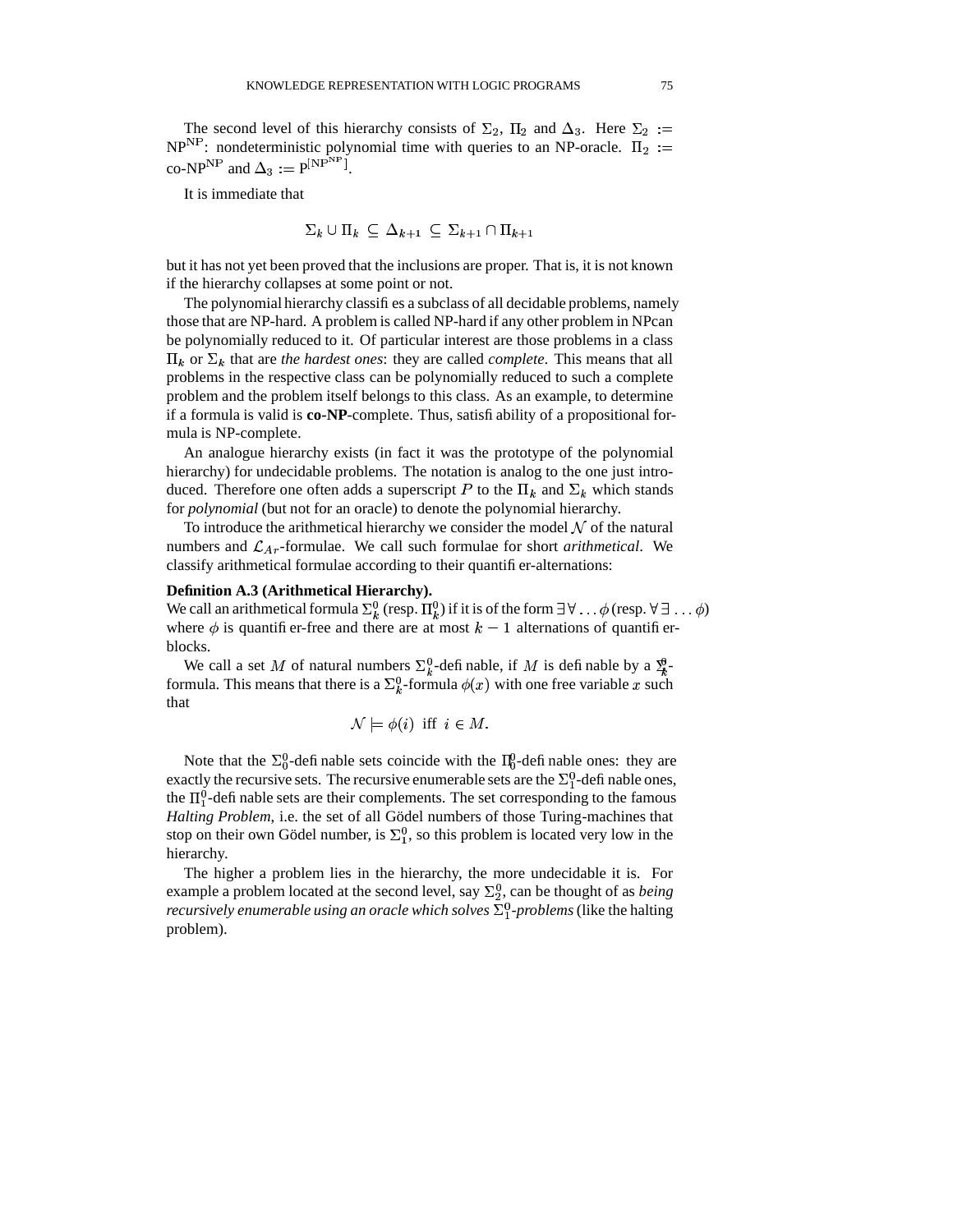Analogously to the polynomial hierarchy we have the notions of  $\Sigma_k^0$ -complete and  $\Pi_k^0$ -complete. As an example, the halting problem is  $\Sigma_1^0$ -complete.

In contrast to the polynomial hierarchy, the arithmetical hierarchy is strict. We denote by  $\Delta_k^0$  the intersection of  $\Sigma_{k+1}^0$  and  $\Pi_{k+1}^0$ . We have

$$
\Sigma^0_k\cup \Pi^0_k\,\subset\, \Delta^0_k=\Sigma^0_{k+1}\cap \Pi^0_{k+1}.
$$

 - Are there more undecidable problems, not yet captured by our hierarchy? Yes, take for example the theory of  $\cal N$  considered in Section A.1. Obviously, the general problem to determine if an arbitrary formula is true or not in  $\mathcal N$  can not be captured at a certain level, because the class of formulae in question can have unlimited alternations of quantifiers. The careful reader may have asked himself what the superscript 0 means in  $\Sigma_k^0$ ? It just means that we consider just first-order formulae and we do not allow our arithmetical formulae to contain second-order quantifiers.

This remark gives rise to the analytical hierarchy, denoted by  $\Sigma_k^1$ ,  $\Pi_k^1$ , where we consider *second-order* arithmetical formulae. We only count the alternations of the quantifiers over sets. So any  $\Sigma_k^0$ -formula is in  $\Sigma_0^1$ .

Note that for the arithmetical hierarchy the identity  $\Sigma_0^0 = \Sigma_1^0 \cap \Pi_1^0$  holds. The analogue for the analytical hierarchy does not hold. A counterexample is given by the theory of the natural numbers  $\mathcal{N}$ : the set of true sentences in arithmetic is in  $\Sigma^1_1 \cap \Pi^1_1$  but not in  $\Sigma^1_0$ . This set is also called *hyperarithmetical* for obvious reasons.

For a more detailed treatment of the topics in this section we refer the reader to the standard literature: [Balcázar *et al.*, 1988; Garey and Johnson, 1979; Johnson, 1990] and [Papadimitriou, 1994; Odifreddi, 1989] for undecidability.

## *A.3 Default Logic*

Reiter's default logic [Reiter, 1980] is one of the most prominent nonmonotonic logics. Default logic assumes knowledge to be represented in terms of a default theory. A default theory is a pair  $(D, W)$ . W is a set of first order formulae representing the facts which are known to be true with certainty.  $D$  is a set of defaults the form

$$
A:B_1,...,B_n
$$

where  $A, B_i$  and  $C$  are classical formulae. We will also frequently use the alternative, less space consuming notation  $A:B_1,\ldots,B_n/C$  for this default. The default has the intuitive reading: if A is provable and, for all  $i$   $(1 \le i \le n)$ ,  $\neg B_i$  is not provable, then derive  $C$ . A is called the *prerequisite*,  $B_i$  a *consistency condition* or *justification*, and C the *consequent* of the default. For a default  $d$  we use  $pre(d)$ ,  $just(d)$ , and  $cons(d)$  to denote the prerequisite, the set of justifications, and the consequent of  $d$ , respectively. Open defaults, i.e., defaults with free variables, are usually interpreted as schemata representing all of their closed instances.<sup>19</sup>

<sup>&</sup>lt;sup>19</sup>Reiter treats open defaults somewhat differently and uses a more complicated method to define extensions for them.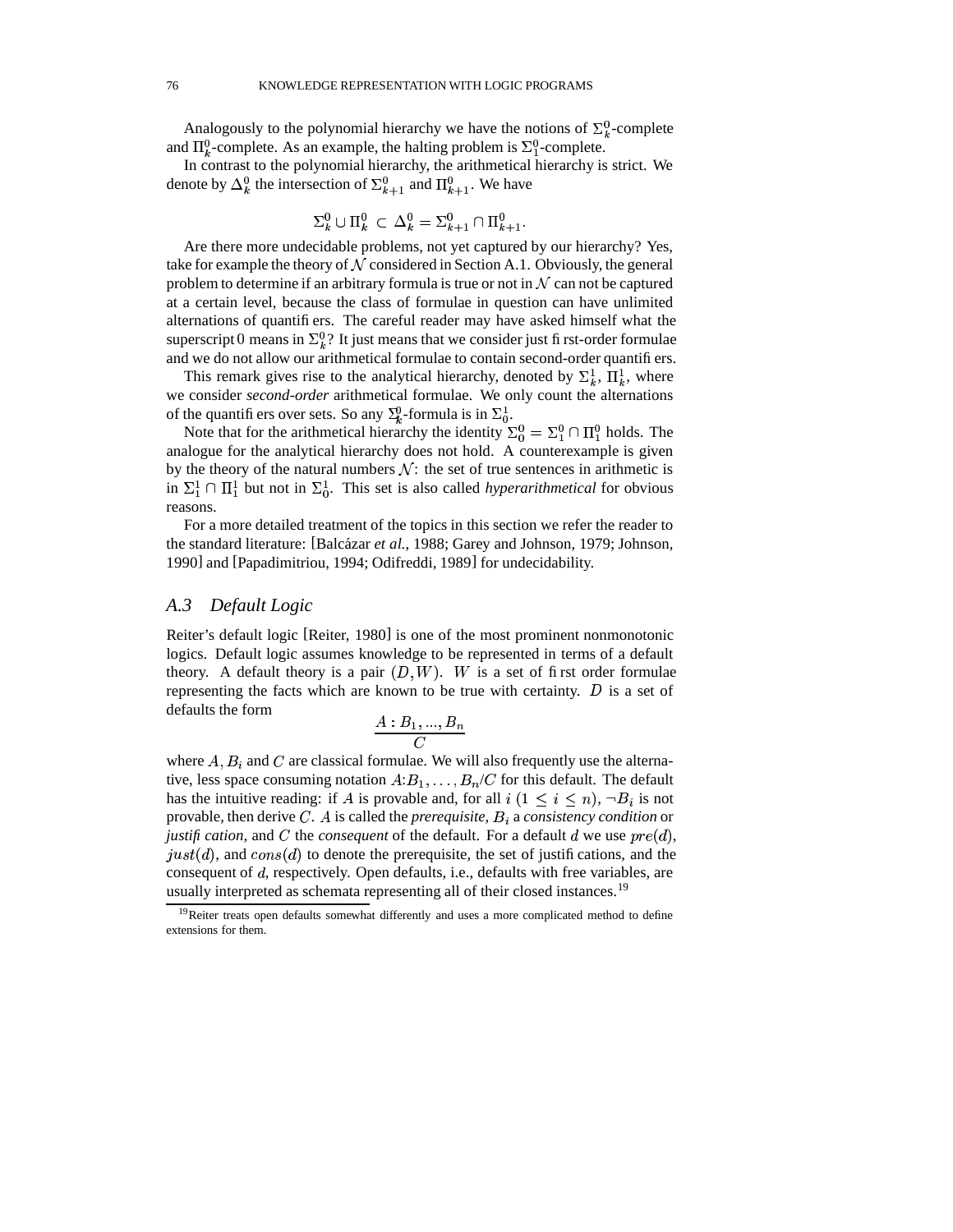Default theories induce so-called extensions which represent acceptable belief sets a reasoner may adopt based on the available information. A formula  $p$  is called a skeptical consequence of  $(D, W)$  iff p is contained in all extensions of  $(D, W)$ . p is called a credulous consequence of  $(D, W)$  iff p is contained in at least one extension of  $(D, W)$ .

We will first present a definition of extensions which is slightly different from (but equivalent to) Reiter's original definition. We have found that this definition is somewhat easier to digest. The original definition will be presented later.

Intuitively, E is an extension of  $(D, W)$  iff E is a deductively closed (in the sense of classical logic) superset of  $W$  satisfying the following two properties

- 1. all defaults that are "applicable" with respect to  $E$  have been applied,
- 2. every formula in  $E$  has a "derivation" from  $W$  and applicable defaults.

To make the two requirements more precise we introduce the following notion:

### **Definition A.4 (Default Proof).**

Let  $(D, W)$  be a default theory, S a set of formulae, and p a formula. A  $(D, W)$ default proof for p is a finite sequence  $P = (d_1, \ldots, d_n)$  of defaults in D such that:

- 1.  $W \cup \{cons(d_1), \ldots, cons(d_{i-1})\} \vdash pre(d_i)$ , for  $i \in \{1, \ldots, n\}$ ,
- 2.  $W \cup \{cons(d_1), \ldots, cons(d_n)\} \vdash p.$

P is valid in  $S$  iff  $S$  does not contain the negation of a justification of a default in  $P$ .

As usual  $\vdash$  denotes classical provability. We now can state the definition of extensions formally:

### **Definition A.5 (Extension 1).**

Let  $(D, W)$  be a default theory. E is an extension of  $(D, W)$  iff E is a deductively closed superset of  $W$  satisfying the conditions

- 1. if  $A:B_1,\ldots,B_n/C \in D$ ,  $A \in E$  and for all  $i (1 \leq i \leq n) \neg B_i \notin E$ , then  $C$ in  $E$ , and
- 2.  $p \in E$  implies there is a  $(D, W)$ -default proof for p valid in E.

Reiter's equivalent original definition is more compact. It defines extensions as fixpoints of a certain operator.

### **Definition A.6 (Extension 2).**

Let  $(D,W)$  be a default theory,  $S$  a set of formulae. Let  $\Gamma(S)$  be the smallest set such that:

1.  $W \subseteq \Gamma(S)$ ,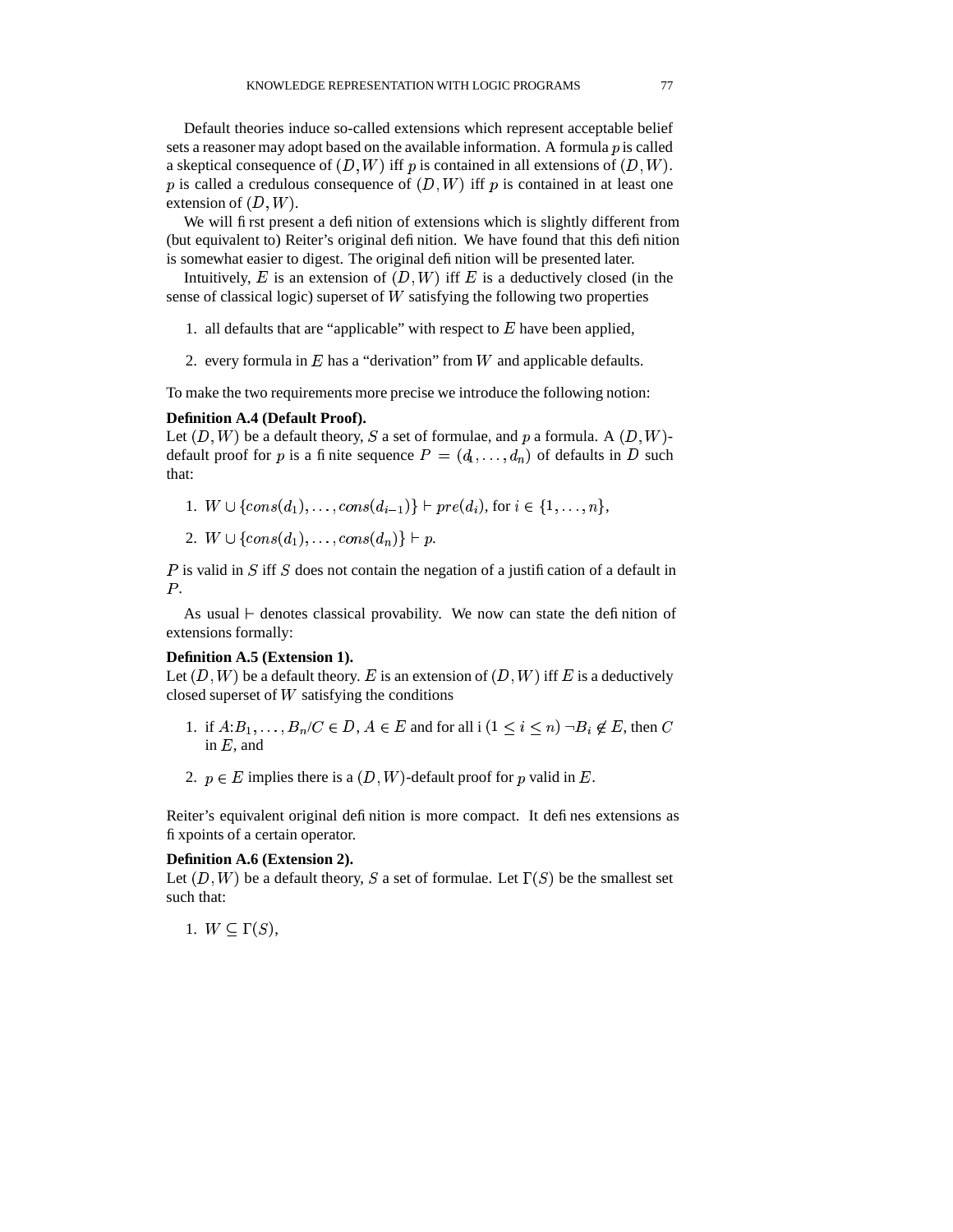- 2.  $Th(\Gamma(S)) = \Gamma(S)$ ,
- 3. if  $A:B_1,\ldots,B_n/C \in D$ ,  $A \in \Gamma(S)$ ,  $\neg B_i \notin S$   $(1 \leq i \leq n)$ , then  $C \in \Gamma(S)$ .

E is an extension of  $(D, W)$  iff  $E = \Gamma(E)$ , that is, if E is a fixpoint of  $\Gamma$ .

We finally give a third, quasi-inductive characterization of extensions, also due to Reiter. This version is often used in proofs about default logic and makes the way in which formulae have to be grounded in the premises more explicit. Let  $E$ be a set of formulae and define, for a given default theory  $(D, W)$ , a sequence of sets of formulae as follows:

$$
E_0 = W, \text{ and for } i \ge 0
$$
  
 
$$
E_{i+1} = Th(E_i) \cup \{C \mid A: B_1, \dots, B_n/C \in D, A \in E_i, \neg B_i \notin E\}.
$$

It can be shown that E is an extension of  $(D, W)$  iff  $E = \bigcup_{i=0}^{\infty} E_i$ . The appearance of E in the definition of  $E_{i+1}$  is what renders this alternative definition of extensions non-constructive.

Default theories may have an arbitrary number of extensions (including zero). Extensions are always consistent if  $W$  is and if there are no degenerate defaults without consistency conditions. If  $W$  is inconsistent then the single extension of  $(D, W)$  is the set of all formulae. Extensions are maximal in the following sense: if E is an extension then there is no extension  $E'$  such that  $E' \subset E$ .

## *A.4 Circumscription*

Circumscription is a method of computing the closure of a theory by restricting its models to those that have minimal extensions of some of the predicates and functions. Since its first formulation by McCarthy[McCarthy, 1980], it has taken on several different forms, including domain circumscription [McCarthy, 1979] (minimizing the elements in the universe of models), and the most popular and useful version, parallel predicate circumscription [McCarthy, 1980; McCarthy, 1986; Lifschitz, 1985] which we present here.

Although circumscription was originally presented as a schema for adding more formulae to a theory (just as Clark's completion does), here we describe it in terms of restricting the models of the theory. This view leads to the generalization of circumscription by model preference theories, and is more useful analytically in relating circumscription to other nonmonotonic formalisms. More detailed references to circumscription can be found in Lifschitz' excellent survey article [Lifschitz, 1994].

Choose a language  $\mathcal{L}$ , and let P be the set of predicate symbols that we are interested in minimizing, and  $Z$  another set of predicate symbols whose interpretation we allow to vary across compared models. For example, if we wish to minimize the number of cannibals, we would let  $P = \{C\}$ , and Z be all other predicate symbols (the importance of  $Z$  will be indicated later). Suppose  $A$  is a theory containing the statements  $C(p_1)$ ,  $C(p_2)$ , and  $C(p_3)$ , but no other assertions